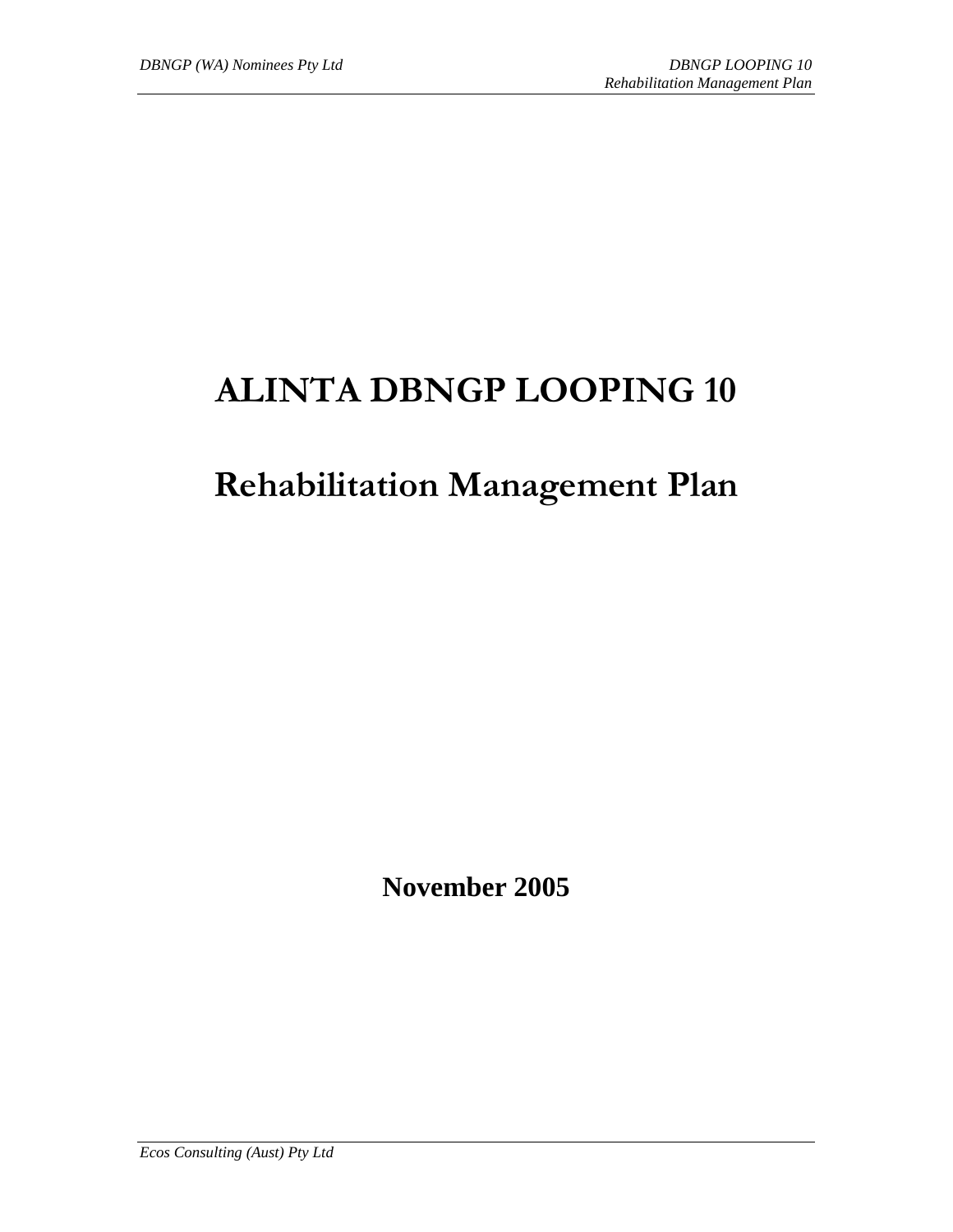# **CONTENTS**

| 1                     |                                                     |  |
|-----------------------|-----------------------------------------------------|--|
| $\mathbf{2}$          |                                                     |  |
|                       |                                                     |  |
| 3                     |                                                     |  |
| $\boldsymbol{\Delta}$ |                                                     |  |
| 5                     |                                                     |  |
|                       |                                                     |  |
|                       | 5.2 DIEBACK (PHYTOPHTHORA CINNAMOMI) MANAGEMENT  11 |  |
|                       |                                                     |  |
|                       | 5.4                                                 |  |
|                       |                                                     |  |
|                       |                                                     |  |
| 6                     |                                                     |  |
| 7                     |                                                     |  |

# **APPENDICES**

Appendix A: Proposed Species for Seeding of AOD

Appendix B: Rehabilitation Study Results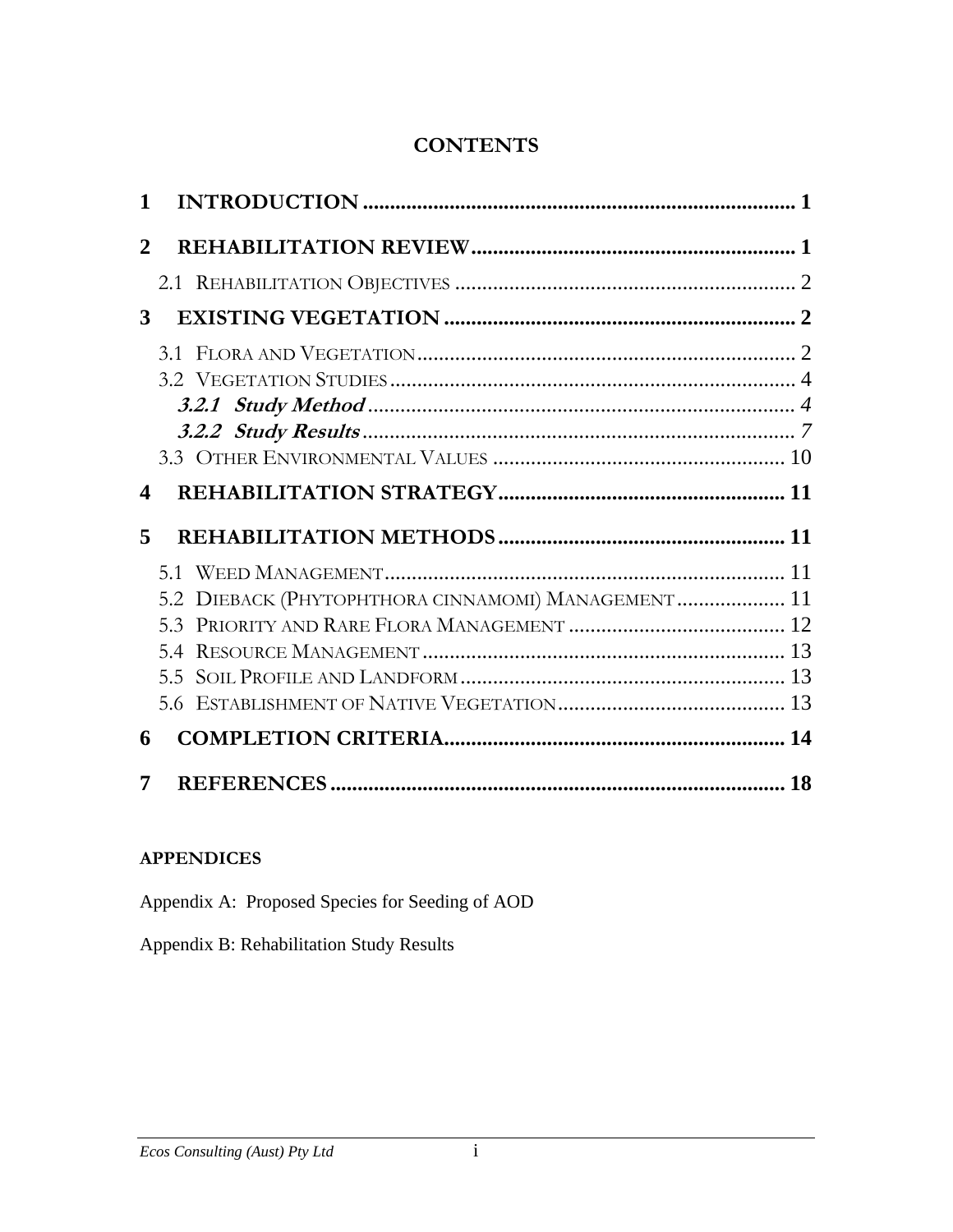# <span id="page-2-0"></span>**1 INTRODUCTION**

Alinta on behalf of DBNGP (WA) Nominees Pty Limited propose to install an additional gas pipeline within the existing DBNGP corridor south of Compressor Station CS 10 located immediately north of Thomas Road in Kwinana. The additional pipe is to be installed over a distance of approximately 23km to just south of Punrak Road. The corridor traverses 2 Bush Forever Sites and the Leda Nature Reserve as well as several small areas of remnant native vegetation on private property.

The project will seek to re-establish native vegetation over the pipeline area of disturbance (AOD) following installation of the pipe.

This rehabilitation plan is based on the rehabilitation plan prepared by Woodman Environmental Consulting Pty Ltd for Ecos Consulting (Aust) Pty Ltd, Sept 2005.

# **2 REHABILITATION REVIEW**

The project area was inspected by Greg Woodman of Woodman Environmental Consulting Pty Ltd and Grant Lamb and Dr. Mark Garkaklis of the Department of Conservation and Land Management on the  $29<sup>th</sup>$  July and  $8<sup>th</sup>$  August 2005. The easement was reviewed with the aim to identify achievable and acceptable rehabilitation objectives for the different sections of the project area. Plant cover, species richness and weed cover were observed during the site inspections and objectives and methods discussed.

Vegetation condition on the easement varied markedly as follows:

Leda Bush Forever site and other areas of remnant native vegetation on private property not in Bush Forever were in very poor condition with extremely low species diversity and native plant cover. The current condition of the vegetation in these areas is attributable to on going high levels of  $3<sup>rd</sup>$  party access, regular fires and weed incursion. Previous rehabilitation results on the easement in these areas has been poor and little material in the way of native vegetation or topsoil currently remains to facilitate rehabilitation following the Looping 10 project.

Leda Nature Reserve and the Lowlands Bush Forever site adjacent to Hymus Swamp were in better condition than other areas as a result of reduced  $3<sup>rd</sup>$  party access, however neither site was in pristine condition as a result of historical disturbance. Areas of good quality vegetation were identified in these areas off the easement and the rehabilitation of the easement had provided both topsoil and native vegetation cover that can be re-utilised for rehabilitation of the Looping 10 project. These areas were viewed as having greater intrinsic biodiversity values than the remainder of the project area and rehabilitation measures should attempt to return some measure of the local biodiversity.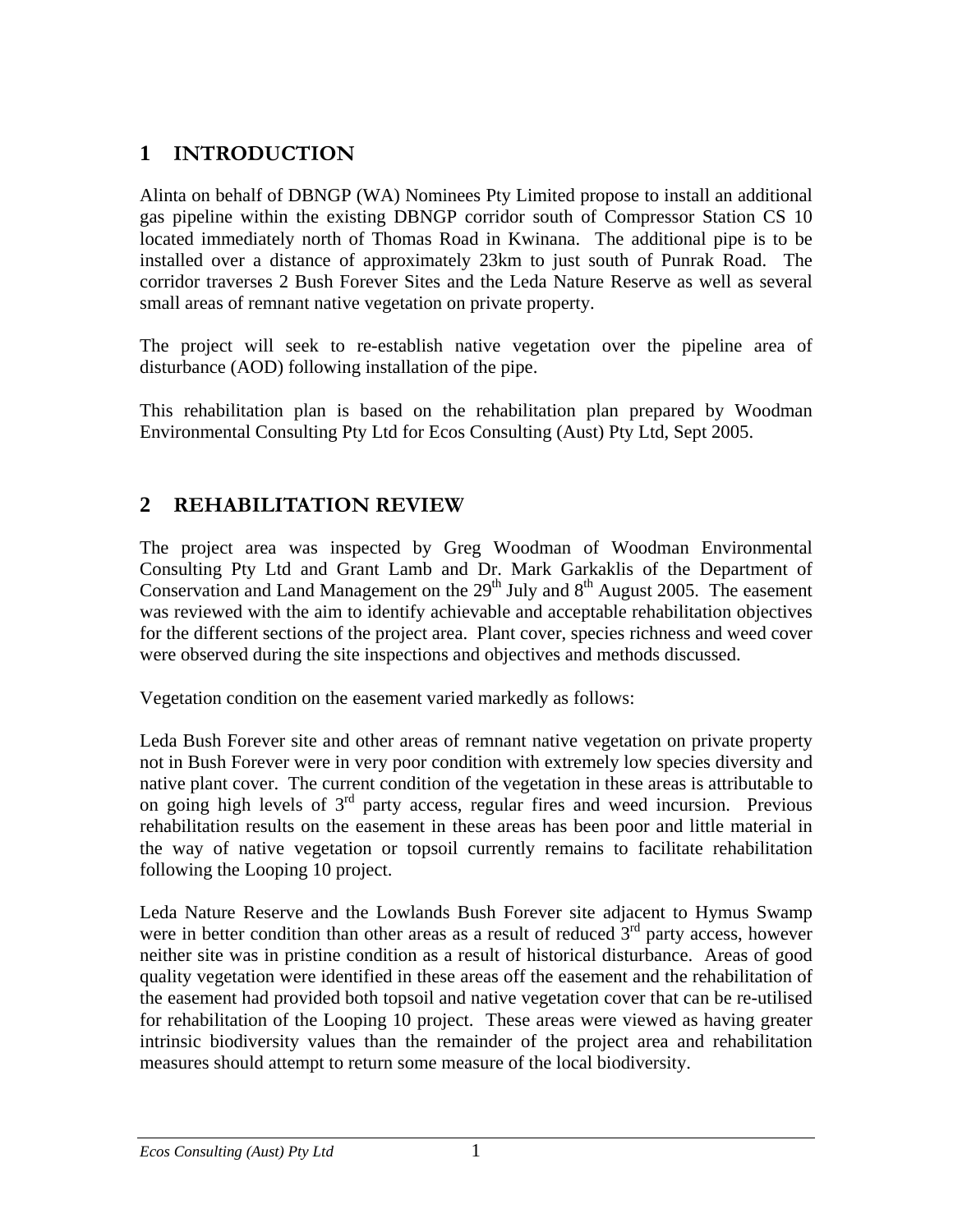# <span id="page-3-0"></span>**2.1 Rehabilitation Objectives**

The project area was divided into two functional areas with respect to existing condition, environmental significance and biological values. Rehabilitation objectives were set for the two areas as follows:

*Objective 1: Provide native cover of local dominant understorey species that will stabilise soil and help reduce 3rd party access.* 

Leda Bush Forever site and other areas of remnant native vegetation on private property not in Bush Forever.

*Objective 2: Provide native cover of local species that will stabilise soil and help reduce 3rd party access and provide increased understorey biodiversity than is currently present on the easement.* 

Leda Nature Reserve and the Lowlands Bush Forever site adjacent to Hymus Swamp.

# **3 EXISTING VEGETATION**

# **3.1 Flora and Vegetation**

Previous studies along the corridor have been conducted between October 2002 and May 2003 (Strategic Environmental Review for the proposed corridor widening of the DBNGP) and  $26<sup>th</sup>$  August to  $6<sup>th</sup>$  September 2004 (Additional flora and vegetation studies in the Leda and Kemerton areas supporting responses to submissions on the Strategic Environmental Review) by Mattiske Consulting Pty Ltd. These studies included mapping of vegetation types on two occasions. Mapping of plant communities on the existing previously cleared easement was conducted over the entire project area, followed by additional studies within the Leda Bushland Bush Forever site and the Leda Nature Reserve. The additional studies included alignments of mapped communities with Floristic Community Types (FCTs) according to Gibson *et al*. (1994) following analysis of floristic data collected in plots. Analysis involved Bray-Curtis Polar Ordination and flexible UPGMA agglomerative heirarchichal fusion within the PATN pattern analysis package. In addition, Declared Rare Flora or Priority Listed Flora were noted at recording sites. This work identified a single Priority 4 species (that was regarded as a planted individual due to being outside its known geographical range) and several small occurrences of a threatened ecological community (FCT26A) along the current pipeline corridor.

The vegetation existing along the pipeline easement has been described as follows (Bowman Bishaw Gorham 2004):

## **Leda Bushland Bush Forever Site**

The following plant communities have been defined: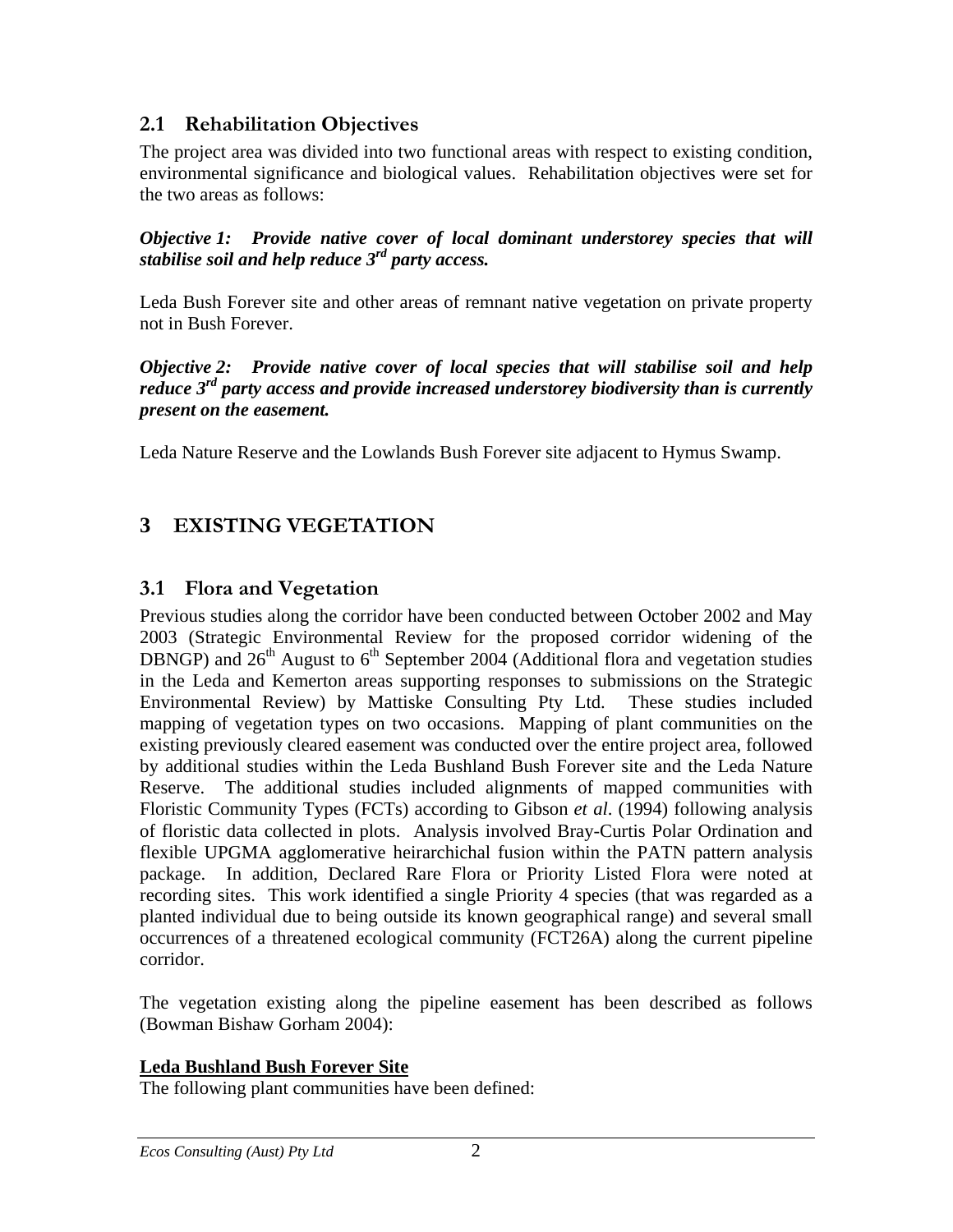G3 Open Woodland of *Eucalyptus gomphocephala*, *Banksia attenuata* and *Eucalyptus marginata* subsp. *marginata* over low mkixed shrubs and herbs.

G4a Open Woodland of *Eucalyptus gomphocephala* over Thicket of *Acacia rostellifera* with *Clematic linearifolia* over scattered low shrubs and exotic herbs and grasses.

G5b Open Woodland of *Eucalyptus gomphocephala* over Low Forest or Low Woodland of *Melaleuca rhaphiophylla* and *Acacia rostellifera* over wetland shrubs, herbs and sedges.

LH Heath of mixed shrubs on shallow soils over limestone.

# **Leda Nature Reserve**

G3 Open Woodland of *Eucalyptus gomphocephala*, *Banksia attenuata* and *Eucalyptus marginata* subsp. *marginata* over low mkixed shrubs and herbs.

G4a Open Woodland of *Eucalyptus gomphocephala* over Thicket of *Acacia rostellifera* with *Clematic linearifolia* over scattered low shrubs and exotic herbs and grasses.

G4b Open Woodland of *Eucalyptus gomphocephala* over Acacia saligna, *Acacia rostellifera* and exotic herbs and grasses in low lying areas.

G5b Open Woodland of *Eucalyptus gomphocephala* over Low Forest or Low Woodland of *Melaleuca rhaphiophylla* and *Acacia rostellifera* over wetland shrubs, herbs and sedges.

LH Heath of mixed shrubs on shallow soils over limestone.

# **Lowlands Bush Forever Site (Hymus Swamp)**

B1 Disturbed Low Open Woodland of *Banksia ilicifolia* – *Eucalyptus marginata* subsp. *marginata* – *Allocasuarina fraseriana* over low shrubs and pastoral grasses.

K1 Disturbed Low Shrubland of *Kunzea ericifolia* subsp. *ericifolia* over *Regelia ciliata* over pastoral grasses.

# **Private Property Remnants**

Plant communities on other private property remnants consisted of disturbance communities containing some remnant overstorey species over pastoral grasses and other weed species.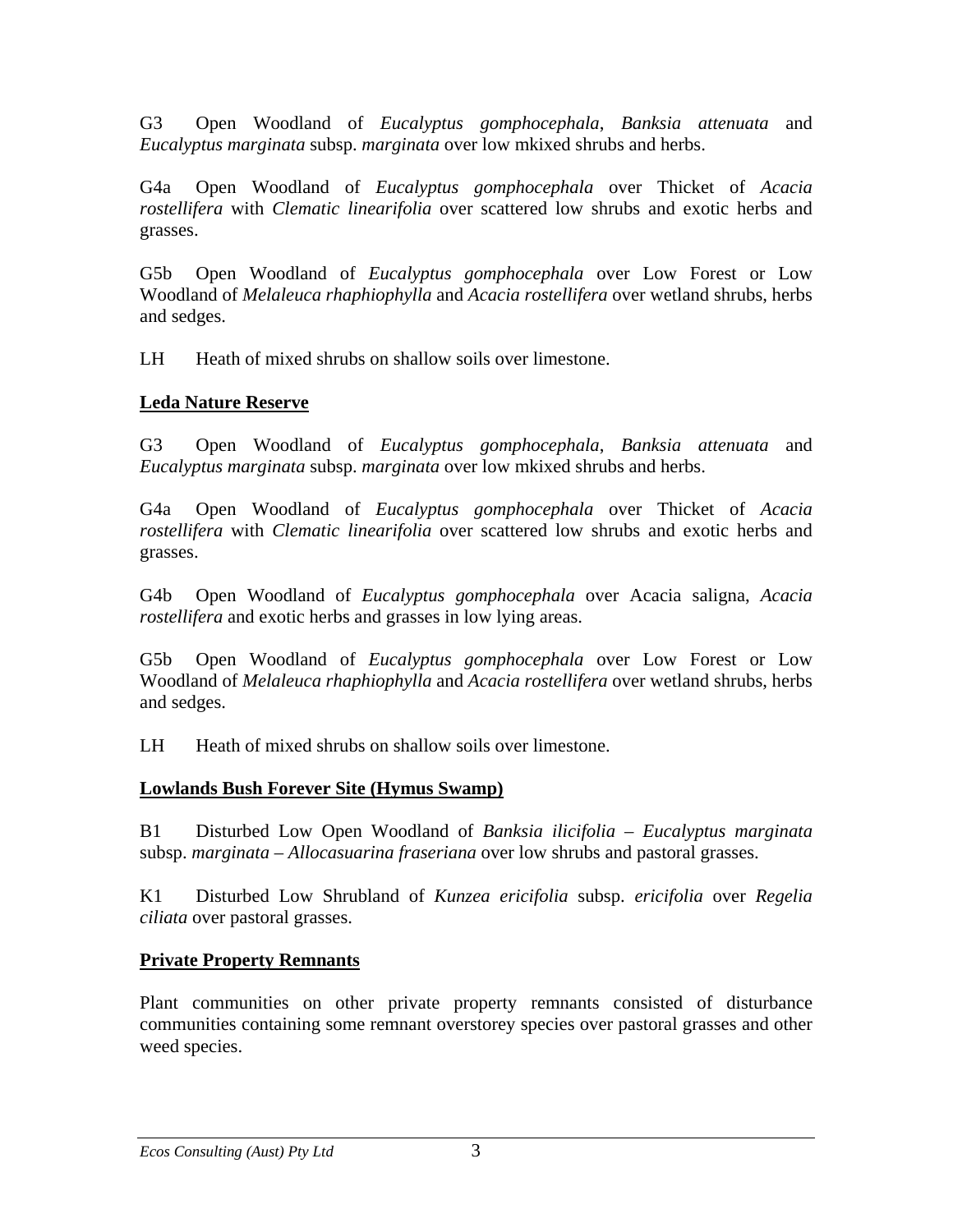# <span id="page-5-0"></span>**3.2 Vegetation Studies**

Woodman Environmental have conducted vegetation condition and weed cover assessments of the easement and adjacent native vegetation along the easement. These studies were designed to provide the following information:

- An indication of the potential for regeneration of the easement following the proposed installation of the lateral.
- The conservation significance of adjacent vegetation.
- Baseline weed data to aid in design of hygiene protocols and weed management measures.

In addition, baseline vegetation monitoring plots were established in native vegetation adjacent to the easement and supplemented with opportunistic recordings to identify species suitable for use in rehabilitation of the easement following installation of the pipeline loop.

Declared Rare Flora (DRF) and Priority flora searching has also been conducted at appropriate times to provide data supporting management of the impacts of the pipeline construction on these species.

# **3.2.1 Study Method**

# **Flora Species**

Flora studies for the DBNGP Looping 10 survey focused on additional searching for the Declared Rare Flora and Priority Flora species known to occur in the vicinity of the corridor. A preliminary review of CALM's GIS database undertaken by Greg Woodman and Mark Garkakalis (Swan Region Regional Ecologist) identified three DRF and three Priority flora species in close proximity to the survey area:

*Caladenia huegelii* (DRF) *Drakaea elastica* (DRF) *Diuris micrantha* (DRF) *Dillwynia dillwynioides* (P3) *Stylidium longitubum* (P3) *Acacia lasiocarpa* var *bracteolata* long peduncle variant (P1)

*Caladenia huegelii, Diuris micrantha* and *Drakaea elastica* are orchids that are only above ground and identifiable for a limited time during the year. *Drakaea elastica* should be searched for at two times during the year, initially in August when its distinctive glossy green leaves appear and are highly visible, then again in October to November when it is in full flower. *Caladenia huegelii* flowers between September to October with the peak survey period coinciding with mid to late September depending on rainfall and temperature. *Diuris micrantha* occurs in winter wet swampy sites and flowers in September to early October. *Dillwynia dillwynioides* flowers from August to December and is quite distinctive and easy to find during spring. *Stylidium longitubum* flowers October to December in seasonal wetlands. *Acacia lasiocarpa* var *bracteolata* long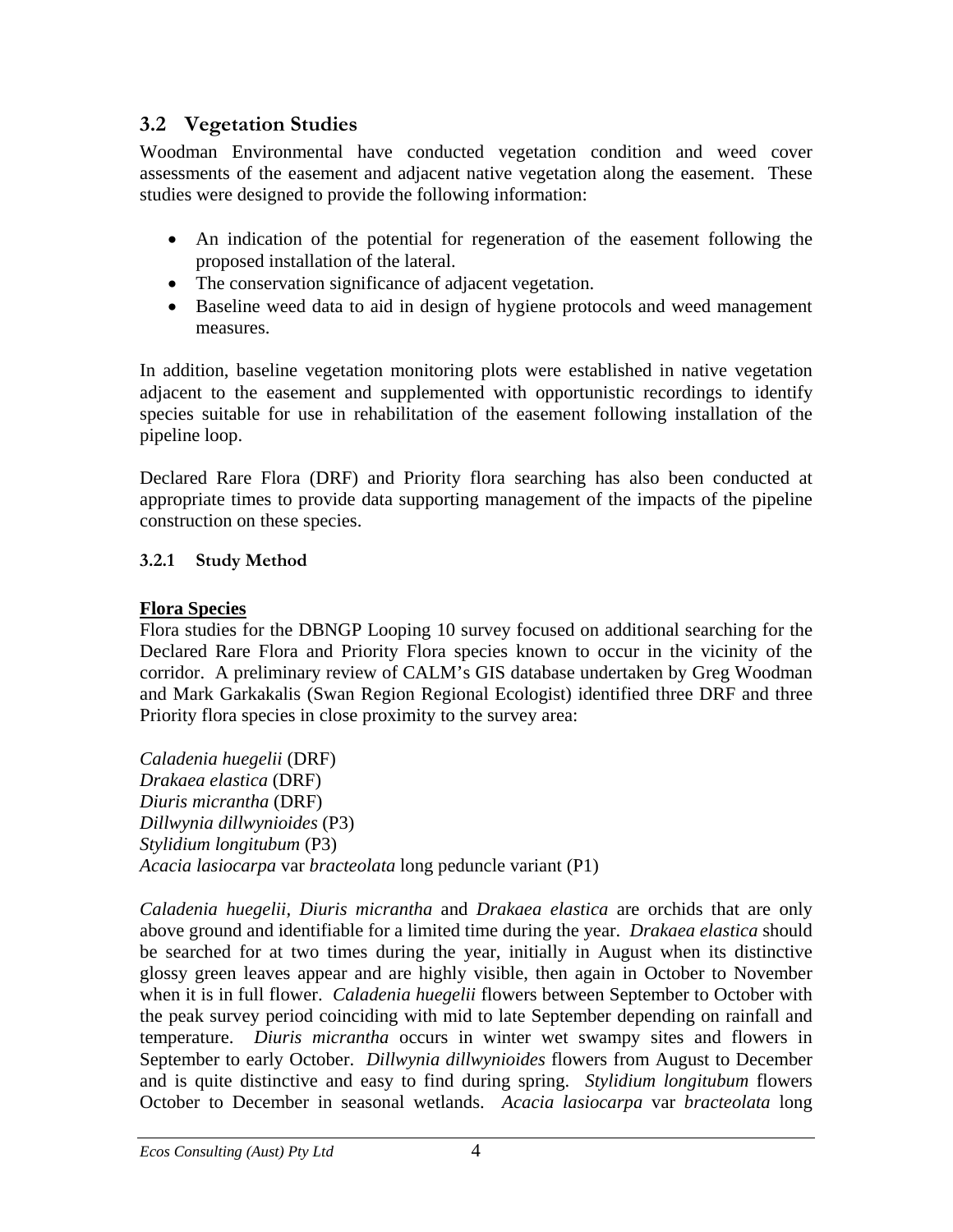pedunde variant flowers between May to August. Therefore, field flora surveys were conducted as follows:

- 1. Brief inspection of significant plant communities during August with searching of appropriate habitat for *Drakaea elastica* and *Acacia lasiocarpa* var *bracteolata* long pedunde variant*;*
- 2. Grid inspection of appropriate habitat for *Caladenia huegelii* and *Diuris micrantha* during mid to late September with searching of remnant vegetation for other DRF or Priority species; and
- 3. Grid inspection of appropriate habitat for *Drakaea elastica* and *Stylidium longitubum* in October to confirm presence/absence of these species.

Grid searching included the 30m previously cleared easement with an additional 10m buffer to either side to identify flora at risk from accidental machinery incursion or edge effects of the operations.

Any significant trees within the DBNGP corridor were identified and location recorded.

# **Weed and Vegetation Condition Mapping**

The survey area was inspected for the presence of environmental and Declared weed species, with particular emphasis placed on access routes and areas of previous disturbance and streamzones.

The condition of the vegetation within the study area was mapped using the condition scales given in the Bush Forever documentation (Government of Western Australia 2000). The definitions of the condition ranking is given in Table 1.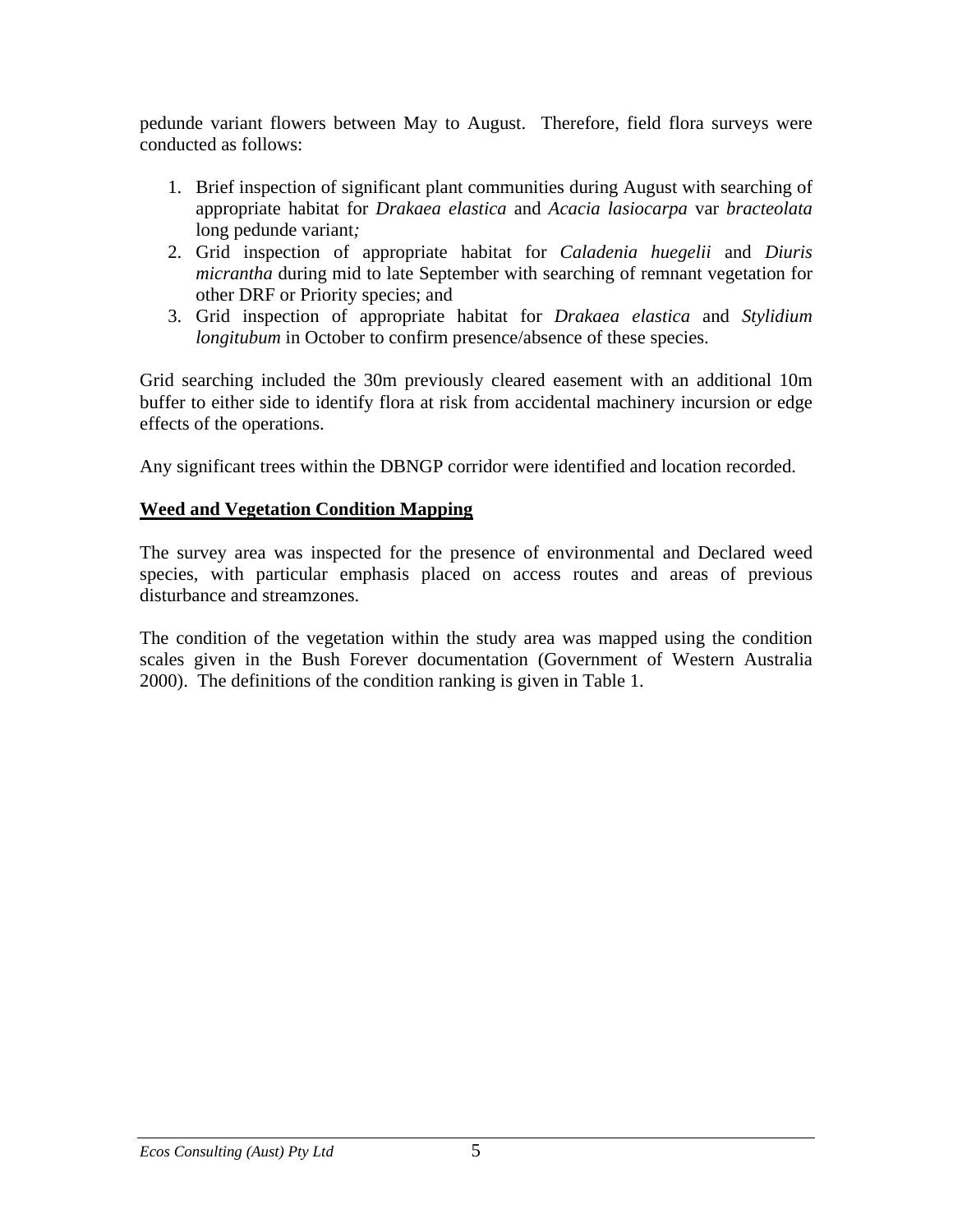| <b>Rating</b>          | <b>Scale</b>   | <b>Description</b>                                                                                                                                                                                                                                                                                                                                               |  |
|------------------------|----------------|------------------------------------------------------------------------------------------------------------------------------------------------------------------------------------------------------------------------------------------------------------------------------------------------------------------------------------------------------------------|--|
| Pristine               | 1              | Pristine or nearly so, no obvious signs of disturbance                                                                                                                                                                                                                                                                                                           |  |
| Excellent              | $\overline{2}$ | Vegetation structure intact, disturbance<br>affecting<br>individual species and weeds are non-aggressive<br>species                                                                                                                                                                                                                                              |  |
| Very Good              | 3              | structure altered, obvious<br>Vegetation<br>of<br>signs<br>disturbance. For example, disturbance to vegetation<br>structure caused by repeated fires, the presence of some<br>more aggressive weeds, dieback, logging and grazing                                                                                                                                |  |
| Good                   | $\overline{4}$ | Vegetation structure significantly altered by<br>very<br>obvious signs of multiple disturbance. Retains basic<br>vegetation structure or ability to regenerate it. For<br>example, disturbance to vegetation structure caused by<br>very frequent fires, the presence of some very<br>aggressive weeds at high density, partial clearing,<br>dieback and grazing |  |
| Degraded               | 5              | Basic vegetation structure severely impacted by<br>disturbance. Scope for regeneration but not to a state<br>approaching good condition<br>without intensive<br>management. For example, disturbance to vegetation<br>structure caused by very frequent fire, the presence of<br>very aggressive weeds, partial clearing, dieback and<br>grazing                 |  |
| Completely<br>Degraded | 6              | The structure of the vegetation is no longer intact and<br>the area is completely or almost completely without<br>native species. These areas are often described as<br>'parkland cleared' with the flora comprising weed or<br>crop species with isolated native trees or shrubs                                                                                |  |

# **Table 1: Vegetation Condition Ranking Scale (from Bush Forever 2000)**

## **Rehabilitation Studies**

The vegetation mapping conducted previously by Mattiske Consulting was utilised to identify suitable locations for data collection.

Four 10m x 10m plots were established within the Leda Nature Reserve and another four plots were established within the Lowlands Bush Forever site to collect species composition and density data for vegetation in better condition than the remaining sections of the Looping 10 project area. Plots were established in dominant plant communities for each area.

Plot data and opportunistic recording of species were reviewed to identify keystone and dominant understorey species in each area that will be suitable for rehabilitation purposes. Species lists have been developed for seed collection based on the two identified objectives in the different areas of the project.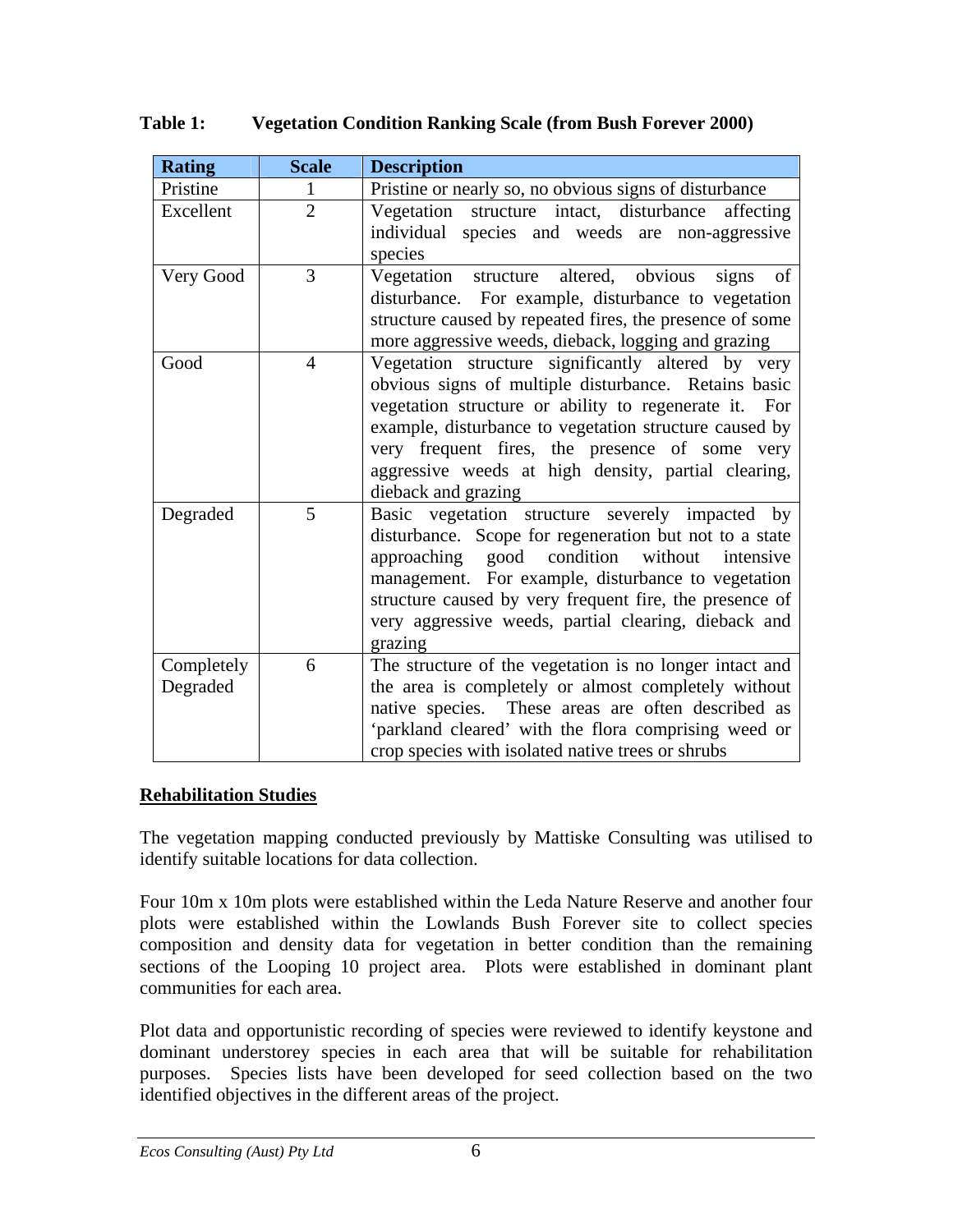<span id="page-8-0"></span>Within each quadrat, the following data was collected for each plant species:

- Number of plants (except for rhizatomous species)
- Percentage foliage cover

# **Phytophthora cinnamomi**

The survey area was traversed in a vehicle by personnel experienced and accredited for the detection and mapping of *Phytophthora cinnamomi* to CALM standards. High risk plant communities and landscapes were inspected on foot for symptoms of the plant pathogen's presence. Samples of soil and vegetation material from any dead or dying indicator plant species were collected and analysed for the presence of *P. cinnamomi*. Any obvious disease boundaries found were marked in the field using day-glo pink (*P. cinnamomi* infested) or white (uninterpretable) flagging tape.

# **3.2.2 Study Results Flora Species**

The only DRF or Priority Flora species identified during the survey was *Drakaea elastica*. 17 individuals were identified in 7 (seven) locations within the DBNGP easement between KP 17 and KP 18.5 (Lowlands Bushland, Western Block). Population locations were marked and 5m buffers were created with fence droppers and pink survey tape around the populations.

Two mature flowering plants of *Calochilus* sp. were also located 4 m to the south-west of the existing pipeline in Lowlands Bushland, Western Block. This orchid is rarely seen however it is not a priority species.

# **Weed and Vegetation Condition Assessment**

Appendix A (to be completed) will present the results of the vegetation condition and weed cover assessments. The pipeline AOD has been completely cleared in the past and regeneration of the AOD has been minimal in all sections except the Lowlands Bush Forever Site near Hymus Swamp. Vegetation regeneration at this site has been restricted to dense stands of *Kunzea glabrescens* with occasional shrubs and annual orchid species at ground level. Significant numbers of orchids were observed at this location on the AOD during spring 2005. Vegetation condition rankings for adjacent vegetation ranged from 4/5 within the Leda Nature Reserve and Lowlands Bush Forever Site to 6 in most other areas indicating that remnant vegetation adjacent to the AOD is generally in a poor condition with areas considered to be degraded to a point where recovery to a good condition is considered impossible.

A single Declared plant species (Arum Lily – *Zantedeschia aethiopica*) was recorded from five locations along the AOD. The locations of this species are presented in Table2 of Appendix A. The Arum lily is listed under Section 37 of the *Agriculture and Related Resources Protection Act 1976* as a P1, P4 species within the municipal district of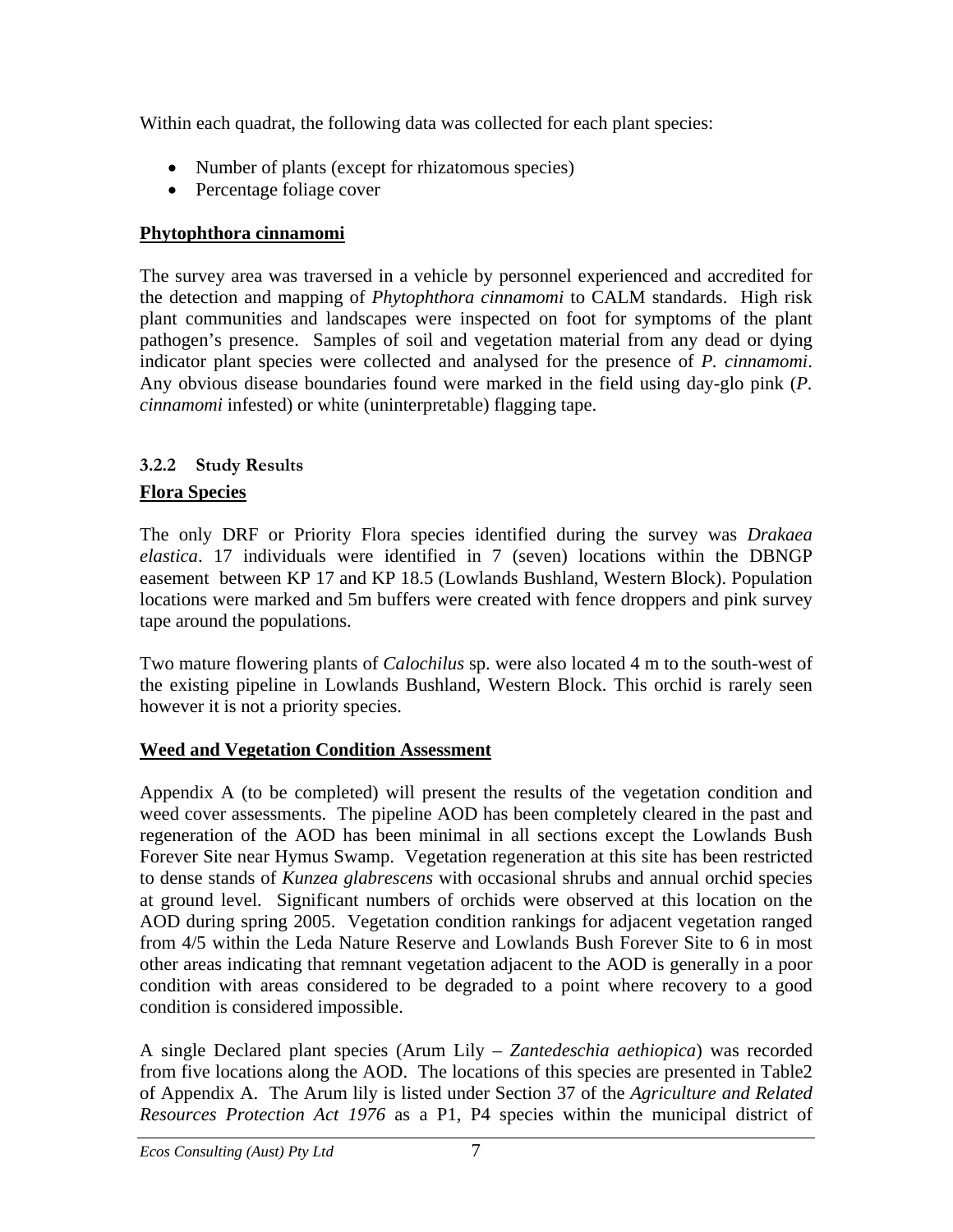Serpentine-Jarrahdale. Species categorised as P1 under the *Agriculture and Related Resources Protection Act 1976* have prohibitions on the movement of plants or their seeds within the State. This prohibits the movement of contaminated machinery and produce including livestock and fodder. In addition a category of P4 identifies management tasks including prevention of the spread of infestation from the property on or in livestock, fodder, grain, vehicles and/or machinery and requires treatment to destroy and prevent seed set on all plants.

The highly invasive and competitive species *Watsonia* sp. was also recorded at two locations as presented in Appendix A.

The majority of weed species recorded along the AOD were naturalised species common to developed areas and road verges in the south-west of Western Australia. Several of the grasses are highly invasive and likely to compete with native species in a rehabilitation environment. Weed covers recorded along the AOD were high with many areas having between 65% and 100% cover. Figure 1 presents the weed cover classes along the AOD with locations of *Zantedeschia aethiopica* and *Watsonia* sp. also presented.

## **Rehabilitation Studies**

Appendix B (under development) will present the results of the plot and opportunistic species recordings as described in the method section. The following list of species have been identified for use in seed mixes to rehabilitate the respective portions of the AOD (tree species have been removed to protect the long term integrity of the pipe):

#### *Objective 1: Provide native cover of local dominant understorey species that will stabilise soil and help reduce 3rd party access.*

## **Leda Bush Forever Site & other remnant vegetation on Spearwood Dunes**

*Acacia pulchella Acacia rostellifera Conostylis aculeata* subsp. *aculeata Dryandra lindleyana Dryandra sessilis Hakea lissocarpha Hardenbergia comptoniana Jacksonia furcellata Kennedia coccinea Kennedia prostrata Macrozamia riedlei Melaleuca systena Xanthorrhoea preissii* 

#### *Objective 2: Provide native cover of local species that will stabilise soil and help reduce 3rd party access and provide increased understorey biodiversity than is currently present on the easement.*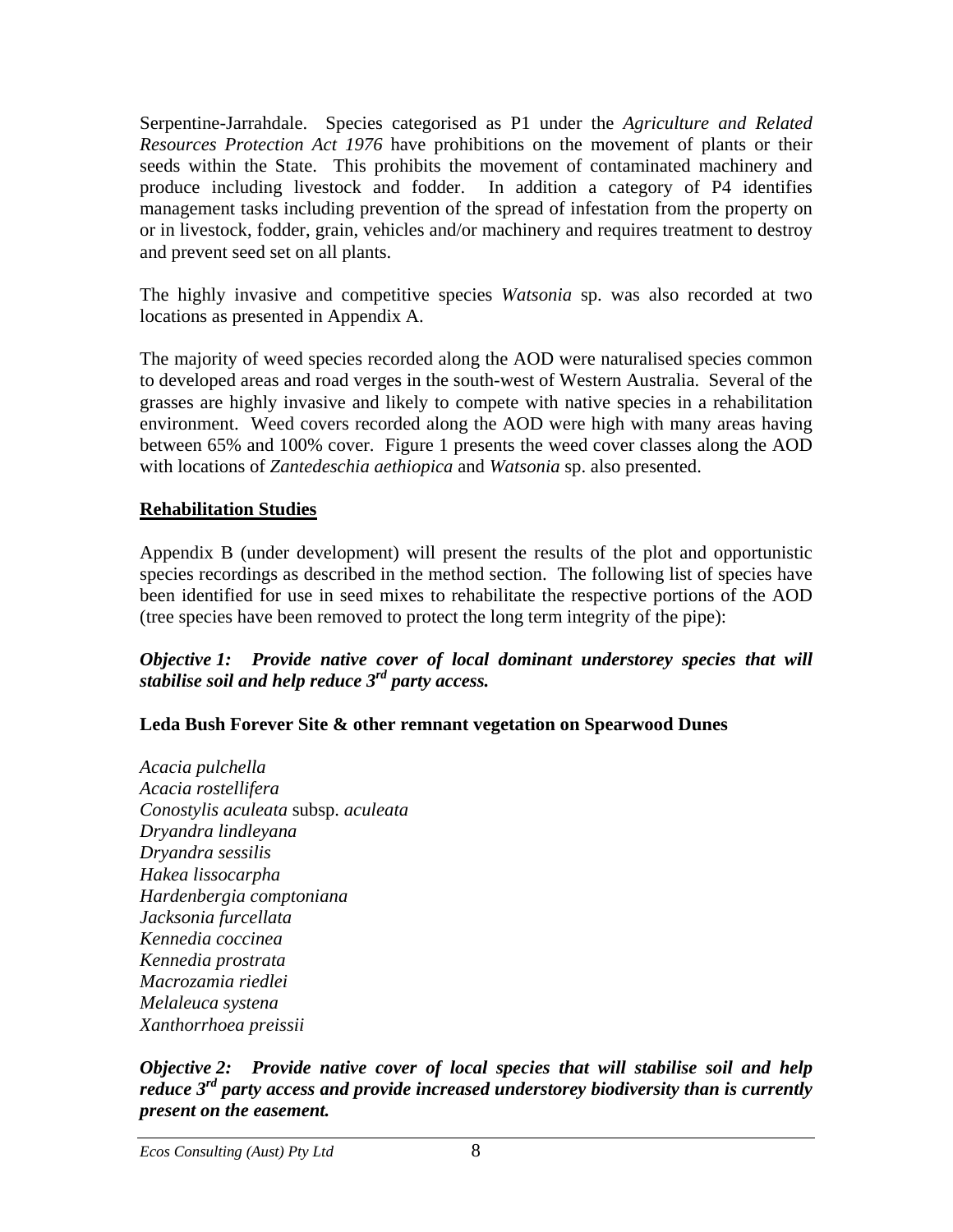#### **Leda Nature Reserve**

*Acacia pulchella Acacia rostellifera Anigozanthos manglesii Bossiaea eriocarpa Calectasia narragarra Conostylis aculeata* subsp. *aculeata Daviesia triflora Dianella revoluta Dichopogon capillipes Dryandra lindleyana Hakea lissocarpha Hakea prostrata Hardenbergia comptoniana Hovea pungens Jacksonia furcellata Kennedia coccinea Kennedia prostrata Lepidosperma leptostachyum Macrozamia riedlei Melaleuca systena Philotheca spicatus Phyllanthus calycinus Scaevola canescens Stirlingia latifolia Xanthorrhoea gracilis Xanthorrhoea preissii* 

#### **Lowlands Bush Forever site adjacent to Hymus Swamp**

*Astartea fascicularis Calothamnus lateralis Cyathochaeta avenaceae Gompholobium tomentosum Hypolaena exsulca Jacksonia furcellata Kunzea glabrescens Kunzea ericifolia Lepidosperma longitudinale Regelia ciliata Scholtzia involucrata Thysanotus patersonii Xanthorrhoea brunonis*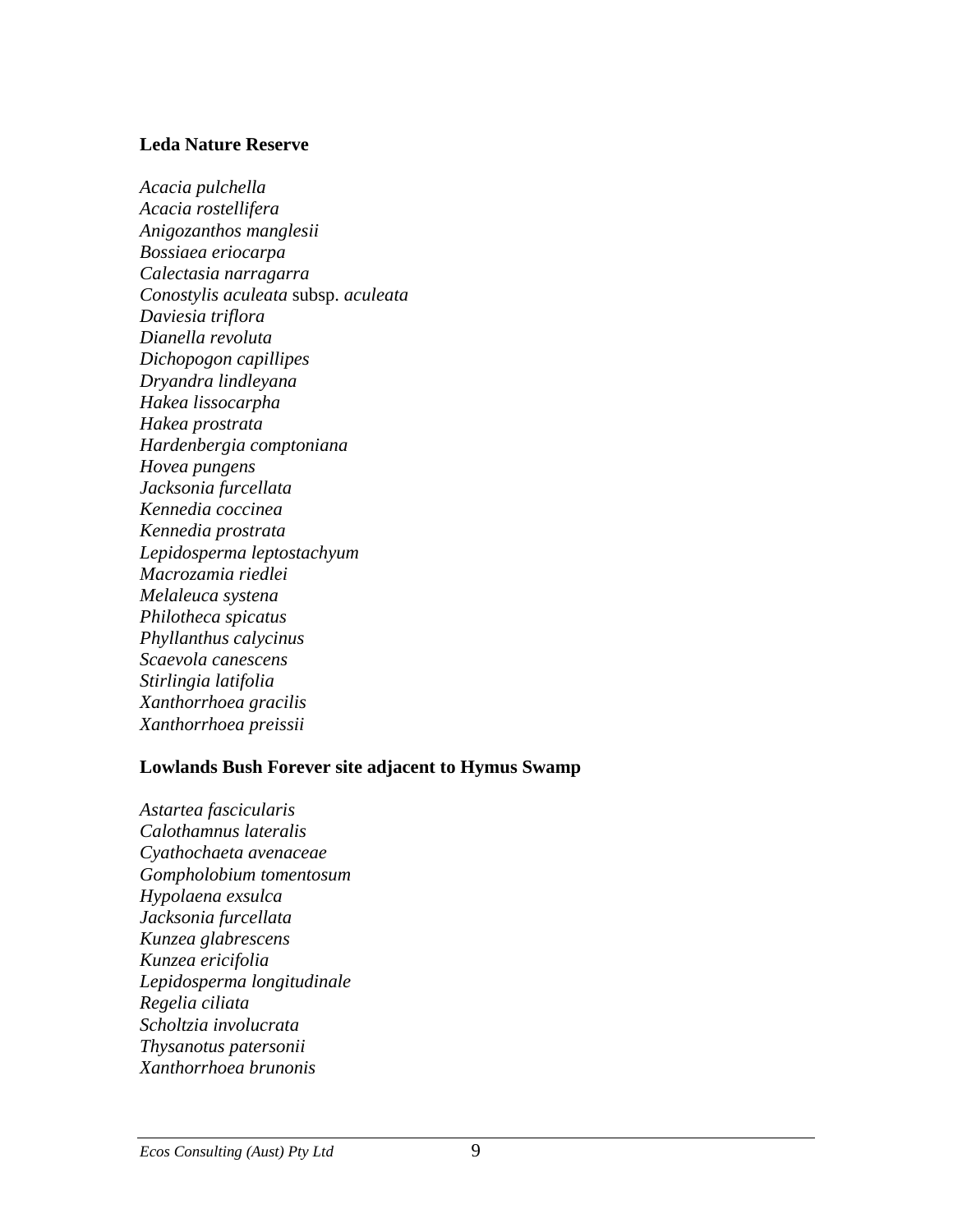<span id="page-11-0"></span>The remaining small sections originally mapped as remnant vegetation have condition ratings of 5 or 6 and active rehabilitation methods would have little value in these areas.

# **Phytophthora cinnamomi**

The Looping 10 pipeline corridor was assessed for the presence of disease caused by *Phytophthora cinnamomi* in September 2005. The assessment was performed by Mr Evan Brown of Glevan Consulting. Evan is currently accredited by the Department of Conservation and Land Management (CALM) to provide this service.

The entire alignment was inspected for the presence of the disease. At each site where sufficient vegetation free of the disease was detected, this vegetation was demarcated by tying day-glow orange flagging tape across the corridor using a buffer of approximately twenty metres from the active edge of the disease. The knot in the flagging tape always faces the diseased vegetation.

The demarcation lines in the corridor are valid for a period of twelve months. Should any operations be proposed for beyond September 2006, the demarcation lines and any areas now considered to be free of the disease would need to be re-assessed.

Maps showing the dieback boundaries are currently under development. Dieback boundaries will be incorporated into the Environmental Line Lists prior to construction. Dieback lines will also be demarcated along the AOD with relevant hygiene measures implemented at dieback boundaries during the construction operation.

# **3.3 Other Environmental Values**

The pipeline corridor crosses several wetland areas along its length including the Serpentine River. These areas have all been mapped as Conservation Category wetlands. These areas are described as wetlands that possess a high degree of naturalness and should be managed to maintain and enhance natural attributes and functions (Hill *et al*. 1996). Both the Wetlands Conservation Policy for Western Australia (Government of Western Australia 1997) and the Water and Rivers Commission Position Statement: Wetlands (2001) oppose any activities that lead to further loss or degradation of Conservation Category wetlands or their buffers. These wetlands are all listed on the draft Register of Protected Wetlands (Map Sheet 2033) under the *Revised Draft Environmental Protection (Swan Costal Plain Wetlands) Policy 2004*. After KP 11, the majority of the proposed pipeline route traverses Multiple Use wetlands. There are also 6 Resource enhancement wetlands within 250m of the proposed route after KP 11. Between KP 17.0 – 18.6 the route traverses the Conservation category wetland Lowlands Bushland, Western Block. At KP 20.7 the route passes adjacent to a Conservation Category wetland, and at KP 22.4 the route traverses a small Conservation Category Wetland.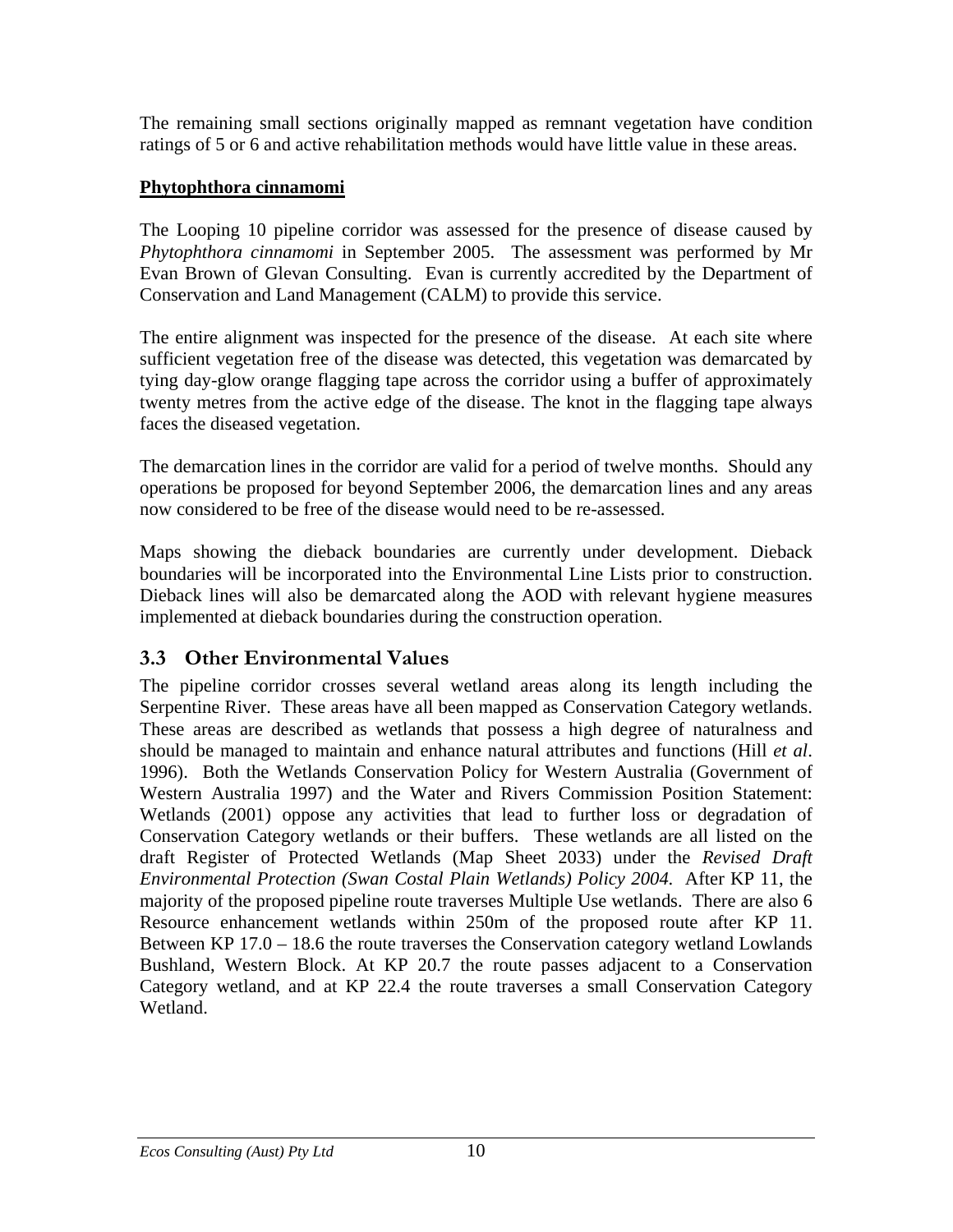# <span id="page-12-0"></span>**4 REHABILITATION STRATEGY**

The rehabilitation strategy for the Looping 10 Gas Pipeline Project focusses on the timely reinstatement of areas of clearing on the AOD. Where possible, significant trees on the AOD that do not pose a threat to the integrity of the pipe will be retained and sensitive areas such as the Serpentine River will use HDD to prevent erosion of the riparian zone. The Environmental Management Plan for the project presents management measures designed to minimise impacts of the pipeline construction (Ecos Consulting (Aust) Pty Ltd 2005).

Section 2 identifies the objectives of the rehabilitation program. These objectives aim to provide stable landforms that are vegetated with indigenous species suitable for the areas. They also aim to restrict third party access and provide habitat values to the AOD that will promote flora colonisation and fauna usage.

# **5 REHABILITATION METHODS**

Rehabilitation of the pipeline easement will be integrated with all project activities and objectives. Studies on the easement have demonstrated a restricted ability of the vegetation systems on the easement to recover from disturbance due to weed invasion and third party activities. This data has been utilised to develop the rehabilitation procedures.

# **5.1 Weed Management**

The invasive weed species *Watsonia* sp. and Declared plant *Zantedeschia aethiopica* have been recorded on the easement

The AOD areas currently displaying weed covers in excess of 50% will be selectively sprayed with Glyphosate to reduce weed seed loads in the topsoil in order to improve establishment of native species in the rehabilitation. This will be conducted prior to construction commencing.

Weed covers and species will be included in rehabilitation monitoring to facilitate management of weed issues following completion of the rehabilitation. Annual monitoring results will be used to develop weed management programs in consultation with CALM and ongoing weed control is expected in the early years of rehabilitation to promote native species cover development.

Weed hygiene will be implemented during all operations in accordance with the Weed Hygiene Protocol (Ecos Consulting (Aust ) Pty Ltd 2005).

# **5.2 Dieback (Phytophthora cinnamomi) Management**

Maps showing dieback boundaries are currently under development from results of the dieback surveys. The maps will be included in the Hygiene Protocol for Looping 10.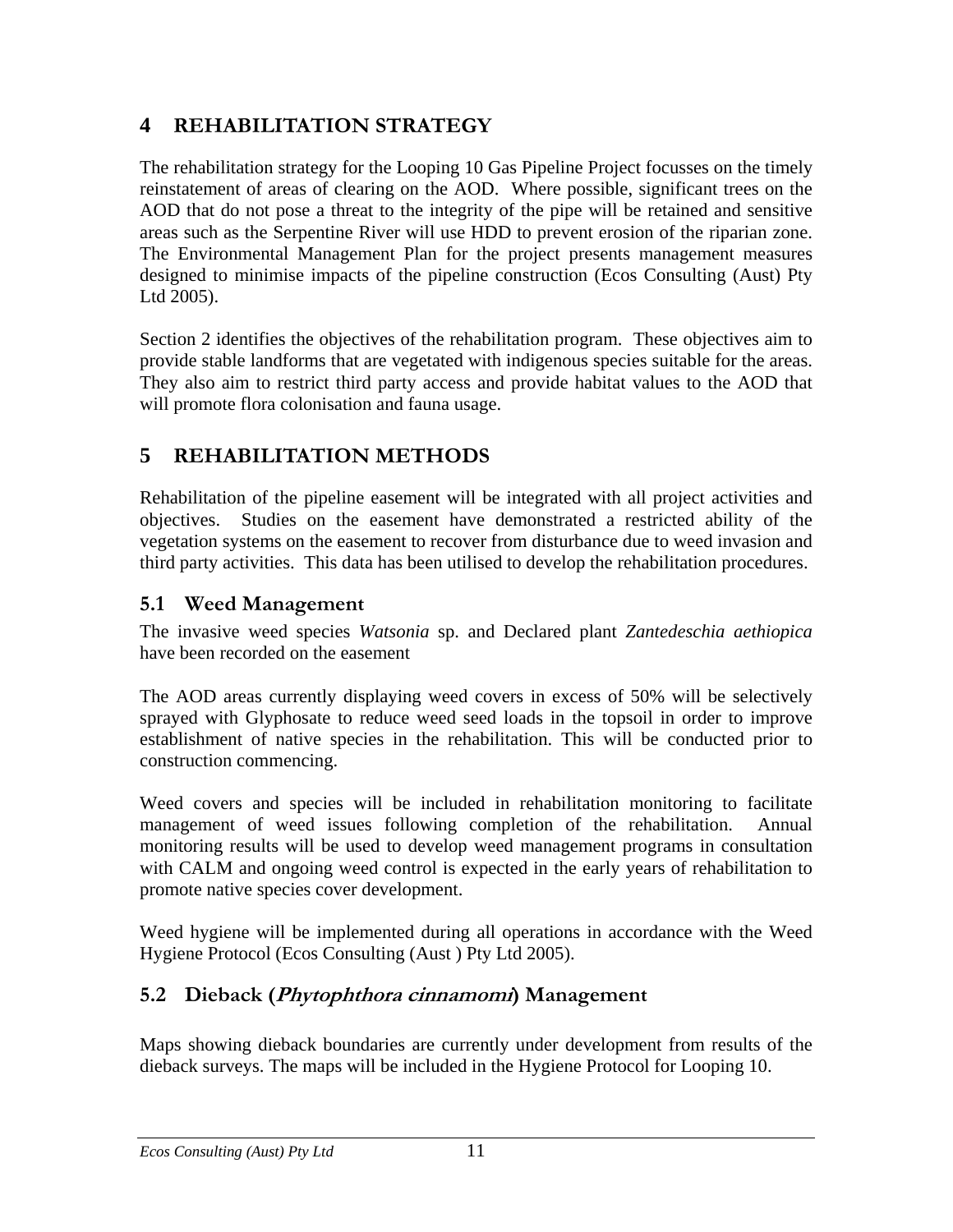<span id="page-13-0"></span>Hygiene management will be in accordance with the Hygiene Protocol for the project and will include the following provisions:

- 1. All vehicles and machinery will arrive at the project area in a clean state free from soil, mud, soil slurry and vegetation material.
- 2. Soil and vegetation stripped from the AOD will be stored immediately adjacent to the site where it originated.
- 3. No topsoil or vegetation material will be transported along the corridor.
- 4. Any material to be imported to the pipeline corridor, eg. Pipe padding, must be certified to be free from *P. cinnamomi* to the satisfaction of CALM.
- 5. Hydrotest water will be disposed of in a manner acceptable to CALM and in a location that will not compromise the hygiene status of remnant native vegetation.
- 6. All vehicles and machinery will be cleaned down prior to leaving the project site to prevent the spread of *P. cinnamomi* from the project area to areas of uninfested native vegetation in the region.

Additional management measures will also be developed if survey results necessitate the need to do so.

# **5.3 Priority and Rare Flora Management**

Management of significant species along the AOD will involve a comprehensive approach consisting of the following steps:

- 1. Surveys for DRF and Priority flora species will be conducted at the appropriate time during Spring 2005 (section 3.2).
- 2. Locations of all Declared Rare and Priority flora identified on the easement will be mapped and marked in the field.
- 3. Where practical and in consultation with CALM these plants will be protected from disturbance through the use of fencing and sign-posting on site.
- 4. Construction personnel will be provided with information on these species and the management practises being implemented at inductions and toolbox meetings.

In the event that DRF or Priority flora cannot be avoided and destruction of some plants is necessary to implement the project, the following management steps will be taken:

- 1. Plants that are required to be impacted will be individually marked in the field.
- 2. The impact of removal of the plants on the conservation status of the species will be assessed at a local and regional scale by a qualified botanical consultant in consultation with officers of CALM.
- 3. Options for transplanting of individual plants or salvage of biological material for later propagation will be discussed with key Government stakeholders.
- 4. An application to take DRF will be prepared and submitted to CALM for approval by the Minister for the Environment in accordance with the Wildlife Conservation Act 1950.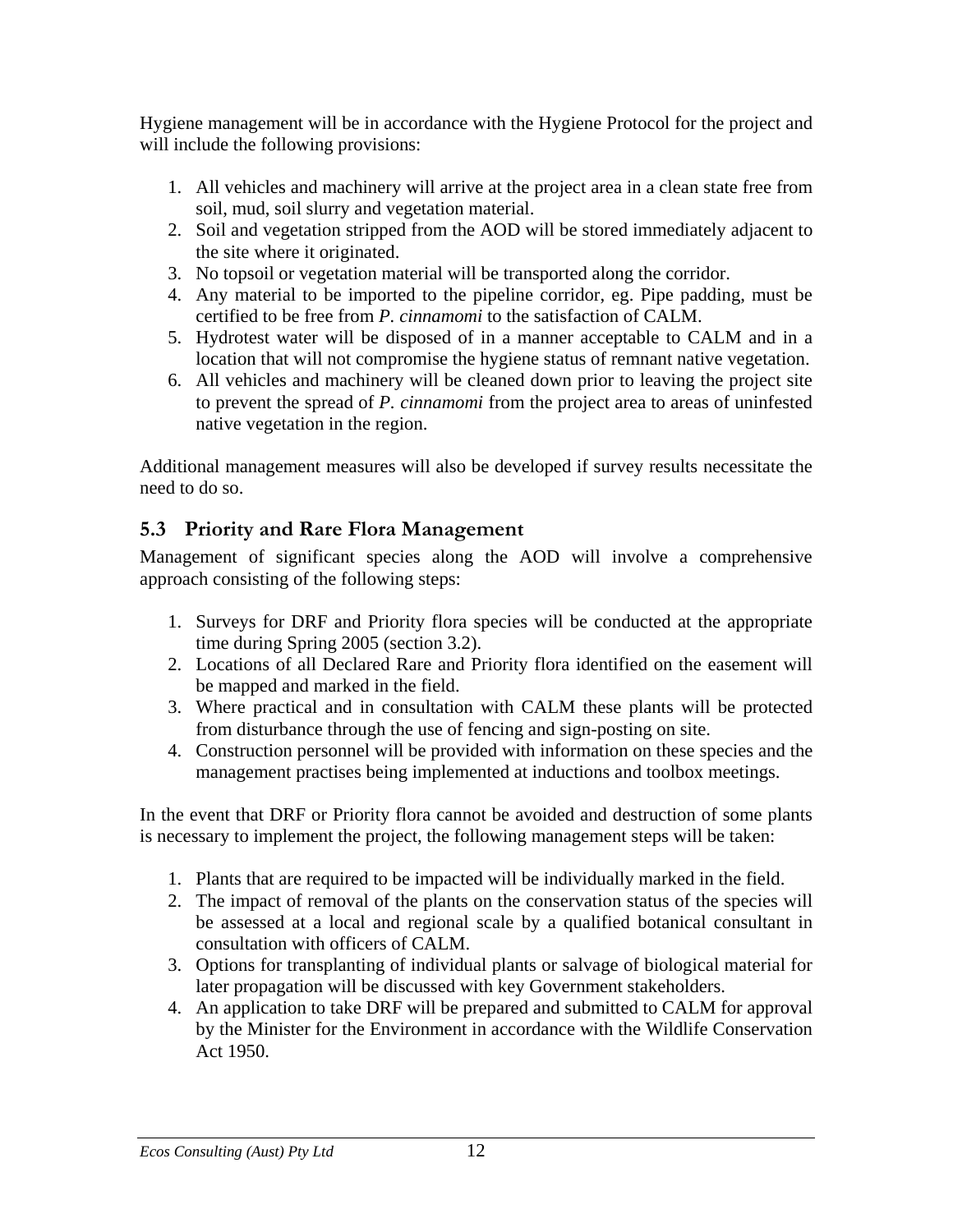# <span id="page-14-0"></span>**5.4 Resource Management**

Native vegetation on the easement is a valuable resource for the rehabilitation process in that it provides seed, carbon material, stabilises the soil surface, cools the soil surface, provides habitat for fauna and provides micro habitats for capturing additional seed dispersing from adjacent vegetation. In addition, where trees can be retained on the easement they will provide habitat, cover and structure.

Vegetation will be cleared and stored in a windrow adjacent to the AOD immediately adjacent to where it was cleared from. This will ensure that respread vegetation will be located in the appropriate vegetation type and position in the landscape to make best use of any remaining seed stored on the stems.

Topsoil is an essential component of a successful rehabilitation program as it contains the majority of the naturally stored seed for the existing vegetation that propagate using seed as their prime strategy. Topsoil will be removed using a grader that will cut the top 50mm to 100mm of soil and store it in a windrow on the easement edge immediately adjacent to where it was removed from. Similarly to vegetation, this will ensure that topsoil is respread within the appropriate position in the landscape and vegetation type. Topsoil will not be picked up and moved along the easement. Topsoil will not be used for padding in the pipe trench. Topsoil will not be driven on or disturbed in any way prior to being respread on the AOD.

# **5.5 Soil Profile and Landform**

Trench spoil will be removed and stored in a windrow adjacent to the trench. Following installation of the pipe, the trench will be backfilled and compacted. The surface of the AOD will then be graded to original surface contours and lightly ripped to a depth of 40cm to alleviate any compaction from vehicle and machinery movement. Ripping on contour will not be possible due to the constrained width of the AOD, however shallow ripping with narrow tines should not result in the generation of deep furrows and a light drag bar will be utilised behind the machine to smooth the final surface.

Topsoil will be graded evenly back over the AOD following ripping, ensuring that topsoil is not transported along the easement.

# **5.6 Establishment of Native Vegetation**

Native vegetation will be established on the easement utilising the following methods:

- 1. From the topsoil seedbank (geospores).
- 2. From plant stored seed (bradyspores).
- 3. From applied seed.

Points 1 and 2 above have been addressed in the previous section. Studies on the existing easement have shown that the easement has not generally recovered well following installation of the original Dampier to Bunbury pipe and that the easement has a significant weed issue where it traverses native vegetation. In this situation active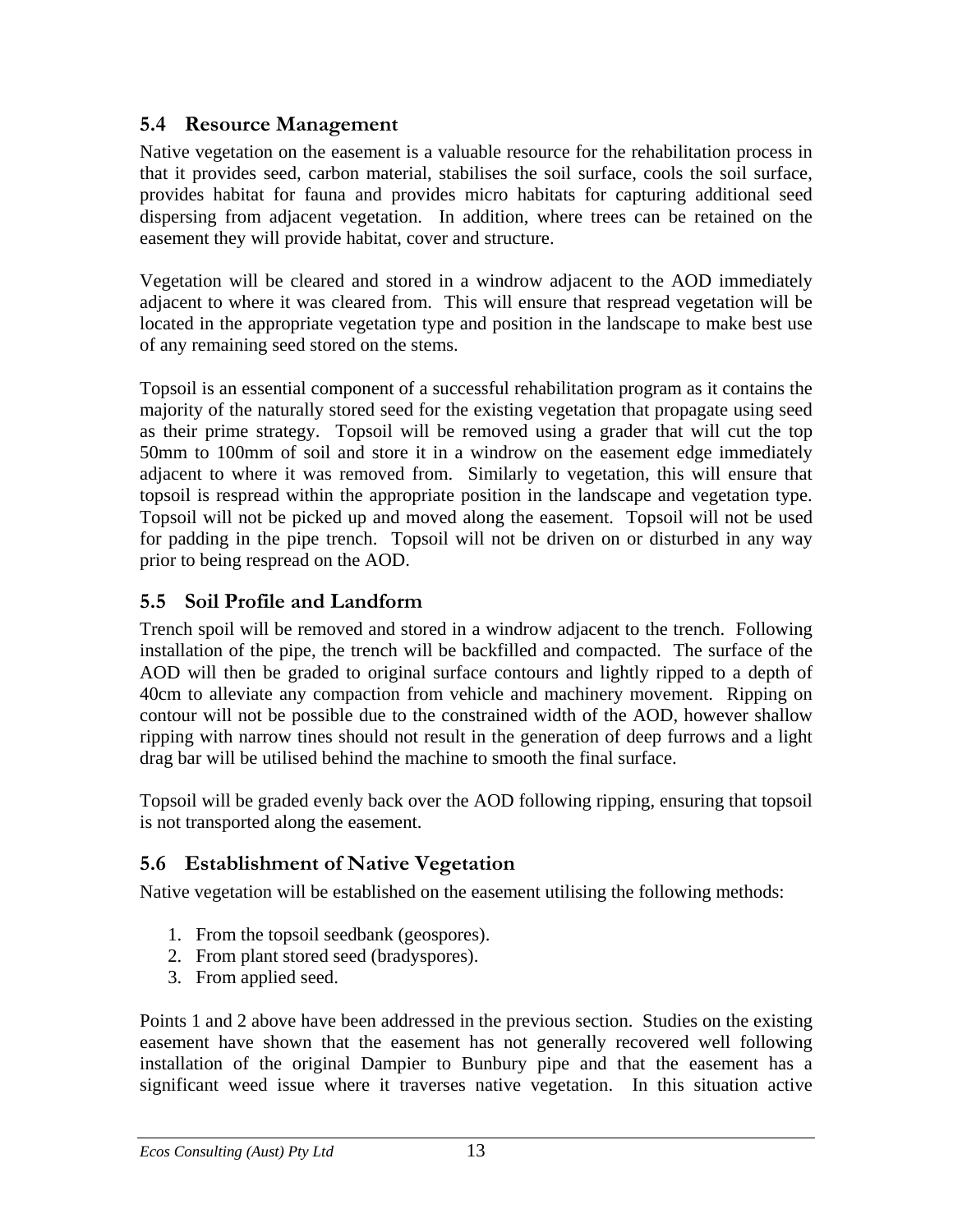<span id="page-15-0"></span>rehabilitation in the form of an applied seed mix to increase the establishment of native species is considered necessary.

Species lists have been compiled from the easement studies to generate seed mixes for application to the various sections of the easement. Trees are considered a threat to the integrity of the pipeline and only those understorey species that are known to produce viable seed have been selected for the rehabilitation mix.

The proposed seed mixes for woodland areas are presented in Section 3.2.2. The seed mixes will be applied at a rate of 3kg/ha to promote a high initial establishment rate.

# **6 COMPLETION CRITERIA**

Table 2 presents the completion criteria for the entire Looping 10 Pipeline Project AoD including the rehabilitation specific criteria. Specific vegetation and weed criteria relate to the various sections of native vegetation of the AOD.

| <b>Aspect</b>   | Objective                                                                                                                                            | Criteria                                                                                | <b>Assessment method</b>   |
|-----------------|------------------------------------------------------------------------------------------------------------------------------------------------------|-----------------------------------------------------------------------------------------|----------------------------|
| Construction    | To ensure that the<br>key commitments<br>that will influence<br>recovery of the<br>pipeline easement<br>implemented<br>are<br>during<br>construction | 100% compliance with the<br>weed hygiene protocol.                                      | Audit during the operation |
|                 |                                                                                                                                                      | 100% compliance with the<br>dieback hygiene protocol                                    | Audit during the operation |
|                 |                                                                                                                                                      | Vegetation and topsoil is<br>cleared<br>and<br>stored<br>in<br>accordance with the EMP. | Audit during the operation |
|                 |                                                                                                                                                      | Significant plant species<br>are protected in accordance<br>with the plan.              | Audit during the operation |
|                 |                                                                                                                                                      |                                                                                         |                            |
| Decommissioning | To ensure that all<br>visual disturbances<br>removed by<br>are<br>immediate<br>remedial action to<br>the greatest extent<br>practicable              | All equipment, materials<br>and litter are removed from<br>the AOD                      | Visual inspection of AOD   |
|                 |                                                                                                                                                      |                                                                                         |                            |

**Table 2: Completion Criteria for the Looping 10 Pipeline Project**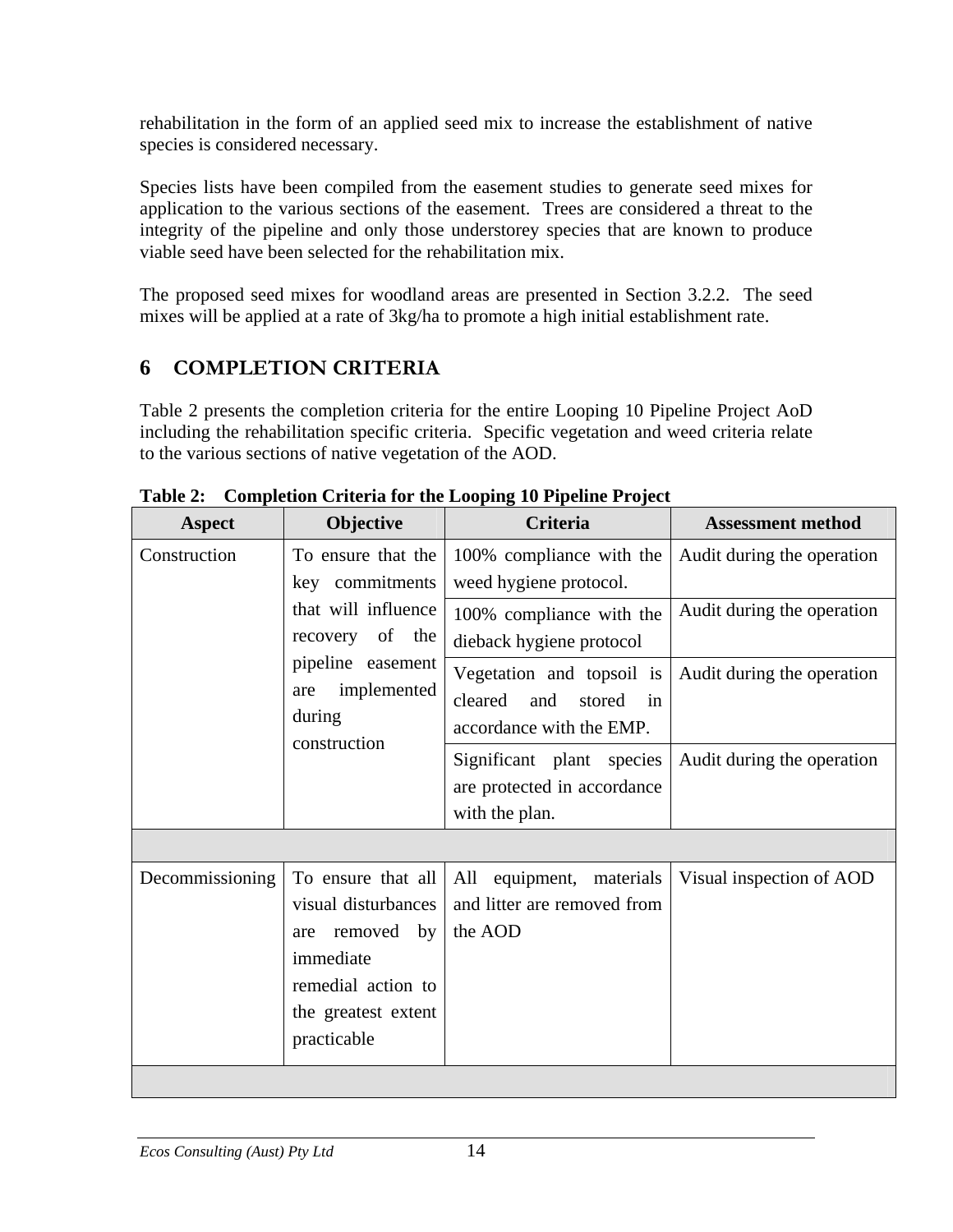| <b>Aspect</b>                                                                                                                                                                          | Objective                                                                                                                           | Criteria                                                                                                                                                                                                                                            | <b>Assessment method</b>                                                                                                                            |
|----------------------------------------------------------------------------------------------------------------------------------------------------------------------------------------|-------------------------------------------------------------------------------------------------------------------------------------|-----------------------------------------------------------------------------------------------------------------------------------------------------------------------------------------------------------------------------------------------------|-----------------------------------------------------------------------------------------------------------------------------------------------------|
| Landform                                                                                                                                                                               | To<br>reinstate<br>the<br>provide<br>land<br>to<br>suitable conditions                                                              | Natural contours should be<br>re-instated<br>to<br>pre-<br>disturbance conditions                                                                                                                                                                   | Visual inspection of AOD                                                                                                                            |
|                                                                                                                                                                                        | for<br>natural<br>recolonisation of<br>native<br>vegetation<br>and<br>support<br>surface<br>natural<br>water movement               | There should be no active<br>erosion rills in excess of<br>the surrounding land *                                                                                                                                                                   | GPS record and physical<br>measurement of any points<br>of erosion                                                                                  |
|                                                                                                                                                                                        |                                                                                                                                     |                                                                                                                                                                                                                                                     |                                                                                                                                                     |
| Vegetation<br>and<br>Weeds - Leda<br>Reserve<br>Nature<br>Lowlands<br>and<br>Bushland,<br><b>Block</b><br>Western<br>(Hymus Swamp)<br>where $3rd$ party<br>is<br>access<br>restricted. | facilitate<br>To<br>the<br>establishment<br>of<br>indigenous<br>plant<br>species<br>within<br>each<br>vegetation<br>type on the AOD | There should be no bare<br>patches longer than 10m<br>after 12 $& 24$ months.<br>The<br>foliage<br>of  <br>cover<br>declared and environmental<br>weeds on the AOD should<br>be similar to surrounding<br>undisturbed areas at 12 $\&$<br>24 months | Visual<br>with<br>assessment,<br>particular<br>emphasis<br>in<br>erosion prone areas<br>Assessment<br>by<br>visual<br>photographic<br>and<br>survey |
|                                                                                                                                                                                        |                                                                                                                                     | A minimum of 1 native<br>plant per square metre<br>when averaged over the<br>entire area rehabilitated at<br>12 months and 2 native<br>plants per square metre<br>when averaged over the<br>entire area rehabilitated at<br>24 months.              | of<br>Assessment<br>a<br>representative<br>number<br>within<br>quadrats<br>each<br>vegetation type                                                  |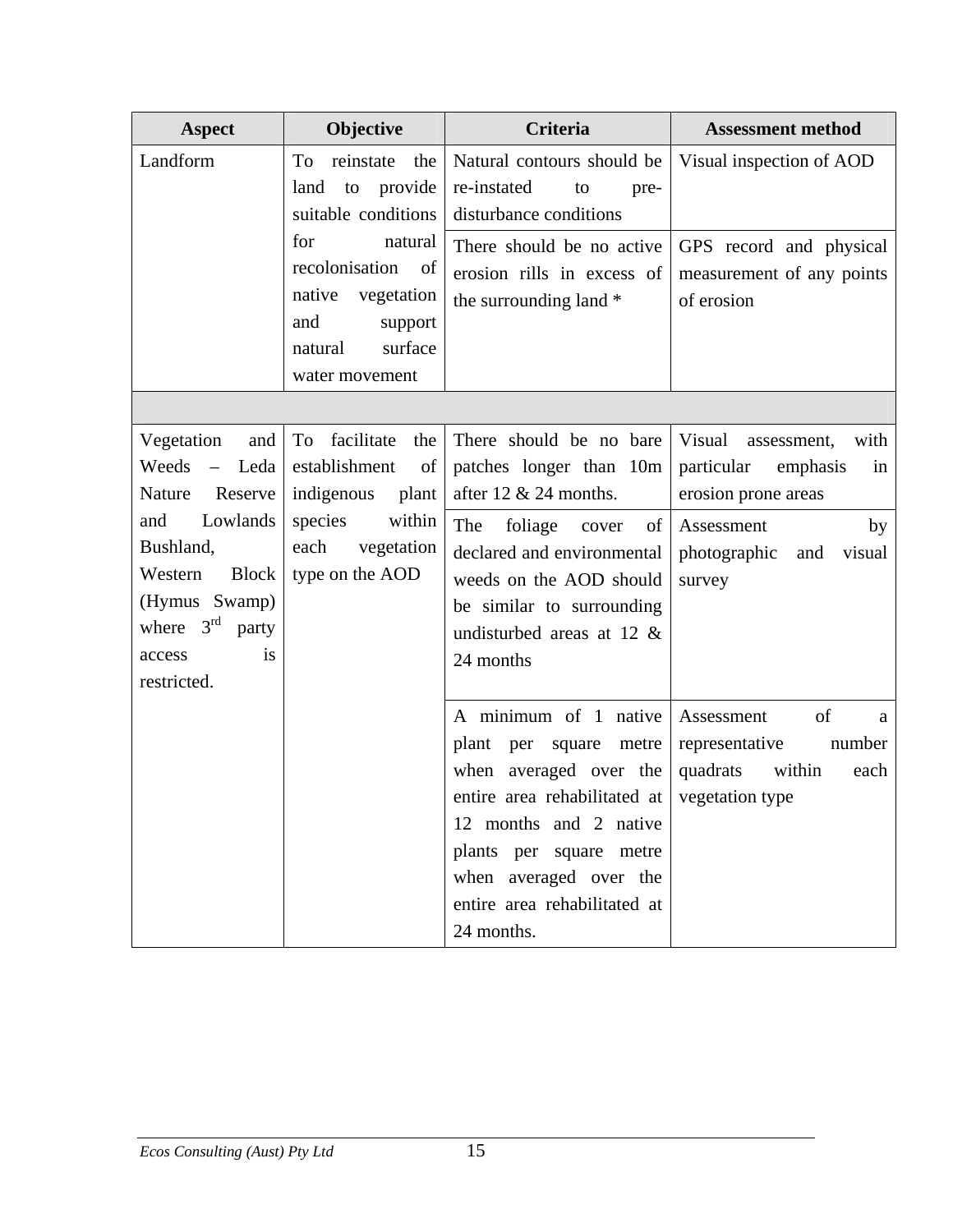| <b>Aspect</b>                                                                                                          | Objective                                                                                                          | Criteria                                                                                                                                                                                                                                        | <b>Assessment method</b>                                                                           |  |
|------------------------------------------------------------------------------------------------------------------------|--------------------------------------------------------------------------------------------------------------------|-------------------------------------------------------------------------------------------------------------------------------------------------------------------------------------------------------------------------------------------------|----------------------------------------------------------------------------------------------------|--|
|                                                                                                                        |                                                                                                                    | Percentage foliage cover of<br>native species indigenous<br>to each plant community is<br>greater than or equal to<br>40% of foliage cover in<br>undisturbed areas outside<br>the easement at 24 months<br>(excluding pipeline access<br>track) | Assessment<br>of<br>a<br>number<br>representative<br>quadrats<br>within<br>each<br>vegetation type |  |
|                                                                                                                        |                                                                                                                    | Species richness greater or<br>equal to 50% of richness in<br>undisturbed areas outside<br>the easement at 24 months                                                                                                                            | Assessment<br>of<br>a<br>representative<br>number<br>quadrats<br>within<br>each<br>vegetation type |  |
|                                                                                                                        |                                                                                                                    |                                                                                                                                                                                                                                                 |                                                                                                    |  |
| Vegetation<br>and<br>Weeds<br>Leda<br>$\overline{\phantom{a}}$<br><b>Bushland</b><br>and<br>Surrounding<br>Remnant     | facilitate<br>To<br>the<br>establishment<br>of 1<br>indigenous<br>plant<br>within<br>species<br>each<br>vegetation | There should be no bare<br>patches longer than 10m<br>after $12 \& 24$ months<br>when inconsistent with the<br>original condition.                                                                                                              | Visual<br>with<br>assessment,<br>particular<br>emphasis<br>in<br>erosion prone areas               |  |
| Vegetation<br>(Not)<br>including<br>Leda<br>Reserve)<br>Nature<br>where $3rd$<br>party<br>access is not<br>restricted. | type on the AOD                                                                                                    | The<br>foliage<br>cover<br>of<br>declared and environmental<br>weeds on the AOD should<br>be similar to surrounding<br>undisturbed areas at 12 &<br>24 months                                                                                   | Assessment<br>by<br>photographic<br>visual<br>and<br>survey                                        |  |
|                                                                                                                        |                                                                                                                    | A minimum of 1 native<br>plant per square<br>metre<br>when averaged over the<br>entire area rehabilitated at<br>24 months.                                                                                                                      | of<br>Assessment<br>a<br>representative<br>number<br>quadrats<br>within<br>each<br>vegetation type |  |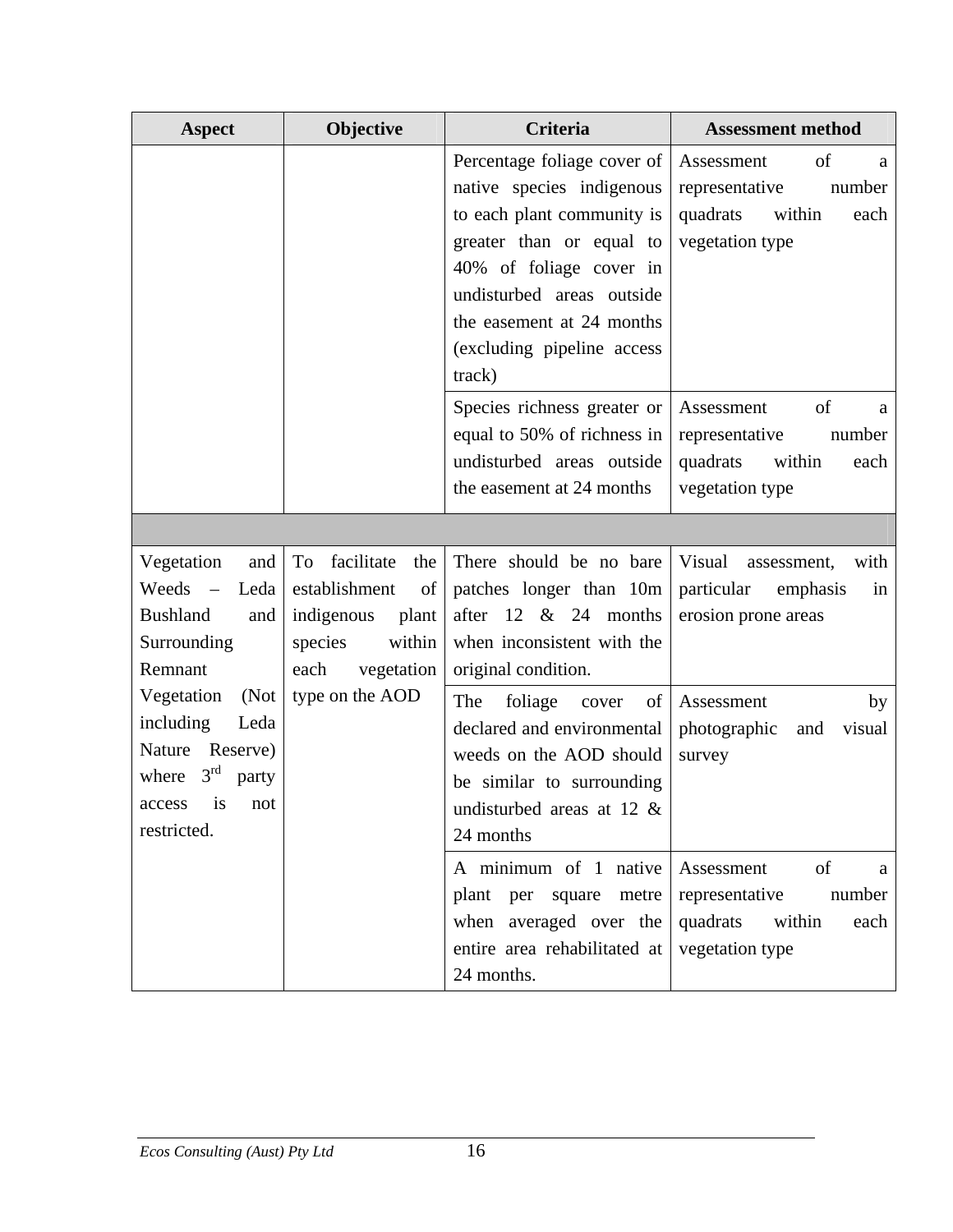| Aspect | Objective | Criteria                      | <b>Assessment method</b>   |  |
|--------|-----------|-------------------------------|----------------------------|--|
|        |           | Percentage foliage cover of   | of<br>Assessment<br>a      |  |
|        |           | native species indigenous     | number<br>representative   |  |
|        |           | to each plant community is    | quadrats<br>within<br>each |  |
|        |           | greater than or equal to      | vegetation type            |  |
|        |           | 30% of foliage cover in       |                            |  |
|        |           | undisturbed areas outside     |                            |  |
|        |           | the easement at 24 months $*$ |                            |  |
|        |           | (excluding pipeline access)   |                            |  |
|        |           | track)                        |                            |  |
|        |           | Species richness greater or   | of<br>Assessment<br>a      |  |
|        |           | equal to 50% of richness in   | representative<br>number   |  |
|        |           | undisturbed areas outside     | within<br>quadrats<br>each |  |
|        |           | the easement at 24 months     | vegetation type            |  |
|        |           |                               |                            |  |

It is Alinta's preference that CALM witness the seed distribution process during rehabilitation.

If the monitoring occasions note areas that do not meet these criteria then discussions will be held with CALM regarding recommended remedial action. It is expected that failed areas will be actively reinstated with planting of appropriate species in failed areas during autumn 2007 in consultation with an appropriately qualified botanical consultant and CALM. Any areas of high weed cover will be treated with an appropriate program in consultation with CALM.

The monitoring will be based on permanent quadrats established following rehabilitation, in addition to a foot reconnaissance of the entire rehabilitated easement to survey for bare areas and weed infestation.

Monitoring will be conducted annually in spring until the rehabilitated areas have regenerated to a stable condition, to the satisfaction of CALM and DoE.

\* While best endeavors will be made to achieve these Completion Criteria there may be some exclusions in the heavily degraded Bush Forever and Leda Reserve sections that are frequented by recreational  $\overrightarrow{4WD}$  and trail bike users where  $3<sup>rd</sup>$  party access is not restricted. In the event that uncharacteristic seasonal weather conditions prevail, this shall be taken into consideration in relation to the completion criteria. In this event where areas are not meeting success criteria joint site reviews will be undertaken to determine appropriate remedial action, if required, to DoE and CALM requirements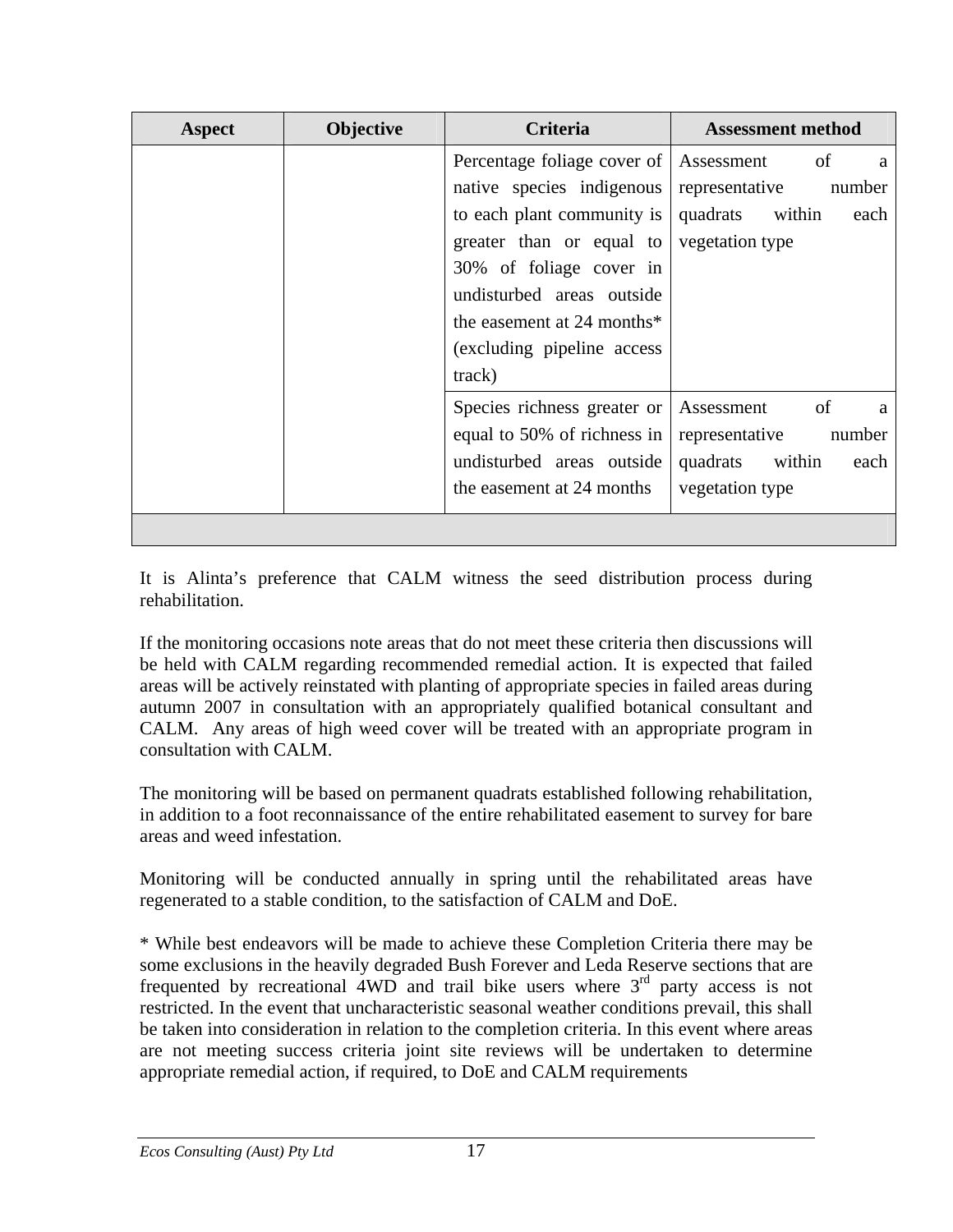# <span id="page-19-0"></span>**7 REFERENCES**

#### Beard (1981)

*Vegetation Survey of Western Australia: Swan Region 1:1 000 000 Vegetation Series, The Vegetation of the Swan Area*. *Explanatory Notes to Sheet 7*, and *Map Sheet 7*. Published by University of Western Australia Press, Perth.

#### Beard (1990)

*Plant Life of Western Australia*. Published by Kangaroo Press, New South Wales.

#### Bowman Bishaw Gorham (2004)

*Dampier to Bunbury Natural Gas Pipeline Widening Kwinana to Bunbury Project Strategic Environmental Review*. Report prepared for Gas Pipeline Working Group

## Churchward, H. M. and McArthur, W. M. (1980)

*Landforms and Soils of the Darling System, Western Australia*. In: The Atlas of Natural Resources Darling System Western Australia. Published by the Department of Conservation and Environment, Western Australia 1980.

#### Department of Agriculture (2004)

*Declared Plants List*. Updated 25 March 2004. Publicly available list http://www.agric.wa.gov.au/

Department of Conservation and Land Management (2003)

List of Threatened Ecological Communities on the Department of Conservation and Land Management's Threatened Ecological Community (TEC) Database endorsed by the Minister for the Environment.

## Department of Conservation and Land Management (2004)

*Declared Rare and Priority Flora List for Western Australia*. Publicly available list produced by the Department of Conservation and Land Management, updated 19 July 2004.

Environmental Protection Authority (2003)

*Guidance for the Assessment of Environmental Factors – Terrestrial Flora and Vegetation Surveys for Environmental Impact Assessment in Western Australia*. Draft Guidance Statement No 51, February 2003.

Environmental Protection Authority (2004) *Revised Draft Environmental Protection (Swan Costal Plain Wetlands) Policy 2004*.

Gibson, N., Keighery, B.J., Keighery, G.J., Burbidge, A.H. and Lyons, M.N. (1994) *A Floristic Survey of the Southern Swan Coastal Plain*. Unpublished Report for the

Australian Heritage Commission prepared by the Department of Conservation and Land Management and the conservation Council of Western Australia (Inc.)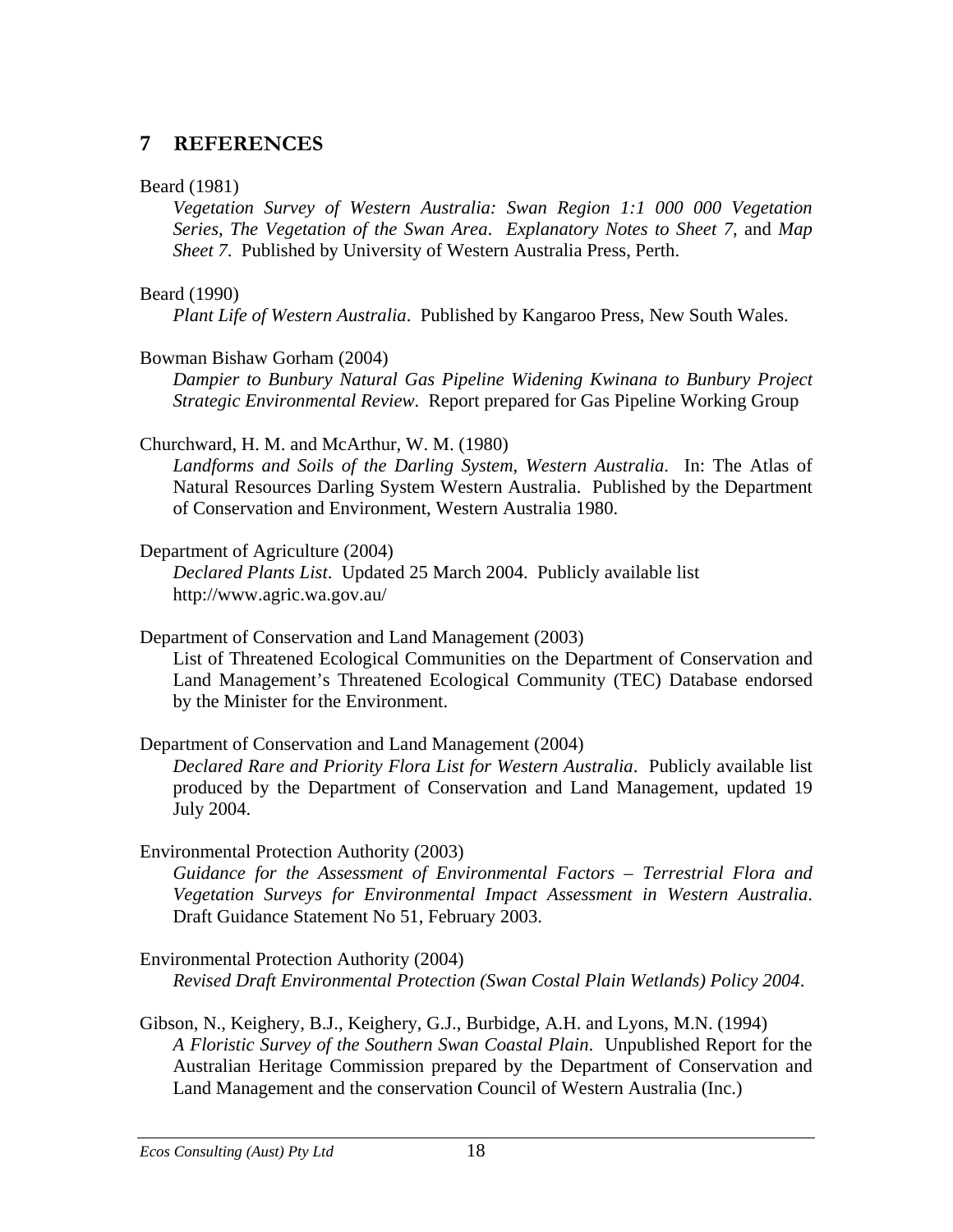Government of Western Australia (1997)

*Wetlands Conservation Policy for Western Australia*. Minister for the Environment and Minister for Water Resources, Perth

Government of Western Australia (2000)

*Bush Forever Volume 1, Policies, Principles and Processes*. Published by the Department of Environmental Protection, Perth.

Heddle, E. M., Loneragan, O. W., and Havel, J. J. (1980)

*Vegetation Complexes of the Darling System, Western Australia*. In: The Atlas of Natural Resources Darling System Western Australia. Published by the Department of Conservation and Environment, Western Australia 1980.

# Hill, A.L*. et al*. (1996)

*Wetlands of the Swan Coastal Plain Volume 2: Wetland mapping, classification and evaluation*. Water and Rivers Commission and Department of Environment, Western Australia

# Woodman Environmental Consulting Pty Ltd (2005 in prep.)

*Alinta Networks Dampier to Bunbury Natural Gas Pipeline Looping 10 Project - Rare Flora and Vegetation Studies*. Unpublished report prepared for Ecos Consulting (Aust) Pty Ltd.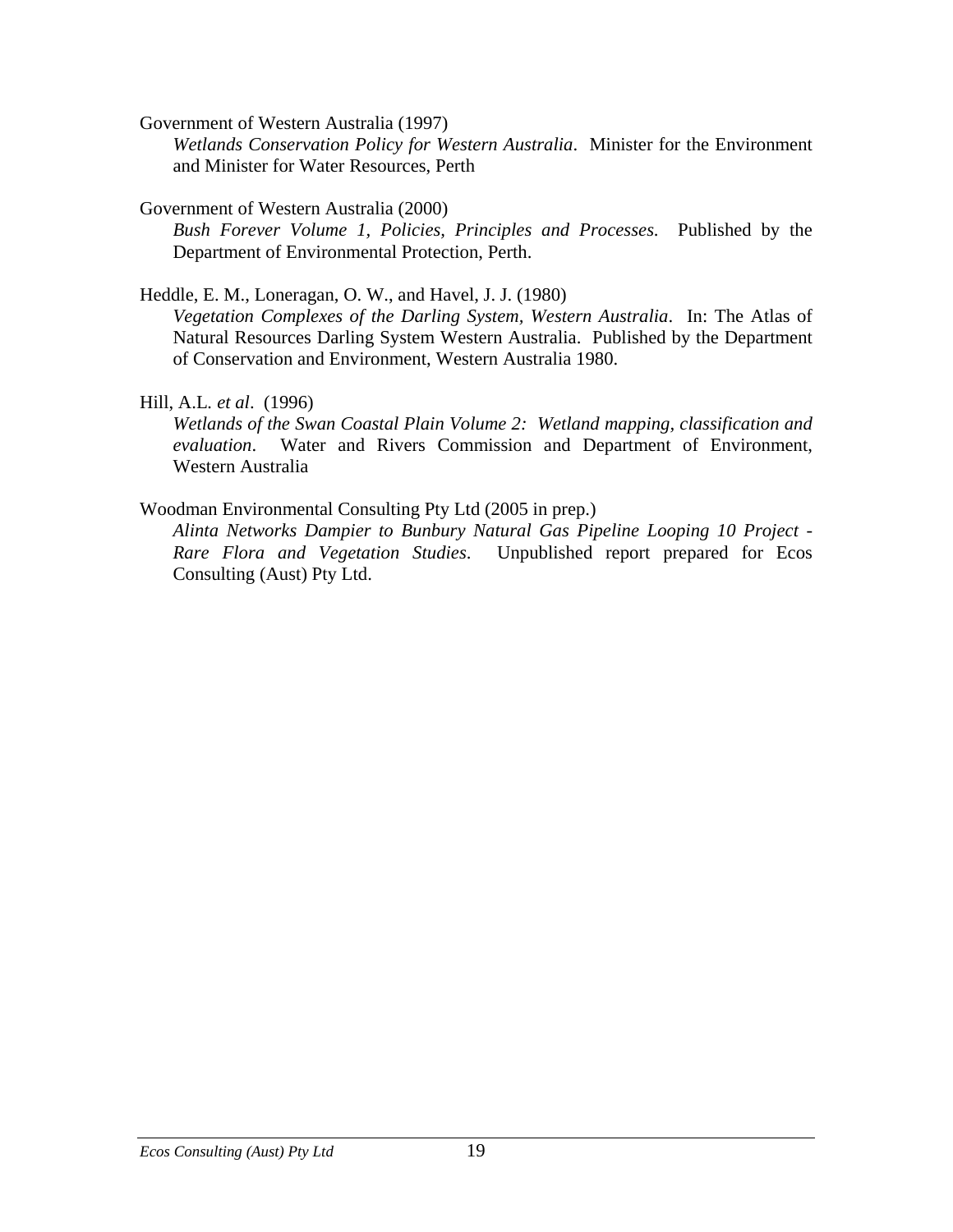# **Appendix A**

**Vegetation and Condition Assessment Results**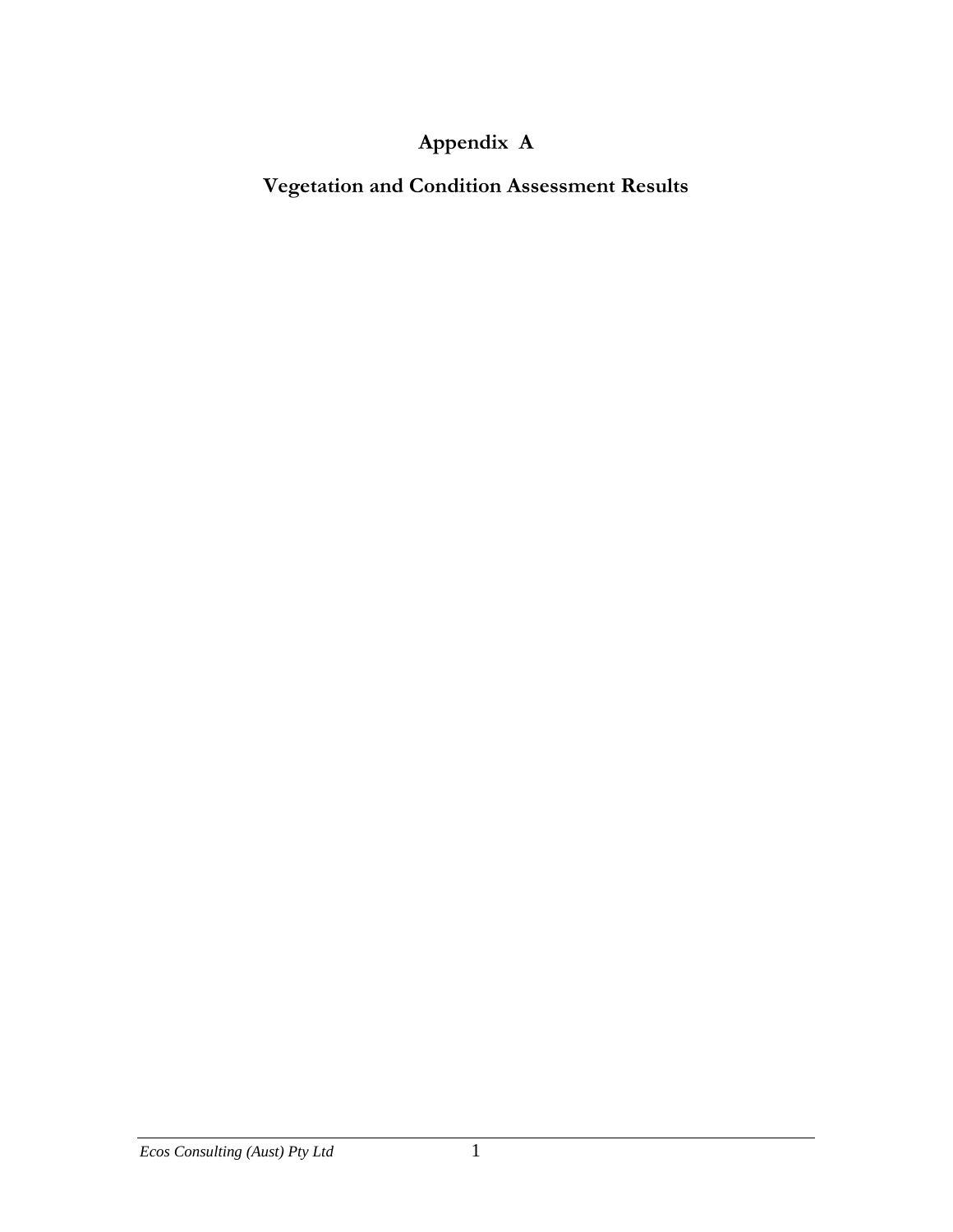**Appendix B :** 

**Rehabilitation Study Results**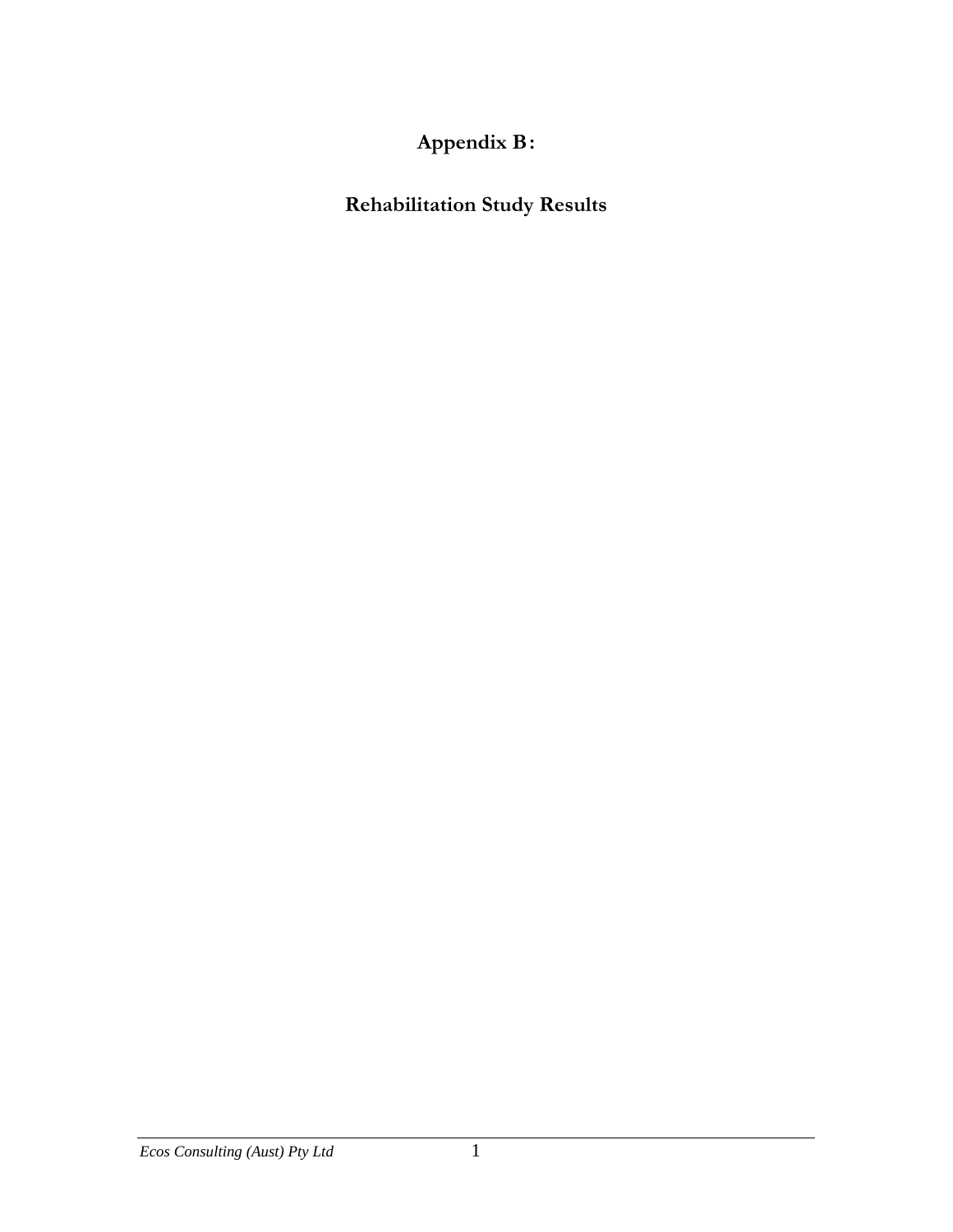# **DBNGP LOOPING 10**

# **FLORA AND VEGETATION STUDIES**

# **ASSESSMENT METHOD**

**June 2005** 



**WOODMAN ENVIRONMENTAL CONSULTING PTY LTD**  A.C.N. 088 055 90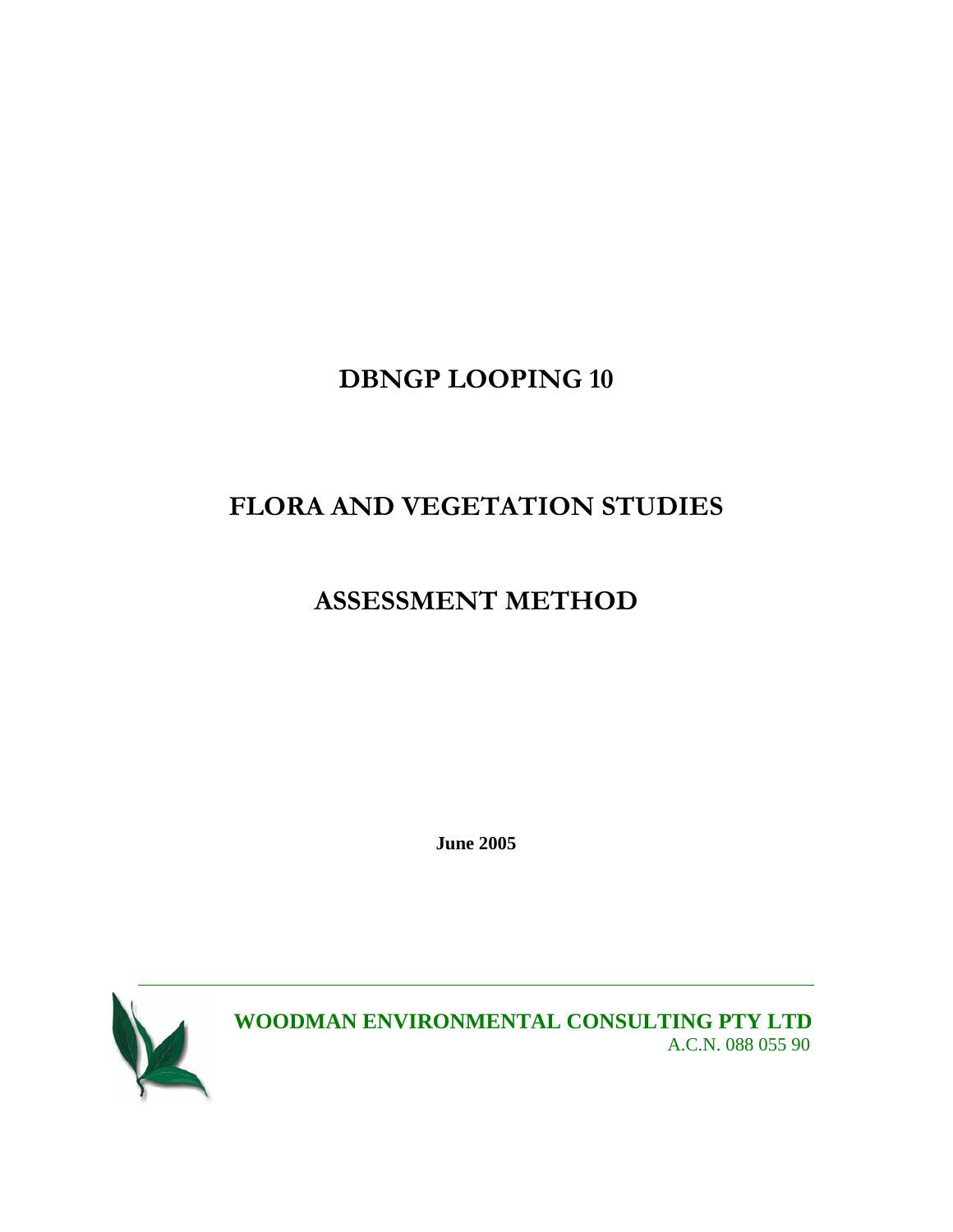| <b>Revision</b> | <b>Description</b>         | Originator | <b>Reviewed</b> | Date           |
|-----------------|----------------------------|------------|-----------------|----------------|
| A               | Released for client review | <b>GW</b>  | <b>DW</b>       | $31 - 05 - 05$ |
|                 |                            |            |                 |                |
| B               | Client                     | <b>GW</b>  | Client          | 13-06-05       |
| C               | Client                     | <b>GW</b>  | Client          | 29-06-05       |
| D               | Client                     | <b>GW</b>  | Client          | 29-07/05       |
| $\mathbf{0}$    | Final                      |            | <b>CALM</b>     | 20-09-05       |
|                 |                            |            |                 |                |

#### **DOCUMENT REVISION HISTORY**

Reference: ECOS 05-11

## **DISCLAIMER**

This document is prepared in accordance with and subject to an agreement between Woodman Environmental Consulting Pty Ltd ("Woodman Environmental") and the client for whom it has been prepared ("Ecos Consulting (Aust) Pty Ltd") and is restricted to those issues that have been raised by the Client in its engagement of Woodman Environmental and prepared using the standard of skill and care ordinarily exercised by Environmental Scientists in the preparation of such Documents.

Any organisation or person that relies on or uses this document for purposes or reasons other than those agreed by Woodman Environmental and the Client without first obtaining the prior written consent of Woodman Environmental, does so entirely at their own risk and Woodman Environmental denies all liability in tort, contract or otherwise for any loss, damage or injury of any kind whatsoever (whether in negligence or otherwise) that may be suffered as a consequence of relying on this document for any purpose other than that agreed with the Client.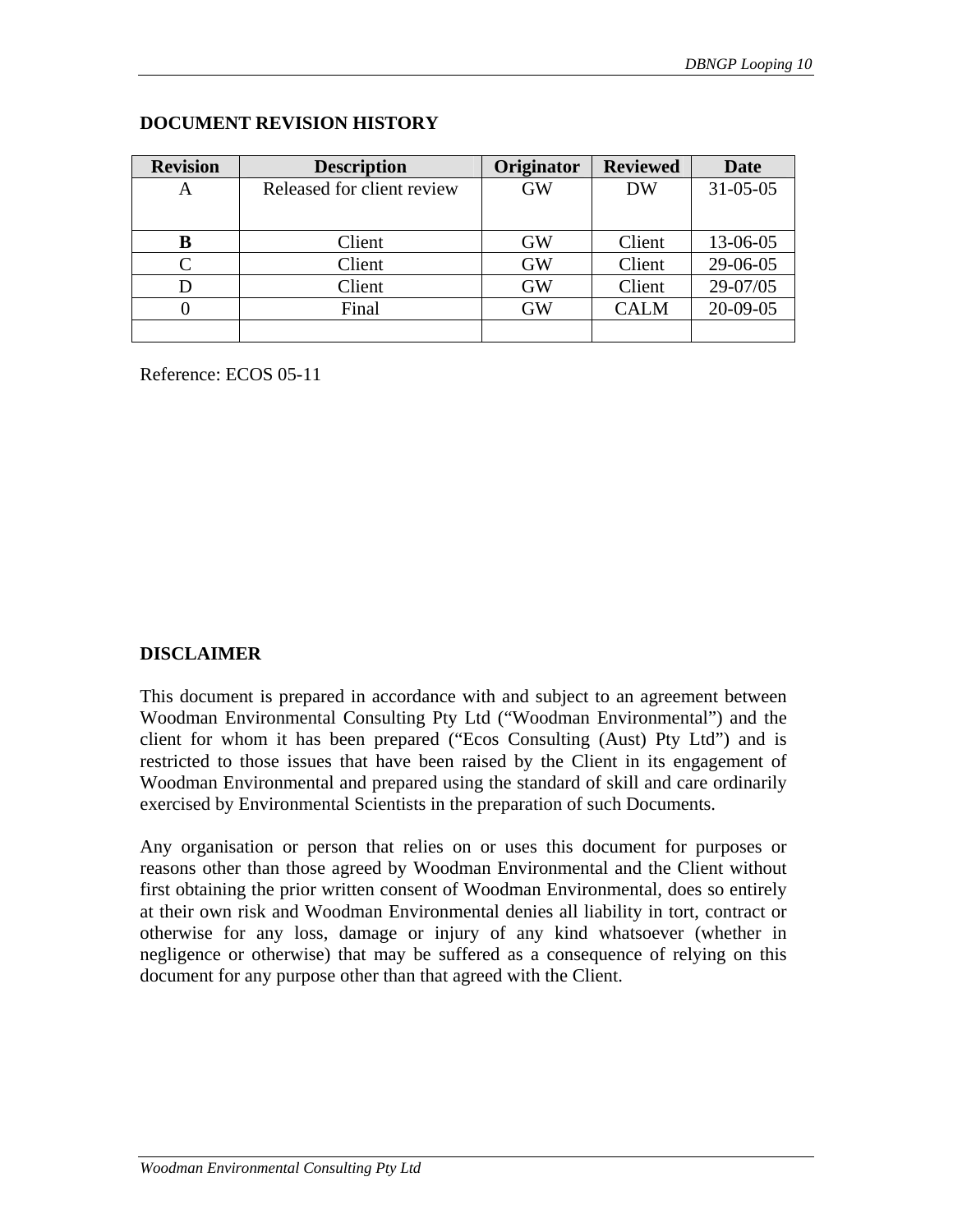# **CONTENTS**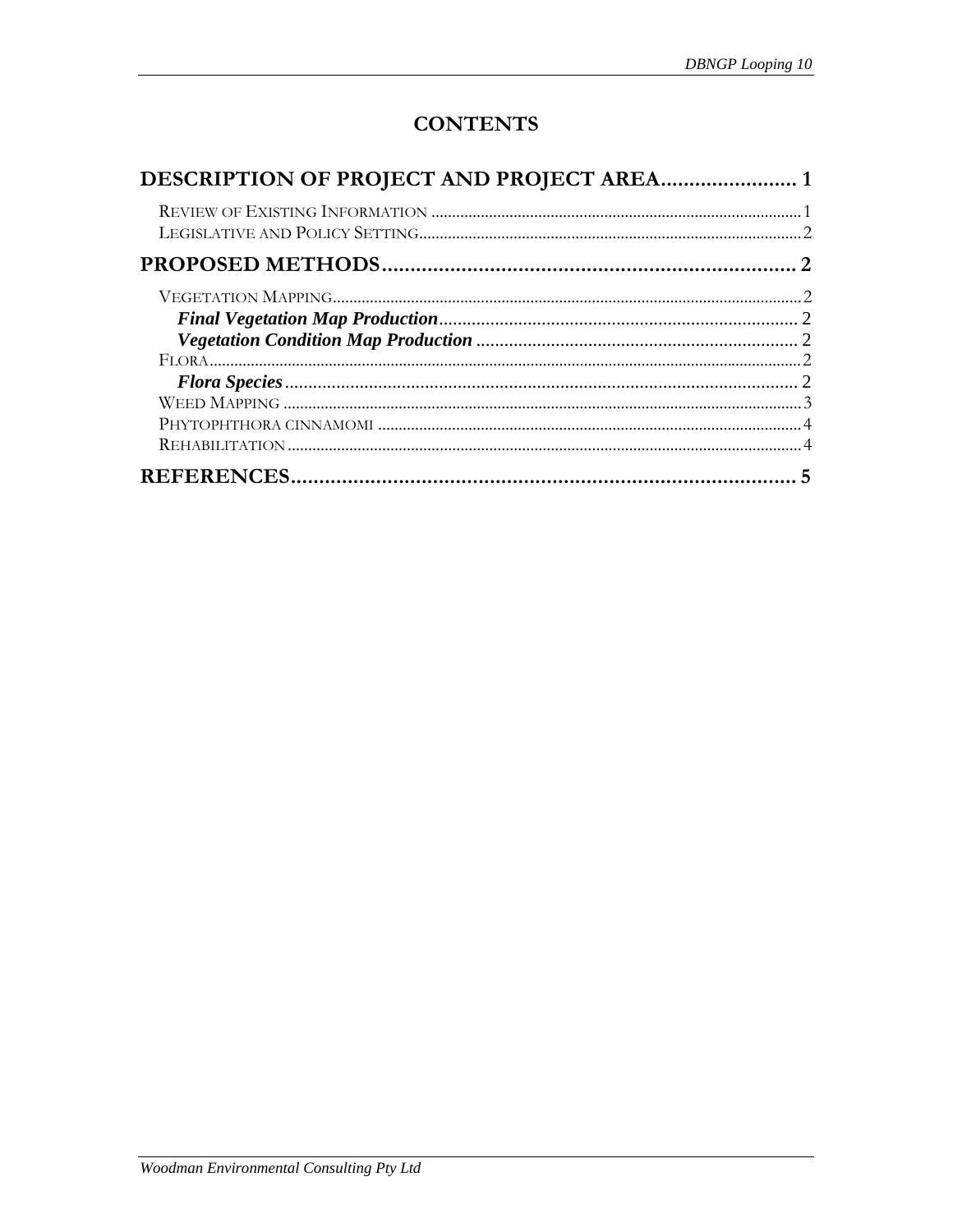# <span id="page-26-0"></span>**DESCRIPTION OF PROJECT AND PROJECT AREA**

Alinta on behalf of DBNGP (WA) Nominees Pty Limited propose to install an additional gas pipeline within the existing DBNGP corridor south of Compressor Station CS 10 located immediately north of Thomas Road in Kwinana. The additional pipe is to be installed over a distance of approximately 23km to just south of Punrak Road. The corridor traverses 2 Bush Forever Sites and the Leda Nature Reserve as well as several small areas of remnant native vegetation on private property.

Previous studies along the corridor have been conducted between October 2002 and May 2003 (Strategic Environmental Review for the proposed corridor widening of the DBNGP) and  $26<sup>th</sup>$  August to  $6<sup>th</sup>$  September 2004 (Additional flora and vegetation studies in the Leda and Kemerton areas supporting responses to submissions on the Strategic Environmental Review) by Mattiske Consulting Pty Ltd. These studies included mapping of vegetation types on two occasions, alignments with Floristic Community Types (FCTs) according to Gibson et al. 1994 following analysis of floristic data collected in plots. Analysis involved Bray-Curtis Polar Ordination and flexible UPGMA agglomerative heirarchichal fusion within the PATN pattern analysis package. In addition, Declared Rare Flora or Priority Listed Flora were noted at recording sites. This work identified a single Priority 4 species (that was regarded as a planted individual due to being outside its known geographical range) and several small occurrences of a threatened ecological community (FCT26A) along the current pipeline corridor.

Preliminary discussions with the Department of Conservation and Land Management (CALM), Department of Environment (DOE) and Department of Industry and Resources (DOIR) have indicated that the project will require additional targeted flora and vegetation assessments to address potential impacts to significant plant communities (TECs and regionally significant vegetation) and Declared Rare and Priority Flora. The existing area for the proposed Looping 10 has been previously surveyed (Mattiske, 2003 and 2004). CALM requested that Alinta develop an assessment method that will be submitted for review and discussion prior to commencement of studies. This document fulfils that request.

#### **Review of Existing Information**

A review of all available existing information on the DBNGP Looping 10 survey area will be carried out at the commencement of the project. This review will involve obtaining copies of reports of previous surveys carried out in the local area (for Bush Forever etc.), a search of the Library and Information Service of Western Australia (encompassing the state and university libraries) and discussion with local Department of Conservation and Land Management and Office of Bush Forever personnel. In particular, two of Mattiske Consulting's Vegetation and Flora surveys will be reviewed (Mattiske 2003 and 2004). All information obtained will be reviewed and summarised. A search of the Department of Conservation and Land Management (CALM) Rare and Priority flora and Threatened Ecological Community (TEC) databases will also be carried out. This search will provide an up to date list of all Rare and Priority flora taxa and TECs known to occur within the project area.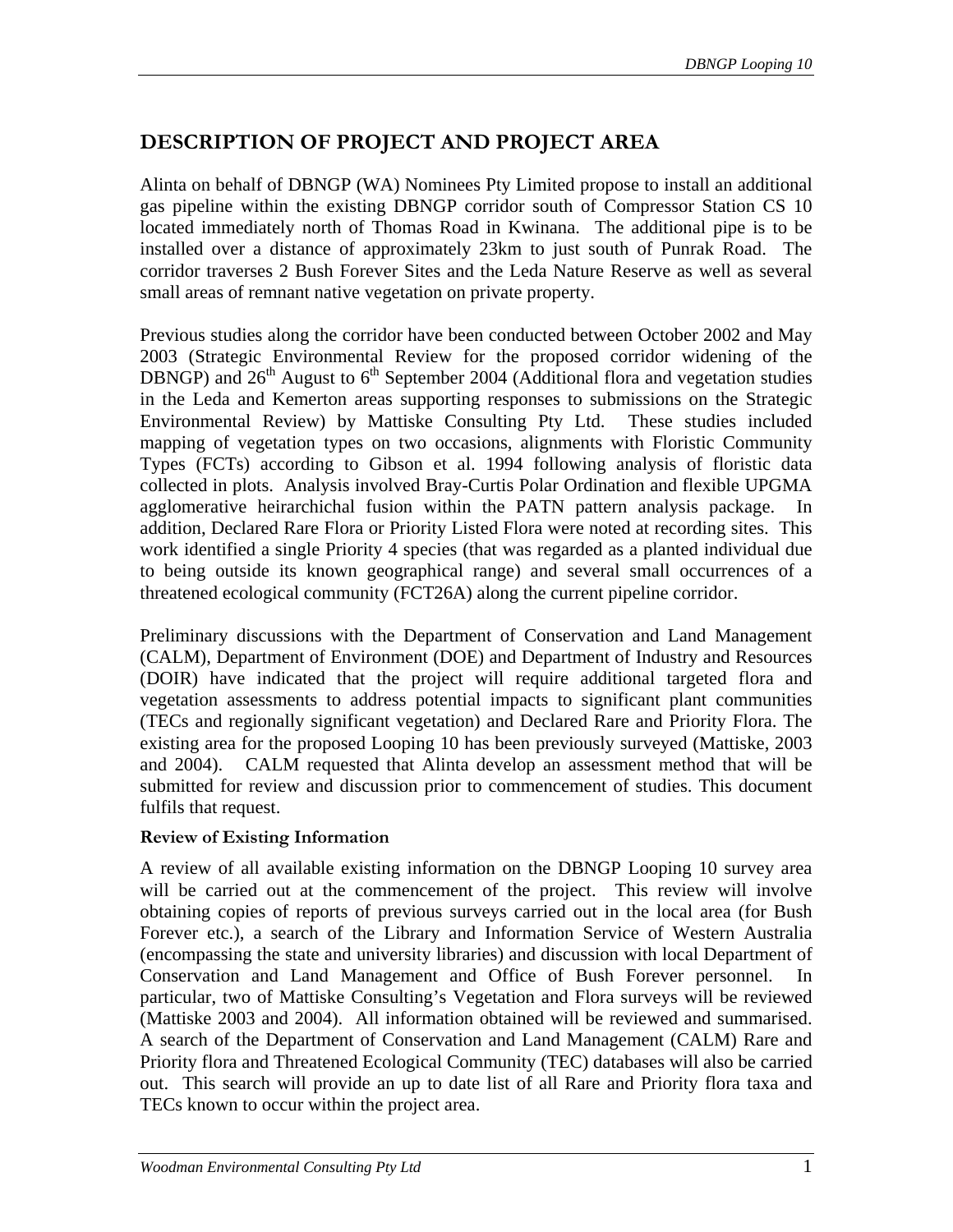#### <span id="page-27-0"></span>**Legislative and Policy Setting**

The DBNGP Looping 10 survey area is within the Swan Coastal Plain, System 6 area and as such any environmental assessment for the project will be subject to the Environmental Protection Authority (EPA) document "Guidance for the Assessment of Environmental Factors No. 10" – Level of assessment for proposals affecting natural areas within the System 6 region and Swan Coastal Plain portion of the System 1 Region (EPA 2003a). Portions of the survey area are vegetated with some areas included within existing conservation estate and Bush Forever Sites.

# **PROPOSED METHODS**

Flora and Vegetation assessments have been conducted for the survey area in the past, however additional work is required to bring the previous works in accordance with the Environmental Protection Authority (EPA) document "Guidance for the Assessment of Environmental Factors No. 51" – Terrestrial flora and vegetation surveys for environmental impact assessment in Western Australia (EPA 2004). Due to the location of the survey area, the presence of regionally significant bushland and the potential presence of DRF species, the appropriate level of investigation should be Level 2.

# **Vegetation Mapping**

The vegetation mapping conducted previously by Mattiske Consulting will be re-visited outside of areas re-mapped in the Leda area and "vegetation Communities" will be aligned with FCTs according to Gibson *et al*. 1994 where possible to provide an indication of the regional conservation significance of communities. Communities that resemble listed Threatened Ecological Communities (TECs) will be visited in the field for verification purposes.

## *Final Vegetation Map Production*

Vegetation mapping of the DBNGP corridor has been conducted in the past and this will not be conducted again as part of this study.

## *Vegetation Condition Map Production*

Where native vegetation is present in the survey area a separate map showing vegetation condition will be developed in accordance with the methods described in the Bush Forever documents (Government of Western Australia 2000). This information will be used to facilitate the determination of conservation significance of the plant communities mapped.

**Flora** 

## *Flora Species*

Flora studies for the DBNGP Looping 10 survey will focus on additional searching for the Declared Rare Flora and Priority Flora species known to occur in the vicinity of the corridor. A preliminary review of CALM's GIS database undertaken by Greg Woodman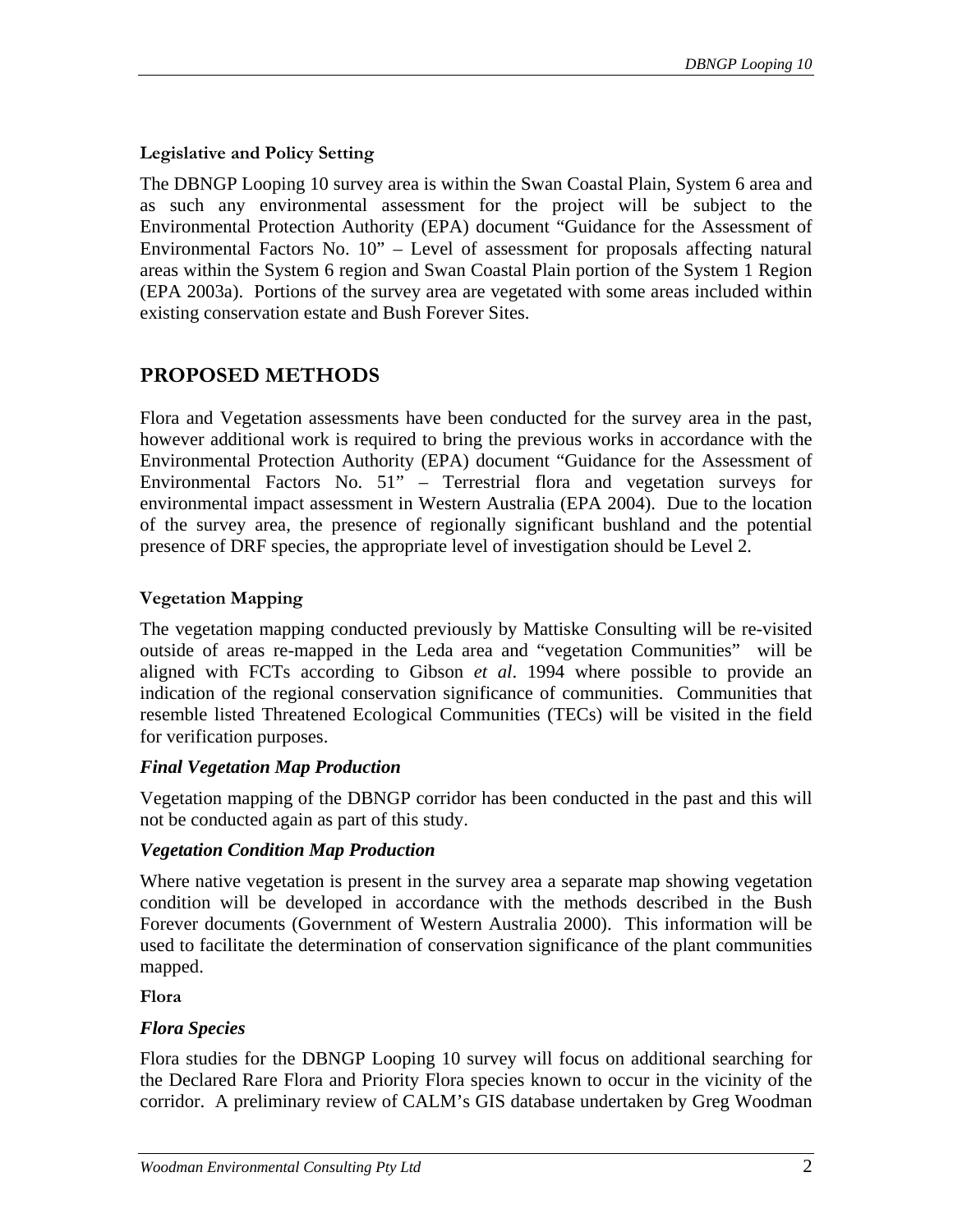<span id="page-28-0"></span>and Mark Garkakalis (Swan Region Regional Ecologist) identified three DRF and three Priority flora species in close proximity to the survey area:

*Caladenia huegelii* (DRF) *Drakaea elastica* (DRF) *Diuris micrantha* (DRF) *Dillwynia dillwynioides* (P3) *Stylidium longitubum* (P3) *Acacia lasiocarpa* var *bracteolata* long peduncle variant (P1)

*Caladenia huegelii, Diuris micrantha* and *Drakaea elastica* are orchids that are only above ground and identifiable for a limited time during the year. *Drakaea elastica* should be searched for at two times during the year, initially in August when its distinctive glossy green leaves appear and are highly visible, then again in October to November when it is in full flower. *Caladenia huegelii* flowers between September to October with the peak survey period coinciding with mid to late September depending on rainfall and temperature. *Diuris micrantha* occurs in winter wet swampy sites and flowers in September to early October. *Dillwynia dillwynioides* flowers from August to December and is quite distinctive and easy to find during spring. *Stylidium longitubum* flowers October to December in seasonal wetlands. *Acacia lasiocarpa* var *bracteolata* long pedunde variant flowers between may to August. Therefore, it is proposed that field flora surveys will be conducted as follows:

- 1. Brief inspection of significant plant communities during August with searching of appropriate habitat for *Drakaea elastica* and *Acacia lasiocarpa* var *bracteolata* long pedunde variant*;*
- 2. Grid inspection of appropriate habitat for *Caladenia huegelii* and *Diuris micrantha* during mid to late September with searching of remnant vegetation for other DRF or Priority species; and
- 3. Grid inspection of appropriate habitat for *Drakaea elastica* and *Stylidium longitubum* in October to confirm presence/absence of these species.

Grid searching will include the 20m previously cleared easement with an additional 10m buffer to either side to identify flora at risk from accidental machinery incursion or edge effects of the operations. The location of all DRF and Priority Flora species located will be included on vegetation maps of the survey area to indicate communities of conservation significance and areas requiring management to protect flora values. Rare Flora Report forms will be submitted to CALM and Specimens submitted to the State Herbarium if required. Plants will be marked in the field in the event that they can be avoided.

Any significant trees within the DBNGP corridor will be identified and location recorded.

## **Weed Mapping**

The survey area will be inspected for the presence of environmental and Declared weed species, with particular emphasis placed on access routes and areas of previous disturbance and streamzones. This data will be utilised to prepare a map of weed cover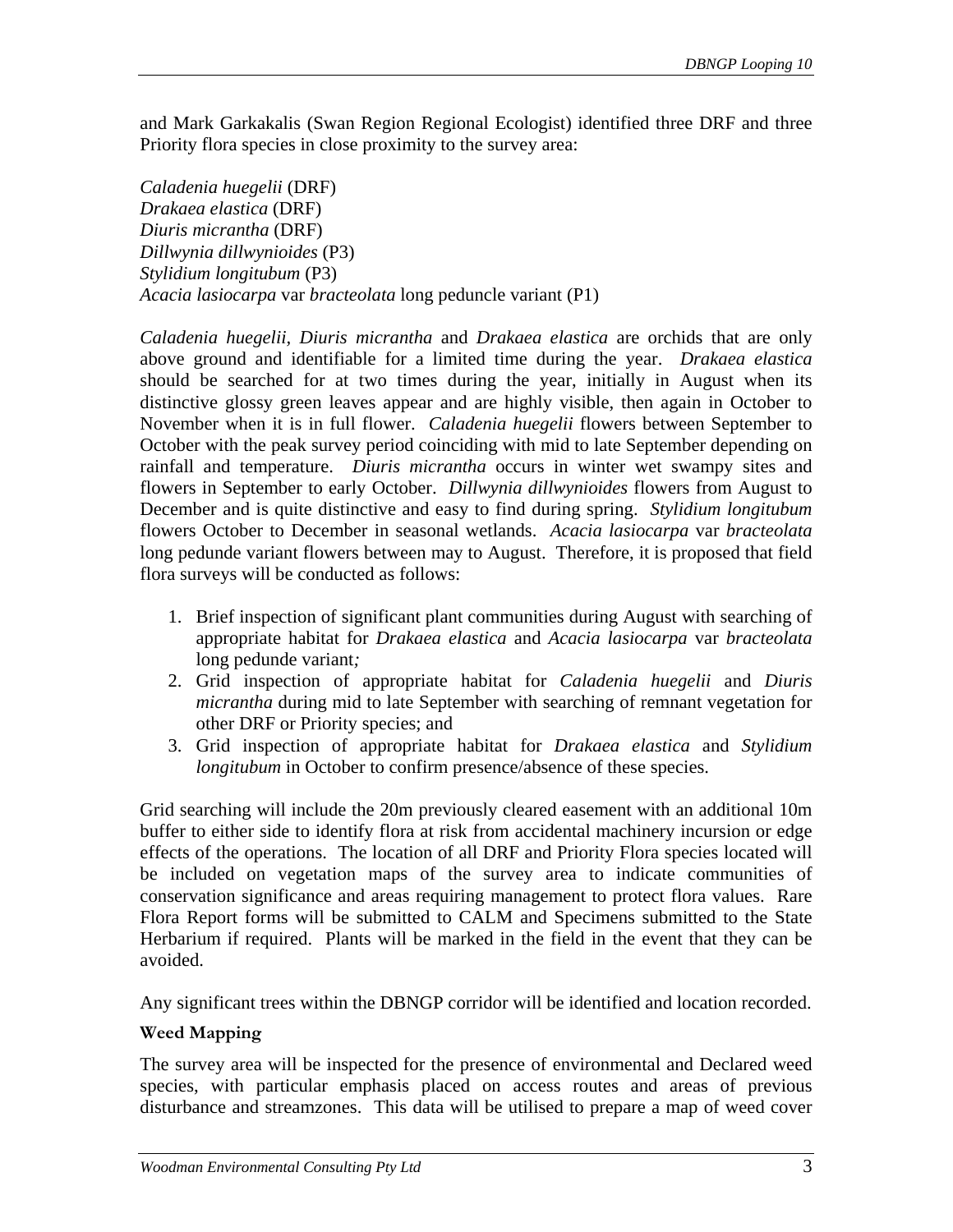<span id="page-29-0"></span>for the survey area that will be used to generate weed hygiene plans and procedures for the proposed installation of the pipeline.

#### **Phytophthora cinnamomi**

The survey area will be traversed in a vehicle by personnel experienced and accredited for the detection and mapping of *Phytophthora cinnamomi* to CALM standards. High risk plant communities and landscapes will be inspected on foot for symptoms of the plant pathogen's presence. Samples of soil and vegetation material from any dead or dying indicator plant species will be collected and analysed for the presence of *P. cinnamomi*. Any obvious disease boundaries found will be marked in the field using dayglo pink (*P. cinnamomi* infested) or white (uninterpretable) flagging tape. Any locations of *P. cinnamomi* will be illustrated on a map if recorded and a hygiene plan and management plan will be produced to effectively manage this issue.

#### **Rehabilitation**

A rehabilitation plan will be developed for the project Environmental Management Plan (EMP) that will address reuse of vegetation material and topsoil resources on the corridor to maximise the success of rehabilitation works.

Vegetation monitoring plots measuring 10m x 10m will be established in adjacent undisturbed vegetation to collect plant presence and density and foliage cover data to be used for any active rehabilitation processes as well as developing completion criteria for monitoring of success of the rehabilitation post pipeline installation. Final rehabilitation procedures, native plot and monitoring parameters and completion criteria will be agreed with CALM and DoE. These will then be incorporated into the (EMP) that will be approved by the Department of Industry and Resources (DoIR).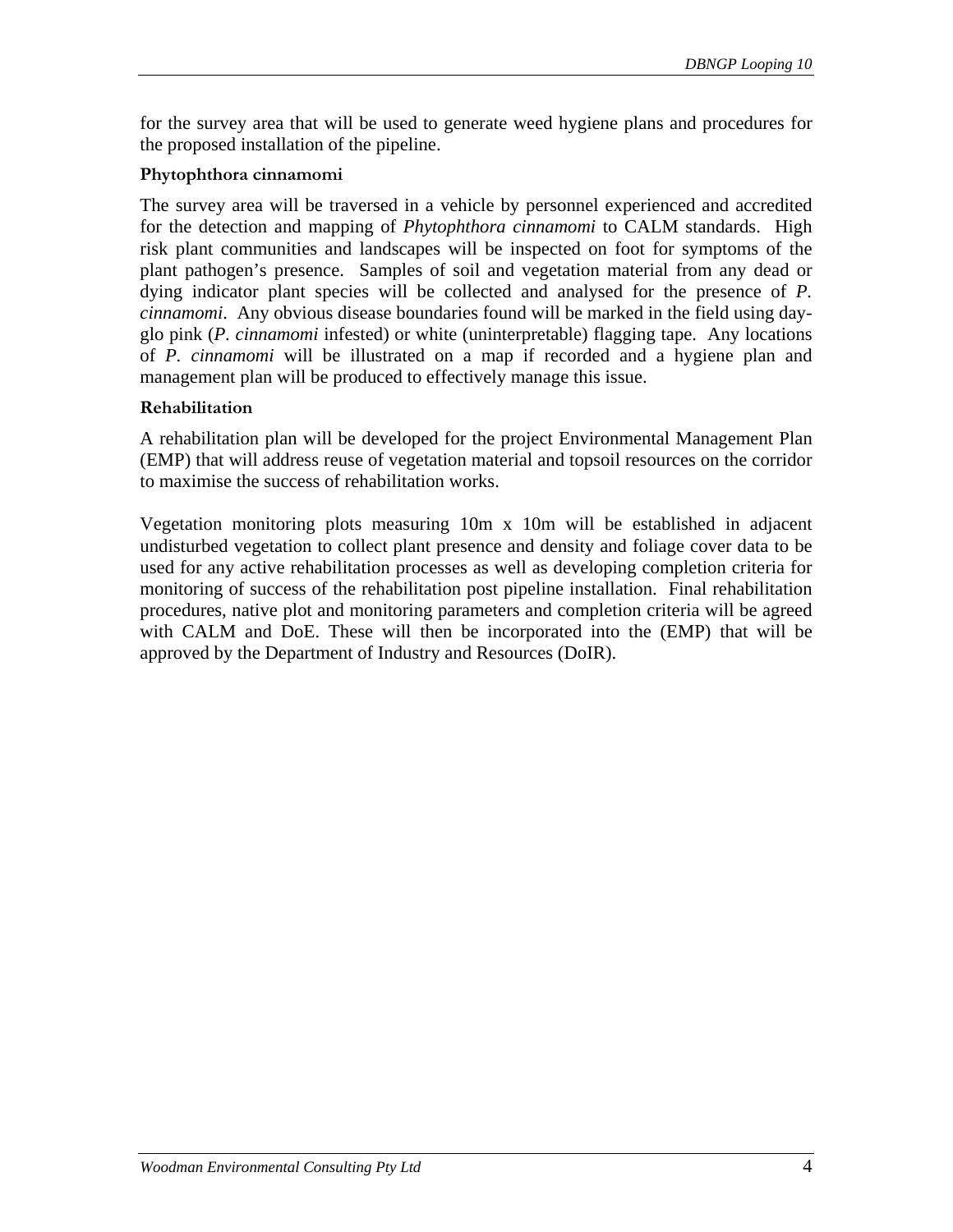# <span id="page-30-0"></span>**REFERENCES**

#### Beard, J. S. (1981)

*Vegetation Survey of Western Australia, Swan 1:1 000 000. Map and Explanatory Notes to Sheet 7.* Published by University of Western Australia Press, Perth.

#### Beard, J. S. (1990)

*Plant Life of Western Australia*. Published by Kangaroo Press, NSW.

## Bowman Bishaw Gorham (2004)

*Dampier to Bunbury Natural Gas pipeline Corridor Widening – Kwinana to Bunbury Project. Strategic Environmental Review*. Prepared for the Gas Pipeline Working Group – Department of Industry and Resources.

#### Department of Agriculture (2001)

*A database on the Vegetation of Western Australia*. Stage 1. CALMScience.

#### Department of Conservation and Land Management (2004)

*Phytophthora and the Disease Caused By It – Management Guidelines*. Department of Conservation and Land Management, Como Western Australia.

#### Department of Environment and Heritage (2005)

*Interim Biogeographic Regionalisation for Australia – Version 5.1 Western Australia*. www.deh.gov.au/parks/nrs/ibra/version5-1/wa

## Environment Australia (2000)

*Revision of the Interim Biogeographical Regionalisation for Australia (IBRA) and Development of Version 5.1. – Summary Report*. Department of Environment and Heritage, Canberra.

## Environmental Protection Authority (2003)

*Guidance for the Assessment of Environmental Factors – Level of assessment for proposals affecting natural areas within the System 6 region and Swan Coastal Plain portion of the System 1 Region*. Guidance Statement No 10, January 2003.

## Environmental Protection Authority (2004a)

*Guidance for the Assessment of Environmental Factors – Terrestrial Flora and Vegetation Surveys for Environmental Impact Assessment in Western Australia*. Guidance Statement No 51, June 2004.

## Government of Western Australia (2000)

*Bush Forever Volume 1, Policies, Principles and Processes*. Published by the Department of Environmental Protection, Perth.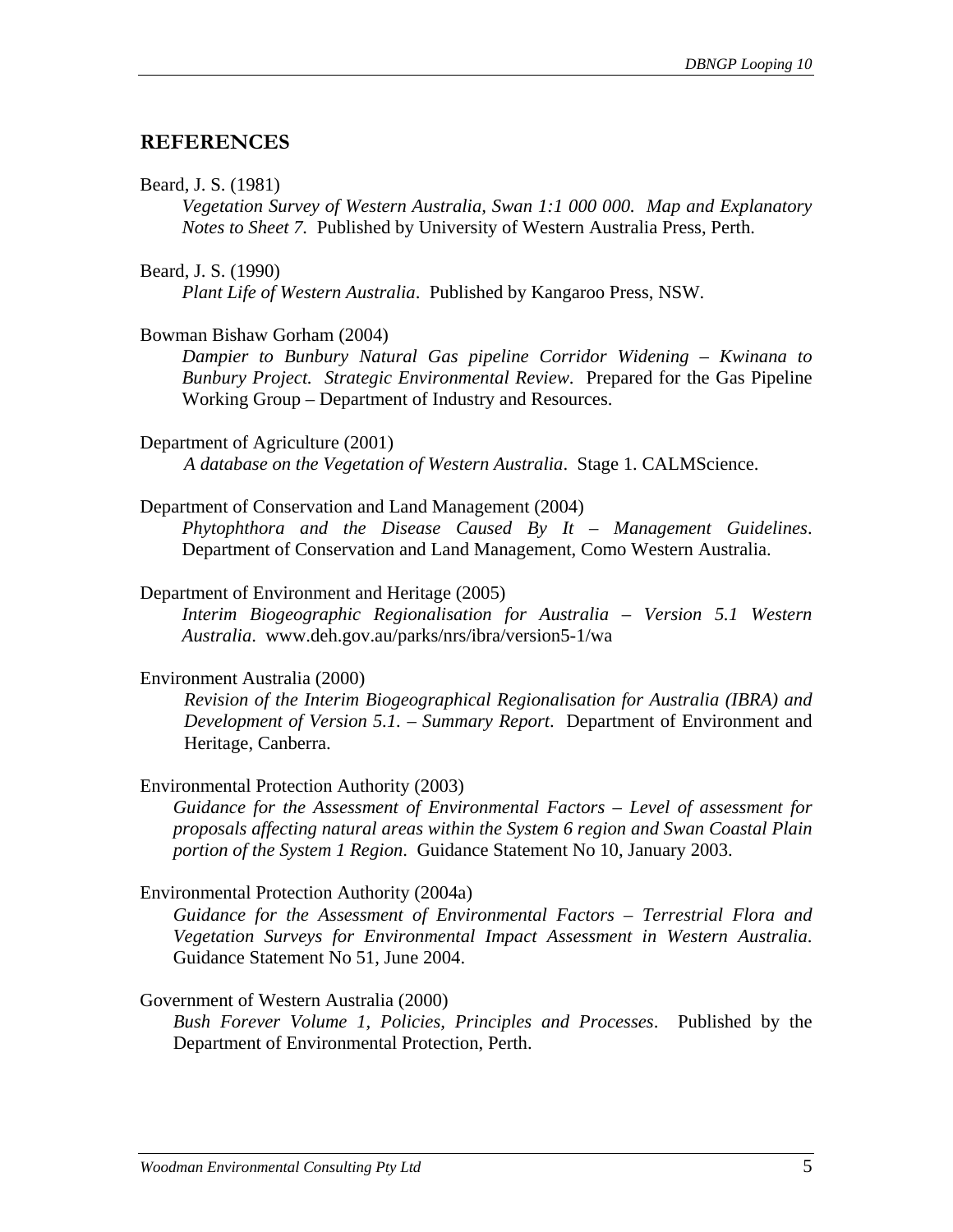Green, J.W. (1985)

*Census of Vascular Plant Species of Western Australia*. Department of Agriculture, Perth.

Hussey, B.M.J., Keighery, G.J., Cousens, R.D., Dodd, J. and Lloyd, S.G. (1997) *Western Weeds. A Guide to the Weeds of Western Australia*. Published by The Plant Protection Society of Western Australia (Inc.), Victoria Park Western Australia

Mattiske Consulting (2003)

Flora and Vegetation Survey of the Proposed Kwinana to Australind Gas Pipeline Infrastructure Corridor, Unpublished

#### Mattiske Consulting (2004)

 Flora and Vegetation Survey of the Proposed Kwinana-Bunbury Gas Pipeline Routes in the Vicinities of Kemerton and Leda, Unpublished

McArthur, W.M. and Bettenay, E. (1960)

The development and distribution of soils on the Swan Coastal Plain, Western Australia. CSIRO Soil Publication No. **16**.

#### Muir, B.G. (1977)

Biological Survey of the Western Australian Wheatbelt. Part II. *Records of the Western Australian Museum*, Supplement No. **3**.

#### Podger, F.D., James, S.H., and Mulcahy, M.J. (1996)

*Review of Dieback in Western Australia: Report to the Western Australian Minister for the Environment – Volume 1, Report and Recommendations.*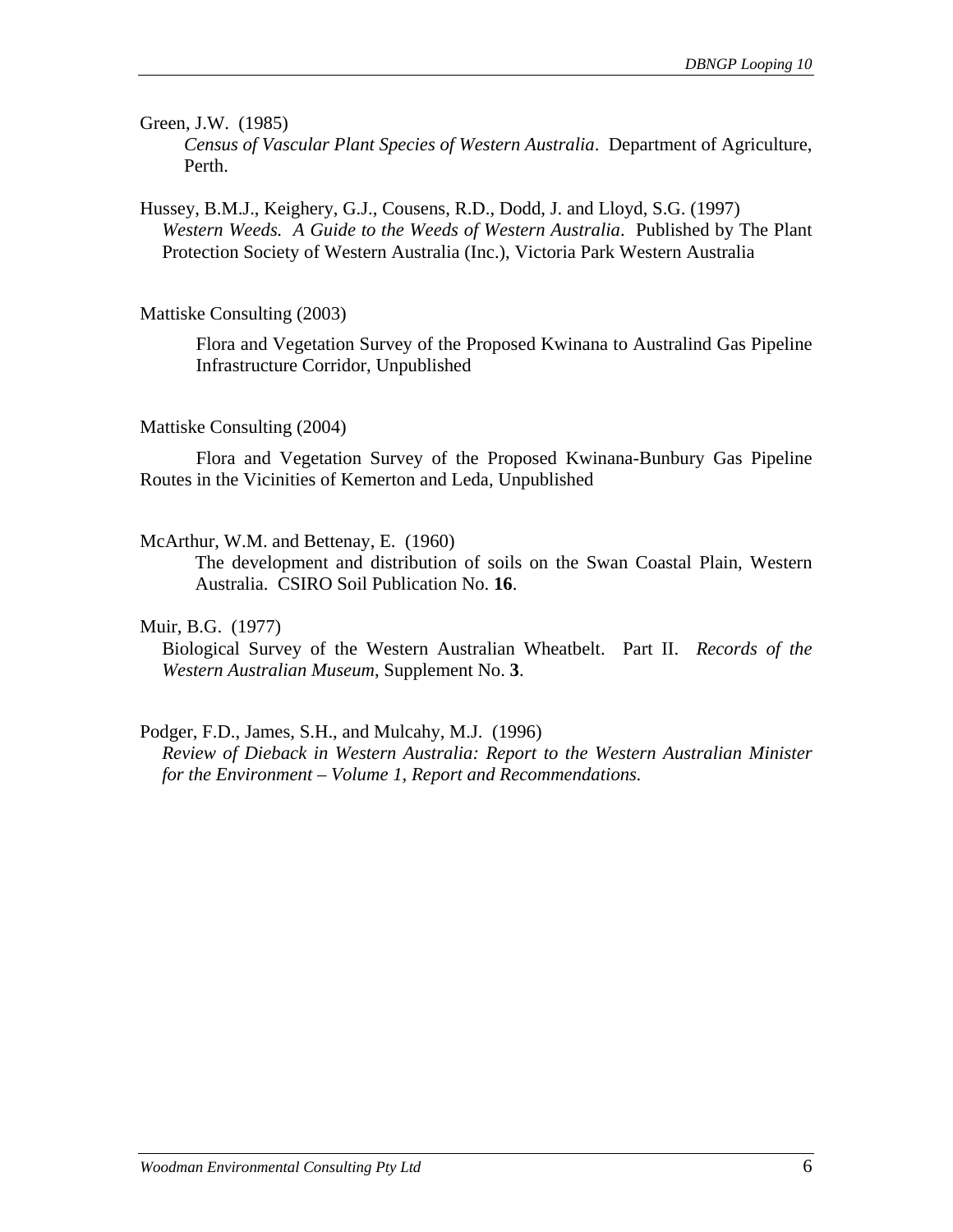# **FLORA AND VEGETATION SURVEY OF THE PROPOSED KWINANA TO AUSTRALIND GAS PIPELINE**

\_\_\_\_\_\_\_\_\_\_\_\_\_\_\_\_\_\_\_\_\_\_\_\_\_\_\_\_\_\_\_\_\_\_\_\_\_\_\_\_\_\_\_\_\_\_\_\_\_\_\_\_\_\_\_\_\_\_\_\_\_\_\_\_\_\_\_\_\_\_\_\_\_\_\_\_\_\_\_\_\_\_

# **INFRASTRUCTURE CORRIDOR**

Prepared for:

**Bowman Bishaw Gorham and Department of Mineral and Petroleum Resources** 

Prepared by:

**Mattiske Consulting Pty Ltd** 

**November 2003** 



MATTISKE CONSULTING PTY LTD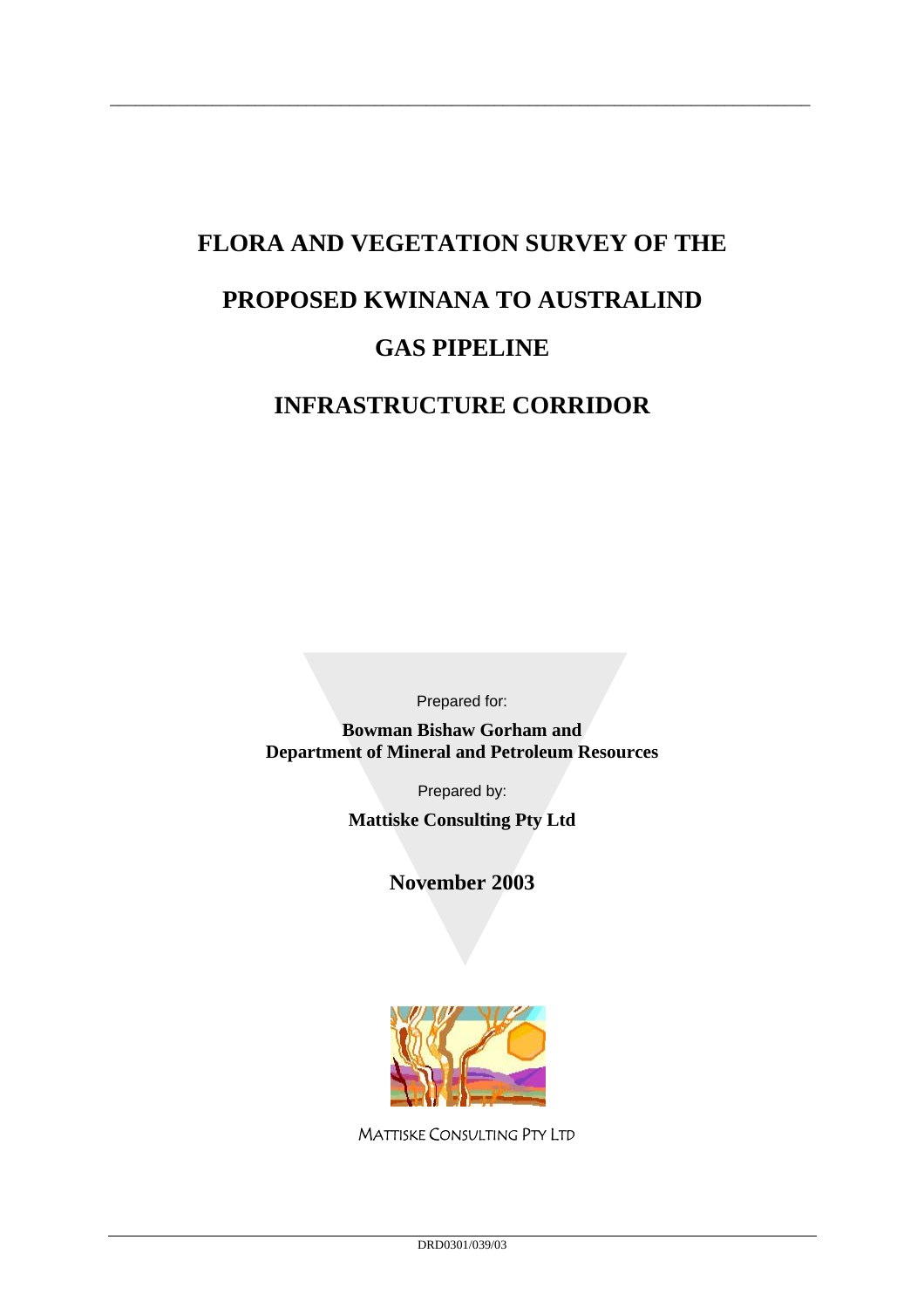# **TABLE OF CONTENTS**

|                                 |       | Page |
|---------------------------------|-------|------|
| 1.                              |       |      |
| 2.                              |       |      |
|                                 | 2.1   |      |
|                                 | 2.2   |      |
|                                 | 2.3   |      |
|                                 | 2.4   |      |
|                                 | 2.5   |      |
|                                 | 2.6   |      |
| 3.                              |       |      |
| $\mathbf{4}$ .                  |       |      |
|                                 | 4.1   |      |
|                                 | 4.2   |      |
| 5 <sub>1</sub>                  |       |      |
|                                 | 5.1   |      |
|                                 | 5.2   |      |
|                                 | 5.3   |      |
|                                 | 5.4   |      |
| 6.                              |       |      |
|                                 | 6.1   |      |
|                                 | 6.2   |      |
|                                 | 6.2.1 |      |
|                                 | 6.2.2 |      |
|                                 |       |      |
| $7_{\scriptscriptstyle{\circ}}$ |       |      |
| 8.                              |       |      |
| 9.                              |       |      |
| 10.                             |       |      |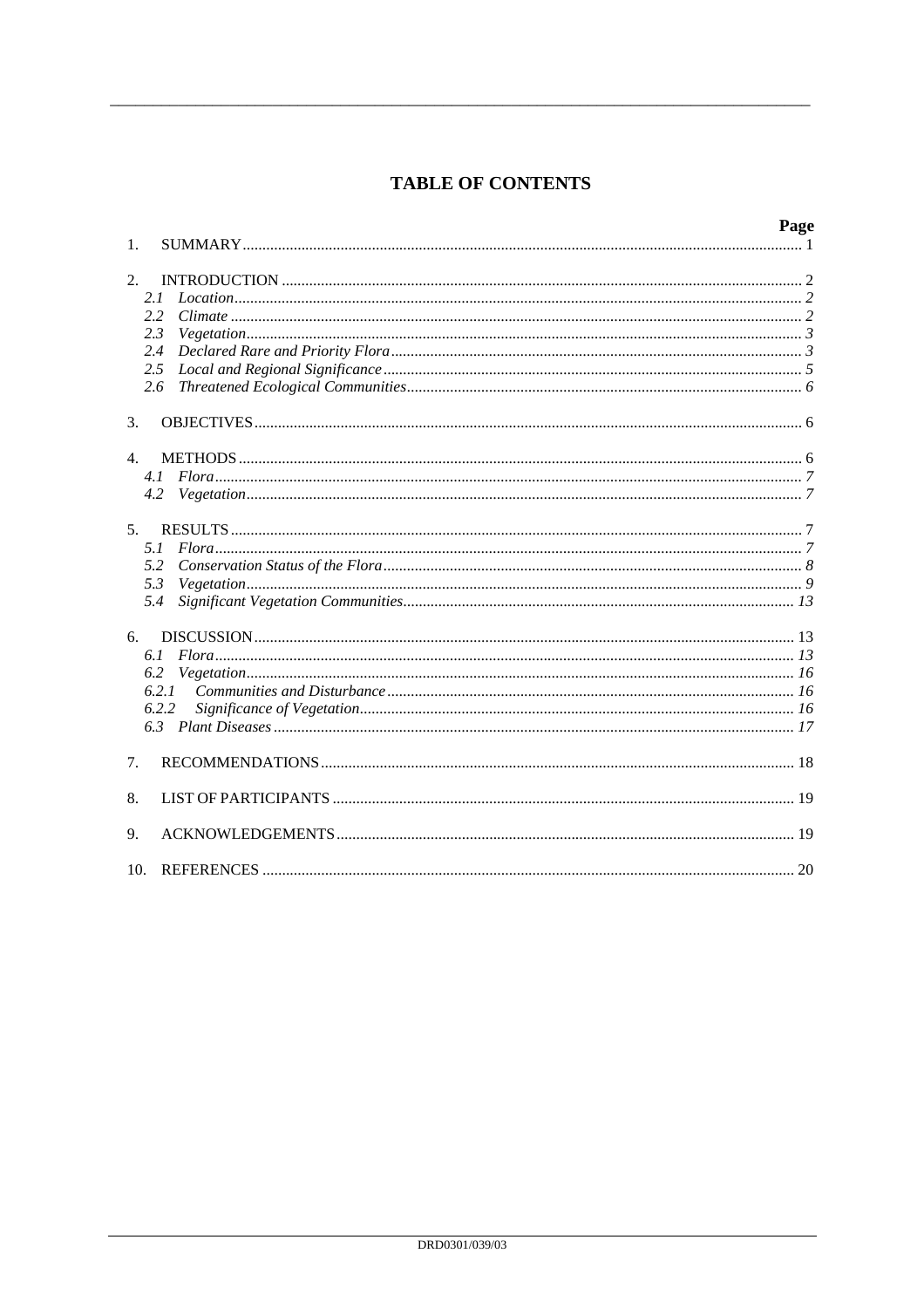#### **TABLES**

\_\_\_\_\_\_\_\_\_\_\_\_\_\_\_\_\_\_\_\_\_\_\_\_\_\_\_\_\_\_\_\_\_\_\_\_\_\_\_\_\_\_\_\_\_\_\_\_\_\_\_\_\_\_\_\_\_\_\_\_\_\_\_\_\_\_\_\_\_\_\_\_\_\_\_\_\_\_\_\_\_\_

- 1: Definition of Rare and Priority Flora Species (Department of Conservation and Land Management 2003)
- 2: Categories of Threatened Flora Species (Environmental Protection and Biodiversity Conservation Act 1999)
- 3: Summary of Location of Priority Species along the alignment of the Kwinana to Australind Infrastructure Corridor
- 4: Total Number of Vegetation Communities along the Kwinana to Australind Infrastructure Corridor
- 5: Specific Requirements for Declared Plant control and landholder obligations (WA Department of Agriculture, 2002)

#### **FIGURES**

- 1: Legend Map to Vegetation Communities along Proposed Corridors
- 2-27: Vegetation Maps

#### **APPENDICES**

- A: Vascular Plant Species recorded on proposed Kwinana to Australind Pipeline, October 2002 October 2003
- B: Vascular Plant Species in Vegetation Communities on proposed Kwinana to Australind Pipeline Route, 2002 – 2003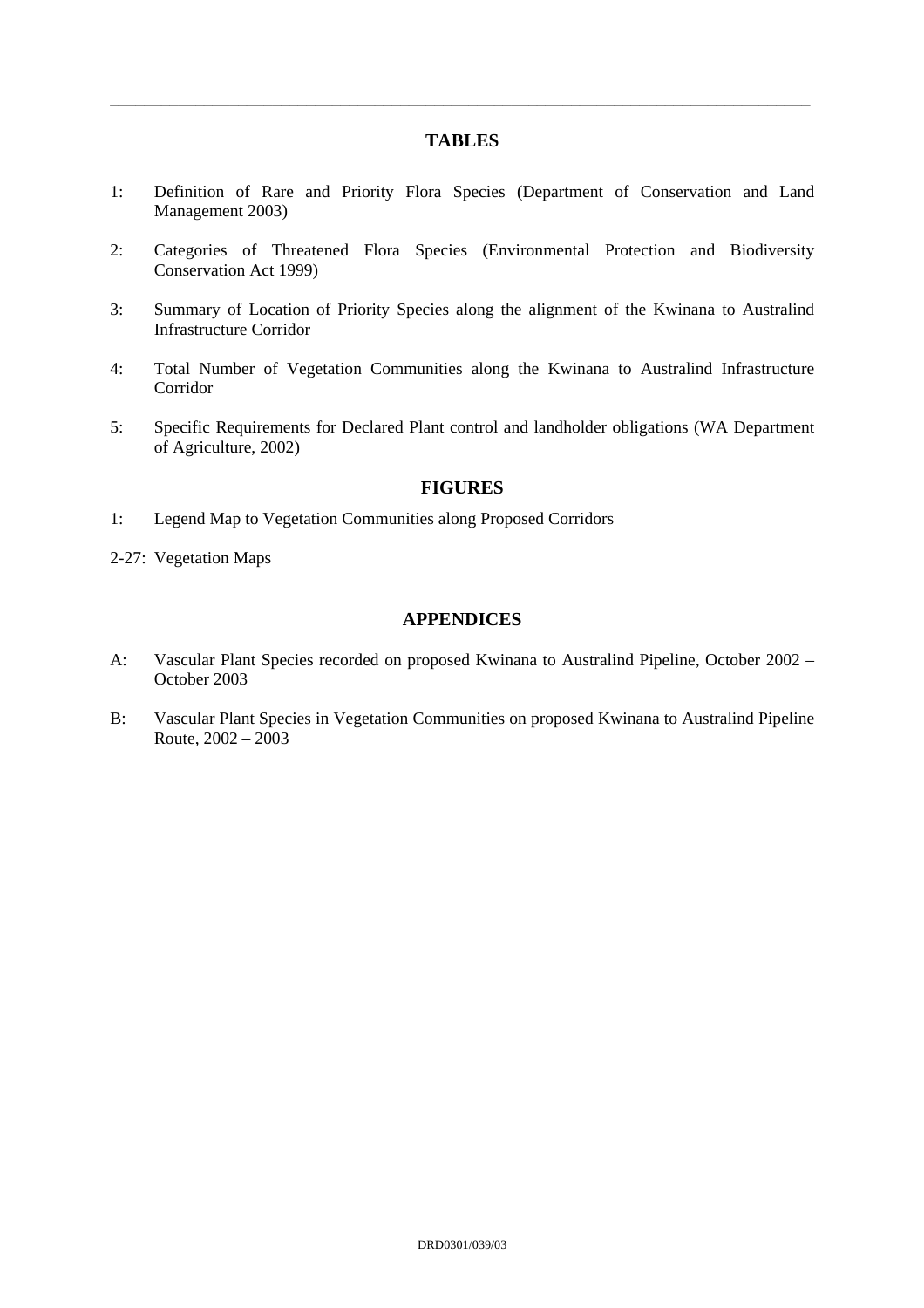#### **1. SUMMARY**

Mattiske Consulting Pty Ltd was commissioned by Bowman Bishaw Gorham on behalf of the Department of Industry and Resources Gas Pipeline Working Group to review the vegetation of the proposed gas pipeline infrastructure corridor from Kwinana to Australind. The proposed project was undertaken to review the option of expanding the existing corridor as compared with alternative options. The proposed parallel corridors traverse some 125 kilometres. The area surveyed is located within the Darling Botanical District of the Southwest Botanical Province (Beard 1990).

The survey of the flora and vegetation values was based on aerial photograph interpretation and on further field studies carried out on the ground, as required. A total of 69 families, 195 genera and 326 plant taxa (including varieties and subspecies) were recorded within the survey area. Species representation was greatest amongst families Myrtaceae, Papilionaceae, Proteaceae and Poaceae, a flora composition typical of the Darling Botanical District.

No plant species listed as Declared Rare Flora under the Wildlife Conservation Act (1950) were located during the survey. No plant species listed as Vulnerable, Threatened, Endangered or Critically Endangered under the EPBC Act (1999) were located during the survey.

One Priority Four species (*Acacia flagelliformis*), one Priority Three species (*Acacia semitrullata*) and one Priority One species (*Boronia juncea* subsp. *juncea*) were located within the proposed corridor alignment. It is recommended that further fieldwork be undertaken in the specific areas and vegetation communities that support these endangered species during the construction phase to determine any methods that can minimize disturbance to the native vegetation.

Seventy-nine introduced species were observed in the survey area. Some of these species are particularly aggressive and therefore require management so that infestations do not spread or intensify during operational activities. These include the declared plants (under Section 37 of the Agriculture and Related Resources Protection Act, 1976). Paterson's Curse (*Echium plantagineum*), Cotton Bush (*Gomphocarpus fruiticosus)*, Prickly Pear (*Opuntia* spp.), Blackberry (*Rubus fruiticosus*) and Arum Lily (*Zantedeschia aethiopica*). Consequently, there is a need to maintain vehicle hygiene and cleaning operations to limit the spread of weeds in the project areas. Several of the introduced species (not native to Western Australia) were planted in paddocks and rehabilitation areas along the route.

A total of forty-two vegetation communities were recorded on the infrastructure corridor.

Seven vegetation communities are defined as locally significant. The locally significant communities are associated with the presence of Priority Flora, restricted or isolated remnants and the presence of flora exhibiting range extension.

The Threatened Ecological Community (C2 which is equivalent to 3a community as defined by Gibson *et al.* 1994 and recommended for listing by English and Blyth 1997 and 1999; occurred on five localized areas on the alignment. However the community was very degraded and in most cases only the occasional *Corymbia calophylla* or *Kingia australis* plants were present.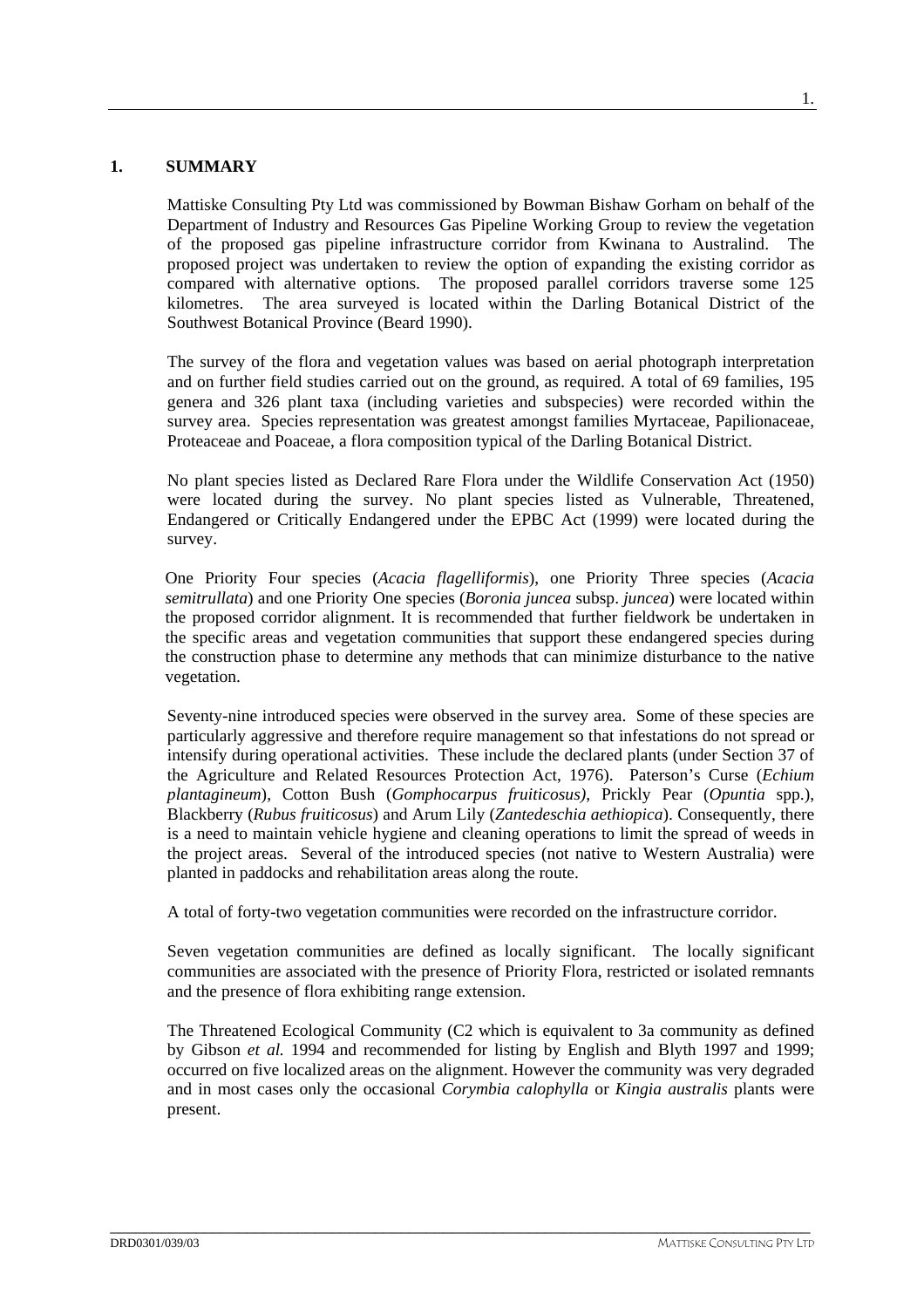Consequently the pockets of C2 community were so disturbed, fragmented and small that they were considered to be not sustainable, nor regarded of any value. This community is listed pursuant to Schedule 2 of the Environmental Protection Biodiversity Conservation Act (1999); however in view of the degree of degradation there should be no need for referral to Environment Australia.

Many of the vegetation communities occurring within the corridor are classified as Degraded (5) according to the standardized scale commonly used in the Perth Metropolitan area and in Bush Forever publications (Keighery, 1994). These are communities occurring as fragments within grazing paddocks in the southern dairy farming areas.

Based on relative conservation values of the various alternative routes recommendations have been made as to the preferred alternative routes. The key issues appear to relate to the Leda section of the route where the route options are constrained and choices have to be made between loss of vegetation in reserves, conservation category wetlands and an EPP lake. The majority of the remaining route has relatively low native biological values, as large sections on the central and eastern option for the southern section near Bunbury and Australind. have been largely cleared and/or disturbed and through the Kemerton area the route largely follows already cleared alignments, tracks or paddocks.

# **2. INTRODUCTION**

#### **2.1 Location**

Mattiske Consulting Pty Ltd was commissioned by Bowman Bishaw Gorham on behalf of the Department of Industry and Resources Gas Pipeline Working Group to review the vegetation of the proposed gas pipeline infrastructure corridor from Kwinana to Australind. The proposed project was undertaken to review the options of expanding the existing corridor as compared with alternative route options. The area surveyed is located within the Darling Botanical District of the Southwest Botanical Province (Beard 1990).

The survey was conducted by several botanists from Mattiske Consulting Pty Ltd in a series of field trips from October 2002 to October 2003. The multiple surveys occurred as result of alternative routes formulated by environmental officers from Bowman Bishaw Gorham.

# **2.2 Climate**

The Darling Botanical District experiences a Dry Mediterranean climate with 5-6 dry months each year. The Dry Mediterranean climate falls in the relatively humid zone of the southwest (Beard 1990).

\_\_\_\_\_\_\_\_\_\_\_\_\_\_\_\_\_\_\_\_\_\_\_\_\_\_\_\_\_\_\_\_\_\_\_\_\_\_\_\_\_\_\_\_\_\_\_\_\_\_\_\_\_\_\_\_\_\_\_\_\_\_\_\_\_\_\_\_\_\_\_\_\_\_\_\_\_\_\_\_\_\_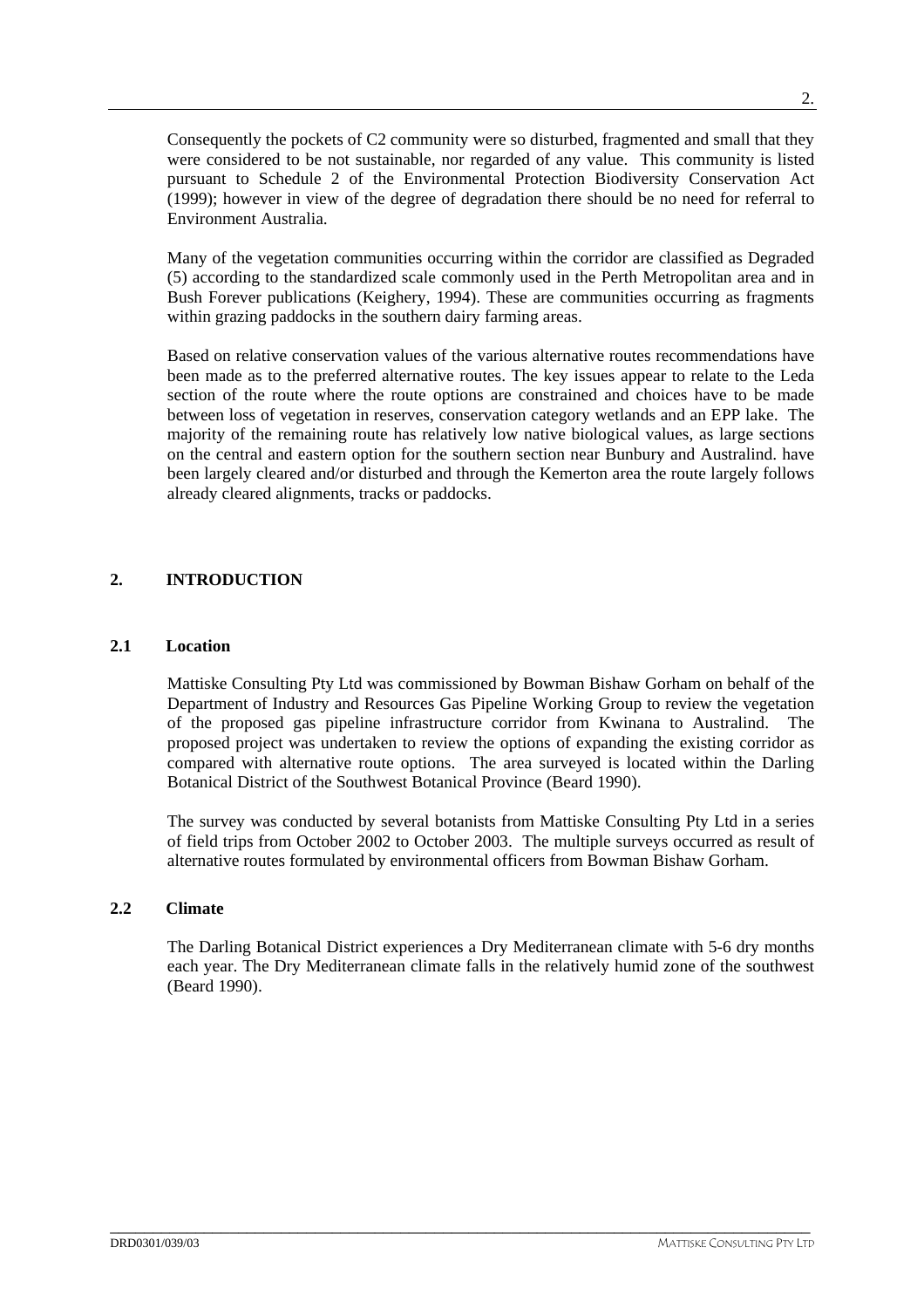## **2.3 Vegetation**

The survey area lies within the Darling Botanical District of the Southwest Botanical Province (Beard 1990) and thus exhibits characteristics of this province.

Dominant plant families within the Drummond Botanical Sub-district of the Darling Botanical District include Proteaceae (*Grevillea*, *Banksia*), Myrtaceae (*Eucalyptus*, *Melaleuca*) and Mimosaceae (*Acacia*). The Drummond Botanical Sub-district is characterised by *Banksia*  woodland on leached sands with *Melaleuca* swamps where ill-drained; woodland of tuart (*Eucalyptus gomphocephala*), jarrah (*Eucalyptus. marginata*) and marri (*Corymbia calophylla*) on less leached soils (Beard, 1990).

## **2.4 Declared Rare and Priority Flora**

In general, legislation regulates the destruction of indigenous flora. The prohibition of picking wildflowers exists in most circumstances unless special authorization is obtained. Uncontrolled disturbance of indigenous flora would lead to the destruction of some species, particularly of those that are more susceptible to the effects of picking than others.

The Department of Conservation and Land Management assign conservation status to flora that are restricted geographically or threatened by local processes. Regulations aim to protect populations and conserve species.

Declared Rare Flora species are gazetted under section 2 of section 23F of the Wildlife Conservation Act (1950) and therefore it is an offence to "take" or damage rare flora without Ministerial approval. Section 23F of the Wildlife Conservation Act (1950) defines "to take" as "… to gather, pick, cut, pull up, destroy, dig up, remove or injure the flora to cause or permit the same to be done by any means". Those species listed as Declared Rare Flora may not be taken without the specific written approval of the Minister for the Environment. This prohibition applies equally to both Crown and private land; to licensed and unlicensed persons; and to the owners and occupiers of land on which rare flora is found (Department of Conservation and Land Management 2003).

As there is a large Western Australian flora, there are many species that are known from only a few collections, or a few sites, but which have not been adequately surveyed. Such flora may be rare or threatened, but cannot be considered for declaration as rare flora until such survey has been undertaken. These flora species are included on a supplementary conservation list called the Priority Flora List. Priority Flora species are under consideration for declaration as 'rare flora' but are in urgent need of further survey (Priority One to Three) or require monitoring every 5-10 years (Priority Four). Table 1 presents a definition of Declared Rare and the four Priority Flora ratings.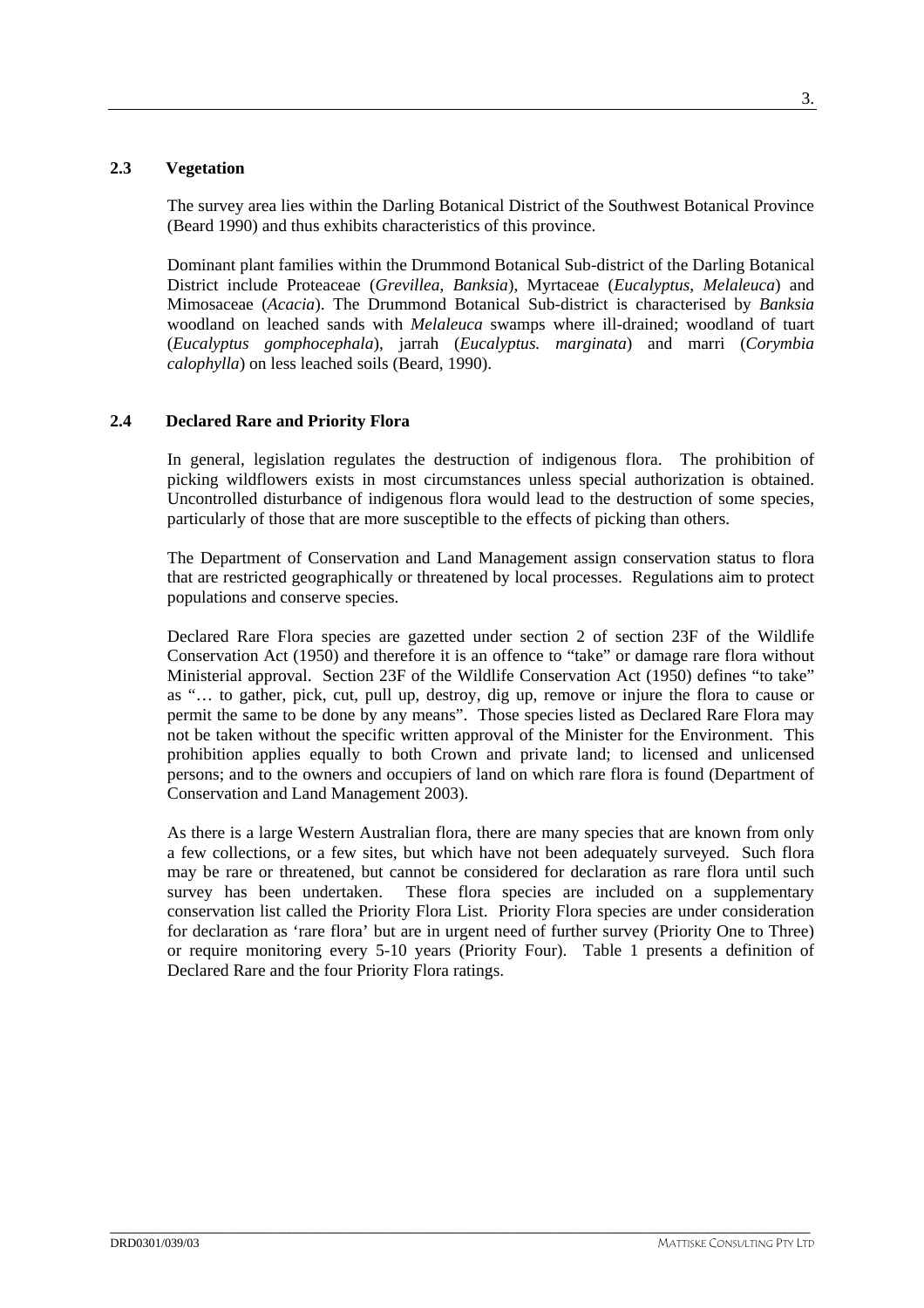# **Table 1: Definition of Rare and Priority Flora Species (Department of Conservation and Land Management 2003)**

| <b>Conservation</b><br>Code | Category                                                                                                                                                                                                                                                                                                                                                                                   |
|-----------------------------|--------------------------------------------------------------------------------------------------------------------------------------------------------------------------------------------------------------------------------------------------------------------------------------------------------------------------------------------------------------------------------------------|
|                             | <b>Declared Rare Flora - Extant Taxa</b>                                                                                                                                                                                                                                                                                                                                                   |
| R                           | "Taxa which have been adequately searched for and are deemed to be in the<br>wild either rare, in danger of extinction, or otherwise in need of special<br>protection and have been gazetted as such."                                                                                                                                                                                     |
|                             | <b>Priority One - Poorly Known Taxa</b>                                                                                                                                                                                                                                                                                                                                                    |
| <b>P1</b>                   | "Taxa which are known from one or a few (generally $\langle 5 \rangle$ ) populations which<br>are under threat, either due to small population size, or being on lands under<br>immediate threat. Such taxa are under consideration for declaration as 'rare<br>flora', but are in urgent need of further survey."                                                                         |
|                             | <b>Priority Two - Poorly Known Taxa</b>                                                                                                                                                                                                                                                                                                                                                    |
| P <sub>2</sub>              | "Taxa which are known from one or a few (generally $\lt 5$ ) populations, at least<br>some of which are not believed to be under immediate threat (i.e. not currently<br>endangered). Such taxa are under consideration for declaration as 'rare flora',<br>but urgently need further survey."                                                                                             |
|                             | <b>Priority Three - Poorly Known Taxa</b>                                                                                                                                                                                                                                                                                                                                                  |
| <b>P3</b>                   | "Taxa which are known from several populations, and the taxa are not<br>believed to be under immediate threat (i.e. not currently endangered), either<br>due to the number of known populations (generally $>5$ ), or known populations<br>being large, and either widespread or protected. Such taxa are under<br>consideration for declaration as 'rare flora' but need further survey." |
|                             | <b>Priority Four – Rare Taxa</b>                                                                                                                                                                                                                                                                                                                                                           |
| P4                          | "Taxa which are considered to have been adequately surveyed and which,<br>whilst being rare (in Australia), are not currently threatened by any identifiable<br>factors. These taxa require monitoring every 5-10 years."                                                                                                                                                                  |

Threatened species are a matter of national environmental significance under the Environmental Protection and Biodiversity Conservation Act (1999). A person must not take an action that has, will have, or is likely to have a significant impact on a listed threatened species or ecological community, without approval from the Commonwealth Minister for the Environment and Heritage. Table 2 presents the definitions of the categories of threatened species under the EPBC Act (1999).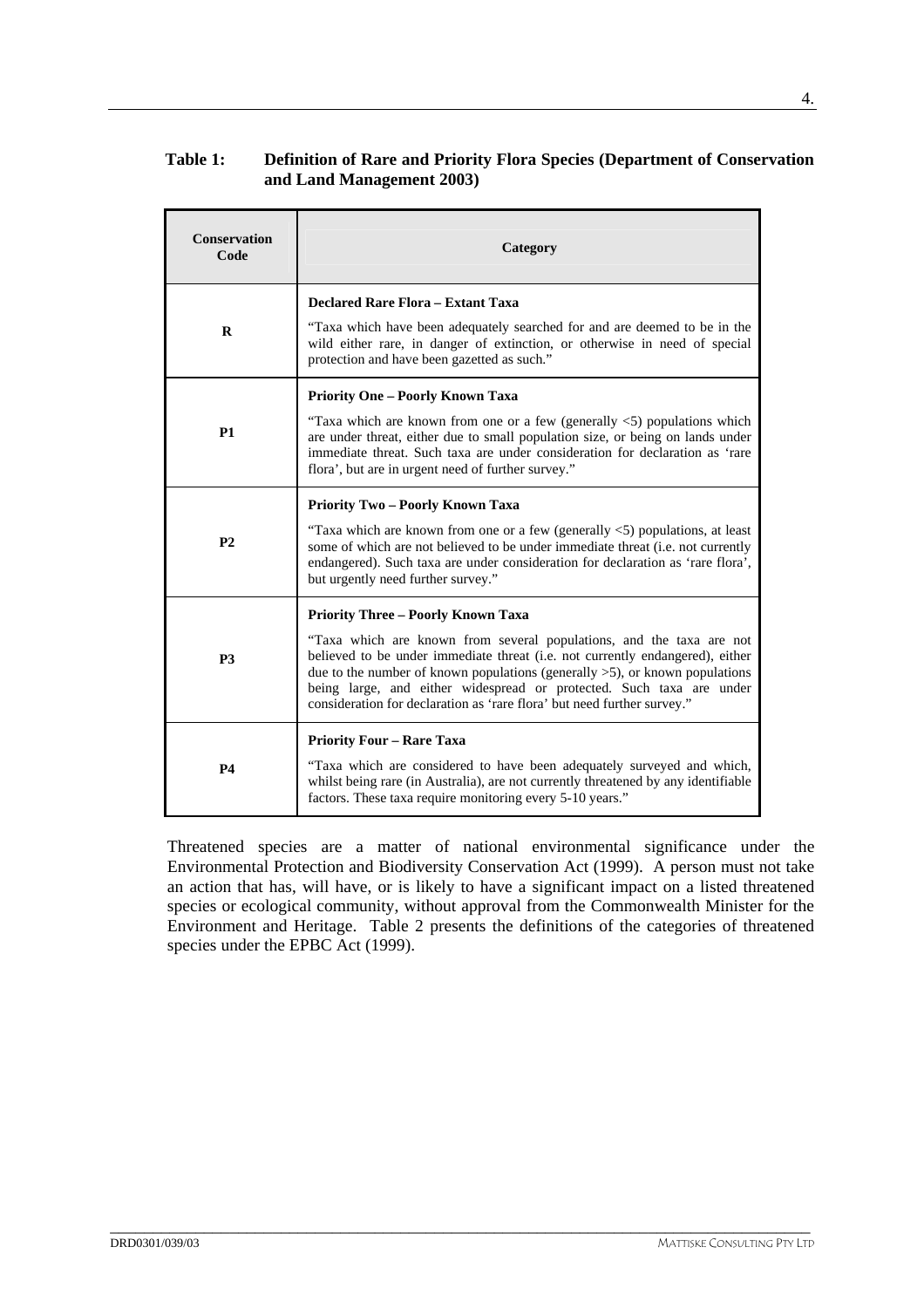# **Table 2: Categories of Threatened Flora Species (Environmental Protection and Biodiversity Conservation Act 1999)**

| <b>Category Code</b> | Category                                                                                                                                                                                                                                                                                                                                            |
|----------------------|-----------------------------------------------------------------------------------------------------------------------------------------------------------------------------------------------------------------------------------------------------------------------------------------------------------------------------------------------------|
|                      | <b>Extinct</b>                                                                                                                                                                                                                                                                                                                                      |
| Ex                   | Taxa which at a particular time if, at that time, there is no reasonable doubt<br>that the last member of the species has died.                                                                                                                                                                                                                     |
|                      | <b>Extinct in the Wild</b>                                                                                                                                                                                                                                                                                                                          |
| <b>ExW</b>           | Taxa which is known only to survive in cultivation, in captivity or as a<br>naturalised population well outside its past range; or it has not been recorded<br>in its known and/or expected habitat, at appropriate seasons, anywhere in its<br>past range, despite exhaustive surveys over a time frame appropriate to its<br>life cycle and form. |
|                      | <b>Critically Endangered</b>                                                                                                                                                                                                                                                                                                                        |
| CE                   | Taxa which at a particular time if, at that time, it is facing an extremely high<br>risk of extinction in the wild in the immediate future, as determined in<br>accordance with the prescribed criteria.                                                                                                                                            |
|                      | <b>Endangered</b>                                                                                                                                                                                                                                                                                                                                   |
| E                    | Taxa which is not critically endangered and it is facing a very high risk of<br>extinction in the wild in the immediate or near future, as determined in<br>accordance with the prescribed criteria.                                                                                                                                                |
|                      | <b>Vulnerable</b>                                                                                                                                                                                                                                                                                                                                   |
| V                    | Taxa which is not critically endangered or endangered and is facing a high<br>risk of extinction in the wild in the medium-term future, as determined in<br>accordance with the prescribed criteria.                                                                                                                                                |
|                      | <b>Conservation Dependent</b>                                                                                                                                                                                                                                                                                                                       |
| CD                   | Taxa which at a particular time if, at that time, the species is the focus of a<br>specific conservation program, the cessation of which would result in the<br>species becoming vulnerable, endangered or critically endangered within a<br>period of 5 years.                                                                                     |

### **2.5 Local and Regional Significance**

Vegetation communities are referred to as Locally Significant where the presence of Priority Flora species has been recorded, where they provide a range extension of particular taxa from previously recorded locations, or where they are very restricted to one or two locations or occur as small isolated communities. In addition, communities that exhibit unusually high structural and species diversity are also of Local Significance (Mattiske, pers. comm.).

Vegetation communities are referred to as Regionally Significant where they are limited to specific landform types, are uncommon or restricted vegetation community types within the regional context, or support populations of Declared Rare Flora significance (Mattiske, pers. comm.).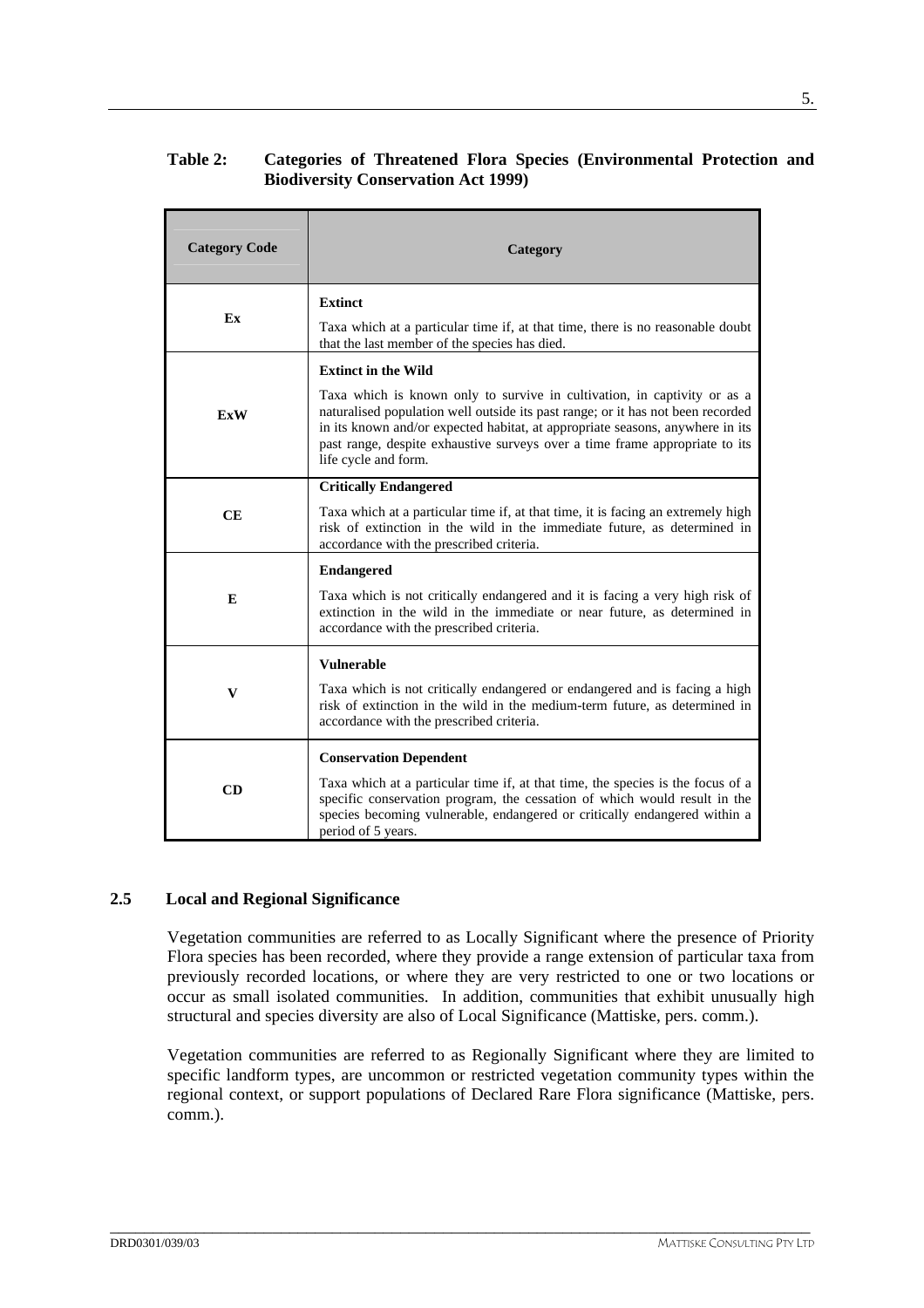Communities are described as 'Threatened Ecological Communities' (TEC's) if they have been defined by the Western Australian Threatened Ecological Communities' Scientific Advisory Committee and found to be Presumed Totally Destroyed (PD), Critically Endangered (CR), Endangered (EN) or Vulnerable (VU). For definitions of TEC categories and criteria refer to English and Blyth (1997, 1999).

Selected vegetation communities have also been listed as "Threatened Ecological Communities" under the EPBC Act (1999). The TEC's at the national level are defined on the Environment Australia website (www.ea.gov.au).

# **3. OBJECTIVES**

The general objective of this project was to describe and define the botanical values associated with the proposed gas pipeline infrastructure corridors from Kwinana to Australind for Bowman Bishaw Gorham on behalf of the Department of Industry and Resources Development Gas Pipeline Working Group. The specific objectives of the flora and vegetation survey were to:

- collect and identify the vascular plant species present in the field survey area,
- search for any rare, endangered or significant flora species,
- review the conservation status of the vascular plant species by reference to current literature and current listings by the Department of Conservation and Land Management (2003) and plant collections held at the State Herbarium and current listings associated with the Environmental Protection Biodiversity Conservation Act (1999),
- identify any weed species present,
- define and map the plant communities present,
- review the local and regional significance of the plant communities recorded,
- assess relative conservation values of the various alternative routes, and
- prepare a report that summarizes the findings.

### **4. METHODS**

The vegetation of the Kwinana to Australind infrastructure corridors was surveyed following the pipeline alignments by all accessible tracks and where time permitted, traversing areas on foot. Field surveys were conducted between October 2002 and October 2003 by botanists from Mattiske Consulting Pty Ltd. The multiple surveys occurred as result of the alternative routes formulated by environmental officers from Bowman Bishaw Gorham.

The recording sites were selected in areas, which supported native species. Detailed recordings were undertaken to identify baseline structure of communities and further sites were recorded where local variation occurred. Aerial photography was then used to extrapolate the distribution of the vegetation and the community boundaries.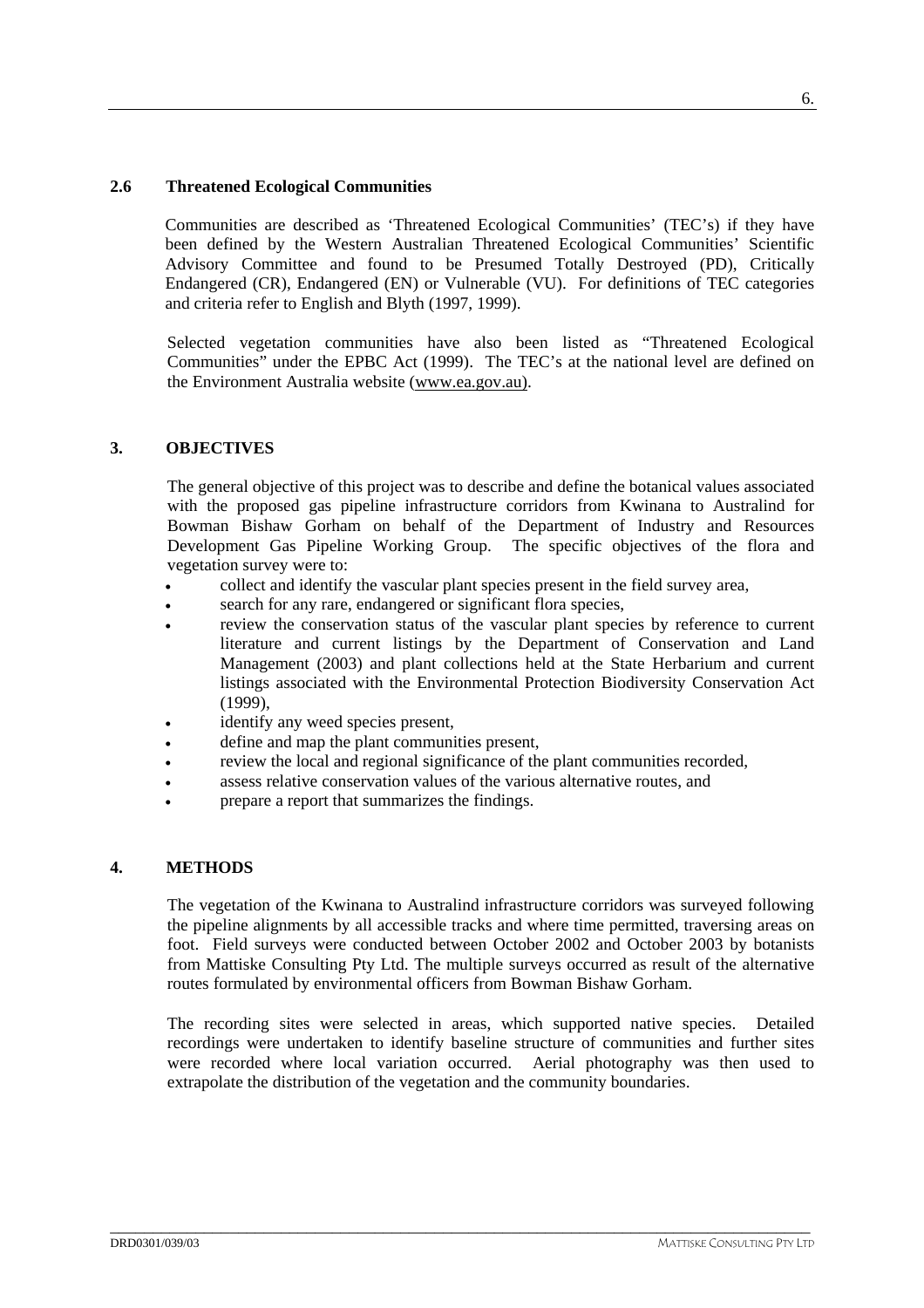### **4.1 Flora**

A database search was undertaken of records held by the Department of Conservation and Land Management for Declared Rare and Priority Flora species likely to occur in the vicinity of the project area. Relevant species were examined at the Western Australian State Herbarium prior to the field survey being undertaken.

The flora of the survey area was described and collected systematically at each survey site by botanists from Mattiske Consulting Pty Ltd during field trips from October 2002 to May 2003. All plant specimens collected during the field survey were dried and fumigated in accordance with the requirements of the Western Australian Herbarium. The plant species were identified and then compared with pressed specimens housed at the Western Australian Herbarium. Where appropriate, plant taxonomists with specialist skills were consulted. Nomenclature of the species recorded follows the Western Australian Herbarium (2003) database.

# **4.2 Vegetation**

The vegetation communities occurring along the survey corridor were described in detail. The use of a standard data collection form ensured the data was collected in a systematic and consistent manner. At each site the following records were made: topography, percentage litter cover, soil type, percentage of bare ground, outcropping rocks and their type, pebble type and size, and time since fire. For each species recorded, the average height and percent foliage cover of species both alive and dead was noted.

Aerial photography was used to extrapolate and map plant communities in combination with running notes made during the course of the survey. The vegetation maps and descriptions provided in this report includes all vegetation communities occurring within the infrastructure corridors.

# **5. RESULTS**

### **5.1 Flora**

A total of 69 families, 195 genera and 326 plant taxa (including varieties and subspecies) have been recorded along the various Kwinana to Australind proposed gas pipeline infrastructure corridors (Appendix A). Within these families, the genera *Eucalyptus, Melaleuca* and *Banksia*  are predominant in the Woodland communities and *Agonis* and *Astartea* were predominant in the shrubland communities. Among the perennial plant population, the Myrtaceae and Proteaceae contained the greatest number of taxa and typify the remnant *Eucalyptus* Woodlands of the southwest region

A total of seventy-nine introduced species were observed in the route option areas (Appendix A). Five of these were Declared Plants under Section 37 of the Agriculture and Related Resources Protection Act (1976), those being Arum Lily (*Zantedeschia aethiopica*), Blackberry (*Rubus fruticosus*), Cotton Bush (*Gomphocarpus fruticosus)*, Paterson's Curse (*Echium plantagineum*) and Prickly Pear (*Opuntia* sp.). Several of the introduced species (not native to Western Australia) were planted in paddocks and rehabilitation areas along the route.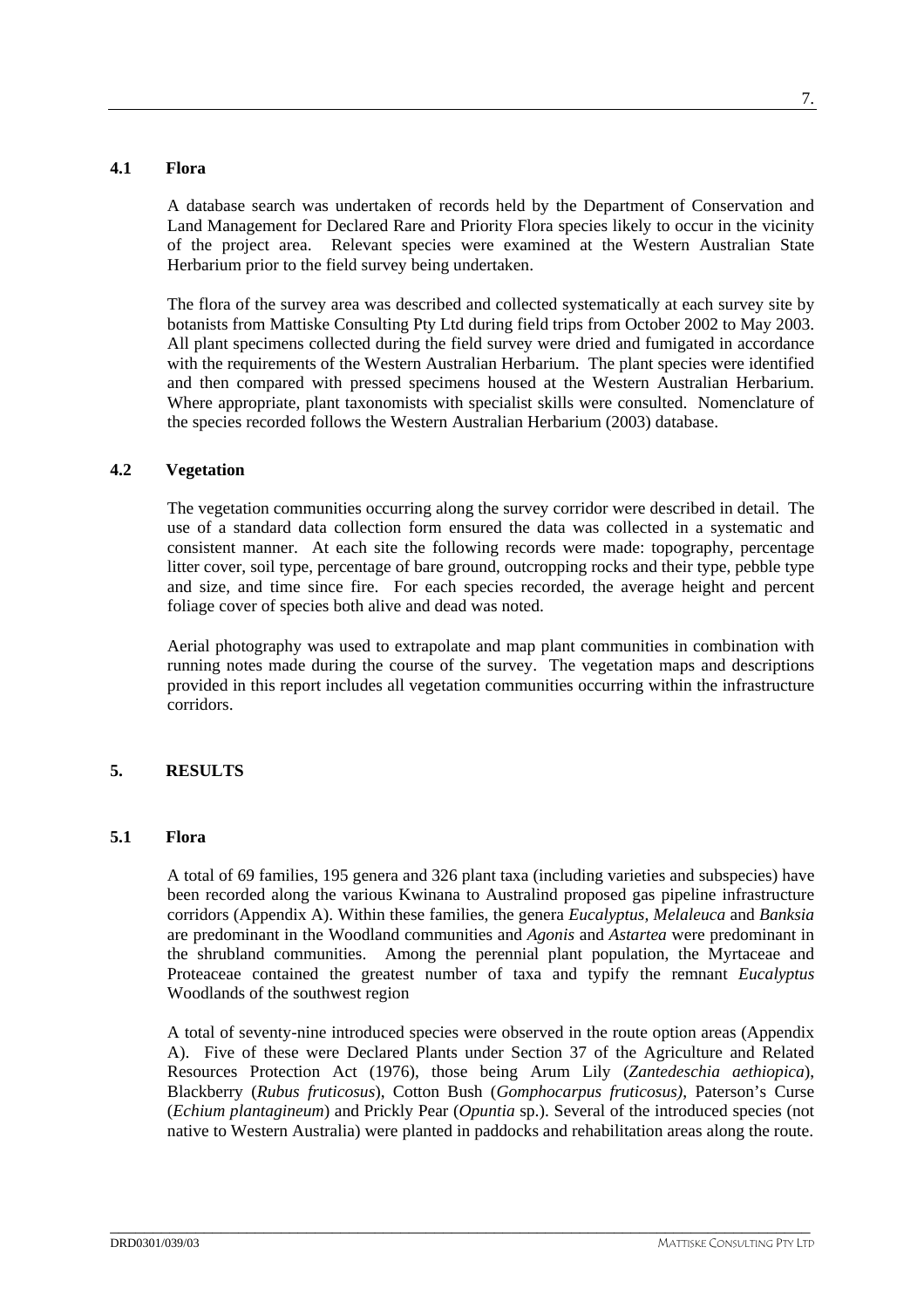## **5.2 Conservation Status of the Flora**

No plant species listed as Declared Rare Flora under the Wildlife Conservation Act (1950) were located during the survey. No plant species listed as Vulnerable, Threatened, Endangered or Critically Endangered, under the EPBC Act (1999) were located during the survey.

The Priority Four species, *Acacia flagelliformis* was found in only one location within the proposed corridor alignments whilst the Priority Three species, *Acacia semitrullata* was found to occur in a number of locations within a number of vegetation communities along the proposed corridors. One Priority One species, *Boronia juncea* subsp. *juncea* was located in a number of locations within the proposed corridor alignments. It is recommended that further fieldwork be undertaken in the specific areas and vegetation communities that support these endangered species during the construction phase to determine any methods that can minimise disturbance to the native vegetation.

The recorded locations of the Priority species are summarised below in Table 3.

# **Table 3: Summary of Location of Priority Species along the alignment of the Kwinana to Australind Infrastructure Corridor**

| <b>Priority Species</b>      | <b>Conservation</b> | <b>MGA</b> | <b>MGA</b> |
|------------------------------|---------------------|------------|------------|
|                              | <b>Status</b>       | mE         | mN         |
|                              |                     | 384831     | 6331840    |
| Boronia juncea subsp. juncea | P <sub>1</sub>      | 386651     | 6328707    |
|                              |                     | 386707     | 6330653    |
|                              |                     | 387300     | 6334560    |
|                              |                     | 384438     | 6320945    |
|                              |                     | 384523     | 6320925    |
|                              |                     | 384550     | 6331840    |
|                              |                     | 384620     | 6331800    |
|                              |                     | 384640     | 6330340    |
|                              |                     | 385270     | 6338653    |
| Acacia semitrullata          | P <sub>3</sub>      | 385340     | 6323032    |
|                              |                     | 386200     | 6336000    |
|                              |                     | 386958     | 6340798    |
|                              |                     | 386637     | 6336388    |
|                              |                     |            | to         |
|                              |                     | 386645     | 6336262    |
|                              |                     | 386721     | 6330941    |
|                              |                     | 388636     | 6351340    |
| Acacia flagelliformis        | P4                  | 384610     | 6330650    |

\* Note that all locations are in WGS84.

*Marsdenia velutina* was located within communities G4 and G5 which occur on all the proposed Leda section routes of the proposed gas pipeline corridor. This species was found approximately 2200km outside its previously recorded range, with the closest recorded occurrences being located in the Eastern Kimberley and far North Kimberley coast. This species is acting as an introduced species in this environment.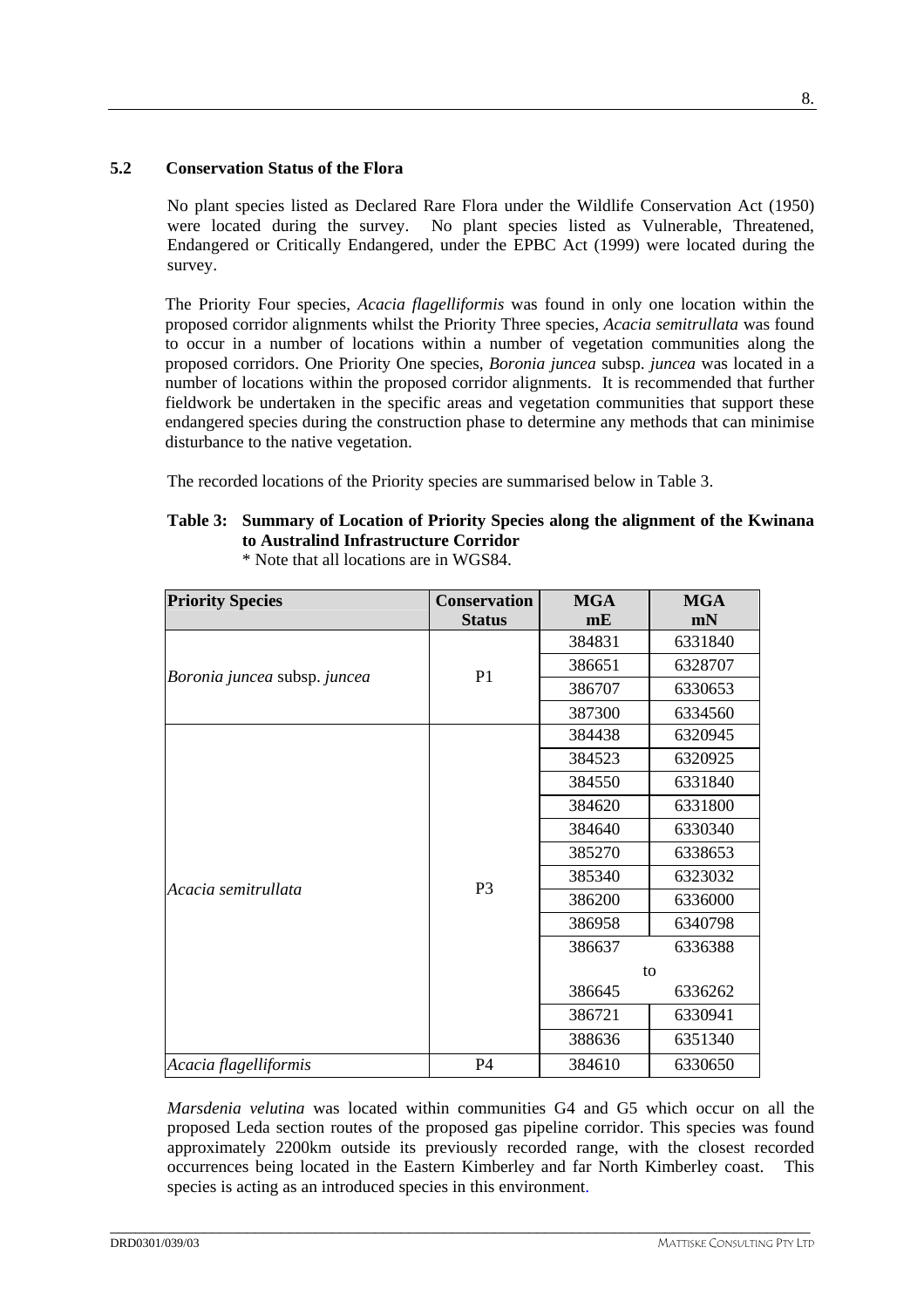## **5.3 Vegetation**

A total of 42 vegetation communities were recorded along the proposed routes for the alignment of the Kwinana to Australind gas pipeline infrastructure corridor. The vegetation communities recorded on the alignment have been grouped into twelve structural groups for the project area (Table 4).

|  |  |                                           | Table 4: The Total Number of Vegetation Communities along the Kwinana to |  |  |
|--|--|-------------------------------------------|--------------------------------------------------------------------------|--|--|
|  |  | <b>Australind Infrastructure Corridor</b> |                                                                          |  |  |
|  |  |                                           |                                                                          |  |  |

| Group                                          | <b>Total Communities</b> |
|------------------------------------------------|--------------------------|
| Agonis flexuosa Woodlands and Forests          | 2                        |
| <i>Banksia</i> Woodlands                       | 6                        |
| Corymbia calophylla Woodlands                  | 7                        |
| <i>Eucalyptus rudis</i> Woodlands              | 6                        |
| Eucalyptus marginata subsp. marginata          |                          |
| Woodlands                                      | 6                        |
| Eucalyptus gomphocephala Woodlands             | 5                        |
| <i>Eucalyptus decipiens</i> Woodlands          |                          |
| Kunzea ericifolia subsp. ericifolia Shrublands |                          |
|                                                | $\overline{2}$           |
| <i>Melaleuca</i> Woodlands                     | $\overline{4}$           |
| Closed Heath                                   | 3                        |
| Sedgelands                                     |                          |
| TOTAL                                          | 42                       |

The vegetation communities recorded in the project area are defined below with the community descriptions based on Beard (1990). The species recorded in each community are summarised in Appendix B.

### *Eucalyptus rudis* **Woodlands**

- R1: Disturbed Low Open Woodland of *Eucalyptus rudis Melaleuca rhaphiophylla* over *Pteridium esculentum* and pastoral grasses.
- R2: Disturbed Low Open Woodland of *Eucalyptus rudis - Corymbia calophylla* over *Melaleuca preissiana, Melaleuca rhaphiophylla* and *Taxandria linearifolia* over pastoral grasses in association with watercourses.
- R3: Disturbed Low Open Woodland of *Eucalyptus rudis - Corymbia calophylla* over *Kunzea ericifolia* subsp. *ericifolia* over pastoral grasses.
- R4: Disturbed Low Open Woodland of *Eucalyptus rudis Melaleuca rhaphiophylla* with pockets of *Corymbia calophylla* over pastoral grasses.
- R5: Disturbed Low Open Woodland of *Eucalyptus rudis* over *Melaleuca preissiana* with *Juncus pallidus* in depressions, over pasture grasses.
- R6: Woodland of *Eucalyptus rudis Melaleuca rhaphiophylla* over *Melaleuca teretifolia* and *Astartea fascicularis* over *Lepidosperma longitudinale.*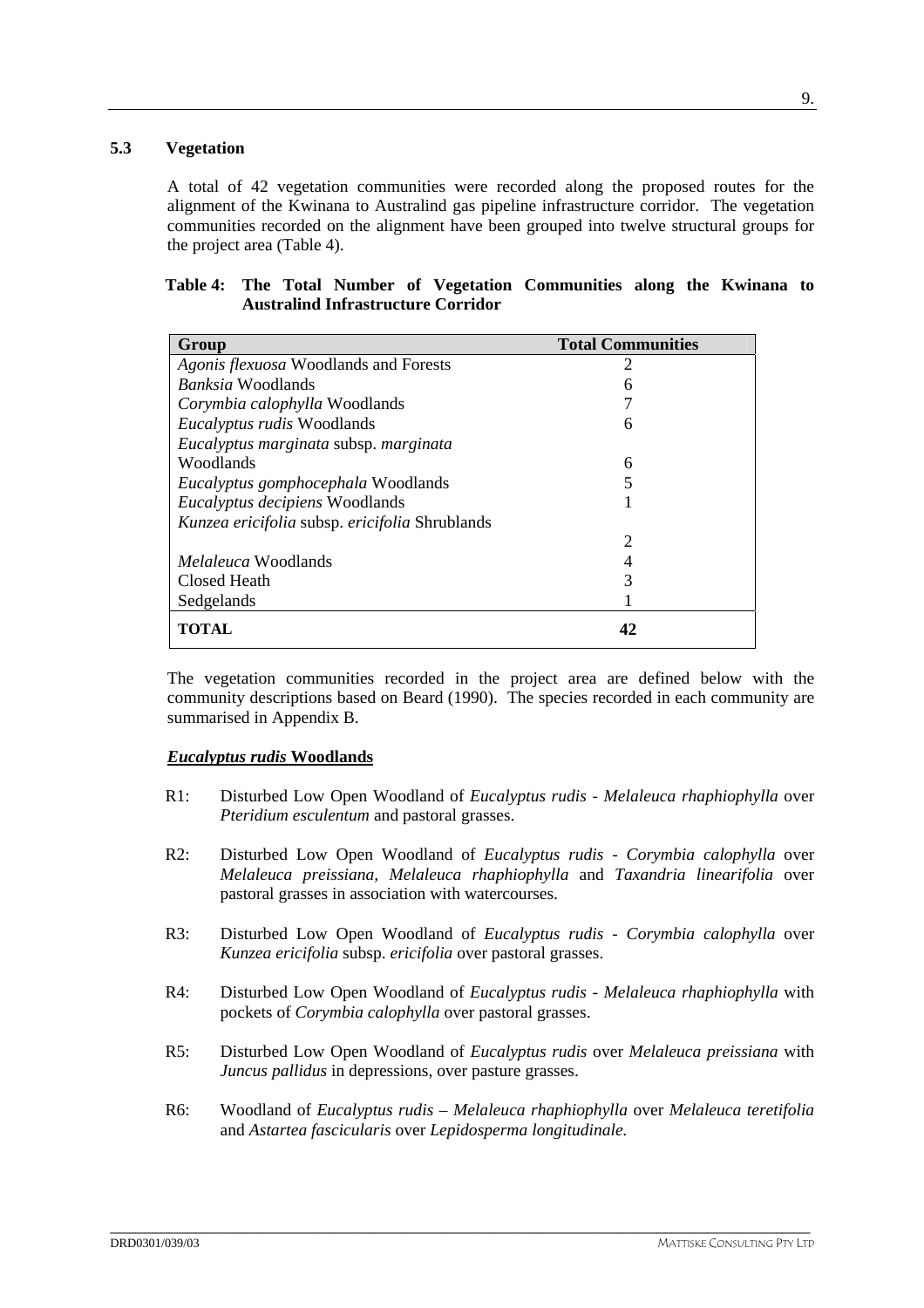### *Corymbia calophylla* **Woodlands**

- C1: Disturbed Open Woodland of *Corymbia calophylla - Melaleuca preissiana Melaleuca rhaphiophylla* over *Xanthorrhoea preissii, Viminaria juncea,* \**Gladiolus caryophyllaceus* and pastoral grasses.
- C2: Disturbed Open Woodland of *Corymbia calophylla - Melaleuca preissiana* over *Kingia australis* and *Hypocalymma angustifolium* over pastoral grasses.
- C3: Low Woodland of *Corymbia calophylla* over *Xanthorrhoea preissii, Dasypogon bromeliifolius* and *Adenanthos meisneri.*
- C4: Disturbed Open Woodland of *Corymbia calophylla - Eucalyptus rudis* over *Agonis flexuosa* over pastoral grasses.
- C5: Disturbed Low Open Woodland of *Corymbia calophylla - Melaleuca preissiana* over *Taxandria linearifolia, Astartea fascicularis*, *Baumea articulata* and *Juncus pallidus*  over pastoral grasses.
- C6: Disturbed Low Open Woodland of *Corymbia calophylla Eucalyptus marginata*  subsp. *marginata - Banksia menziesii - Allocasuarina fraseriana* over *Kunzea ericifolia* subsp. *ericifolia* over pasture grasses.
- C7: Disturbed Low Open Woodland of *Corymbia calophylla Eucalyptus wandoo* over *Melaleuca preissiana* over pasture grasses.

#### *Eucalyptus marginata* **subsp***. marginata* **Woodlands**

- M1: Disturbed Open Woodland of *Eucalyptus marginata* subsp. *marginata* over *Cartonema philydroides.*
- M2: Open Woodland of *Eucalyptus marginata* subsp. *marginata Corymbia calophylla* over *Kunzea ericifolia* subsp. *ericifolia, Pericalymma ellipticum* and *Acacia pulchella*  var. *glaberrima* over Poaceae species.
- M3: Open Woodland of *Eucalyptus marginata* subsp*. marginata Banksia ilicifolia Banksia grandis* - *Banksia littoralis* and *Nuytsia floribunda* over *Kunzea ericifolia* subsp*. ericifolia*, *Acacia pulchella*, *Stirlingia latifolia*, *Xanthorrhoea preissii* and *Dasypogon bromeliifolius*.
- M4: Woodland of *Eucalyptus marginata* subsp*. marginata Corymbia calophylla Banksia attenuata* and *Banksia grandis* over *Xanthorrhoea preissii*, *Hibbertia hypericoides*, *Aotus procumbens*, *Macrozamia riedlei*, *Dasypogon bromeliifolius* and *Bossiaea eriocarpa*.
- M5: Woodland of *Eucalyptus marginata* subsp*. marginata Corymbia calophylla Banksia attenuata* - *Banksia grandis* and *Xylomelum occidentale* over *Kunzea ericifolia* subsp. *ericifolia*, *Hibbertia hypericoides*, *Daviesia incrassata* subsp. *incrassata*, *Brachyloma preissii*, *Persoonia saccata* and *Acacia willdenowiana*.

\_\_\_\_\_\_\_\_\_\_\_\_\_\_\_\_\_\_\_\_\_\_\_\_\_\_\_\_\_\_\_\_\_\_\_\_\_\_\_\_\_\_\_\_\_\_\_\_\_\_\_\_\_\_\_\_\_\_\_\_\_\_\_\_\_\_\_\_\_\_\_\_\_\_\_\_\_\_\_\_\_\_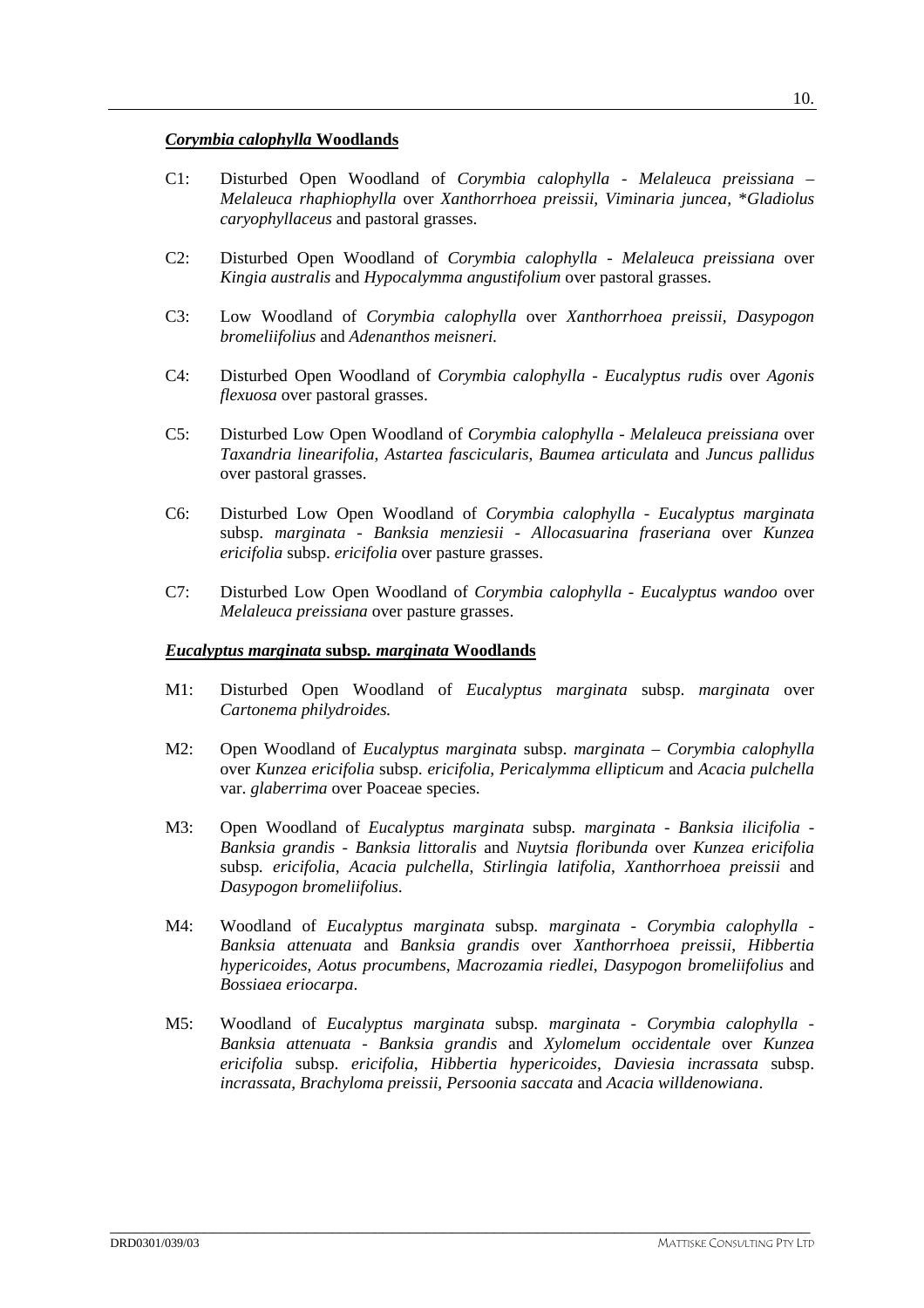- G1: Open Woodland of *Eucalyptus gomphocephala Corymbia calophylla* over pasture species.
- G2: Open Woodland of *Eucalyptus gomphocephala Allocasuarina fraseriana* over low mixed shrubs and herbs.
- G3: Open Woodland of *Eucalyptus gomphocephala Eucalyptus marginata* subsp. *marginata– Banksia* species over low mixed shrubs and herbs.
- G4: Open Woodland of *Eucalyptus gomphocephala* over *Acacia saligna, Acacia rostellifera, Dryandra sessilis* var. *cygnorum* and low mixed shrubs.
- G5: Open Woodland of *Eucalyptus gomphocephala* over *Acacia* species and *Melaleuca rhaphiophylla* and low sedges and shrubs.

#### *Eucalyptus decipiens* **Woodlands**

E1: Low Open Woodland of *Eucalyptus decipiens - Banksia littoralis - Acacia rostellifera* over *Dryandra sessilis* var. *cygnorum* and low mixed shrubs.

#### *Banksia* **Woodlands**

- B1: Disturbed Low Open Woodland of *Banksia ilicifolia Eucalyptus marginata* subsp. *marginata - Allocasuarina fraseriana* over low shrubs and pastoral grasses.
- B2: Disturbed Open Woodland of *Banksia ilicifolia - Eucalyptus marginata* subsp. *marginata - Allocasuarina fraseriana - Xylomelum occidentale* over *Hibbertia hypericoides, Hibbertia huegelii* and *Hyalosperma cotula.*
- B3: Open Woodland of *Banksia attenuata Banksia ilicifolia Eucalyptus marginata*  subsp. *marginata* over *Kunzea ericifolia* subsp. *ericifolia, Stirlingia latifolia, Calytrix fraseri, Adenanthos meisneri* and *Dasypogon bromeliifolius.*
- B4: Open Woodland of *Banksia attenuata Eucalyptus marginata* subsp. *marginata* over *Kunzea ericifolia* subsp. *ericifolia, Allocasuarina humilis, Stirlingia latifolia* and mixed shrubs.
- B5: Open Woodland of *Banksia attenuata Banksia ilicifolia Eucalyptus marginata*  subsp. *marginata* over *Kunzea ericifolia* subsp. *ericifolia* with occasional *Nuytsia floribunda* and *Corymbia calophylla* over *Melaleuca thymoides, Calytrix fraseri, Acacia pulchella* var. *glaberrima* and mixed shrubs.
- B6: Open Woodland of *Banksia ilicifolia Banksia attenuata* - *Agonis flexuosa* and *Eucalyptus marginata* subsp. *marginata* over dense *Kunzea ericifolia* subsp. *ericifolia* with *Bossiaea eriocarpa*, *Hibbertia hypericoides*, *Dasypogon bromeliifolius*, *Acacia pulchella* and *Patersonia occidentalis*.

#### *Melaleuca* **Woodlands**

P1: Disturbed Open Woodland of scattered *Melaleuca preissiana* over *Juncus pallidus* and pastoral grasses.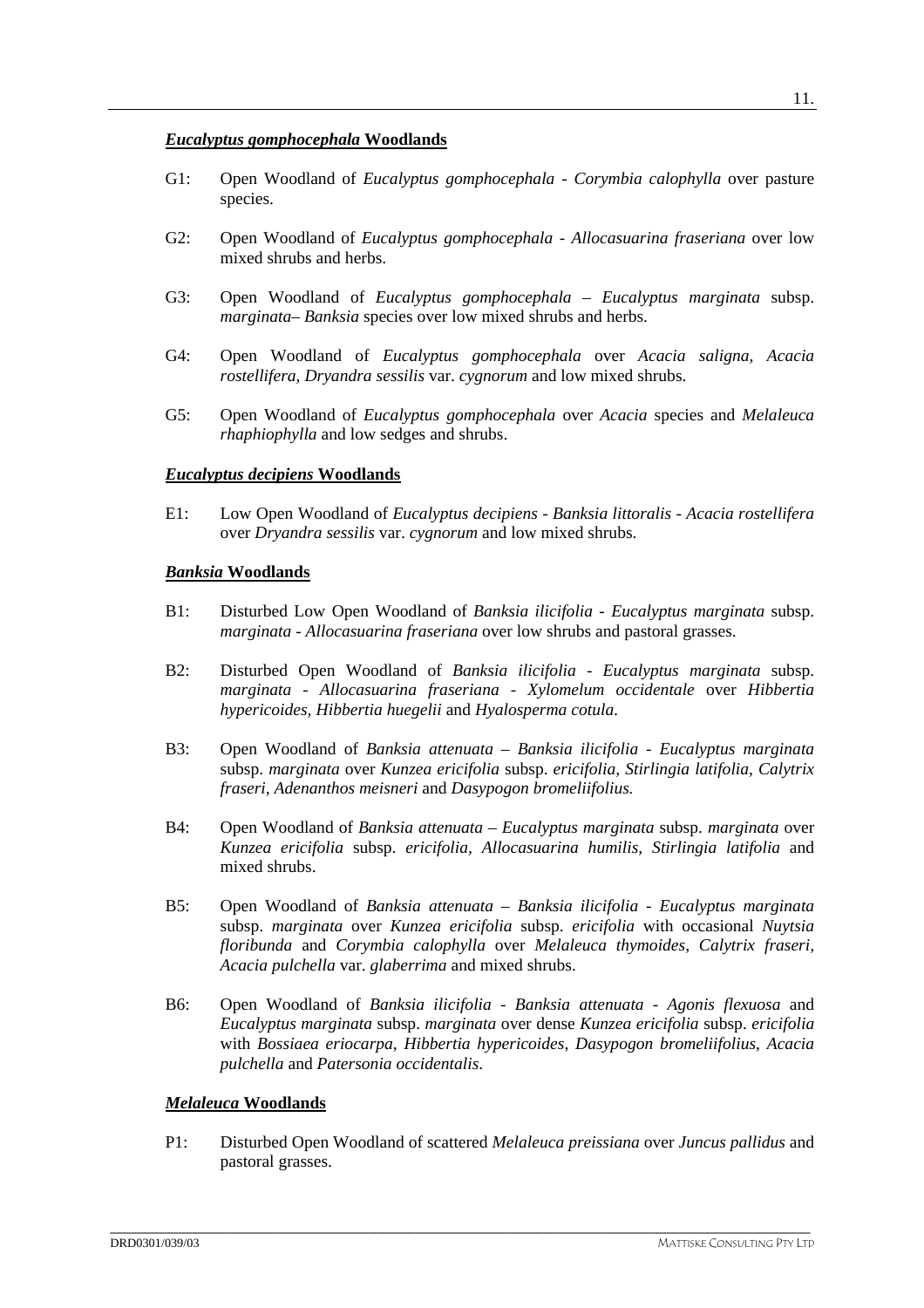- P2: Disturbed Low Open Woodland of *Melaleuca rhaphiophylla Melaleuca preissiana*  over *Astartea fascicularis* over pasture grasses and sedges.
- P3: Low Open Woodland of *Melaleuca preissiana* and occasional *Eucalyptus marginata* subsp. *marginata* and *Kunzea ericifolia* subsp. *ericifolia* over *Hypocalymma angustifolium* and *Calytrix* species over *Dasypogon bromeliifolius.*
- P4: Low Open Woodland of *Melaleuca preissiana* with either *Agonis flexuosa* or *Kunzea ericifolia* subsp. *ericifolia* over *Hypocalymma angustifolium* and *Calytrix* species over *Dasypogon bromeliifolius.*

## *Agonis flexuosa* **Woodlands and Forests**

- F1: Open Forest of *Agonis flexuosa Eucalyptus marginata* subsp. *marginata* over grasses.
- F2: Open Woodland of *Agonis flexuosa* with occasional *Banksia attenuata, Banksia ilicifolia* and *Nuytsia floribunda* over mixed shrubs.

## *Kunzea ericifolia* **subsp. e***ricifolia* **Shrublands**

- K1: Disturbed Low Shrubland of *Kunzea ericifolia* subsp. *ericifolia* over *Regelia ciliata*  over pastoral grasses.
- K2: Tall Shrubland of *Kunzea ericifolia* subsp. *ericifolia* over *Hypocalymma angustifolium*  and mixed shrubs over *Meeboldina scariosa,* with occasional emergent *Eucalyptus marginata* subsp. *marginata, Banksia attenuata* and *Banksia ilicifolia.*

# **Closed Heath**

- H1: Closed Heath of Myrtaceae species, including *Kunzea ericifolia* subsp. *ericifolia, Pericalymma ellipticum, Astartea fascicularis* and *Melaleuca* species over *Baumea* and *Meeboldina* species, with occasional emergent trees of *Corymbia calophylla* and *Eucalyptus marginata* subsp. *marginata.*
- H2: Closed Heath of *Pericalymma ellipticum Hypocalymma angustifolium* shrubs over mixed sedges, with occasional emergent *Melaleuca preissiana, Nuytsia floribunda* and very occasional *Banksia littoralis* trees.
- H3: Closed Heath of *Astartea fascicularis Calothamnus lateralis* and *Cassytha racemosa* over mixed sedges.

### **Sedgelands**

S1: Sedgelands of *Baumea, Meeboldina* and *Juncus* species over pastures in disturbed areas.

\_\_\_\_\_\_\_\_\_\_\_\_\_\_\_\_\_\_\_\_\_\_\_\_\_\_\_\_\_\_\_\_\_\_\_\_\_\_\_\_\_\_\_\_\_\_\_\_\_\_\_\_\_\_\_\_\_\_\_\_\_\_\_\_\_\_\_\_\_\_\_\_\_\_\_\_\_\_\_\_\_\_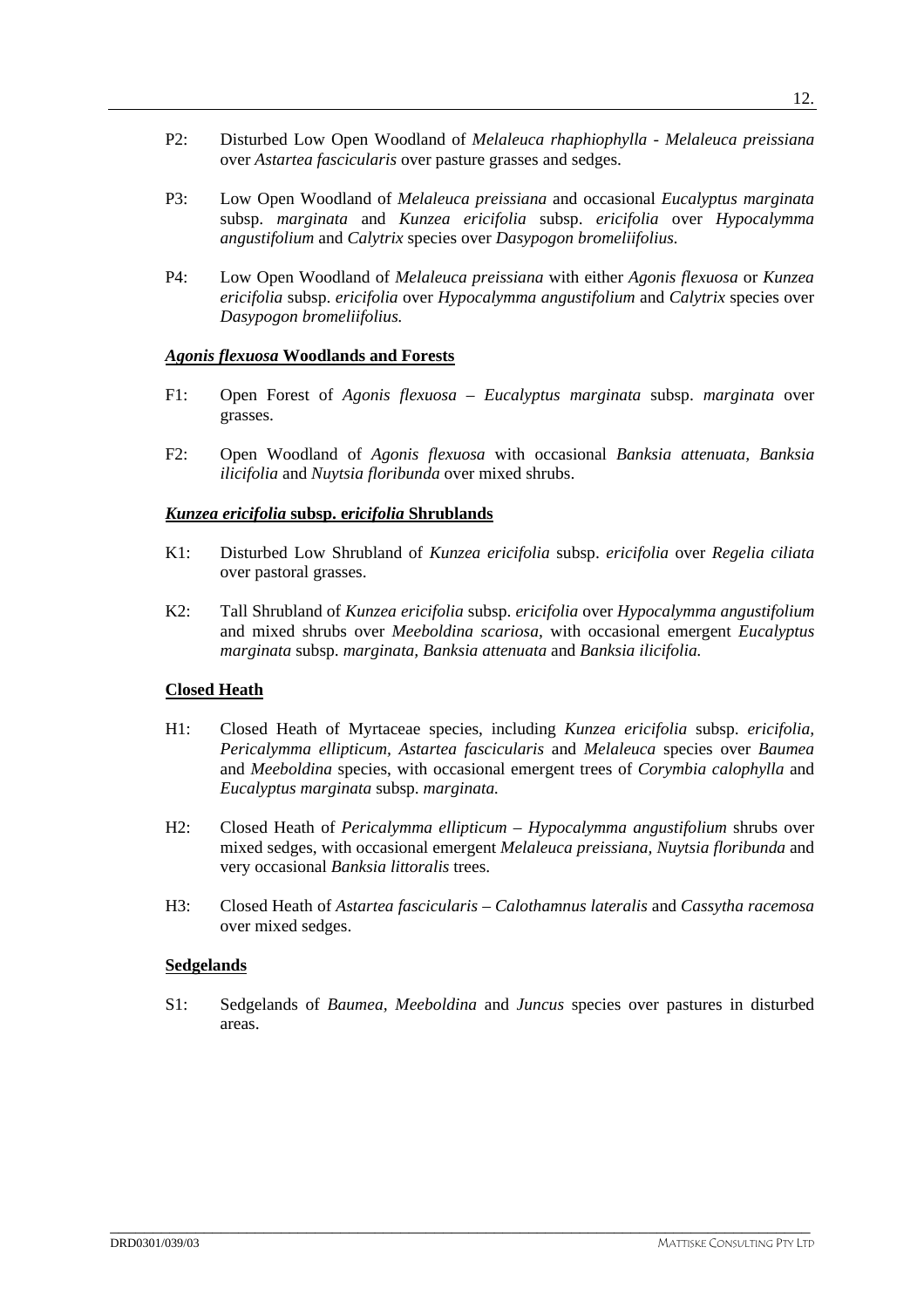### **5.4 Significant Vegetation Communities**

Vegetation communities B2, B4, B5, C5, H3 and M4 are regarded as Locally Significant due to the presence of *Acacia semitrullata* (P3), Community H2 is regarded as Locally Significant to the presence of *Acacia flagelliformis* (P4) and community H3 is regarded as Locally Significant due to the presence of *Boronia juncea* subsp. *juncea* (P1).

Vegetation Community C2 is regarded as 'Threatened Ecological Communities' (TEC's) as described by English and Blyth (1997, 1999) or under the EPBC Act (1999). Five areas of this community were located during the survey. These were centered at:

 6411600 mN 397850 mE 6406050 mN 397850 mE 6404800 mN 397850 mE 6400600 mN 397700 mE 6400400 mN 397700 mN

The Threatened Ecological Community (C2 which is equivalent to 3a community as defined by Gibson *et al.* 1994 and recommended for listing by English and Blyth 1997 and 1999; this community is also listed at the Federal level under the EPBC Act 1999) occurred on five localized areas on the alignment. However the community was very degraded and in most cases only the occasional *Corymbia calophylla* or *Kingia australis* plants were present. Consequently these pockets were so disturbed and fragmented (small) that they were considered to be not sustainable, nor regarded as of any value. This community is listed pursuant to Schedule 2 of the Environmental Protection Biodiversity Conservation Act (1999). However in view of the degree of degradation, there should be no need for referral to Environment Australia.

Wetlands in the Wellesley area (near Kemerton) are considered to be significant because of the lack of remnant vegetation left on the Swan Coastal Plain and as it provides one of the few opportunities left to link native vegetation corridors (and associated wildlife corridors) from the coast to eastern areas of the Swan Coastal Plain. This area is under increasing pressure from industrial estates, the expansion of the Australind and Bunbury urban areas and from sand and mineral sand operations.

# **6. DISCUSSION**

### **6.1 Flora**

The flora and vegetation assessment undertaken on the Kwinana to Australind infrastructure corridor recorded 69 families, 195 genera and 326 plant taxa, including subspecies and varieties (Appendix A). The low number of taxa recorded during a survey of such relatively large size reflects the high degree of disturbance and the large area of cleared pasture, particularly in the southern portion. The major families recorded reflect the predominant types of vegetation communities recorded. In view of the seasonal conditions and particular period of drought, it is predicted that additional species would be recorded if further survey work were undertaken during other seasons or in more favourable rainfall periods.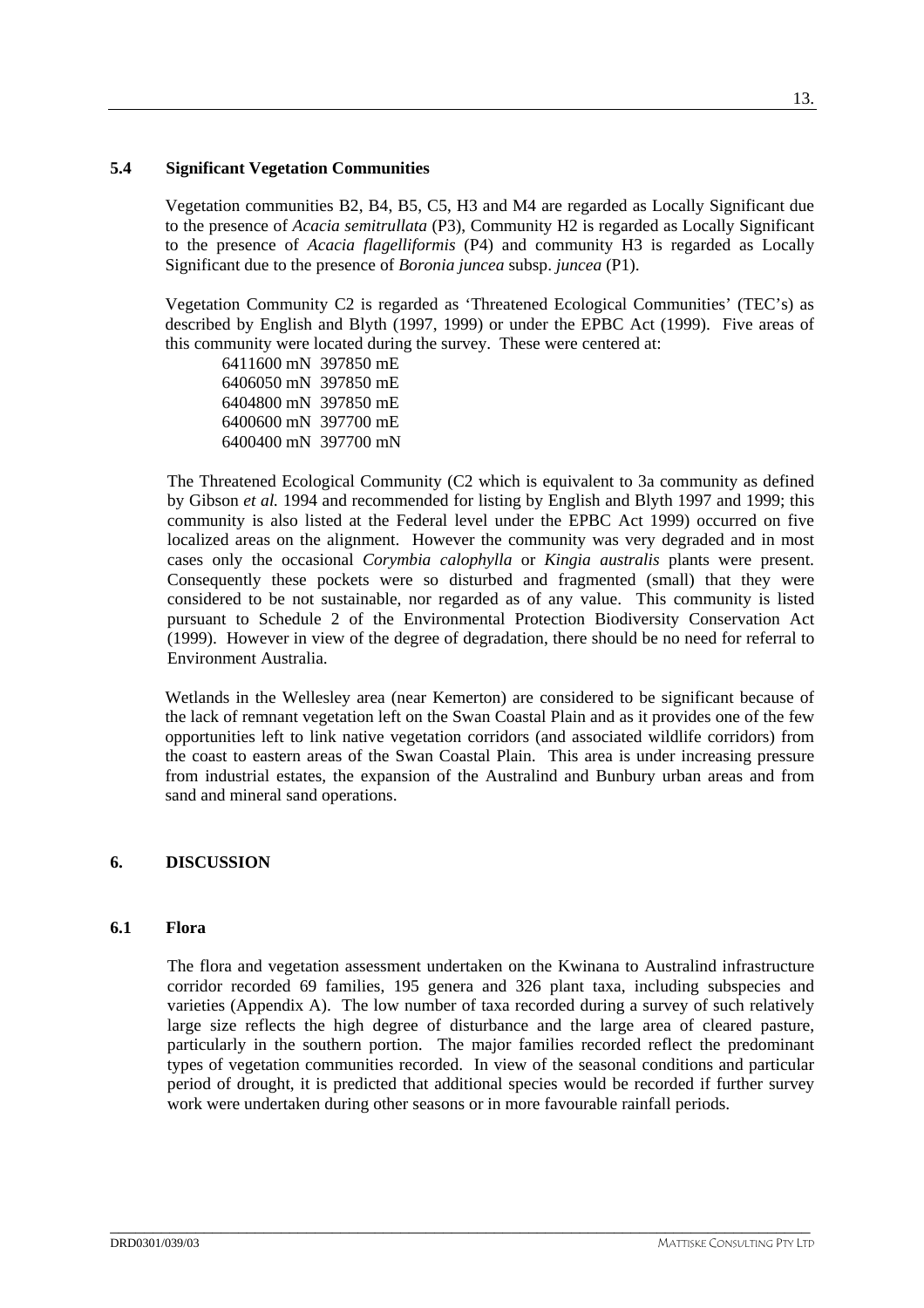No plant species listed as Declared Rare Flora under the Wildlife Conservation Act (1950) were located during the survey. No plant species listed as Vulnerable, Threatened, Endangered or Critically Endangered, under the EPBC Act (1999) were located during the survey. One Priority Four species (Acacia flagelliformis), One Priority Three species (*Acacia semitrullata*) and one Priority One species (*Boronia juncea* subsp. *juncea*) were located within the proposed corridor alignment. It is recommended that further fieldwork be undertaken in the specific areas and vegetation communities that support these species during the construction phase to determine any methods that can minimize disturbance to the native vegetation.

The construction staff operating in the area will need to be informed of the recorded locations of the populations of Priority Flora taxa found along the proposed pipeline infrastructure corridor. All operators will also need to be informed of the potential for individual plants likely to be found at additional locations, particularly where the route may alter from that assessed in the present survey.

A high number of weeds are found to occur within the proposed pipeline infrastructure corridors. The abundance of weeds far exceeds the diversity of weed species recorded. This is because a small number of introduced species are common pasture weeds and occur in dense numbers in grazing paddocks. A total of 77 introduced species were identified within the infrastructure corridor. Five of the recorded weed species, Arum Lily (*Zantedeschia aethiopica*), Blackberry (*Rubus fruticosus*), Cotton Bush (*Gomphocarpus fruticosus)*, Paterson's Curse (*Echium plantagineum*) and Prickly Pear (*Opuntia* sp.) are listed as declared plants under Section 37 of the Agriculture and Related Resources Protection Act (1976). Declared Plants are weeds, which already are or have the potential to become pest weeds. Declared Plants are classed with a priority rating depending on the level or treatment they require for their control, which differs for each weed in different areas of the state. This priority ranking system should not be confused with the Priority status applied to native plant species under threat of extinction. The specific requirements for Declared Plant control and landholder obligations (WA Department of Agriculture, 2003) are summarized in Table 5.

Arum Lily (*Zantedeschia aethiopica*), Blackberry (*Rubus fruticosus*) and Cotton Bush (*Gomphocarpus fruticosus*) are listed by the WA Department of Agriculture as having P1 and P4 requirements for control. Paterson's Curse (*Echium plantagineum*) is listed as having P1 and P3 requirements.

Prickly Pear (*Opuntia* sp.) is listed as a Declared Plant and has requirements for control and landholder obligations in other areas of the state. However there are no requirements for control of the Prickly Pear in the area of this study.

One of the species located was found to be outside of its normal range of occurrence. *Marsdenia velutina* was recorded within communities G4 and G6. The WA Herbarium currently holds four specimens of *Marsdenia velutina* which each represent a separate population. The closest population of this species is located on Mabel Downs in the East Kimberley (approximately 2200km away), with the remaining three populations being located on the far north Kimberley coast, in the Kalumburu region. A population is considered to exhibit a range extension when it is located more than 100km away from previously recorded populations. This species is acting as an introduced species in this environment.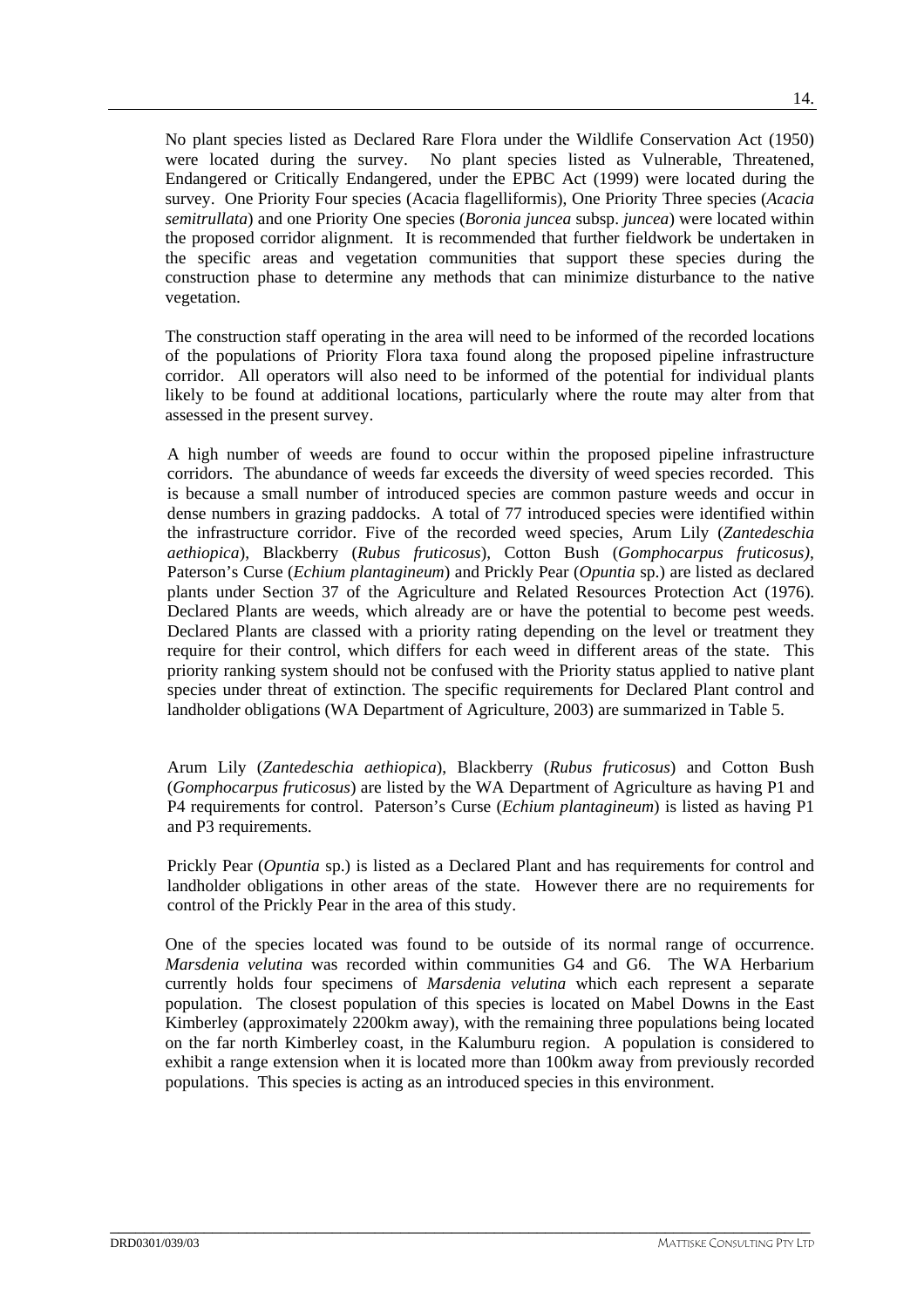Within the project area, threats to flora conservation currently include the introduction of exotic plant species (weeds), grazing by domestic stock, feral animals and kangaroos, mining, associated infrastructure and vehicular activity, (not necessarily in the order of degree of threat). In terms of land management and potential impacts on natural resources, addressing these issues may have implications for future land use and nature conservation.

### **Table 5: Specific Requirements for Declared Plant control and landholder obligations (WA Department of Agriculture, 2003)**

(Modified from the WA Department of Agriculture website http://www.agric.wa.gov.au)

| <b>Specific</b><br><b>Requirements</b>                                                                    | <b>Management Actions</b>                                                                                                                                                                                                                                                                                                                                                                                                                                                                                                                                                                                                                                                                                                                                                                                                                                                                                                                 |
|-----------------------------------------------------------------------------------------------------------|-------------------------------------------------------------------------------------------------------------------------------------------------------------------------------------------------------------------------------------------------------------------------------------------------------------------------------------------------------------------------------------------------------------------------------------------------------------------------------------------------------------------------------------------------------------------------------------------------------------------------------------------------------------------------------------------------------------------------------------------------------------------------------------------------------------------------------------------------------------------------------------------------------------------------------------------|
| <b>P1</b><br>Prohibits movement                                                                           | The movement of plants or their seeds is prohibited within the State.<br>This prohibits the movement of contaminated machinery and produce<br>including livestock and fodder.                                                                                                                                                                                                                                                                                                                                                                                                                                                                                                                                                                                                                                                                                                                                                             |
| <b>P3</b><br>Aims to control<br>infestation by<br>reducing area and/or<br>density of infestation          | The infested area must be managed in such a way that prevents the<br>spread of seed or plant parts within and from the property on or in<br>livestock, fodder, grain, vehicles and/or machinery.<br>Treat to destroy and prevent seed set all plants:-<br>Within 100 metres inside of the boundaries of the infestation.<br>within 50 metres of roads and highwater mark on waterways.<br>$\bullet$<br>within 50 metres of sheds, stock yards and houses.<br>$\bullet$<br>Treatment must be done prior to seed set each year.<br>Of the remaining infested area:-<br>Where plant density is 1-10 per hectare treat 100% of infestation.<br>Where plant density is 11-100 per hectare treat 50% of infestation.<br>Where plant density is 101-1000 per hectare treat 10% of<br>infestation.<br>Properties with less than 2 hectares of infestation must treat the entire<br>infestation.<br>Additional areas may be ordered to be treated. |
| <b>P4</b><br>Aims to prevent<br>infestation spreading<br>beyond existing<br>boundaries of<br>infestation. | The infested area must be managed in such a way that prevents the<br>spread of seed or plant parts within and from the property on or in<br>livestock, fodder, grain, vehicles and/or machinery.<br>Treat to destroy and prevent seed set all plants:-<br>within 100 metres inside of the boundaries of the infested property<br>within 50 metres of roads and highwater mark on waterways<br>$\bullet$<br>within 50 metres of sheds, stock yards and houses<br>$\bullet$<br>Treatment must be done prior to seed set each year. Properties with<br>less than 2 hectares of infestation must treat the entire infestation.<br>Additional areas may be ordered to be treated.                                                                                                                                                                                                                                                              |

\_\_\_\_\_\_\_\_\_\_\_\_\_\_\_\_\_\_\_\_\_\_\_\_\_\_\_\_\_\_\_\_\_\_\_\_\_\_\_\_\_\_\_\_\_\_\_\_\_\_\_\_\_\_\_\_\_\_\_\_\_\_\_\_\_\_\_\_\_\_\_\_\_\_\_\_\_\_\_\_\_\_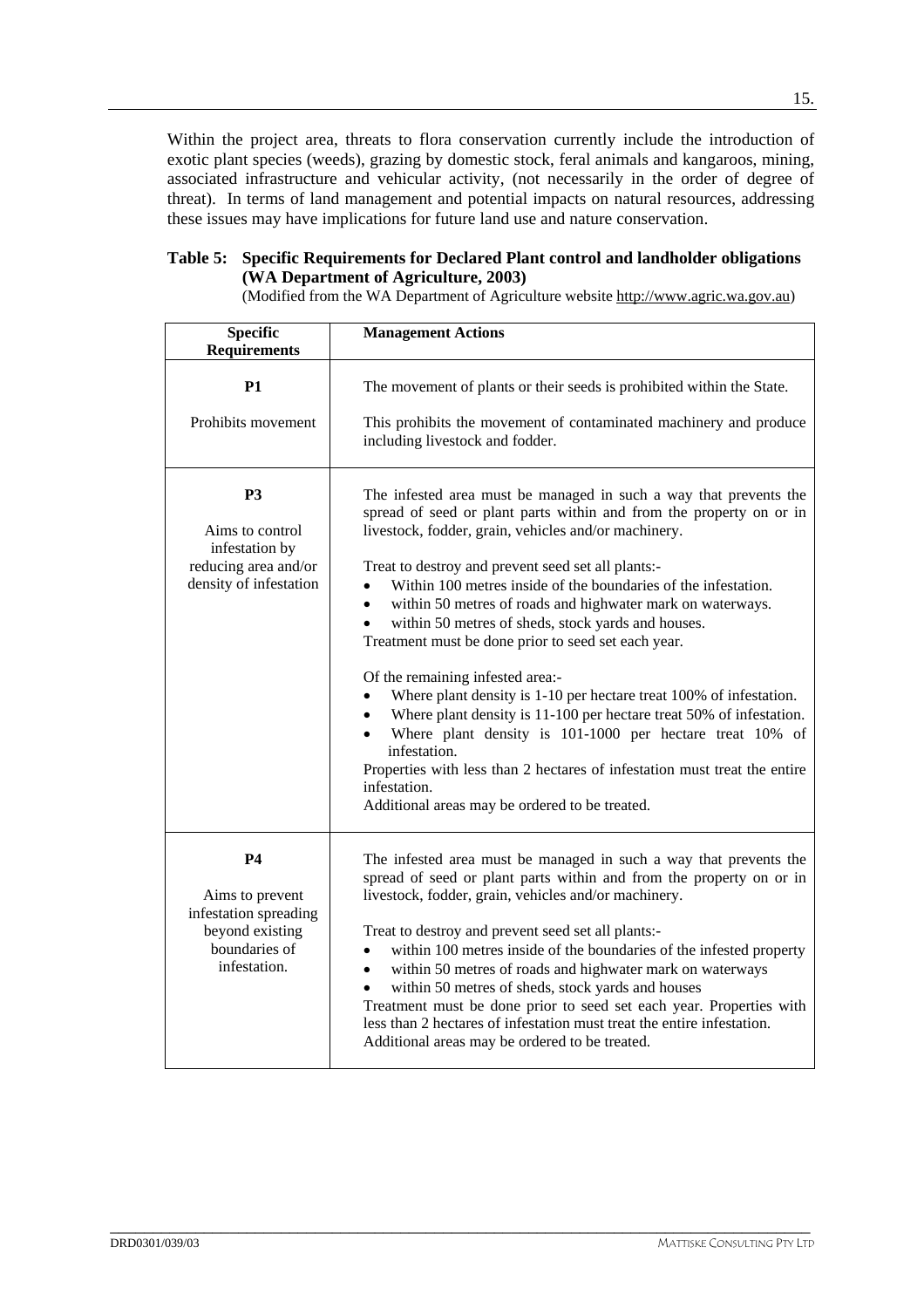# **6.2 Vegetation**

### **6.2.1 Communities and Disturbance**

A total of forty two vegetation communities were located and mapped within the corridor alignments. The vegetation communities recorded along the Kwinana to Australind infrastructure corridor were not particularly diverse, despite the high number of communities recorded. The high number of communities recorded during this survey reflects the large area surveyed and to some degree the diversity of landforms within the survey area. Many of the vegetation communities differ only slightly from one another and the contrasts are more than likely due to a loss of structure and diversity due to degradation from intensive farming practises throughout much of the survey area, particularly in the southern portion.

The predominant plant communities were *Eucalyptus* Woodlands over various other tree and shrub species. There were also many *Melaleuca* Woodlands and *Banksia* Woodlands, while less common were *Agonis* Woodlands, *Kunzea* Shrublands, Heaths and Sedgelands. Pastures were also very common.

The condition of the vegetation throughout the survey area ranged from Very Good (3) to Degraded (5), in accordance with the condition scale, adapted from *Keighery* (1994) and used for the Perth Metropolitan area in Bush Forever publications (Department of Environmental Protection, 2000). Evidence of disturbance was largely associated with roads, railway lines, powerlines, existing pipeline corridors and variable grazing pressure associated beef and dairy farms, particularly in the southern portion. In most cases, communities described as "Disturbed" exist as fragments within or adjacent to Completely Degraded (6) pasture, containing only introduced pastoral grasses and being completely void of native species. Most of the communities not specifically defined as "Disturbed" should be regarded as being in Good (4) condition, with the exception of communities E1 and G1.

### **6.2.2 Significance of Vegetation**

Seven of the communities recorded in the Kwinana to Australind infrastructure corridor survey area are regarded as significant. Vegetation communities are referred to as locally significant where the presence of priority flora species has been recorded, where they maintain a range extension of particular taxa from previously recorded locations, or where they are very restricted to one or two locations and/or occur as small isolated communities. In addition, communities that exhibit unusually high structural and species diversity are also of local significance.

Vegetation communities are referred to as Regionally Significant where they are limited to specific landform types, are uncommon or restricted community types within the regional context, or are recognized as a threatened ecological community or supports Declared Rare Flora.

\_\_\_\_\_\_\_\_\_\_\_\_\_\_\_\_\_\_\_\_\_\_\_\_\_\_\_\_\_\_\_\_\_\_\_\_\_\_\_\_\_\_\_\_\_\_\_\_\_\_\_\_\_\_\_\_\_\_\_\_\_\_\_\_\_\_\_\_\_\_\_\_\_\_\_\_\_\_\_\_\_\_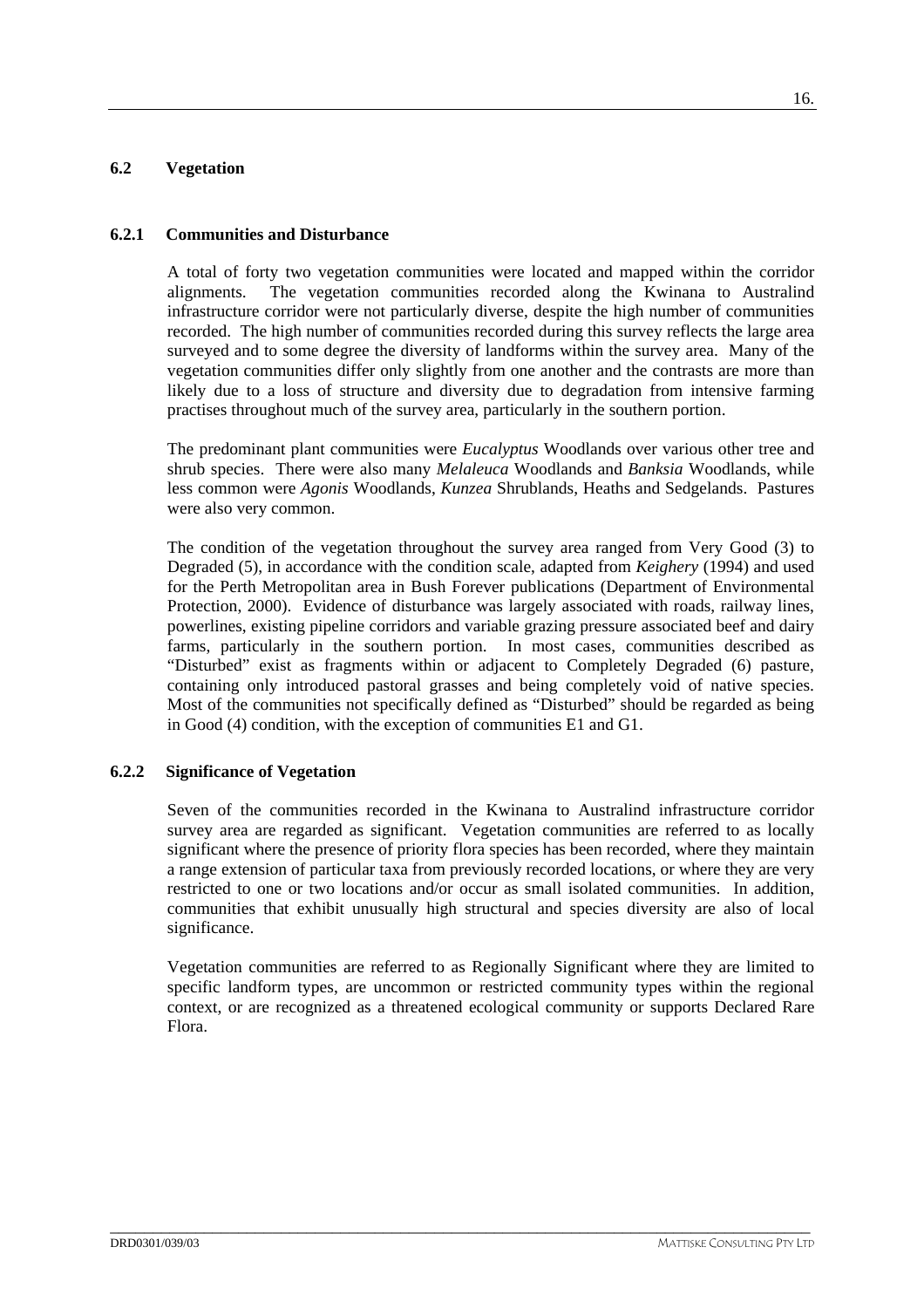### **Local Significance**

Seven vegetation communities supported Priority Flora taxa (communities B2, B4, B5, C5, H2, H3 and M3). Three Priority Flora species have been located within the survey area (Department of Conservation and Land Management, 2001). In general, vegetation communities in which Priority Flora taxa have been recorded are Locally Significant. These should be avoided whenever possible during construction and operational activities.

# **Regional Significance**

The Threatened Ecological Community (C2 which is equivalent to 3a community as defined by Gibson *et al.* 1994 and recommended for listing by English and Blyth 1997 and 1999; this community is also listed at the Federal level under the EPBC Act 1999) occurred on five localized areas on the alignment, however the community was very degraded and in most cases only the occasional *Corymbia calophylla* or *Kingia australis* plants were present.

Consequently the pockets of C2 community were so disturbed and fragmented (small) that these pockets were considered to be not sustainable and not regarded as of any value. This community is listed pursuant to Schedule 2 of the Environmental Protection Biodiversity Conservation Act (1999); however in view of the degree of degradation should not require referral to Environment Australia.

Therefore, none of the communities recorded along the Kwinana to Australind infrastructure corridor were defined as Regionally Significant due to the degree of disturbance in this community.

# **Degree of Land Clearing**

Vegetation communities located in the agricultural areas should be considered both restricted and isolated as they occur in an environment predominantly cleared for primary production. For the most part, vegetation communities described occur as small isolated communities and are very restricted to one or two locations in the survey area.

Therefore, the majority of the vegetation along the routes (with the exception of a few key areas near Leda and Kemerton) has been largely disturbed by agricultural activities, weed invasions, urban expansion and existing infrastructure corridor developments that few sections of the proposed routes are significant in either a local or regional context.

# **6.3 Plant Diseases**

The fungal disease – *Phytophthora cinnamomi* has been confirmed on the low lying wetlands within the Kemerton area of the route alignment and consequently there is a need to take a precautionary approach to all of the vehicle movements along the route to ensure maximum vehicle hygiene is maintained at all times. This dieback has been present for some time and has led to the decline in several susceptible species including *Banksia littoralis* and *Banksia ilicifolia* in these low lying areas.

Therefore every effort should be made to maintain vehicle hygiene measures at all times.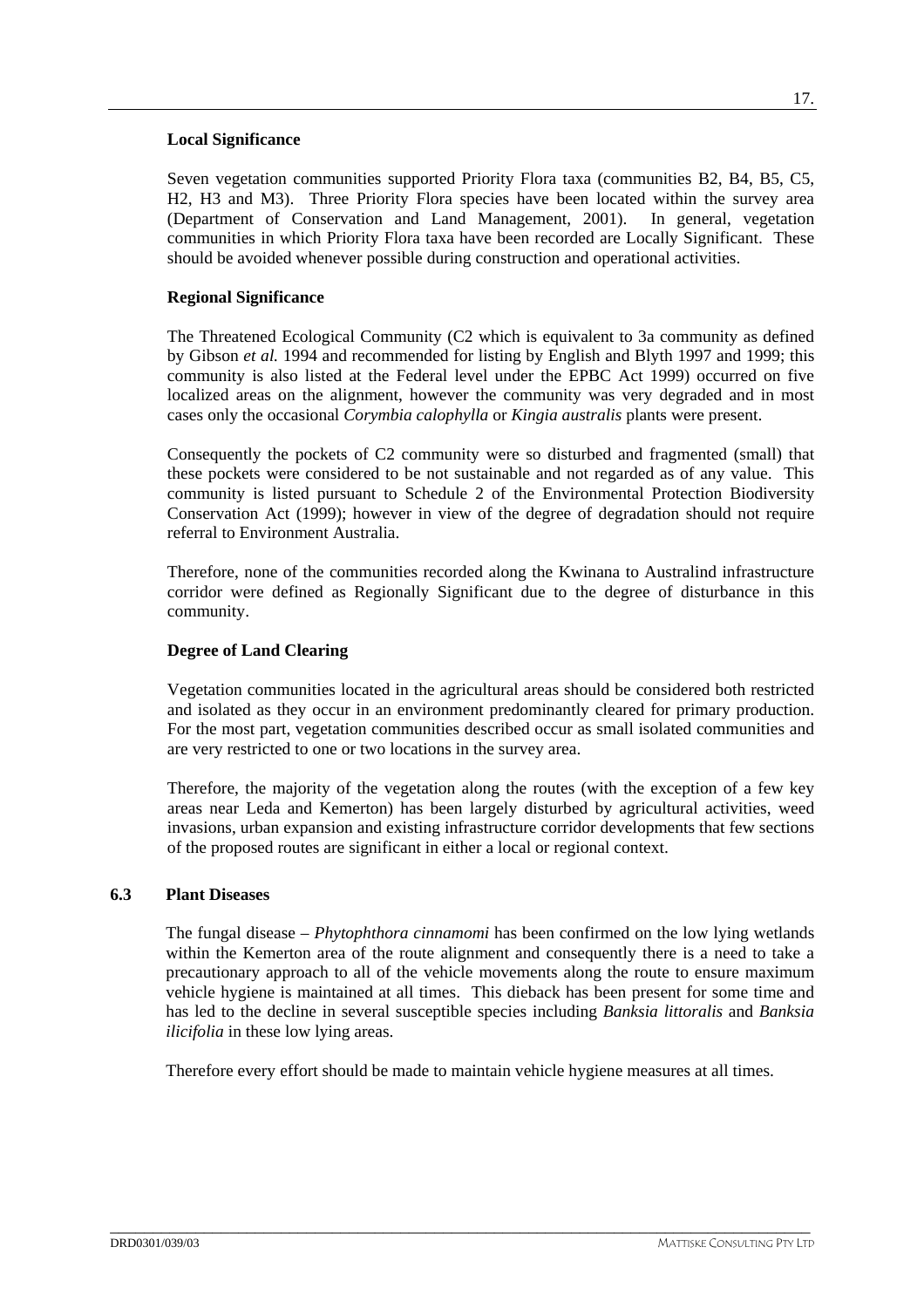# **7. RECOMMENDATIONS**

The route has been revised on numerous occasions in localised areas so as to minimise the degree of clearing along the alignment. Therefore there is only minimal disturbance to remnant areas of native vegetation, particularly in the agricultural areas. The latter revisions and attempts to minimise the disturbance of native vegetation is in line with the Environmental Protection Authority (EPA) Position Statement No. 2 (Environmental Protection Authority 1999a) and Environmental Protection Authority (EPA) Bulletin 966 (Environmental Protection Authority 1999b).

The width of the clearing along the proposed infrastructure corridor should be kept to a minimum and prior to any earthworks a detailed inspection should be undertaken on the ground by a botanist and engineer to determine any methods that can minimize disturbance to the native vegetation.

Rehabilitation after construction should aim to return disturbed areas to their pre-production state, or better. The following points should be considered in the preparation of a rehabilitation program:

- the spread of invasive weeds and dieback (in less disturbed areas) be minimized by maintaining vehicle hygiene or other suitable means of control;
- any viable seed be collected for future rehabilitation work;
- unnecessary clearing of vegetation beyond that strictly required is avoided, particularly larger trees present through most of the survey area, which provide habitats of many forms and are an integral part of the ecosystem; and
- establishment program for the species through translocation trials or seed collection trials. The latter should be undertaken in consultation with experts in this field (eg. Kings Park Botanic Gardens or the Department of Conservation and Land Management).
- stockpiling of topsoil, log debris and leaf litter removed during clearing for future use in rehabilitation programs in the immediate area. If possible, stockpiled topsoil should be directly replaced on disturbed areas.

The impact of *Phytophthora cinnamomi* presents a major threat to the ecology and conservation of susceptible vegetation communities throughout Western Australia. The occurrence of *P. cinnamomi* is not specific to land tenure. Effective control of *P*. *cinnamomi* (i.e. detection, research and management, requires the combined efforts of the general public, industries and the federal, state and local government departments (Shearer 1990). With respect to the Kwinana to Australind infrastructure corridor, the key area of concern is in the low-lying swamp and wetland areas along the alignment and more specifically in the Kemerton area.

Tracks need to be rationalised and managed to allow access, yet minimize disturbance to developing and established vegetation. In particular, general access should be restricted, albeit denied in sensitive or problematic areas (e.g. restoration areas, weed eradication trials, location of endangered flora, weed infested areas, areas of high erosion). Tracks that are no longer required should be physically blocked off and rehabilitated.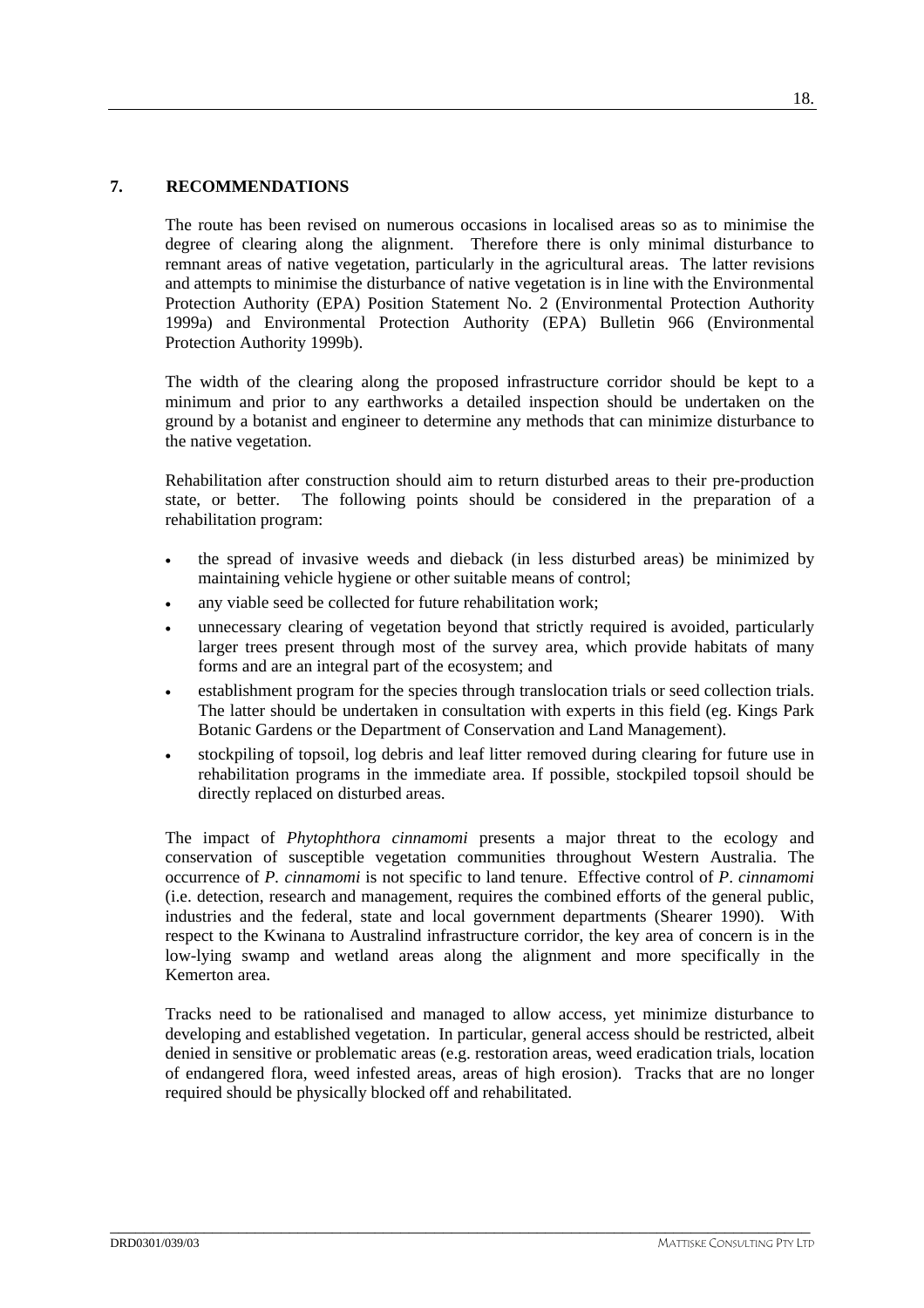Disturbance to the vegetation in the way of loss or fragmentation may adversely affect the long term viability, condition and diversity of vegetation occurring along certain areas of the infrastructure corridor. Increasing edge effects will invariably reduce the resilience of the vegetation communities to cope with disturbances (e.g. fire, weed invasion) in both the short and long term. Increased fragmentation and associated perimeter area ratios of bushland areas also incur greater management expense (pers. comm. E.M. Mattiske, J. Quilty) to the landholders. It is therefore reiterated that disturbance is minimized wherever possible and consideration is given to edge effects and increasing fragmentation.

A management plan to reduce the impact of the future pipeline construction will need to address issues including erosion, rehabilitation, track use and access, soil hygiene, weed control strategies, remnant vegetation and fragmentation.

# **8. LIST OF PARTICIPANTS**

The following personnel of Mattiske Consulting Pty Ltd were involved in this project:

#### **Principle Ecologist:**

Dr. E. Mattiske

#### **Senior Botanist:**

**-** Dr. P. Armstrong

#### **Botanists:**

- Mr. P. Montague
- **-** Ms. K. Honczar
- **-** Ms. N. Whittington
- **-** Ms. K. Freeman
- **-** Mr. S. Chalwell

### **9. ACKNOWLEDGEMENTS**

The author would like to thank Mr Phil Bayley for assistance with the field survey and the staff members of the Department of Mineral and Petroleum Resources Gas Pipeline project team.

In addition, the authors would like to particularly thank Mr Allan White and staff of CAD Resources for assistance with the map production phase.

\_\_\_\_\_\_\_\_\_\_\_\_\_\_\_\_\_\_\_\_\_\_\_\_\_\_\_\_\_\_\_\_\_\_\_\_\_\_\_\_\_\_\_\_\_\_\_\_\_\_\_\_\_\_\_\_\_\_\_\_\_\_\_\_\_\_\_\_\_\_\_\_\_\_\_\_\_\_\_\_\_\_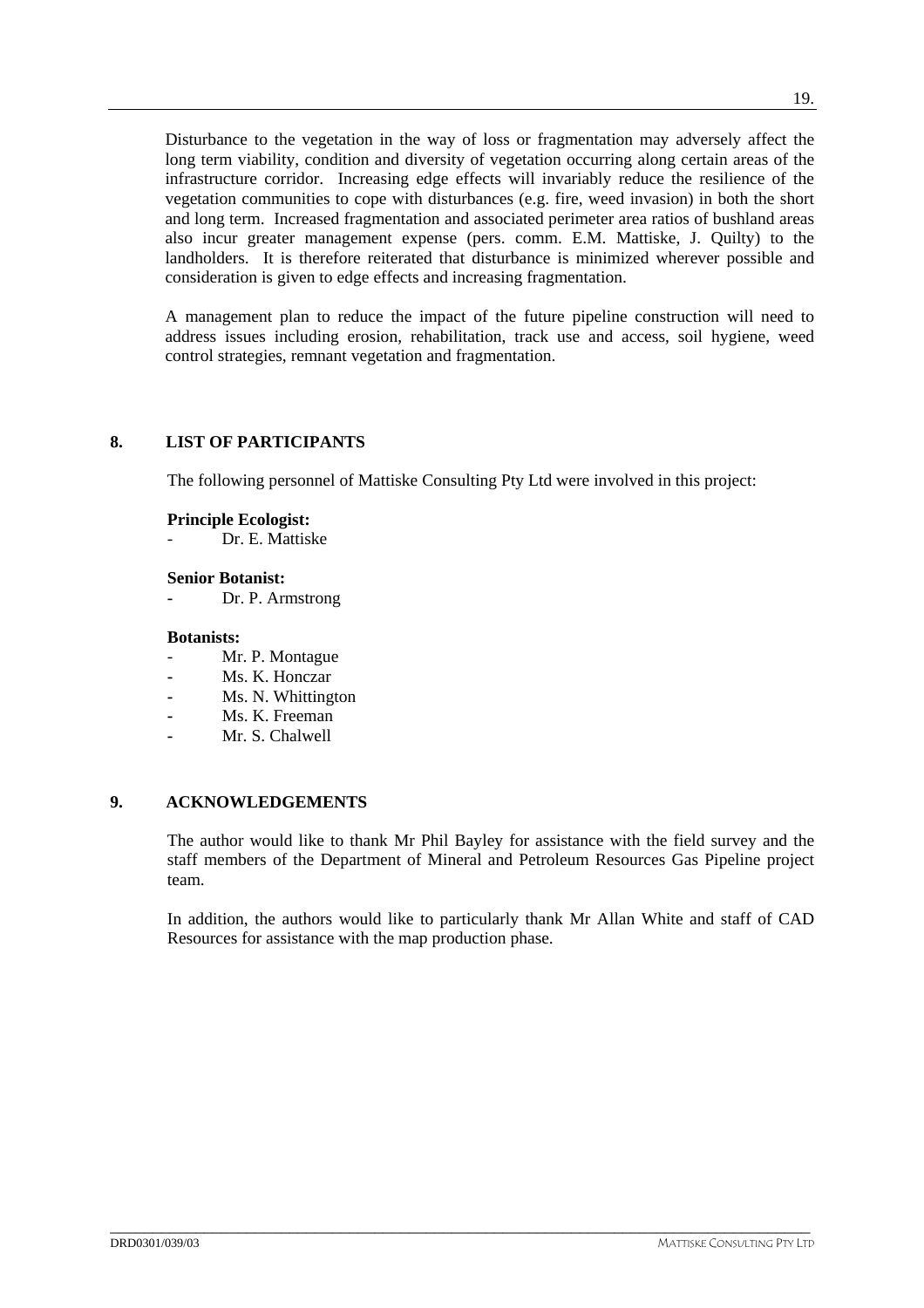#### **10. REFERENCES**

Beard J.S. (1990)

*Plant Life of Western Australia*. Kangaroo Press, Kenthurst, New South Wales.

Bureau of Meteorology (2001)

*Climate Averages for specific sites*. Publicly available data prepared by the Bureau of Meteorology, Commonwealth of Australia.

http://www.bom.gov.au/climate/averages/tables/ca\_wa\_names.shtml

Department of Agriculture (2003)

*Declared Plants List*. Publicly available list prepared by the Department of Agriculture, Western Australia.

Department of Conservation and Land Management (2003) *Declared Rare and Priority Flora List*. Publicly available list prepared by the Department of Conservation of Land Management, Western Australia.

Department of Environmental Protection (2000) *Bush Forever – Volume 2.*  Department of Environmental Protection, Perth.

English, V and J. Blyth (1997)

*Identifying and Conserving Threatened Ecological Communities (TECs) in the South West Botanical Province*. ANCA National Reserves System Cooperative Program: Project Number N702.

Environment Australia (2003)

National list of Threatened Species, Ecological Communities and Threatening Processes. Commonwealth of Australia.

http://www.environment.gov.au/cgi-

bin/forms/sprat/public/publicthreatenedlist.pl?wanted=flora

Environmental Protection Authority (1999a)

*Environmental Protection of Native Vegetation in Western Australia.* Position Statement No. 2. Environmental Protection Authority, Perth.

Environmental Protection Authority (1999b)

*Clearing of Native Vegetation – environmental advice on the issues arising from use of Section 38 to assess clearing proposals in the agricultural area, and implications for the other areas of Western Australia.* Advice to the Minister for the Environment from the Environmental Protection Authority (EPA) under Section 16(j) of the *Environmental Protection Act* 1986. Environmental Protection Authority, Perth.

English, V. and Blyth, J. (1997)

*Identifying and conserving threatened ecological communities in the South West Botanical Province.* National Parks and Wildlife and Department of Conservation of Land Management, Western Australia.

Gibson, N., Keighery, B.J., Keighery, G.J., Burbidge, A.H. and Lyons, M.N. (1994). *A Floristic Survey of the Swan Coastal Plain.* Unpublished Report for the Australian Heritage Commission prepared by the Department of Conservation and Land Management and the Conservation Council of Western Australia, Perth, Western Australia.

\_\_\_\_\_\_\_\_\_\_\_\_\_\_\_\_\_\_\_\_\_\_\_\_\_\_\_\_\_\_\_\_\_\_\_\_\_\_\_\_\_\_\_\_\_\_\_\_\_\_\_\_\_\_\_\_\_\_\_\_\_\_\_\_\_\_\_\_\_\_\_\_\_\_\_\_\_\_\_\_\_\_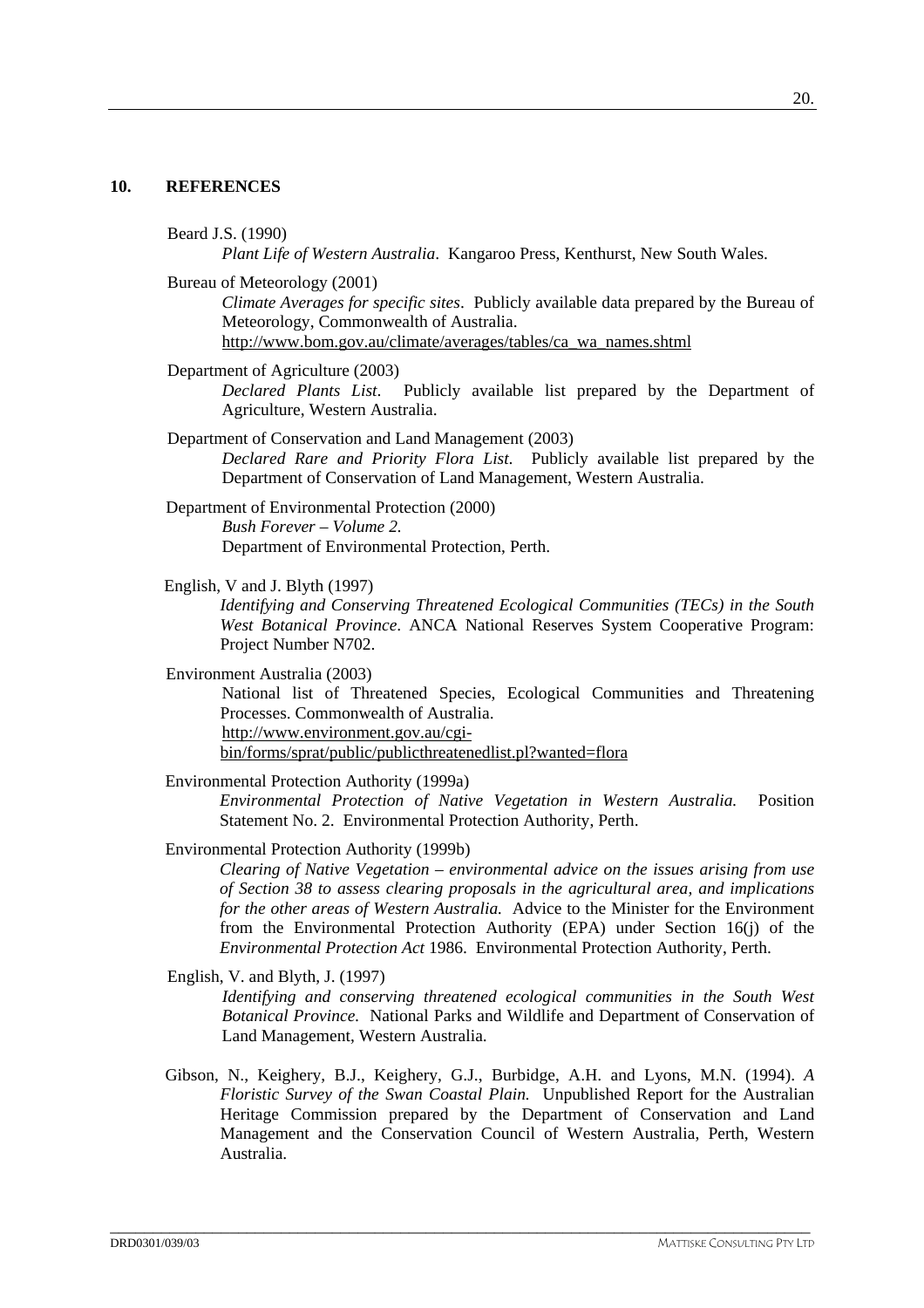## Keighery, B.J. (1994)

*Vegetation and Flora Report for System Six Proposed Reserve-M53.*  Unpublished report for the Department of Environmental Protection, Perth, Western Australia.

Shearer, B.L. (1990)

*Dieback of Native Plant Communities caused by Phytophthora species – A Major Factor affecting Land Use in South-Western Australia*. In: *Land and Water Research News* **5,** pp. 15-26.

Western Australian Herbarium (2003)

Florabase – Information on the Western Australian Flora. Department of Conservation and Land Management. http://www.calm.wa.gov.au/science/florabase.html

Western Australian Herbarium (2003)

*Max* –Western Australian Plant Census. Department of Conservation and Land Management.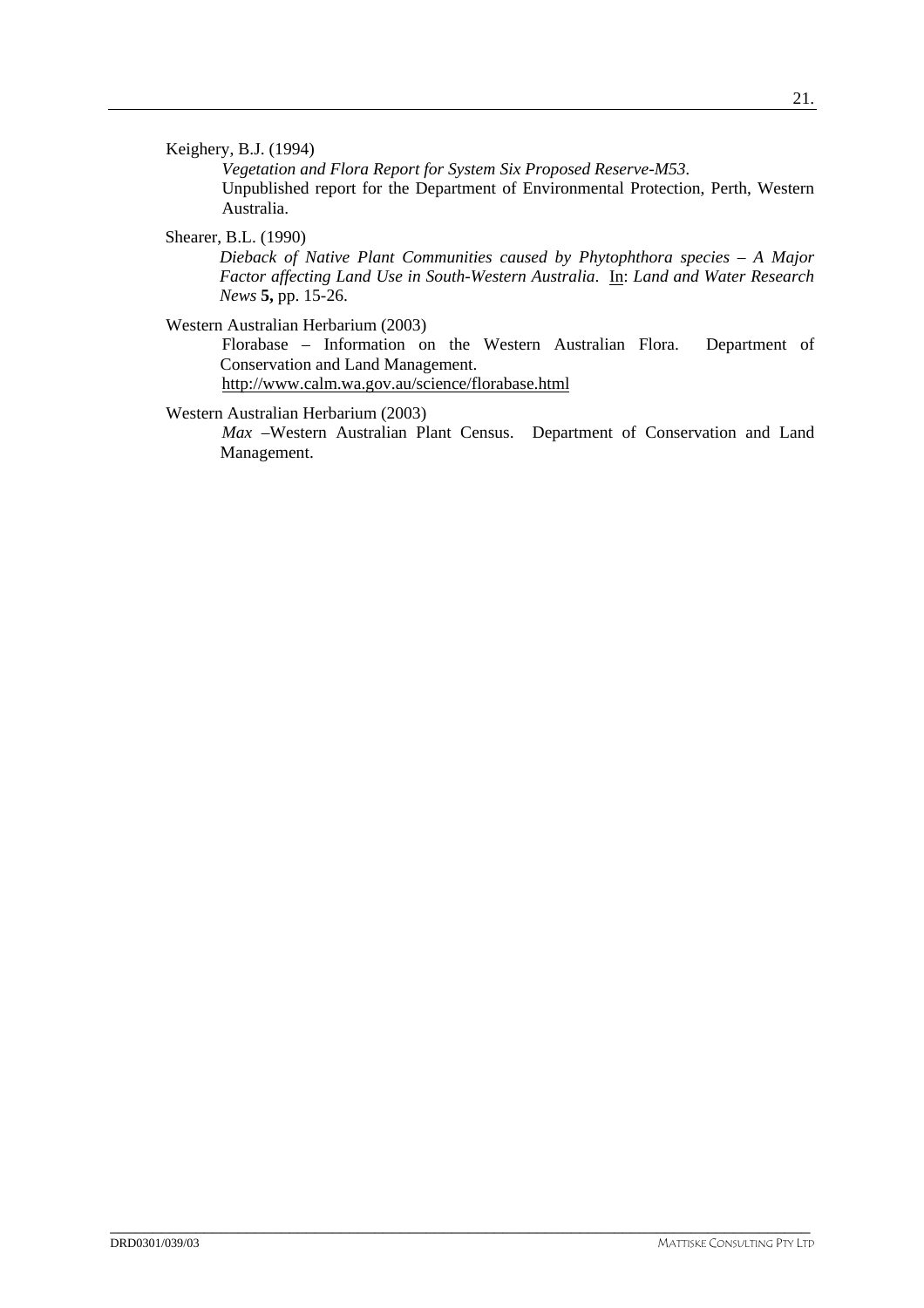| <b>Family</b>       | <b>Species</b>                    |
|---------------------|-----------------------------------|
| DENNSTAEDTIACEAE    | Pteridium esculentum              |
| ZAMIACEAE           | Macrozamia riedlei                |
| <b>PINACEAE</b>     | ∗<br>Pinus pinaster               |
|                     | ∗<br>Pinus sp.                    |
| ARAUCARIACEAE       | Araucaria heterophylla<br>$*$     |
| <b>CUPRESSACEAE</b> | Actinostrobus pyramidalis         |
|                     | Callitris sp.                     |
| <b>POACEAE</b>      | Amphipogon laguroides             |
|                     | Austrodanthonia occidentalis      |
|                     | Austrostipa compressa             |
|                     | Austrostipa sp.                   |
|                     | Avena fatua<br>∗                  |
|                     | Avena sp.<br>$\ast$               |
|                     | Briza maxima<br>∗                 |
|                     | Briza minor<br>∗                  |
|                     | ∗<br>? <i>Bromus</i> sp.          |
|                     | Cynodon dactylon<br>∗             |
|                     | Cynodon sp.<br>$\ast$             |
|                     | Ehrharta calycina<br>∗            |
|                     | Ehrharta longiflora<br>∗          |
|                     | Eragrostis curvula<br>∗           |
|                     | Hordeum leporinum<br>∗            |
|                     | ∗<br>Lagurus ovatus               |
|                     | Pennisetum clandestinum<br>$\ast$ |
|                     | ∗<br>Pennisetum macrourum         |
|                     | ∗<br>Pennisetum setaceum          |
|                     | Pentaschistis airoides<br>∗       |
|                     | ∗<br>Phalaris aquatica            |
|                     | Poaceae sp.                       |
| <b>CYPERACEAE</b>   | Baumea juncea                     |
|                     | ∗<br>Cyperus eragrostis           |
|                     | Ficinia nodosa                    |
|                     | Gahnia trifida                    |
|                     | ?Lepidosperma brunonianum         |
|                     | Lepidosperma effusum              |
|                     | Lepidosperma longitudinale        |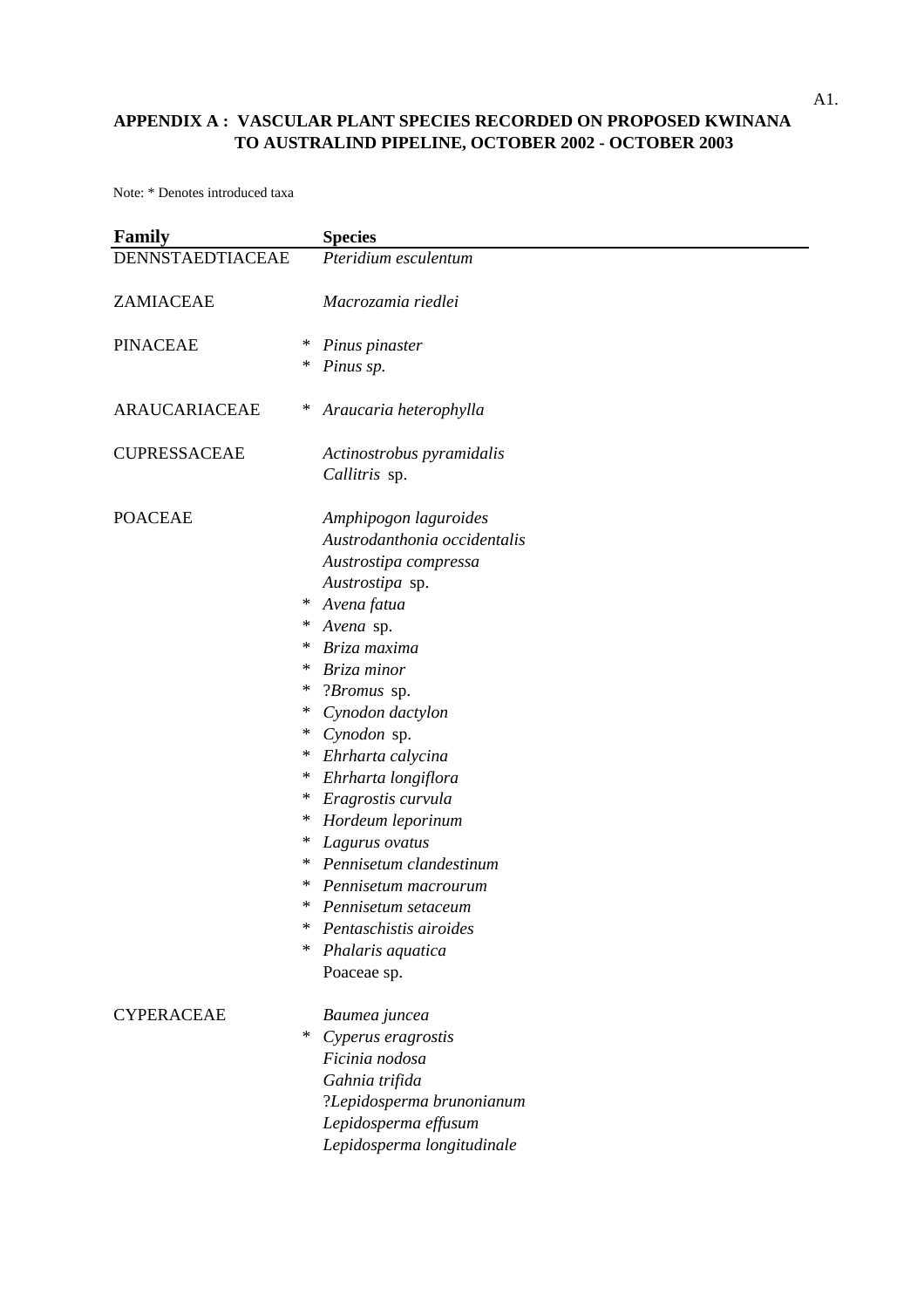| <b>Family</b>           |   | <b>Species</b>                   |
|-------------------------|---|----------------------------------|
| <b>CYPERACEAE</b>       |   | Lepidosperma squamatum           |
| (Continued)             |   | Lepidosperma sp.                 |
|                         |   | Mesomelaena stygia               |
|                         |   | Mesomelaena tetragona            |
|                         |   | Schoenus curvifolius             |
|                         |   | Schoenus sp.                     |
|                         |   | ?Schoenus sp.                    |
|                         |   | Tricostularia neesii var. neesii |
| <b>ARECACEAE</b>        | ∗ | Washingtonia filifera            |
| <b>ARACEAE</b>          | ∗ | Zantedeschia aethiopica          |
| <b>RESTIONACEAE</b>     |   | Desmocladus asper                |
|                         |   | Desmocladus fasciculatus         |
|                         |   | Desmocladus flexuosus            |
|                         |   | Hypolaena exsulca                |
|                         |   | Lyginia barbata                  |
|                         |   | Lyginia imberbis                 |
|                         |   | Meeboldina coangustata           |
|                         |   | Meeboldina roycei (ms)           |
| <b>CENTROLEPIDACEAE</b> |   | Centrolepis drummondiana         |
| <b>COMMELINACEAE</b>    |   | Cartonema philydroides           |
| <b>JUNCACEAE</b>        | ∗ | Juncus acutus                    |
|                         |   | Juncus pallidus                  |
|                         |   | Juncus subsecundus               |
|                         |   | Juncus sp.                       |
| <b>DASYPOGONACEAE</b>   |   | Dasypogon bromeliifolius         |
|                         |   | Kingia australis                 |
|                         |   | Lomandra caespitosa              |
|                         |   | Lomandra hermaphrodita           |
|                         |   | Lomandra nigricans               |
|                         |   | Lomandra sericea                 |
|                         |   | Lomandra sonderi                 |
|                         |   | Lomandra ?suaveolens             |
|                         |   | Lomandra sp.                     |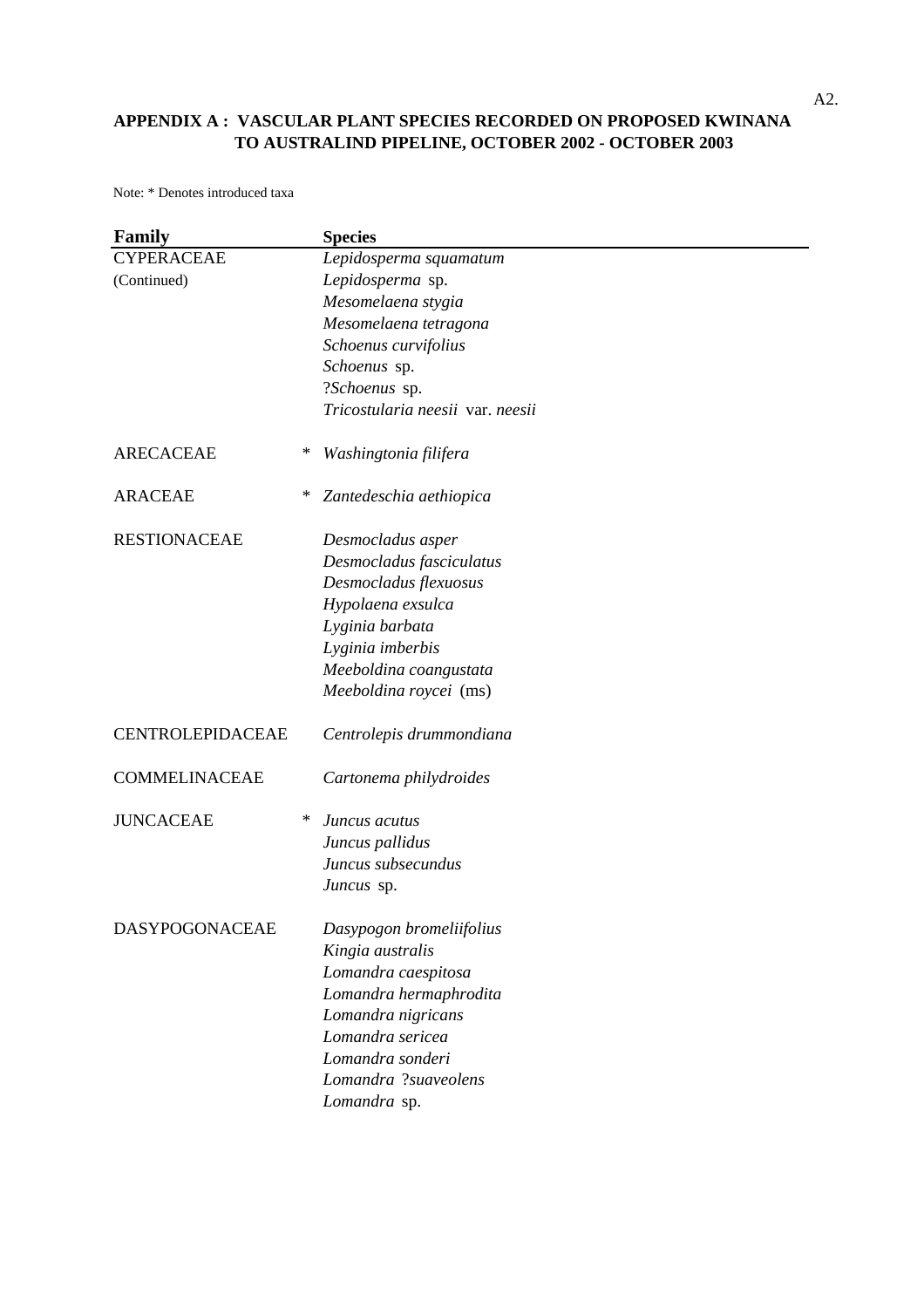| <b>Family</b>             | <b>Species</b>                                |
|---------------------------|-----------------------------------------------|
| <b>XANTHORRHOEACEAE</b>   | Xanthorrhoea gracilis                         |
|                           | Xanthorrhoea preissii                         |
| <b>PHORMIACEAE</b>        | Dianella revoluta var. divaricata             |
| <b>ANTHERICACEAE</b>      | Corynotheca micrantha                         |
|                           | Dichopogon capillipes<br>Johnsonia acaulis    |
|                           |                                               |
|                           | Johnsonia sp.                                 |
|                           | Laxmannia squarrosa<br>Thysanotus multiflorus |
|                           | Thysanotus patersonii                         |
|                           | Thysanotus thyrsoideus                        |
|                           | Tricoryne elatior                             |
| <b>ASPHODELACEAE</b><br>∗ | Trachyandra divaricata                        |
|                           |                                               |
| <b>COLCHIACEAE</b>        | Burchardia umbellata                          |
| <b>HAEMODORACEAE</b>      | Conostylis aculeata subsp. aculeata           |
|                           | Conostylis aculeata subsp. preissii           |
|                           | Conostylis juncea                             |
|                           | ?Conostylis sp.                               |
|                           | Haemodorum simplex                            |
|                           | Haemodorum spicatum                           |
|                           | Phlebocarya ciliata                           |
| <b>AGAVACEAE</b><br>∗     | Agave americana                               |
| <b>IRIDACEAE</b><br>∗     | Gladiolus caryophyllaceus                     |
| ∗                         | Gladiolus undulatus                           |
|                           | Patersonia occidentalis                       |
| ∗                         | Romulea rosea                                 |
| ∗                         | Watsonia meriana var. bulbillifera            |
| ∗                         | Watsonia sp.                                  |
| ORCHIDACEAE               | Cyrtostylis sp.                               |
| ∗                         | Disa bracteata                                |
|                           | Epiblema grandiflorum var. grandiflorum       |
|                           | Eriochilus dilatatus subsp. dilatatus (ms)    |
|                           | Leporella fimbriata                           |
|                           | Lyperanthus nigricans                         |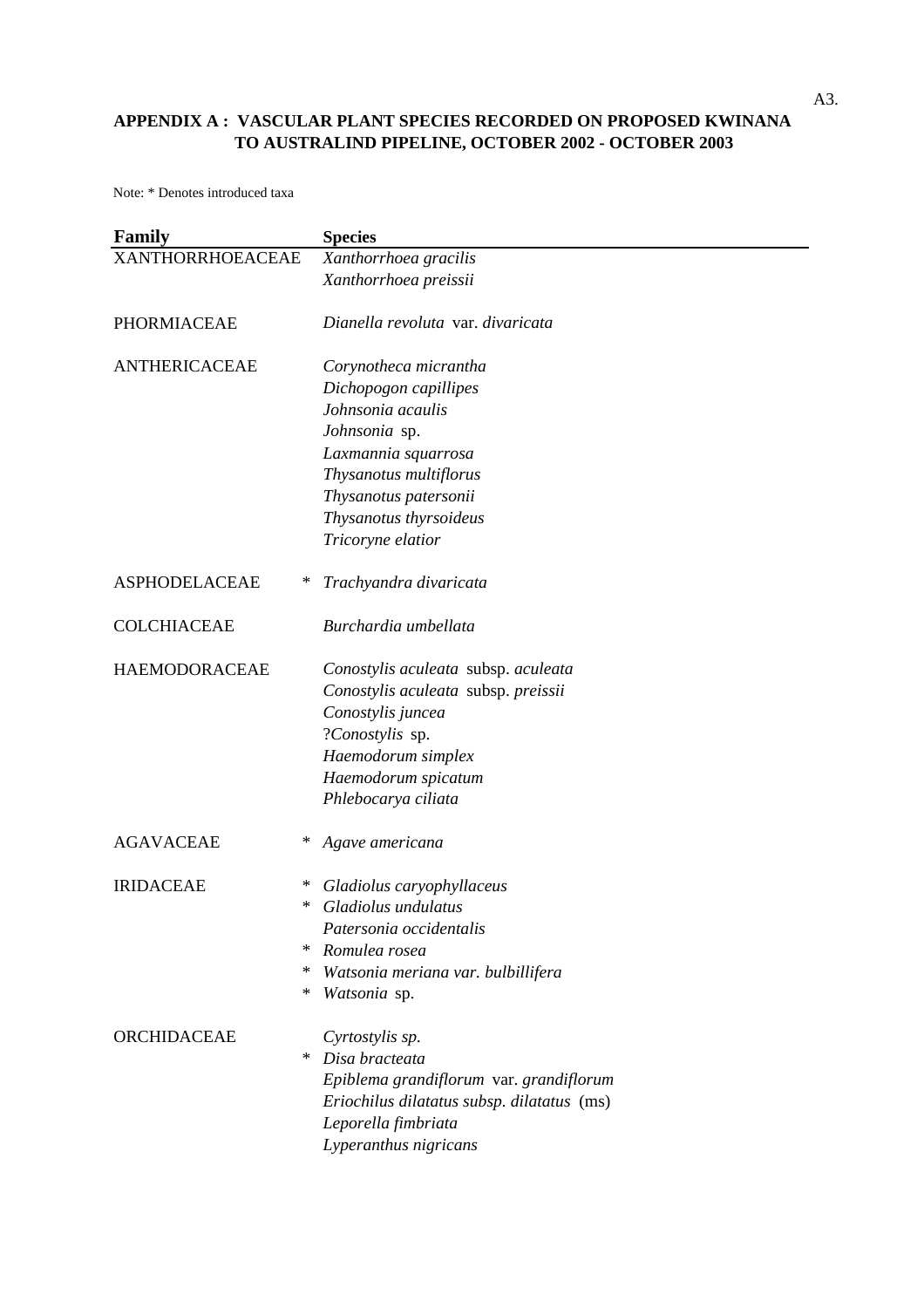| Family              | <b>Species</b>                      |
|---------------------|-------------------------------------|
| ORCHIDACEAE         | Microtis media subsp. media         |
| (Continued)         | Oligochaetochilus vittatus          |
|                     | Prasophyllum parvifolium            |
|                     | Orchidaceae sp.                     |
|                     | Orchidaceae sp. 2                   |
| CASUARINACEAE       | Allocasuarina fraseriana            |
|                     | Allocasuarina humilis               |
|                     | Casuarina obesa                     |
| <b>MORACEAE</b>     | ∗<br>Ficus marophylla               |
| <b>PROTEACEAE</b>   | Adenanthos meisneri                 |
|                     | Adenanthos obovatus                 |
|                     | Banksia attenuata                   |
|                     | Banksia grandis                     |
|                     | Banksia ilicifolia                  |
|                     | Banksia littoralis                  |
|                     | Banksia menziesii                   |
|                     | Conospermum triplinervium           |
|                     | Dryandra lindleyana                 |
|                     | Dryandra sessilis var. cygnorum     |
|                     | Grevillea crithmifolia              |
|                     | Grevillea preissii subsp. preissii  |
|                     | Grevillea vestita subsp. vestita    |
|                     | Hakea varia                         |
|                     | Persoonia longifolia                |
|                     | Persoonia saccata                   |
|                     | Petrophile linearis                 |
|                     | ? Petrophile serruriae              |
|                     | Stirlingia latifolia                |
|                     | Synaphea spinulosa subsp. spinulosa |
|                     | Xylomelum occidentale               |
| <b>LORANTHACEAE</b> | Nuytsia floribunda                  |
| <b>POLYGONACEAE</b> | Acetosella vulgaris<br>∗            |
|                     | Muehlenbeckia adpressa              |
|                     | Rumex crispus<br>∗                  |
|                     | Rumex pulcher<br>∗                  |
|                     | Rumex sp.<br>∗                      |
|                     |                                     |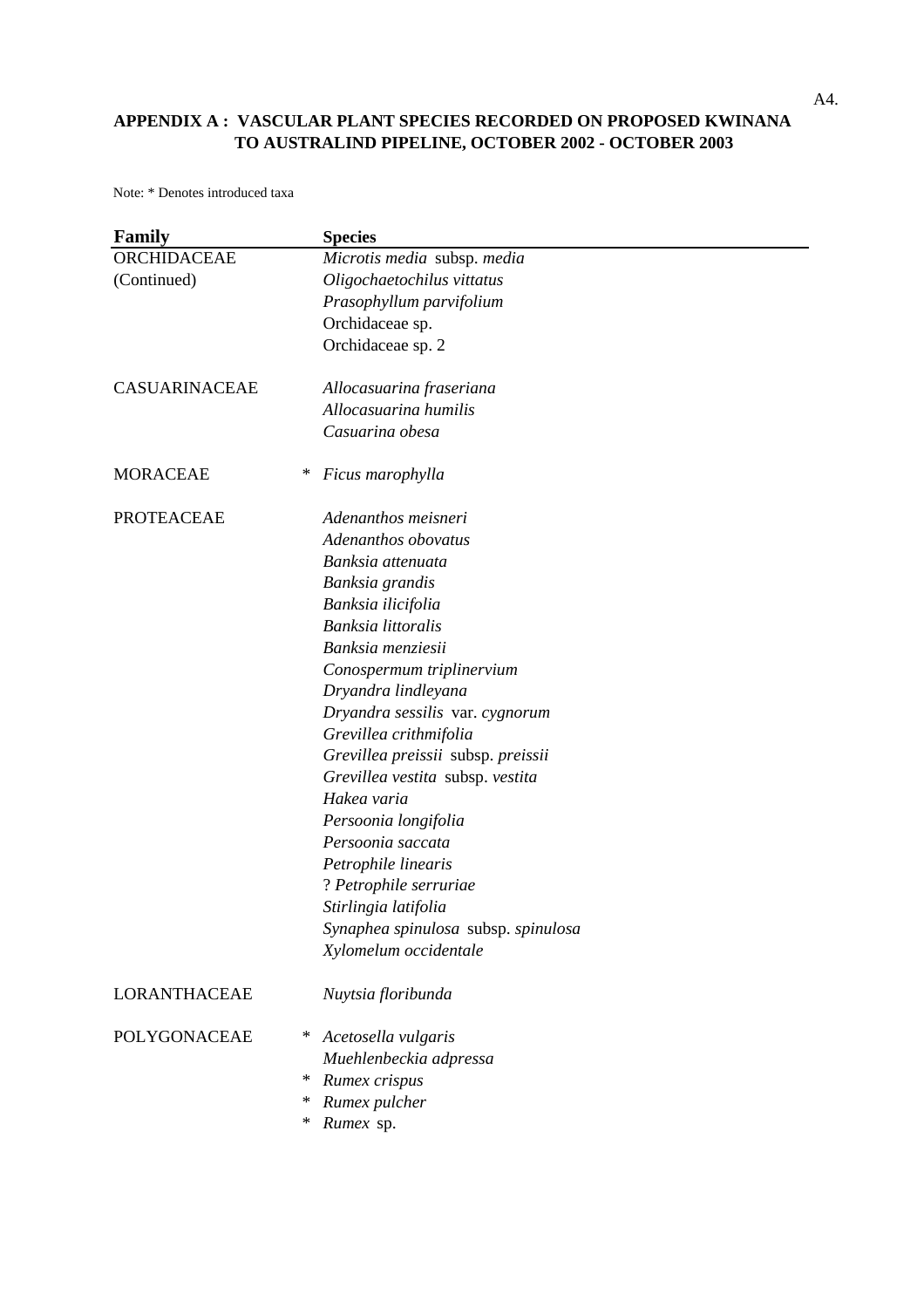| <b>Family</b>        |        | <b>Species</b>                             |
|----------------------|--------|--------------------------------------------|
| <b>AMARANTHACEAE</b> |        | Ptilotus drummondii var. drummondii        |
|                      |        | Ptilotus polystachyus                      |
| <b>AIZOACEAE</b>     | ∗      | Carpobrotus edulis                         |
| CARYOPHYLLACEAE      | $\ast$ | Petrorhagia dubia                          |
| <b>RANUNCULACEAE</b> |        | Clematis linearifolia                      |
|                      | ∗      | Ranunculus muricatus                       |
| <b>LAURACEAE</b>     |        | Cassytha racemosa                          |
| <b>DROSERACEAE</b>   |        | Drosera erythrorhiza                       |
|                      |        | Drosera menziesii                          |
|                      |        | Drosera pallida                            |
|                      |        | Drosera pulchella                          |
|                      |        | Drosera sp. (climbing)                     |
| <b>CRASSULACEAE</b>  | ∗      | Crassula alata var. alata                  |
| PITTOSPORACEAE       |        | Billardiera variifolia                     |
|                      |        | Pittosporaceae sp.                         |
| <b>ROSACE</b>        | ∗      | Rubus fruiticosus                          |
| <b>MIMOSACEAE</b>    |        | Acacia alata                               |
|                      | ∗      | Acacia decurrens                           |
|                      |        | Acacia extensa                             |
|                      |        | Acacia flagelliformis (P4)                 |
|                      |        | Acacia huegelii                            |
|                      | ∗      | Acacia longifolia                          |
|                      | ∗      | Acacia podalyriifolia                      |
|                      |        | Acacia pulchella                           |
|                      |        | Acacia pulchella var. glaberrima           |
|                      |        | Acacia rostellifera                        |
|                      |        | Acacia saligna<br>Acacia semitrullata (P3) |
|                      |        | Acacia trigonophylla                       |
|                      |        | Acacia willdenowiana                       |
|                      |        |                                            |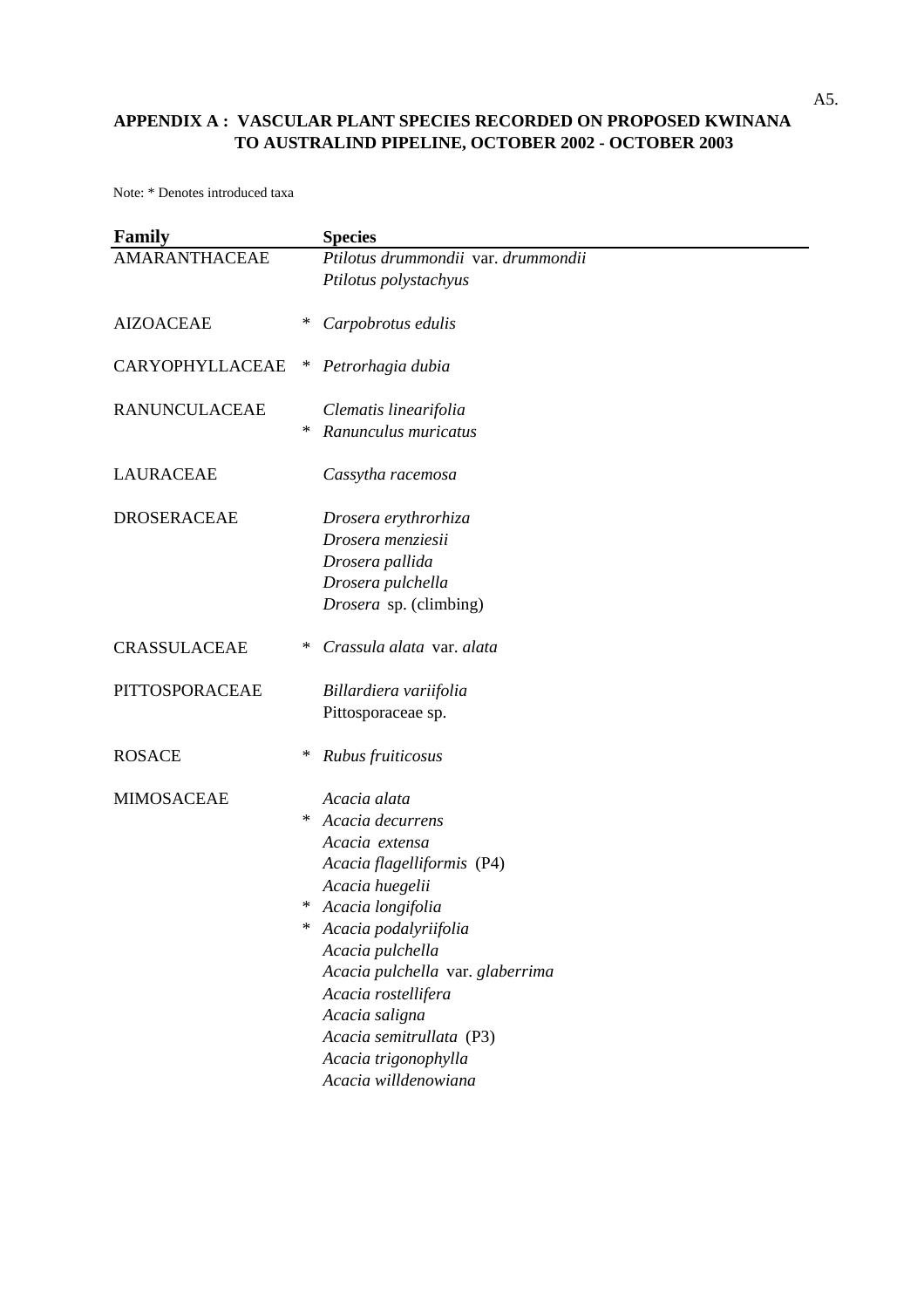| <b>Family</b>        | <b>Species</b>                        |
|----------------------|---------------------------------------|
| <b>PAPILIONACEAE</b> | Aotus gracillima                      |
|                      | Aotus procumbens                      |
|                      | ?Aotus sp.                            |
|                      | Bossiaea eriocarpa                    |
|                      | Daviesia incrassata subsp. incrassata |
|                      | Daviesia physodes                     |
|                      | Dillwynia sp. A Perth Flora (pn)      |
|                      | Euchilopsis linearis                  |
|                      | Gompholobium capitatum                |
|                      | Gompholobium confertum                |
|                      | Gompholobium scabrum                  |
|                      | Gompholobium tomentosum               |
|                      | Gompholobium venustum                 |
|                      | Hardenbergia comptoniana              |
|                      | Hovea trisperma                       |
|                      | Jacksonia furcellata                  |
|                      | Jacksonia horrida                     |
|                      | Jacksonia sternbergiana               |
|                      | Kennedia prostrata                    |
|                      | Lotus suaveolens<br>∗                 |
|                      | ∗<br>Lupinus cosentinii               |
|                      | Lupinus sp.<br>∗                      |
|                      | ∗<br>Medicago ?polymorpha             |
|                      | Nemcia ?capitata                      |
|                      | Oxylobium lineare                     |
|                      | Templetonia retusa                    |
|                      | ∗<br>Trifolium arvense                |
|                      | Trifolium sp.<br>$\ast$               |
|                      | Viminaria juncea                      |
| <b>GERANIACEAE</b>   | ∗<br>Erodium botrys                   |
|                      | Geranium retrorsum                    |
|                      | Geranium sp.                          |
|                      | ∗<br>Pelargonium capitatum            |
| <b>OXALIDACEAE</b>   | *<br>Oxalis caprina                   |
| <b>RUTACEAE</b>      | Boronia dichotoma                     |
|                      | Boronia juncea subsp. juncea (P1)     |
|                      | Philotheca spicata                    |
|                      |                                       |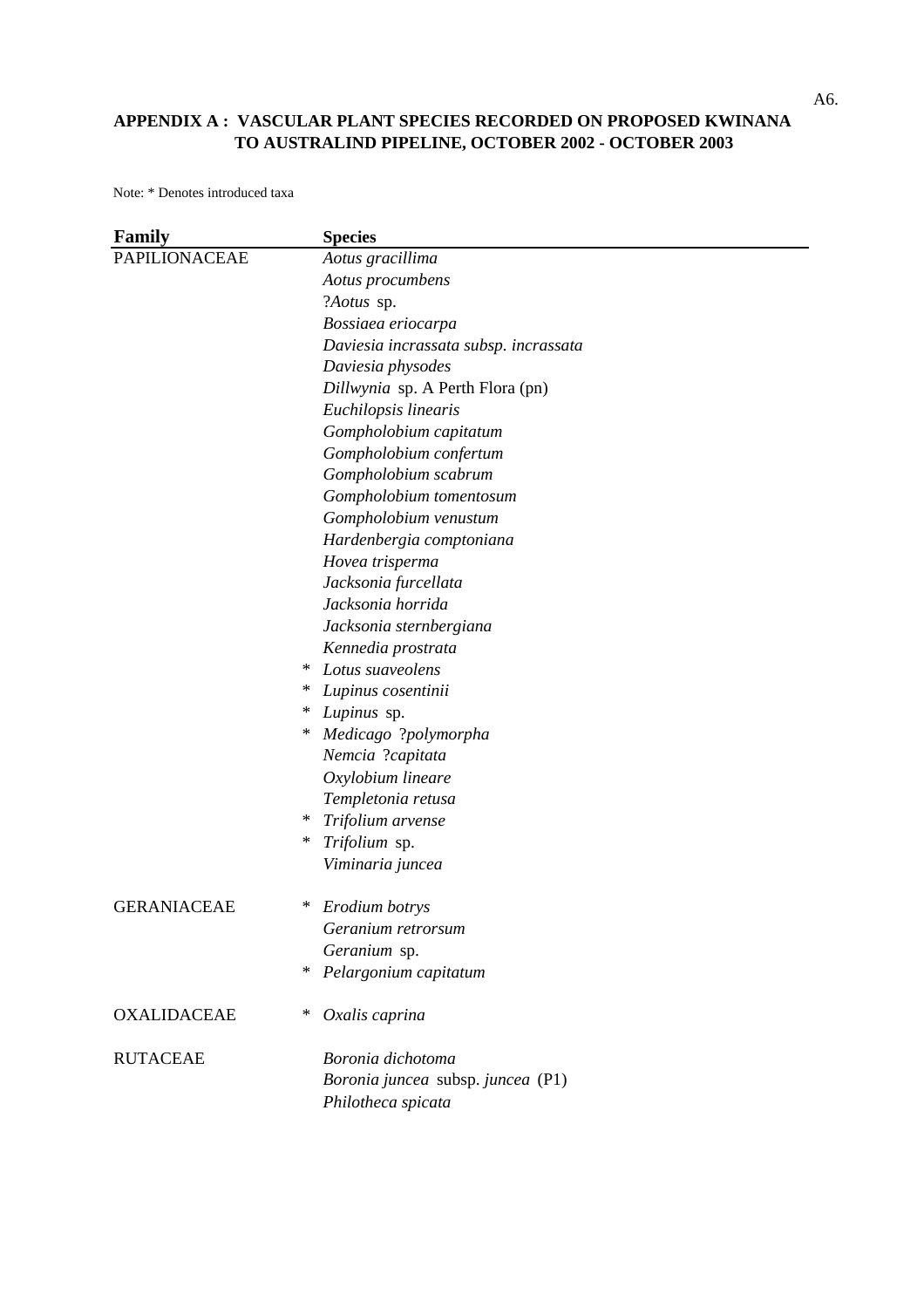| <b>Family</b>        | <b>Species</b>                       |
|----------------------|--------------------------------------|
| TREMANDRACEAE        | Platytheca galioides                 |
|                      | Tetratheca hirsuta                   |
| POLYGALACEAE         | Comesperma calymega                  |
|                      | Comesperma confertum                 |
| <b>EUPHORBIACEAE</b> | ∗<br>Euphorbia peplus                |
|                      | Euphorbia terracina<br>∗             |
|                      | Phyllanthus calycinus                |
|                      | Poranthera drummondii                |
|                      | Ricinus communis<br>∗                |
| ANACARDIACEAE        | Schinus molle<br>∗                   |
|                      | Schinus terebinthifolia<br>∗         |
| <b>STERCULIACEAE</b> | ∗<br><b>Brachychiton</b> acerifolius |
|                      | Thomasia cognata                     |
| <b>DILLENIACEAE</b>  | Hibbertia huegelii                   |
|                      | Hibbertia hypericoides               |
|                      | Hibbertia racemosa                   |
|                      | Hibbertia stellaris                  |
|                      | Hibbertia subvaginata                |
|                      | Hibbertia vaginata                   |
| <b>VIOLACEAE</b>     | Hybanthus calycinus                  |
| <b>CACTACEAE</b>     | ∗<br>Opuntia stricta                 |
| <b>LYTHRACEAE</b>    | ∗<br>Lythrum hyssopifolia            |
| <b>MYRTACEAE</b>     | Agonis flexuosa                      |
|                      | Astartea fascicularis                |
|                      | Astartea sp. Brixton Road (pn)       |
|                      | Astartea sp. Juniperina (pn)         |
|                      | Baeckea camphorosmae                 |
|                      | Calothamnus lateralis                |
|                      | Calytrix flavescens                  |
|                      | Calytrix fraseri                     |
|                      | Corymbia calophylla                  |
|                      | Eucalyptus decipiens                 |
|                      | ∗<br>Eucalyptus globulus             |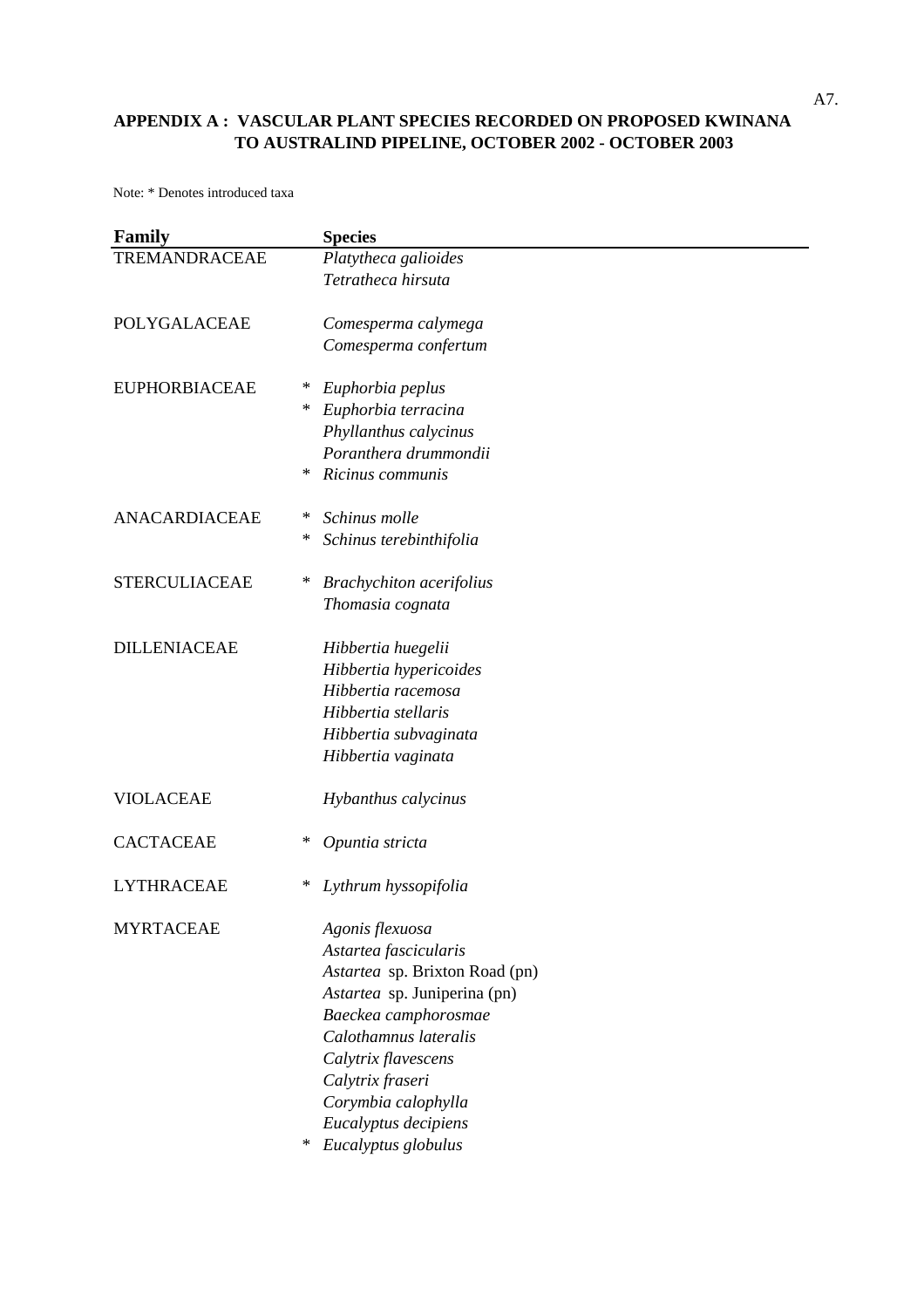| Family              | <b>Species</b>                               |
|---------------------|----------------------------------------------|
| <b>MYRTACEAE</b>    | Eucalyptus gomphocephala                     |
| (Continued)         | Eucalyptus marginata subsp. marginata        |
|                     | Eucalyptus rudis                             |
|                     | Eucalyptus wandoo                            |
|                     | Eucalyptus sp.                               |
|                     | Hypocalymma angustifolium                    |
|                     | Hypocalymma robustum                         |
|                     | Kunzea ericifolia subsp. ericifolia          |
|                     | Kunzea glabrescens                           |
|                     | Melaleuca hamulosa                           |
|                     | Melaleuca huegelii                           |
|                     | Melaleuca incana subsp. incana               |
|                     | Melaleuca lateritia                          |
|                     | Melaleuca nematophylla                       |
|                     | Melaleuca pauciflora                         |
|                     | Melaleuca preissiana                         |
|                     | Melaleuca rhaphiophylla                      |
|                     | Melaleuca systena                            |
|                     | Melaleuca teretifolia                        |
|                     | Melaleuca thymoides                          |
|                     | Melaleuca viminea subsp. viminea             |
|                     | Pericalymma ellipticum                       |
|                     | Regelia ciliata                              |
|                     | Scholtzia involucrata                        |
|                     | Taxandria linearifolia (ms)                  |
| <b>HALORAGACEAE</b> | Gonocarpus paniculatus                       |
| <b>APIACEAE</b>     | Daucus sp.                                   |
|                     | Platysace filiformis                         |
|                     | Trachymene pilosa                            |
|                     | Trachymene sp.                               |
|                     | Xanthosia huegelii                           |
| <b>EPACRIDACEAE</b> | Astroloma pallidum                           |
|                     | ?Astroloma sp.                               |
|                     | Brachyloma preissii                          |
|                     | Conostephium pendulum                        |
|                     | Leucopogon australis subsp. acutifolius (ms) |
|                     | Leucopogon conostephioides                   |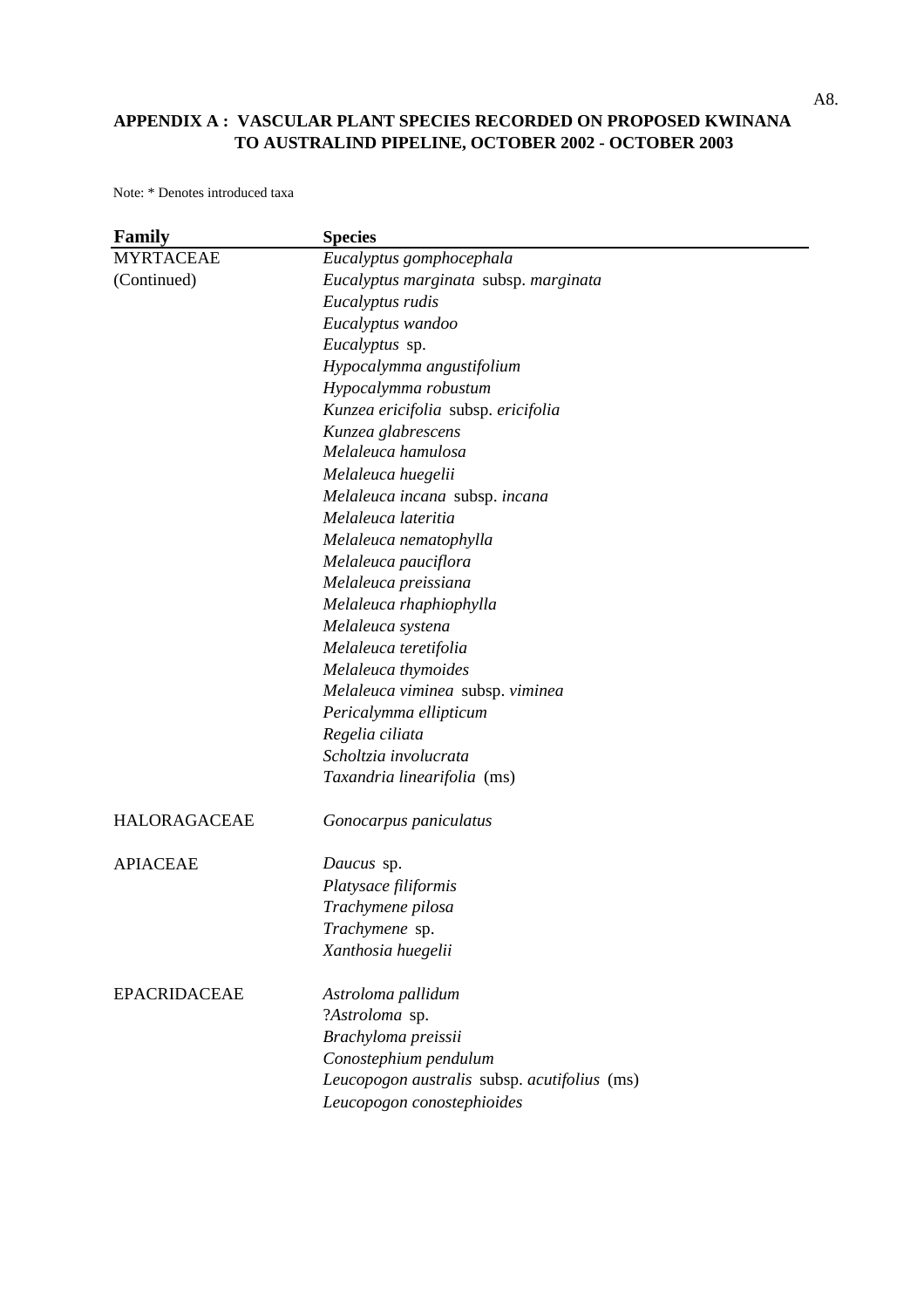| Family                  |        | <b>Species</b>                                                                              |
|-------------------------|--------|---------------------------------------------------------------------------------------------|
| <b>EPACRIDACEAE</b>     |        | Leucopogon oxycedrus                                                                        |
| (Continued)             |        | Leucopogon ?parviflorus                                                                     |
|                         |        | Leucopogon polymorphus                                                                      |
|                         |        | Leucopogon propinquus                                                                       |
|                         |        | Leucopogon sp.                                                                              |
|                         |        | Lysinema ciliatum                                                                           |
| PRIMULACEAE             | ∗      | Anagallis arvensis                                                                          |
| <b>LOGANIACEAE</b>      |        | Logania serpyllifolia subsp. angustifolia                                                   |
|                         |        | Phyllangium paradoxum                                                                       |
| <b>GENTIANACEAE</b>     | ∗      | Centaurium erythraea                                                                        |
| <b>MENYANTHACEAE</b>    |        | Villarsia albiflora                                                                         |
| <b>ASCLEPIADACEAE</b>   | ∗      | Asclepias sp.                                                                               |
|                         | ∗      | Gomphocarpus fruiticosus                                                                    |
|                         | ∗      | Marsdenia ?velutina                                                                         |
| <b>BORAGINACEAE</b>     | ∗      | Echium plantagineum                                                                         |
| <b>LAMIACEAE</b>        |        | Hemiandra pungens                                                                           |
|                         | $\ast$ | Mentha pulegium                                                                             |
|                         | ∗      | Mentha sp.                                                                                  |
| <b>SCROPHULARIACEAE</b> | ∗      | Parentucellia viscosa                                                                       |
| <b>OROBANCHACEAE</b>    | ∗      | Orobanche minor                                                                             |
| <b>RUBIACEAE</b>        |        | Opercularia hispidula                                                                       |
|                         |        | Opercularia vaginata                                                                        |
| <b>LOBELIACEAE</b>      |        | Lobelia tenuior                                                                             |
| <b>GOODENIACEAE</b>     |        | Dampiera linearis                                                                           |
|                         |        | Goodenia pulchella subsp. Coastal Plain A (M. Hislop 634) (pn)<br>? Lechenaultia floribunda |
|                         |        | Scaevola glandulifera                                                                       |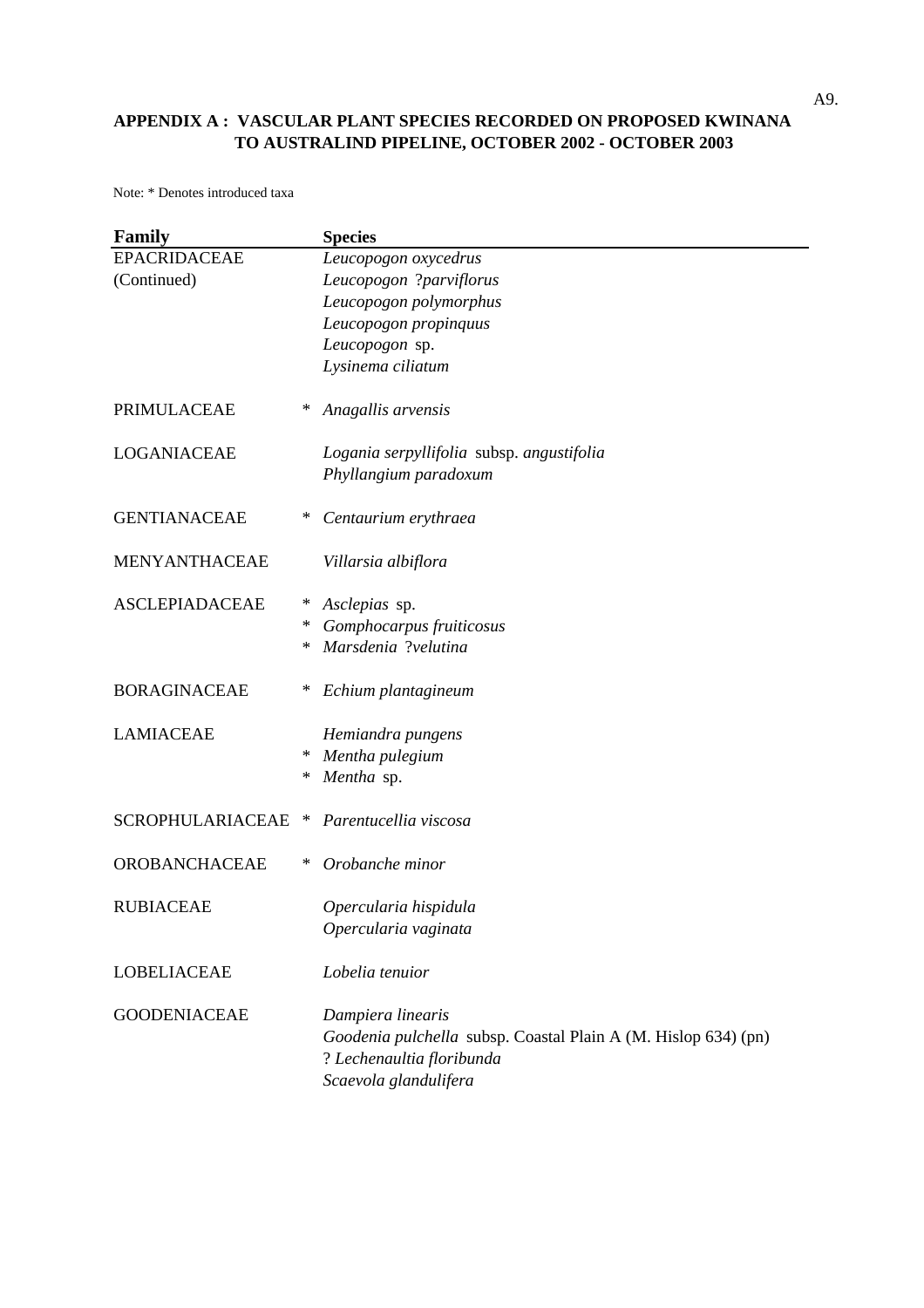| Family              | <b>Species</b>                           |
|---------------------|------------------------------------------|
| <b>STYLIDIACEAE</b> | Levenhookia stipitata                    |
|                     | Stylidium brunonianum                    |
|                     | Stylidium brunonianum subsp. brunonianum |
|                     | Stylidium calcaratum                     |
|                     | Stylidium ?carnosum                      |
|                     | Stylidium divaricatum                    |
|                     | Stylidium junceum                        |
|                     | Stylidium piliferum subsp. piliferum     |
|                     | Stylidium schoenoides                    |
| <b>ASTERACEAE</b>   | Arctotheca calendula<br>∗                |
|                     | Asteridea pulverulenta                   |
|                     | Cirsium vulgare<br>∗                     |
|                     | ∗<br>Conyza sp.                          |
|                     | Cotula coronopifolia                     |
|                     | Hyalosperma cotula                       |
|                     | Hypochaeris glabra<br>∗                  |
|                     | Lagenophora huegelii                     |
|                     | Podolepis lessonii                       |
|                     | Senecio sp.                              |
|                     | Siloxerus humifusus                      |
|                     | Sonchus oleraceus<br>∗                   |
|                     | ∗<br>Ursinia anthemoides                 |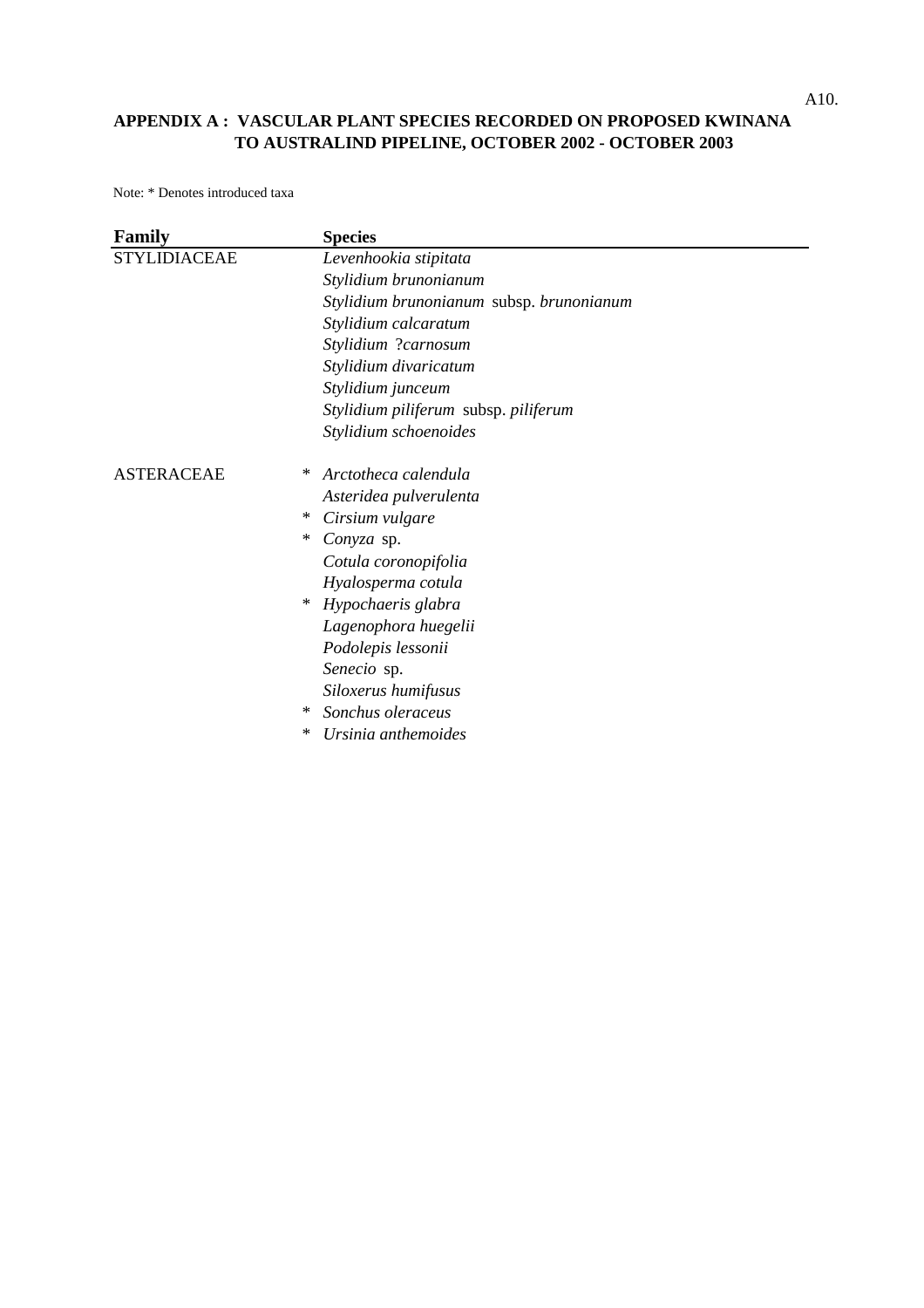|                                         |                   |                 |        |     |        |        |                |           |                |        |                   |                |                |           |     |                   |                                  |                                  | <b>Vegetation Communities</b> |     |        |           |                   |                |                |                  |        |        |        |                 |                   |                |                                                                                                                              |        |                                  |        |     |
|-----------------------------------------|-------------------|-----------------|--------|-----|--------|--------|----------------|-----------|----------------|--------|-------------------|----------------|----------------|-----------|-----|-------------------|----------------------------------|----------------------------------|-------------------------------|-----|--------|-----------|-------------------|----------------|----------------|------------------|--------|--------|--------|-----------------|-------------------|----------------|------------------------------------------------------------------------------------------------------------------------------|--------|----------------------------------|--------|-----|
| <b>Species</b>                          |                   |                 |        |     |        |        |                |           |                |        |                   |                |                |           |     |                   |                                  |                                  |                               |     |        |           |                   |                |                |                  |        |        |        |                 |                   |                | R1 R2 R3 R4 R5 R6 C1 C2 C4 C5 C6 C7 M1 M2 M3 M4 M5 G1 G2 G3 G4 G5 E1 B1 B2 B3 B4 B5 B6 P1 P2 P3 P4 F1 F2 K1 K2 H1 H2 H3 S1 D |        |                                  |        |     |
| Acacia alata                            |                   | $^{+}$          |        |     |        |        |                |           |                |        |                   |                |                |           |     |                   |                                  |                                  |                               |     |        |           |                   |                |                |                  |        |        |        |                 |                   |                |                                                                                                                              |        |                                  |        |     |
| Acacia decurrens                        |                   |                 |        |     |        |        |                |           |                |        |                   |                |                |           |     |                   |                                  |                                  |                               |     |        | $+$       |                   |                |                |                  |        |        |        |                 |                   |                |                                                                                                                              |        |                                  |        |     |
| Acacia extensa                          |                   |                 |        |     |        |        |                |           |                |        |                   | $^{+}$         |                |           |     |                   |                                  |                                  |                               |     |        |           |                   | $^{+}$         |                |                  |        |        |        |                 |                   |                |                                                                                                                              |        | $+$                              | $^{+}$ |     |
| Acacia flagelliformis (P4)              |                   |                 |        |     |        |        |                |           |                |        |                   |                |                |           |     |                   |                                  |                                  |                               |     |        |           |                   |                |                |                  |        |        |        |                 |                   |                |                                                                                                                              | $+$    |                                  |        |     |
| Acacia huegelii                         |                   |                 |        |     |        |        |                |           |                |        |                   |                |                |           |     |                   |                                  |                                  |                               |     |        | $+$       |                   | $+$            | $+$            |                  |        |        |        |                 |                   |                |                                                                                                                              |        |                                  |        |     |
| * Acacia longifolia                     |                   |                 | $^{+}$ |     |        |        |                |           |                |        |                   |                |                |           |     |                   |                                  |                                  |                               |     |        |           |                   |                |                |                  |        |        |        |                 |                   |                |                                                                                                                              |        |                                  |        |     |
| Acacia podalyriifolia                   |                   |                 |        |     |        |        |                |           |                |        |                   |                |                |           |     |                   |                                  |                                  |                               |     |        |           |                   |                |                |                  |        |        |        |                 |                   |                |                                                                                                                              |        |                                  |        |     |
| Acacia pulchella                        |                   |                 |        |     |        |        |                |           |                |        |                   | $^{+}$         |                |           |     |                   |                                  |                                  |                               |     |        |           |                   |                |                | $+$              |        |        |        |                 |                   |                |                                                                                                                              |        |                                  |        |     |
| Acacia pulchella var. glaberrima        |                   | $\! + \!\!\!\!$ |        |     |        |        |                |           |                |        | $\qquad \qquad +$ |                |                |           | $+$ | $^{\mathrm{+}}$   | $+$                              | $\qquad \qquad +$                |                               | $+$ | $^{+}$ | $+$       | $\, +$            |                | $\,+\,$        |                  |        | $^{+}$ | $^{+}$ |                 |                   |                | $\pm$                                                                                                                        |        | $+$                              |        | $+$ |
| Acacia rostellifera                     |                   |                 |        |     |        |        |                |           |                |        |                   |                |                |           |     | $\qquad \qquad +$ | $^{+}$                           | $+$                              | $^{+}$                        |     |        |           |                   |                |                |                  |        |        |        |                 |                   |                |                                                                                                                              |        |                                  |        |     |
| Acacia saligna                          |                   | $+$             | $^{+}$ |     |        |        |                |           |                | $^{+}$ |                   |                |                |           |     |                   |                                  | $\begin{array}{c} + \end{array}$ | $+$                           |     |        |           |                   |                |                |                  |        |        |        |                 |                   |                |                                                                                                                              |        |                                  |        |     |
| Acacia semitrullata (P3)                |                   |                 |        |     |        |        |                | $+$       |                |        |                   | $\overline{+}$ |                |           |     |                   |                                  |                                  |                               |     |        | $\ddot{}$ |                   | $+$            | $^+$           |                  |        |        |        |                 |                   |                |                                                                                                                              |        | $+$                              |        |     |
| Acacia trigonophylla                    |                   |                 |        |     |        |        |                |           |                |        | $+$               |                |                |           |     |                   |                                  |                                  |                               |     |        | $^{+}$    |                   |                | $+$            |                  |        |        |        |                 |                   |                |                                                                                                                              |        | $+$                              |        |     |
| Acacia willdenowiana                    |                   |                 |        |     |        |        |                |           |                |        |                   |                |                | $^{+}$    |     |                   |                                  |                                  |                               |     |        |           |                   |                |                |                  |        |        |        |                 |                   |                |                                                                                                                              |        |                                  |        |     |
| Acetosella vulgaris                     |                   |                 |        |     |        |        |                |           |                |        |                   |                |                |           |     |                   |                                  |                                  |                               |     |        |           |                   |                |                |                  |        |        |        |                 |                   |                |                                                                                                                              |        |                                  |        |     |
| Actinostrobus pyramidalis               | $\qquad \qquad +$ |                 |        |     |        |        |                |           |                |        |                   |                |                |           |     |                   |                                  |                                  |                               |     |        |           |                   |                |                |                  |        |        |        |                 |                   |                |                                                                                                                              |        |                                  |        |     |
| Adenanthos meisneri                     |                   | $^{+}$          |        |     |        | $^{+}$ |                | $^{+}$    |                |        |                   |                |                |           |     |                   |                                  |                                  |                               |     |        |           |                   | $+$            | $\,+\,$        |                  |        |        |        |                 |                   | $^{+}$         |                                                                                                                              | $^{+}$ | $\begin{array}{c} + \end{array}$ |        |     |
| Adenanthos obovatus                     |                   |                 |        |     |        |        |                | $+$       |                |        |                   |                |                |           |     |                   |                                  |                                  |                               |     |        | $^{+}$    |                   |                |                |                  |        |        |        |                 |                   |                |                                                                                                                              |        | $+$                              |        |     |
| Agave americana                         |                   |                 |        |     |        |        |                |           |                |        |                   |                |                |           |     |                   |                                  |                                  |                               |     |        |           |                   |                |                |                  |        |        |        |                 |                   |                |                                                                                                                              |        |                                  |        |     |
| Agonis flexuosa                         |                   |                 |        |     |        |        | $\overline{+}$ |           | $^{+}$         |        |                   |                |                |           |     |                   |                                  |                                  |                               |     |        | $^{+}$    |                   | $+$            | $\,$ + $\,$    | $+$              |        |        | $^{+}$ | $^{+}$          | $\pm$             |                |                                                                                                                              |        | $+$                              |        |     |
| Allocasuarina fraseriana                | $+$               | $+$             |        |     |        |        |                |           | $\overline{+}$ |        |                   |                |                |           |     | $\overline{+}$    |                                  |                                  |                               |     | $^{+}$ | $+$       | $+$               |                |                |                  |        |        |        |                 |                   | $^{+}$         |                                                                                                                              |        |                                  |        |     |
| Allocasuarina humilis                   |                   |                 |        |     |        |        |                |           |                |        |                   | $^{+}$         |                |           |     |                   |                                  |                                  |                               |     |        |           |                   |                | $+$            |                  |        |        |        |                 |                   |                |                                                                                                                              |        |                                  |        |     |
| Amphipogon laguroides                   |                   |                 |        |     |        |        |                |           |                |        |                   |                |                |           |     |                   |                                  |                                  |                               |     |        |           |                   |                |                |                  |        |        |        |                 |                   |                |                                                                                                                              | $^+$   | $\begin{array}{c} + \end{array}$ |        |     |
| Anagallis arvensis                      |                   |                 |        |     | $^{+}$ |        |                |           |                |        |                   |                |                |           | $+$ | $+$               |                                  | $+$                              |                               |     |        |           |                   |                |                |                  |        |        |        |                 |                   |                |                                                                                                                              |        |                                  | $^{+}$ |     |
| Aotus gracillima                        |                   |                 |        |     |        |        |                | $\ddot{}$ |                |        |                   |                |                |           |     |                   |                                  |                                  |                               |     |        |           |                   |                |                |                  |        |        |        |                 |                   |                |                                                                                                                              |        | $+$                              |        |     |
| Aotus procumbens                        |                   |                 |        |     |        |        |                |           |                |        |                   | $^{+}$         | $^{+}$         |           |     |                   |                                  |                                  |                               |     |        |           |                   |                | $+$            |                  |        |        |        |                 |                   |                |                                                                                                                              |        |                                  |        |     |
| ?Aotus sp.                              |                   |                 |        |     |        |        |                |           |                |        |                   |                |                |           |     |                   |                                  |                                  |                               |     |        |           |                   |                |                |                  |        | $^{+}$ |        |                 |                   |                |                                                                                                                              |        |                                  |        |     |
| * Araucaria heterophylla                |                   |                 |        |     |        |        |                |           |                |        |                   |                |                |           |     |                   |                                  |                                  |                               |     |        |           |                   |                |                |                  |        |        |        |                 |                   |                |                                                                                                                              |        |                                  |        |     |
| * Arctotheca calendula                  |                   |                 | $+$    |     |        |        |                |           |                |        |                   |                |                |           |     | $\qquad \qquad +$ | $+$                              | $+$                              |                               | $+$ | $+$    |           | $\qquad \qquad +$ |                |                |                  |        |        |        |                 |                   |                |                                                                                                                              |        |                                  | $^{+}$ |     |
| Asclepias sp.                           |                   |                 |        |     |        |        |                |           |                |        |                   |                |                |           |     |                   |                                  |                                  |                               |     |        |           |                   |                |                |                  |        |        |        |                 |                   |                |                                                                                                                              |        |                                  |        |     |
| Astartea fascicularis                   |                   |                 |        | $+$ | $^{+}$ |        |                | $+$       |                |        |                   |                |                |           |     |                   |                                  |                                  |                               |     |        |           |                   | $+$            |                |                  | $^{+}$ |        |        |                 |                   |                |                                                                                                                              | $+$    | $+$                              |        |     |
| Astartea spp. (previously fascicularis) |                   |                 |        |     |        |        |                |           |                |        |                   |                |                |           |     |                   |                                  |                                  |                               |     |        |           |                   |                |                |                  |        |        |        |                 |                   |                |                                                                                                                              | $^{+}$ |                                  |        |     |
| Astartea sp. Brixton Road (pn)          |                   |                 |        |     |        |        |                |           |                |        |                   |                |                |           |     |                   |                                  |                                  |                               |     |        |           |                   |                |                |                  |        |        |        |                 |                   |                |                                                                                                                              |        | $+$                              |        |     |
| Astartea sp. juniperina (pn)            |                   |                 | $^{+}$ |     |        |        |                |           |                |        |                   |                |                |           |     |                   |                                  |                                  |                               |     |        |           |                   |                |                |                  |        |        |        |                 |                   |                |                                                                                                                              |        |                                  |        |     |
| Asteridea pulverulenta                  |                   |                 |        |     |        |        |                |           |                |        | $\! + \!\!\!\!$   |                |                |           |     |                   |                                  |                                  |                               |     |        | $^{+}$    |                   | $^{+}$         |                |                  |        |        |        |                 |                   |                |                                                                                                                              |        |                                  |        |     |
| ?Astroloma sp.                          |                   |                 |        |     |        |        |                |           |                |        | $+$               |                |                |           |     |                   |                                  |                                  |                               |     |        |           |                   |                |                |                  |        |        |        |                 |                   |                |                                                                                                                              |        |                                  |        |     |
| Austrodanthonia occidentalis            |                   |                 |        |     |        |        |                |           |                |        |                   |                |                |           |     |                   |                                  |                                  |                               |     |        | $^{+}$    |                   |                |                |                  |        |        |        |                 |                   |                |                                                                                                                              |        |                                  |        |     |
| Austrostipa compressa                   |                   |                 |        |     |        |        |                |           |                |        | $\qquad \qquad +$ |                |                |           |     |                   |                                  |                                  |                               |     |        |           |                   | $+$            |                |                  |        |        |        |                 |                   | $+$            |                                                                                                                              |        |                                  |        |     |
| Austrostipa sp.                         |                   |                 |        |     |        |        |                |           |                |        |                   |                |                |           |     |                   | $\pm$                            |                                  |                               |     |        |           |                   |                |                |                  |        |        |        |                 |                   |                |                                                                                                                              |        |                                  |        |     |
| * Avena fatua                           |                   |                 | $^{+}$ |     | $^{+}$ |        |                |           |                |        |                   |                |                |           | $+$ | $\overline{+}$    | $\, + \,$                        | $+$                              | $+$                           | $+$ | $+$    |           | $^{+}$            |                |                |                  |        |        |        | $\! + \!\!\!\!$ | $^{+}$            |                |                                                                                                                              |        |                                  | $+$    | $+$ |
| Avena sp.                               |                   |                 |        |     |        |        |                |           |                |        |                   |                |                |           |     |                   |                                  |                                  |                               |     | $^{+}$ | $+$       | $+$               |                |                |                  |        |        |        | $\ddot{+}$      | $\, +$            |                |                                                                                                                              |        |                                  | $+$    | $+$ |
| Baeckea camphorosmae                    |                   | $+$             |        |     |        | $+$    |                |           |                |        |                   |                |                |           |     |                   |                                  |                                  |                               |     |        | $\ddot{}$ |                   |                |                |                  |        |        |        |                 |                   |                |                                                                                                                              |        |                                  |        |     |
| Banksia attenuata                       |                   |                 |        |     |        |        |                |           |                |        | $\qquad \qquad +$ | $\overline{+}$ | $\overline{+}$ | $\ddot{}$ |     | $+$               | $^{+}$                           | $+$                              |                               |     |        | $\ddot{}$ |                   | $\overline{+}$ | $\overline{+}$ | $+$              |        |        |        |                 | $\qquad \qquad +$ | $\overline{+}$ | $^{+}$                                                                                                                       |        |                                  |        |     |
| Banksia grandis                         |                   |                 |        |     |        |        |                |           |                |        |                   | $\ddot{}$      | $\ddot{}$      | $^{+}$    |     |                   | $\begin{array}{c} + \end{array}$ |                                  |                               |     |        |           |                   | $\,+\,$        | $^+$           |                  |        |        |        |                 |                   |                |                                                                                                                              |        |                                  |        |     |
| Banksia ilicifolia                      |                   |                 |        |     |        |        |                |           |                |        | $\qquad \qquad +$ | $\pm$          |                |           |     |                   |                                  |                                  |                               |     | $+$    | $+$       | $+$               | $+$            | $\pm$          | $\boldsymbol{+}$ |        |        |        |                 | $\, +$            | $+$            | $\qquad \qquad +$                                                                                                            |        |                                  |        |     |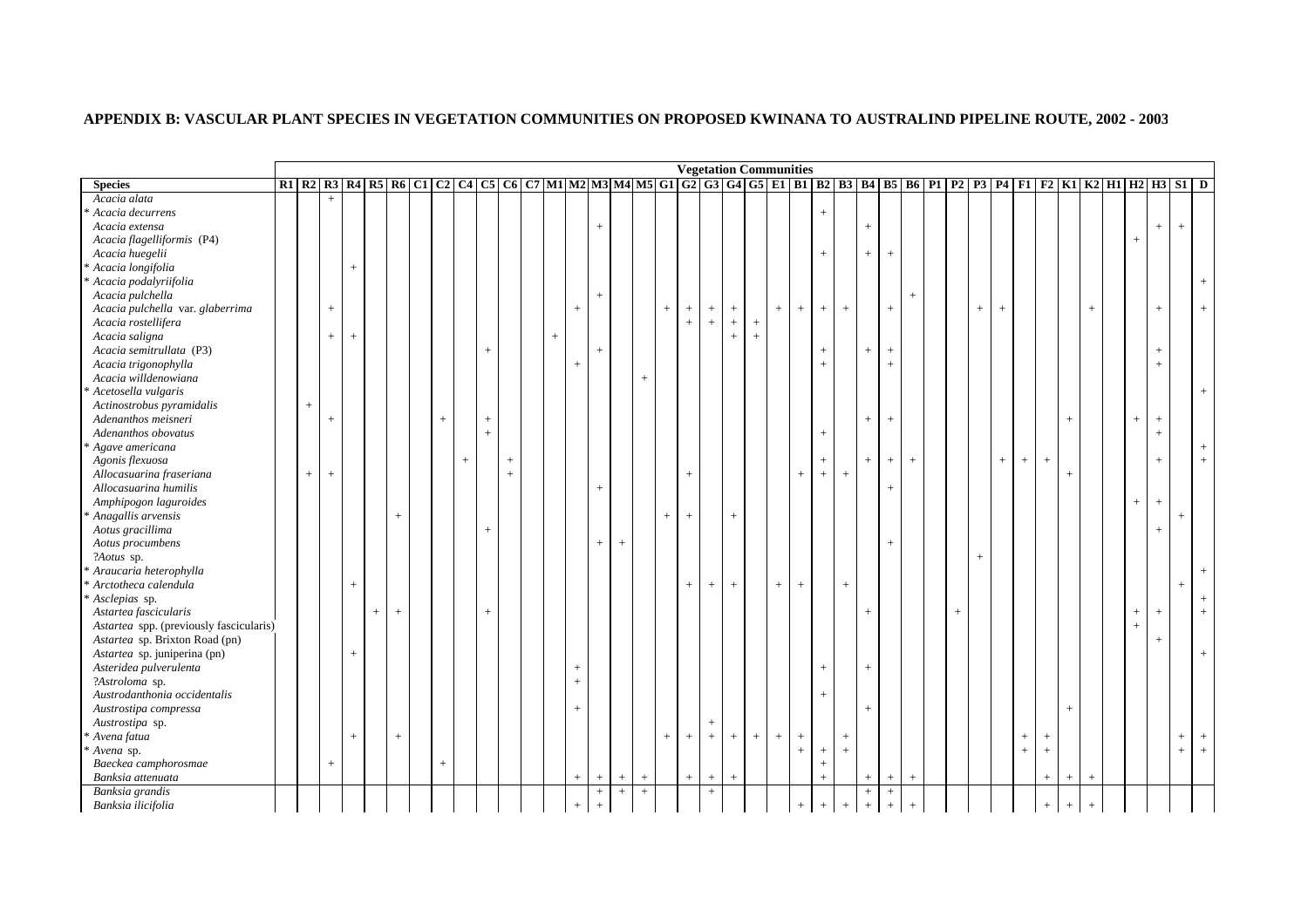|                                     |     |     |                                  |                                                                                  |         |     |     |     |        |         |     |                 |                   |        |        |                   |             |                   | <b>Vegetation Communities</b>    |         |        |     |           |      |     |                   |        |                    |        |        |        |                            |        |        |        |        |                |     |
|-------------------------------------|-----|-----|----------------------------------|----------------------------------------------------------------------------------|---------|-----|-----|-----|--------|---------|-----|-----------------|-------------------|--------|--------|-------------------|-------------|-------------------|----------------------------------|---------|--------|-----|-----------|------|-----|-------------------|--------|--------------------|--------|--------|--------|----------------------------|--------|--------|--------|--------|----------------|-----|
| <b>Species</b>                      |     |     |                                  | R1 R2 R3 R4 R5 R6 C1 C2 C4 C5 C6 C7 M1 M2 M3 M4 M5 G1 G2 G3 G4 G5 E1 B1 B2 B3 B4 |         |     |     |     |        |         |     |                 |                   |        |        |                   |             |                   |                                  |         |        |     |           |      |     |                   |        | <b>B5 B6 P1 P2</b> |        |        |        | P3 P4 F1 F2 K1 K2 H1 H2 H3 |        |        |        |        | $SI$ D         |     |
| Banksia littoralis                  |     |     |                                  |                                                                                  |         |     |     |     |        |         |     |                 |                   | $^{+}$ |        |                   |             |                   |                                  |         |        |     |           |      |     | $^{+}$            |        |                    | $^{+}$ |        |        |                            |        |        |        |        |                |     |
| Banksia menziesii                   |     |     |                                  |                                                                                  |         |     |     |     |        | $\,+\,$ |     |                 |                   |        |        |                   |             |                   | $\, + \,$                        | $\,+\,$ |        |     |           |      |     |                   |        |                    |        |        |        |                            | $+$    |        |        |        |                |     |
| Baumea juncea                       |     |     |                                  |                                                                                  |         |     |     |     |        |         |     |                 |                   |        |        |                   |             |                   |                                  |         | $^{+}$ |     |           |      |     |                   |        |                    |        |        |        |                            |        |        |        |        |                |     |
| Billardiera variifolia              |     |     | $+$                              |                                                                                  |         |     |     |     |        |         |     |                 |                   |        |        |                   |             |                   |                                  |         |        |     |           |      |     |                   |        |                    |        |        |        |                            |        |        |        |        |                |     |
| Boronia dichotoma                   |     |     |                                  |                                                                                  |         |     |     |     |        |         |     |                 |                   |        |        |                   |             |                   |                                  |         |        |     |           |      | $+$ |                   |        |                    |        |        |        |                            |        |        | $\! +$ | $+$    |                |     |
| Boronia juncea subsp. juncea (P1)   |     |     |                                  |                                                                                  |         |     |     |     |        |         |     |                 |                   |        |        |                   |             |                   |                                  |         |        |     |           |      |     |                   |        |                    |        |        |        |                            |        |        |        | $+$    |                |     |
| Bossiaea eriocarpa                  |     |     |                                  |                                                                                  |         |     |     |     |        |         |     |                 | $\qquad \qquad +$ | $^{+}$ | $+$    |                   |             |                   |                                  |         |        |     | $+$       |      | $+$ | $^{+}$            | $+$    |                    |        |        |        |                            |        |        |        |        |                |     |
| <b>Brachychiton</b> acerifolius     |     |     |                                  |                                                                                  |         |     |     |     |        |         |     |                 |                   |        |        |                   |             |                   |                                  |         |        |     |           |      |     |                   |        |                    |        |        |        |                            |        |        |        |        |                |     |
| Brachyloma preissii                 |     |     |                                  |                                                                                  |         |     |     |     |        |         |     |                 | $\qquad \qquad +$ |        | $^{+}$ | $\! +$            |             |                   |                                  |         |        |     | $+$       |      | $+$ | $^{+}$            |        |                    |        |        |        |                            |        | $+$    |        |        |                |     |
| Briza maxima                        |     |     | $+$                              | $\qquad \qquad +$                                                                |         |     |     |     | $+$    |         |     |                 | $\qquad \qquad +$ | $\! +$ |        |                   | $^{+}$      | $+$               | $+$                              | $+$     | $+$    | $+$ | $\, + \,$ | $^+$ | $+$ | $\qquad \qquad +$ |        |                    |        |        | $^{+}$ | $^{+}$                     | $+$    | $\, +$ | $+$    | $+$    | $+$            | $+$ |
| Briza minor                         |     |     |                                  | $^{+}$                                                                           |         |     |     |     |        |         |     |                 | $^{+}$            |        |        |                   |             |                   |                                  |         |        | $+$ | $+$       | $+$  |     |                   |        |                    |        |        |        |                            |        |        | $+$    | $+$    | $\overline{+}$ |     |
| ?Bromus sp.                         |     |     |                                  |                                                                                  |         |     |     |     |        |         |     |                 |                   |        |        |                   |             |                   |                                  |         |        |     |           |      |     | $^{+}$            |        |                    |        |        |        |                            |        |        |        | $+$    |                |     |
| Burchardia umbellata                |     |     | $\begin{array}{c} + \end{array}$ |                                                                                  |         |     |     |     |        |         |     |                 | $^{+}$            |        | $+$    |                   |             |                   |                                  |         |        |     | $+$       |      | $+$ | $^{+}$            |        |                    |        |        |        |                            |        |        |        |        |                |     |
| Callitris sp.                       |     |     |                                  |                                                                                  |         |     |     |     |        |         |     |                 |                   |        |        |                   |             |                   |                                  |         |        |     |           |      |     |                   |        |                    |        |        |        |                            |        |        |        |        |                | $+$ |
| Calothamnus lateralis               |     |     |                                  |                                                                                  |         |     |     |     | $^{+}$ |         |     |                 |                   |        |        |                   |             |                   |                                  |         |        |     |           |      |     |                   |        |                    | $^{+}$ |        |        |                            |        |        | $+$    | $+$    |                |     |
| Calytrix flavescens                 |     |     |                                  |                                                                                  |         |     |     |     |        |         |     |                 |                   |        |        |                   |             |                   |                                  |         |        |     | $+$       |      | $+$ | $^{+}$            |        |                    |        | $^{+}$ |        |                            |        |        |        |        |                |     |
| Calytrix fraseri                    |     |     |                                  |                                                                                  |         |     |     |     |        |         |     |                 | $+$               | $^{+}$ |        |                   |             |                   |                                  |         |        |     |           |      | $+$ | $^{+}$            |        |                    |        |        |        |                            |        |        |        |        |                |     |
| Carpobrotus edulis                  |     |     |                                  |                                                                                  |         |     |     |     |        |         |     |                 |                   |        |        |                   |             | $+$               | $+$                              | $+$     |        |     |           |      |     |                   |        |                    |        |        |        |                            |        |        |        |        |                |     |
| Cartonema philydroides              |     |     |                                  |                                                                                  |         |     |     |     |        |         |     |                 | $^{+}$            |        |        |                   |             |                   |                                  |         |        |     | $^{+}$    |      |     | $^{+}$            |        |                    |        |        |        |                            |        |        |        | $+$    |                |     |
| Cassytha racemosa                   |     |     |                                  |                                                                                  |         |     |     |     |        |         |     |                 |                   |        |        |                   |             |                   |                                  |         |        |     |           |      |     | $^{+}$            |        |                    | $^{+}$ |        |        |                            |        |        | $+$    | $+$    |                |     |
| Casuarina obesa                     |     |     | $+$                              |                                                                                  |         |     |     |     |        |         |     |                 |                   |        |        |                   |             |                   |                                  |         |        |     |           |      |     |                   |        |                    |        |        |        |                            |        |        |        |        |                |     |
| Centaurium erythraea                |     |     |                                  |                                                                                  |         |     |     |     |        |         |     |                 |                   |        |        |                   |             |                   |                                  |         |        |     |           |      |     |                   |        |                    |        |        |        |                            |        |        |        | $+$    | $^{+}$         |     |
| Centrolepis drummondiana            |     |     |                                  |                                                                                  |         |     |     |     |        |         |     |                 |                   |        |        |                   |             |                   |                                  |         |        |     |           |      |     |                   |        |                    |        |        |        |                            |        |        |        |        |                |     |
| Cirsium vulgare                     |     |     |                                  |                                                                                  |         |     |     |     |        |         |     |                 |                   |        |        |                   |             |                   |                                  |         |        |     |           |      |     |                   |        | $+$                |        |        |        |                            |        |        |        |        | $+$            | $+$ |
| Clematis linearifolia               |     |     |                                  |                                                                                  |         |     |     |     |        |         |     |                 |                   |        |        |                   |             |                   |                                  | $^{+}$  |        |     |           |      |     |                   |        |                    |        |        |        |                            |        |        |        |        |                |     |
| Comesperma calymega                 |     |     |                                  |                                                                                  |         |     |     |     |        |         |     |                 |                   |        |        |                   |             |                   |                                  |         |        |     | $+$       |      | $+$ | $^{+}$            |        |                    |        |        |        |                            |        |        |        | $+$    |                |     |
| Comesperma confertum                |     |     |                                  |                                                                                  |         |     |     |     |        |         |     |                 |                   |        |        |                   |             |                   |                                  |         |        |     |           |      |     |                   |        |                    | $^{+}$ |        |        |                            |        |        |        | $^{+}$ |                |     |
| Conospermum triplinervium           |     |     |                                  |                                                                                  |         |     |     |     |        |         |     |                 |                   |        |        |                   |             |                   | $+$                              |         |        |     |           |      |     |                   |        |                    |        |        |        |                            |        |        |        |        |                |     |
| Conostephium pendulum               |     |     |                                  |                                                                                  |         |     |     |     |        |         |     |                 | $\qquad \qquad +$ | $\! +$ |        |                   |             |                   |                                  |         |        |     | $+$       |      | $+$ | $^{+}$            | $^{+}$ |                    |        |        |        |                            |        |        |        |        |                |     |
| Conostylis aculeata subsp. aculeata |     |     |                                  |                                                                                  |         |     |     |     |        |         |     |                 | $^{+}$            | $+$    | $+$    | $^{+}$            |             |                   |                                  |         |        |     | $+$       |      |     |                   |        |                    |        |        |        |                            |        |        | $^{+}$ |        |                |     |
| Conostylis aculeata subsp. preissii |     |     |                                  |                                                                                  |         |     |     |     |        |         |     |                 |                   |        |        |                   |             | $+$               | $\begin{array}{c} + \end{array}$ | $+$     |        |     |           |      |     |                   |        |                    |        |        |        |                            | $^{+}$ |        |        |        |                |     |
| Conostylis juncea                   |     |     |                                  |                                                                                  |         |     |     |     |        |         |     |                 |                   |        |        |                   |             |                   |                                  |         |        |     |           |      | $+$ | $^{+}$            |        |                    |        |        |        |                            |        |        |        |        |                |     |
| ?Conostylis sp.                     |     |     |                                  |                                                                                  |         |     |     |     |        |         |     |                 |                   |        |        |                   |             |                   |                                  |         |        |     | $+$       |      | $+$ |                   |        |                    |        |        |        |                            |        |        |        |        |                |     |
| Conyza sp.                          |     |     |                                  |                                                                                  |         |     |     |     |        |         |     |                 |                   |        |        |                   |             |                   |                                  |         |        |     |           |      |     |                   |        |                    |        |        |        |                            |        |        |        |        |                |     |
| Corymbia calophylla                 | $+$ | $+$ | $+$                              | $\qquad \qquad +$                                                                |         | $+$ | $+$ | $+$ | $+$    | $^{+}$  | $+$ | $\! + \!\!\!\!$ | $+$               |        | $^{+}$ | $\qquad \qquad +$ | $\,$ + $\,$ |                   |                                  |         |        |     | $+$       |      | $+$ | $\qquad \qquad +$ |        |                    |        |        |        |                            |        |        |        | $+$    |                |     |
| Corynotheca micrantha               |     |     |                                  |                                                                                  |         |     |     |     |        |         |     |                 |                   |        |        |                   |             |                   |                                  |         |        |     | $+$       |      |     |                   |        |                    |        |        |        |                            |        |        |        |        |                |     |
| Cotula coronopifolia                |     |     |                                  |                                                                                  |         |     |     |     |        |         |     |                 |                   |        |        |                   |             |                   |                                  |         |        |     |           |      |     |                   |        | $^{+}$             |        |        |        |                            |        |        | $^{+}$ |        |                |     |
| Crassula alata var. alata           |     |     |                                  |                                                                                  |         |     |     |     |        |         |     |                 |                   |        |        |                   |             |                   |                                  |         |        | $+$ | $+$       | $+$  |     | $^{+}$            |        |                    |        |        |        |                            |        |        |        |        |                |     |
| Cynodon dactylon                    |     |     |                                  | $+$                                                                              | $\,+\,$ |     |     |     |        |         |     |                 |                   |        |        |                   |             | $\qquad \qquad +$ |                                  |         |        |     |           |      |     |                   |        |                    |        |        | $^{+}$ | $^{+}$                     |        |        |        |        |                |     |
|                                     |     |     |                                  |                                                                                  |         |     |     |     |        |         |     |                 |                   |        |        |                   |             |                   |                                  |         |        |     |           |      |     |                   |        |                    |        |        |        |                            |        |        |        |        |                |     |
| * Cynodon sp.                       |     |     |                                  |                                                                                  |         |     |     |     |        |         |     |                 |                   |        |        |                   |             |                   |                                  |         |        |     |           |      |     |                   |        |                    |        |        | $^{+}$ | $+$                        |        |        |        |        |                |     |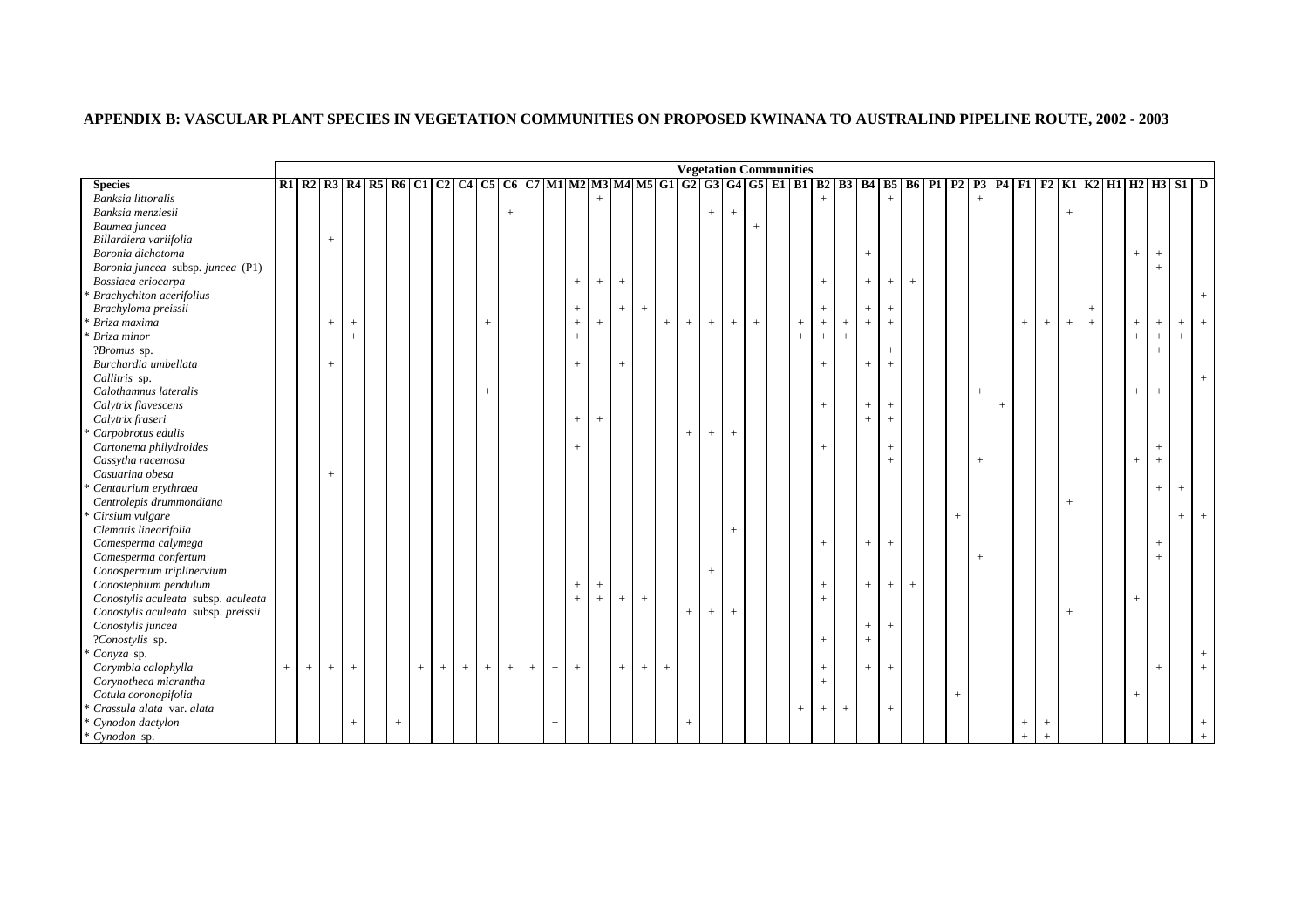|                                         |       |     |             |        |     |     |     |     |     |      |        |         |                                  |                   |        |                   |        |                 | <b>Vegetation Communities</b> |                                  |                   |     |                 |        |                                  |                   |        |         |           |             |        |        |        |        |        |     |                                                                                                                              |        |        |  |
|-----------------------------------------|-------|-----|-------------|--------|-----|-----|-----|-----|-----|------|--------|---------|----------------------------------|-------------------|--------|-------------------|--------|-----------------|-------------------------------|----------------------------------|-------------------|-----|-----------------|--------|----------------------------------|-------------------|--------|---------|-----------|-------------|--------|--------|--------|--------|--------|-----|------------------------------------------------------------------------------------------------------------------------------|--------|--------|--|
| <b>Species</b>                          |       |     |             |        |     |     |     |     |     |      |        |         |                                  |                   |        |                   |        |                 |                               |                                  |                   |     |                 |        |                                  |                   |        |         |           |             |        |        |        |        |        |     | R1 R2 R3 R4 R5 R6 C1 C2 C4 C5 C6 C7 M1 M2 M3 M4 M5 G1 G2 G3 G4 G5 E1 B1 B2 B3 B4 B5 B6 P1 P2 P3 P4 F1 F2 K1 K2 H1 H2 H3 S1 D |        |        |  |
| Cyperus eragrostis                      |       |     |             |        |     |     |     |     |     |      |        |         |                                  |                   |        |                   |        |                 |                               |                                  |                   |     |                 |        |                                  |                   |        |         |           |             |        |        |        |        |        |     |                                                                                                                              |        |        |  |
| Cyrtostylis sp.                         |       |     |             |        |     |     |     |     |     |      |        |         |                                  |                   | $^{+}$ |                   | $^{+}$ |                 |                               |                                  |                   |     |                 |        |                                  |                   |        |         | $\ddot{}$ |             |        |        |        |        |        |     |                                                                                                                              |        |        |  |
| Dampiera linearis                       |       |     |             |        |     |     |     |     |     |      |        |         |                                  |                   |        |                   |        |                 |                               |                                  |                   |     |                 |        |                                  |                   |        | $+$     |           |             |        | $^{+}$ |        |        |        |     |                                                                                                                              | $^{+}$ | $+$    |  |
| Dampiera trigona                        |       |     |             |        |     |     |     |     |     |      |        |         |                                  |                   |        |                   |        |                 |                               |                                  |                   |     |                 |        |                                  |                   |        |         |           |             |        |        |        |        |        |     |                                                                                                                              |        | $^{+}$ |  |
| Dasypogon bromeliifolius                |       |     | $+$         |        |     |     |     |     |     | $+$  |        |         |                                  | $^{+}$            | $+$    | $\qquad \qquad +$ | $^{+}$ |                 |                               |                                  |                   |     |                 | $+$    | $+$                              | $+$               | $+$    | $+$     | $+$       |             |        | $+$    |        |        | $^{+}$ | $+$ |                                                                                                                              |        | $+$    |  |
| Daucus sp.                              |       |     |             |        |     |     |     |     |     |      |        |         |                                  | $^{+}$            |        |                   |        |                 |                               |                                  |                   |     |                 |        |                                  |                   |        |         |           |             |        |        |        |        |        |     |                                                                                                                              |        |        |  |
| Daviesia incrassata subsp. incrassata   |       |     |             |        |     |     |     |     |     |      |        |         |                                  |                   |        |                   | $^{+}$ |                 |                               |                                  |                   |     |                 |        |                                  |                   |        |         |           |             |        |        |        |        |        |     |                                                                                                                              |        |        |  |
| Daviesia physodes                       |       |     |             |        |     |     |     |     |     |      |        |         |                                  |                   |        |                   |        |                 |                               |                                  |                   |     |                 | $^{+}$ |                                  | $+$               | $^{+}$ | $+$     |           |             |        |        |        |        |        |     |                                                                                                                              |        |        |  |
| Desmocladus asper                       |       |     |             |        |     |     |     |     |     |      |        |         |                                  |                   |        |                   |        |                 |                               |                                  | $+$               |     |                 |        |                                  |                   |        |         |           |             |        |        |        |        |        |     |                                                                                                                              |        |        |  |
| Desmocladus fasciculatus                |       |     |             |        |     |     |     |     |     |      |        |         |                                  |                   | $^{+}$ | $\qquad \qquad +$ |        |                 |                               |                                  |                   |     |                 |        | $\begin{array}{c} + \end{array}$ |                   |        |         |           |             |        |        |        |        |        |     |                                                                                                                              |        |        |  |
| Desmocladus flexuosus                   |       |     | $+$         |        |     |     |     |     |     |      |        |         |                                  | $^{+}$            | $+$    |                   | $^{+}$ |                 |                               |                                  |                   |     |                 |        | $+$                              |                   |        |         |           |             |        |        |        |        | $^{+}$ |     |                                                                                                                              |        |        |  |
| Dianella revoluta var. divaricata       |       |     |             |        |     |     |     |     |     |      |        |         |                                  |                   |        |                   |        |                 | $^{+}$                        | $^{+}$                           | $^{+}$            |     |                 |        | $+$                              |                   |        |         |           |             |        |        |        |        |        |     |                                                                                                                              |        |        |  |
| Dichopogon capillipes                   |       |     |             |        |     |     |     |     |     |      |        |         |                                  |                   |        |                   | $^{+}$ |                 |                               |                                  |                   |     |                 |        | $+$                              |                   |        |         |           |             |        |        |        |        |        |     |                                                                                                                              |        |        |  |
| Dillwynia sp. A Perth Flora (pn)        |       |     |             |        |     |     |     |     |     |      |        |         |                                  |                   |        |                   |        |                 |                               |                                  |                   |     |                 |        |                                  |                   |        |         |           |             |        |        |        |        |        |     |                                                                                                                              |        | $+$    |  |
| Disa bracteata                          |       |     |             |        |     |     |     |     |     |      |        |         |                                  | $^{+}$            |        |                   |        |                 |                               |                                  |                   |     |                 | $+$    | $+$                              | $^{+}$            |        | $+$     |           |             |        |        |        |        |        |     |                                                                                                                              | $^{+}$ | $+$    |  |
| Drosera erythrorhiza                    |       |     |             |        |     |     |     |     |     |      |        |         |                                  |                   | $^{+}$ |                   |        |                 |                               |                                  |                   |     |                 |        |                                  |                   |        |         |           |             |        |        |        |        |        |     |                                                                                                                              |        |        |  |
| Drosera menziesii                       |       |     |             |        |     |     |     |     |     |      |        |         |                                  |                   |        |                   |        |                 |                               |                                  |                   |     |                 |        |                                  |                   | $^{+}$ |         |           |             |        |        |        |        |        |     |                                                                                                                              |        |        |  |
| Drosera paleacea                        |       |     |             |        |     |     |     |     |     |      |        |         |                                  |                   |        |                   |        |                 |                               |                                  |                   |     |                 |        |                                  |                   |        |         | $+$       |             |        |        |        |        |        |     |                                                                                                                              |        |        |  |
| Drosera pulchella                       |       |     |             |        |     |     |     |     |     |      |        |         |                                  |                   |        |                   |        |                 |                               |                                  |                   |     |                 |        |                                  |                   |        |         |           |             |        |        |        |        |        |     |                                                                                                                              |        | $+$    |  |
| Drosera sp. (climbing)                  |       |     |             |        |     |     |     |     |     |      |        |         |                                  |                   | $^{+}$ | $\qquad \qquad +$ | $\! +$ |                 |                               |                                  |                   |     |                 |        |                                  |                   |        |         | $+$       |             |        |        |        |        |        |     |                                                                                                                              |        |        |  |
| Dryandra lindleyana                     |       |     | $\,$ + $\,$ |        |     |     |     |     |     |      |        |         |                                  |                   |        |                   |        |                 |                               | $\,$ +                           | $^+$              |     |                 |        |                                  |                   |        |         |           |             |        |        |        |        |        |     |                                                                                                                              |        |        |  |
| Dryandra sessilis var. cygnorum         |       |     |             |        |     |     |     |     |     |      |        |         |                                  |                   |        |                   |        | $^{+}$          | $^{+}$                        | $\pm$                            | $\pm$             |     | $\! + \!\!\!\!$ |        |                                  |                   |        |         |           |             |        |        |        |        |        |     |                                                                                                                              |        |        |  |
| Echium plantagineum                     |       |     |             |        |     |     |     |     |     |      |        |         |                                  |                   |        |                   |        |                 |                               |                                  |                   |     |                 |        |                                  |                   |        |         |           |             | $^{+}$ |        |        |        |        |     |                                                                                                                              |        |        |  |
| Ehrharta calycina                       |       | $+$ | $+$         | $+$    | $+$ | $+$ |     |     | $+$ | $+$  | $+$    | $\,+\,$ | $\begin{array}{c} + \end{array}$ | $^{+}$            |        |                   |        | $\! + \!\!\!\!$ | $^{+}$                        | $\,$ + $\,$                      | $^{+}$            | $+$ | $+$             | $+$    | $+$                              | $\qquad \qquad +$ |        |         |           | $\,$ + $\,$ |        |        | $^{+}$ | $^{+}$ |        |     | $+$                                                                                                                          |        |        |  |
| Ehrharta longiflora                     |       |     |             |        |     |     |     |     |     |      |        |         |                                  |                   |        |                   |        |                 |                               |                                  |                   |     |                 |        |                                  |                   |        |         |           |             | $^{+}$ |        |        |        | $^{+}$ |     |                                                                                                                              |        |        |  |
| Epiblema grandiflorum var. grandiflorum |       |     |             |        |     |     |     |     |     |      |        |         |                                  |                   |        |                   |        |                 |                               |                                  |                   |     |                 |        |                                  |                   |        |         |           |             |        |        |        |        |        |     |                                                                                                                              |        | $^{+}$ |  |
| Eragrostis curvula                      |       | $+$ | $+$         | $+$    | $+$ | $+$ | $+$ | $+$ | $+$ | $+$  | $+$    | $+$     | $+$                              | $^{+}$            |        |                   |        |                 | $^{+}$                        |                                  | $+$               |     |                 |        |                                  |                   |        |         |           | $+$         |        |        |        |        | $^{+}$ |     | $^{+}$                                                                                                                       |        |        |  |
| Eriochilus dilatatus subsp. dilatatus   |       |     |             |        |     |     |     |     |     |      |        |         |                                  |                   |        |                   | $^{+}$ |                 |                               |                                  |                   |     |                 |        |                                  |                   |        |         |           |             |        |        |        |        |        |     |                                                                                                                              |        |        |  |
| Erodium botrys                          |       |     |             |        |     |     |     |     |     |      |        |         |                                  |                   |        |                   |        |                 | $^{+}$                        |                                  |                   |     |                 |        |                                  |                   |        |         |           |             |        |        |        |        |        |     |                                                                                                                              |        |        |  |
| Eucalyptus decipiens                    |       |     |             |        |     |     |     |     |     |      |        |         |                                  |                   |        |                   |        |                 |                               |                                  |                   |     | $+$             |        |                                  |                   |        |         |           |             |        |        |        |        |        |     |                                                                                                                              |        |        |  |
| Eucalyptus globulus                     |       |     |             |        |     |     |     |     |     |      |        |         |                                  |                   |        |                   |        |                 |                               |                                  |                   |     |                 |        |                                  |                   |        |         |           |             |        |        |        |        |        |     |                                                                                                                              |        |        |  |
| Eucalyptus gomphocephala                |       |     |             |        |     |     |     |     |     |      |        |         |                                  |                   |        |                   |        | $^{+}$          | $+$                           | $+$                              | $+$               | $+$ |                 |        |                                  |                   |        |         |           |             |        |        |        |        |        |     |                                                                                                                              |        |        |  |
| Eucalyptus marginata                    |       |     | $+$         |        |     |     |     | $+$ |     |      | $\,$ + |         |                                  | $\qquad \qquad +$ | $^{+}$ | $\qquad \qquad +$ | $^{+}$ |                 | $+$                           | $\pm$                            | $^+$              |     |                 |        | $^{+}$                           |                   | $^{+}$ | $\,+\,$ | $\ddot{}$ |             |        |        |        |        |        |     |                                                                                                                              |        | $+$    |  |
| Eucalyptus marginata subsp. marginata   |       |     |             |        |     |     | $+$ |     |     |      | $+$    |         |                                  | $\overline{+}$    | $+$    |                   |        |                 |                               |                                  |                   |     |                 | $+$    |                                  | $+$               |        | $^{+}$  |           |             |        |        | $^{+}$ |        |        |     |                                                                                                                              |        |        |  |
| Eucalyptus rudis                        | $\pm$ | $+$ | $+$         | $^{+}$ | $+$ | $+$ |     |     | $+$ | $^+$ |        |         | $\,$ + $\,$                      |                   |        |                   |        |                 |                               |                                  |                   |     |                 |        |                                  |                   |        |         |           |             |        |        |        |        |        |     |                                                                                                                              |        |        |  |
| Eucalyptus sp. eastern variety          |       |     |             | $+$    |     |     |     | $+$ |     |      |        |         |                                  |                   |        |                   |        |                 |                               |                                  |                   |     |                 |        |                                  |                   |        |         |           |             |        |        |        |        |        |     |                                                                                                                              |        |        |  |
| Eucalyptus sp. rehab species            |       |     |             |        |     |     |     |     |     |      |        |         |                                  |                   |        |                   |        |                 |                               |                                  | $+$               |     |                 |        |                                  |                   |        |         |           |             |        |        |        |        |        |     |                                                                                                                              |        |        |  |
| Eucalyptus wandoo                       |       |     |             |        |     |     |     |     |     |      |        | $+$     |                                  |                   |        |                   |        |                 |                               |                                  |                   |     |                 |        |                                  |                   |        |         |           |             |        |        |        |        |        |     |                                                                                                                              |        |        |  |
| Euchilopsis linearis                    |       |     |             |        |     |     |     |     |     |      |        |         |                                  |                   |        |                   |        |                 |                               |                                  |                   |     |                 |        |                                  |                   |        |         |           |             |        |        |        |        |        |     |                                                                                                                              |        | $+$    |  |
| Euphorbia peplus                        |       |     |             |        |     |     |     |     |     |      |        |         |                                  |                   |        |                   |        |                 |                               | $\begin{array}{c} + \end{array}$ | $+$               | $+$ |                 |        |                                  |                   |        |         |           |             |        |        |        |        |        |     |                                                                                                                              |        |        |  |
| Euphorbia terracina                     |       |     |             |        |     |     |     |     |     |      |        |         |                                  |                   |        |                   |        | $^{+}$          | $^{+}$                        | $\,$ + $\,$                      | $\qquad \qquad +$ |     | $+$             |        |                                  |                   |        |         |           |             |        |        |        |        |        |     |                                                                                                                              |        |        |  |
| Ficinia nodosa                          |       |     |             |        |     |     |     |     |     |      |        |         |                                  |                   |        |                   |        |                 |                               | $+$                              |                   |     |                 |        |                                  |                   |        |         |           |             |        |        |        |        |        |     |                                                                                                                              |        |        |  |
| * Ficus marophylla                      |       |     |             |        |     |     |     |     |     |      |        |         |                                  |                   |        |                   |        |                 |                               |                                  |                   |     |                 |        |                                  |                   |        |         |           |             |        |        |        |        |        |     |                                                                                                                              |        |        |  |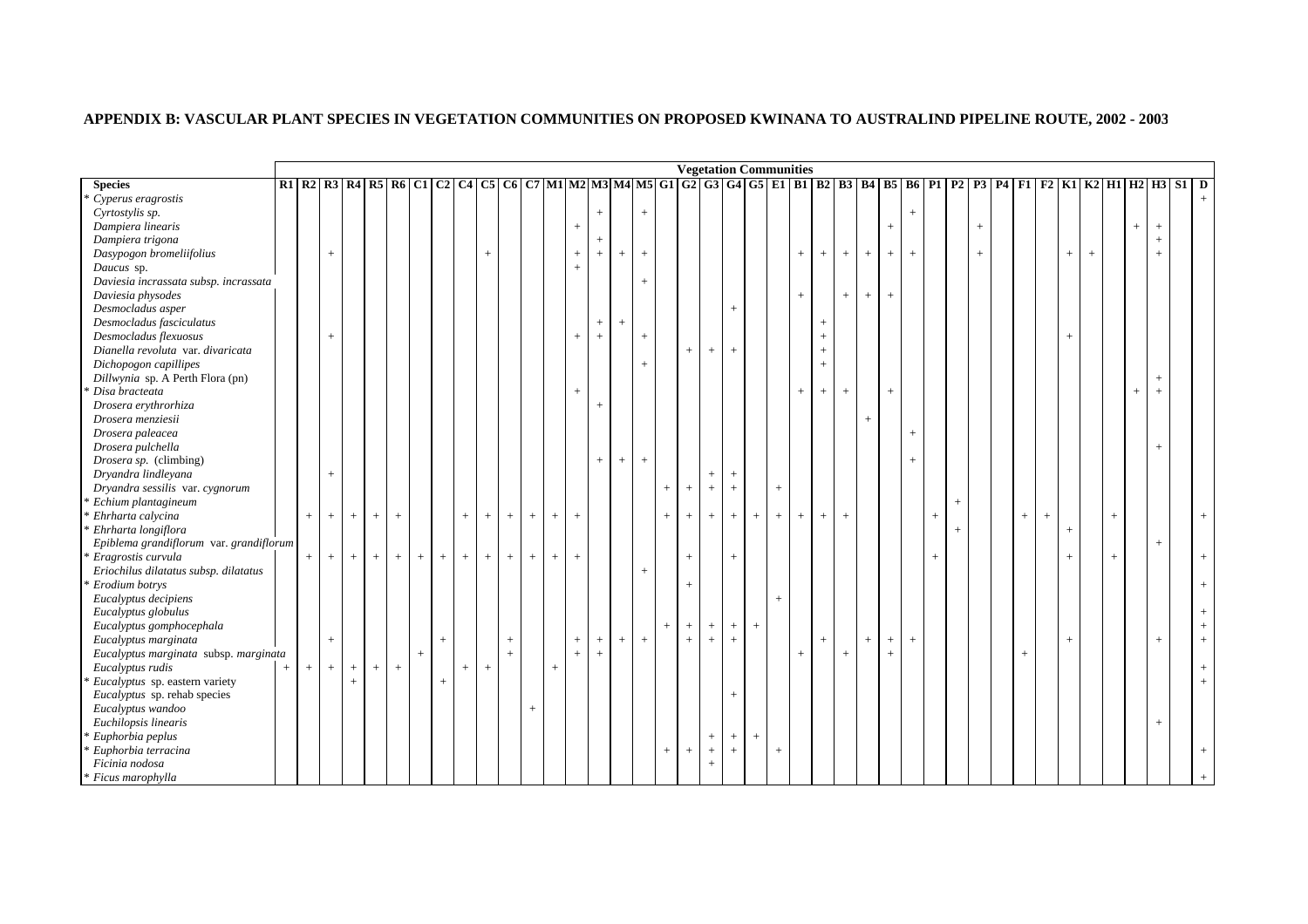| R2   R3   R4   R5   R6   C1   C2   C4   C5   C6   C7   M1   M2   M3   M4   M5   G1   G2   G3   G4   G5   E1   B1   B2   B3   B4   B5   B6   P1   P2   P3   P4   F1   F2   K1   K2   H1   H2   H3   S1   D<br>$^{+}$<br>$\overline{+}$<br>$^{+}$ | $+$<br>$+$<br>$^{+}$ |                                                |                                                                     |  |
|-------------------------------------------------------------------------------------------------------------------------------------------------------------------------------------------------------------------------------------------------|----------------------|------------------------------------------------|---------------------------------------------------------------------|--|
|                                                                                                                                                                                                                                                 |                      |                                                |                                                                     |  |
|                                                                                                                                                                                                                                                 |                      |                                                |                                                                     |  |
|                                                                                                                                                                                                                                                 |                      |                                                |                                                                     |  |
|                                                                                                                                                                                                                                                 |                      |                                                |                                                                     |  |
|                                                                                                                                                                                                                                                 |                      |                                                |                                                                     |  |
|                                                                                                                                                                                                                                                 |                      |                                                |                                                                     |  |
|                                                                                                                                                                                                                                                 |                      |                                                |                                                                     |  |
|                                                                                                                                                                                                                                                 |                      |                                                |                                                                     |  |
|                                                                                                                                                                                                                                                 |                      |                                                |                                                                     |  |
|                                                                                                                                                                                                                                                 |                      |                                                |                                                                     |  |
|                                                                                                                                                                                                                                                 |                      |                                                |                                                                     |  |
|                                                                                                                                                                                                                                                 |                      |                                                |                                                                     |  |
|                                                                                                                                                                                                                                                 |                      |                                                |                                                                     |  |
|                                                                                                                                                                                                                                                 | $+$                  |                                                |                                                                     |  |
|                                                                                                                                                                                                                                                 |                      |                                                |                                                                     |  |
|                                                                                                                                                                                                                                                 |                      |                                                |                                                                     |  |
|                                                                                                                                                                                                                                                 |                      |                                                |                                                                     |  |
|                                                                                                                                                                                                                                                 |                      |                                                |                                                                     |  |
|                                                                                                                                                                                                                                                 |                      |                                                |                                                                     |  |
|                                                                                                                                                                                                                                                 |                      |                                                |                                                                     |  |
|                                                                                                                                                                                                                                                 |                      |                                                |                                                                     |  |
|                                                                                                                                                                                                                                                 |                      |                                                |                                                                     |  |
|                                                                                                                                                                                                                                                 |                      |                                                |                                                                     |  |
|                                                                                                                                                                                                                                                 |                      |                                                |                                                                     |  |
|                                                                                                                                                                                                                                                 |                      |                                                |                                                                     |  |
|                                                                                                                                                                                                                                                 |                      |                                                |                                                                     |  |
|                                                                                                                                                                                                                                                 |                      |                                                |                                                                     |  |
|                                                                                                                                                                                                                                                 |                      |                                                |                                                                     |  |
|                                                                                                                                                                                                                                                 |                      |                                                |                                                                     |  |
|                                                                                                                                                                                                                                                 |                      |                                                |                                                                     |  |
|                                                                                                                                                                                                                                                 |                      |                                                |                                                                     |  |
|                                                                                                                                                                                                                                                 |                      |                                                |                                                                     |  |
|                                                                                                                                                                                                                                                 |                      |                                                |                                                                     |  |
|                                                                                                                                                                                                                                                 |                      |                                                |                                                                     |  |
|                                                                                                                                                                                                                                                 |                      |                                                |                                                                     |  |
|                                                                                                                                                                                                                                                 |                      |                                                |                                                                     |  |
|                                                                                                                                                                                                                                                 |                      |                                                |                                                                     |  |
|                                                                                                                                                                                                                                                 |                      |                                                |                                                                     |  |
|                                                                                                                                                                                                                                                 |                      |                                                |                                                                     |  |
|                                                                                                                                                                                                                                                 |                      |                                                |                                                                     |  |
|                                                                                                                                                                                                                                                 |                      |                                                |                                                                     |  |
|                                                                                                                                                                                                                                                 |                      |                                                |                                                                     |  |
|                                                                                                                                                                                                                                                 |                      |                                                |                                                                     |  |
|                                                                                                                                                                                                                                                 |                      |                                                |                                                                     |  |
|                                                                                                                                                                                                                                                 |                      | $^{+}$<br>$^{+}$<br>$^{+}$<br>$^{+}$<br>$^{+}$ | $+$<br>$^{+}$<br>$+$<br>$^{+}$<br>$+$<br>$^{+}$<br>$^{+}$<br>$^{+}$ |  |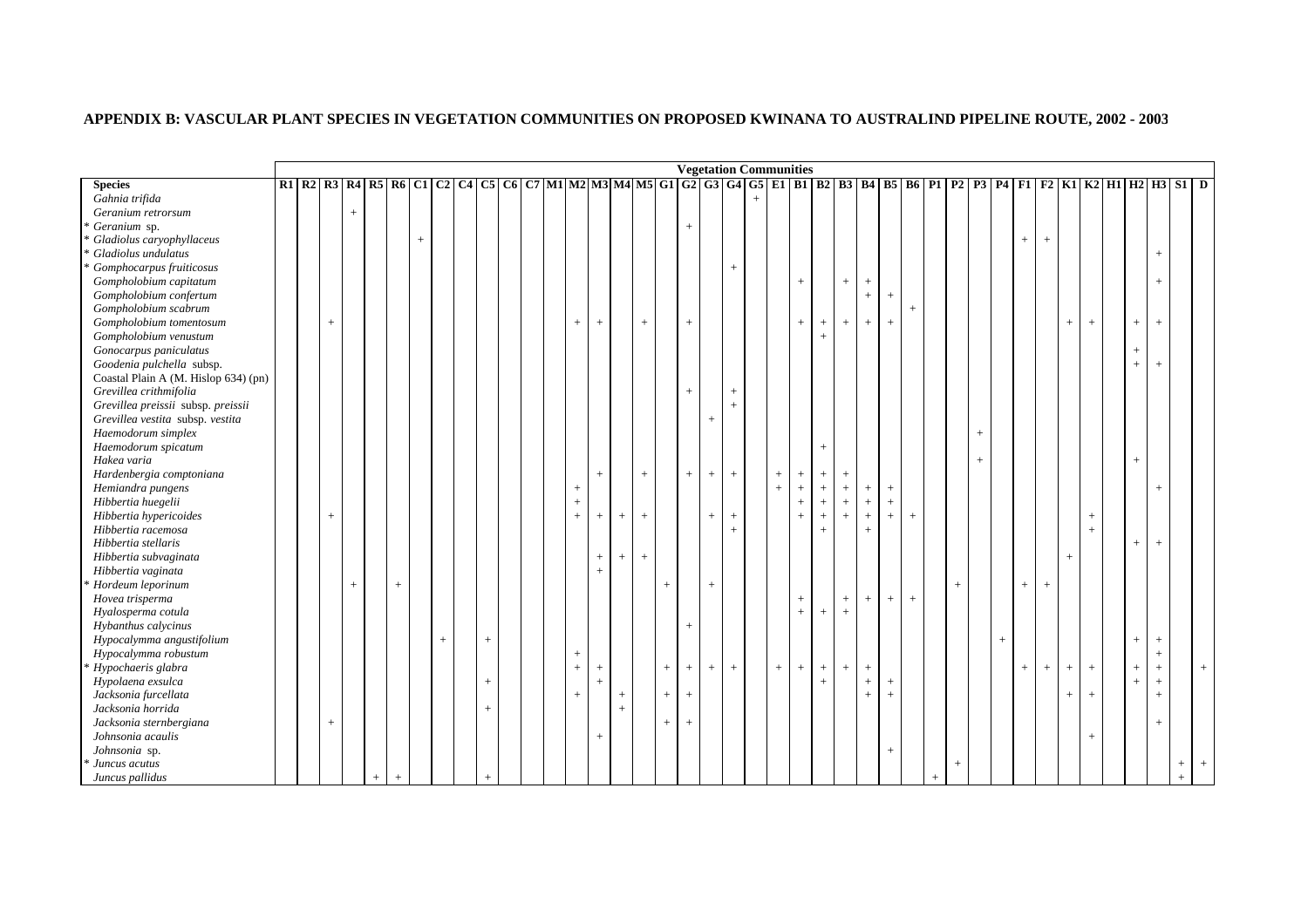|                                              |  |                                  |     |     |                                                                                                                         |         |       |  |                   |                 |                |                   |     |                   | <b>Vegetation Communities</b>    |                   |     |     |     |     |     |        |                   |        |        |                   |                   |           |                   |        |     |                 |        |        |     |
|----------------------------------------------|--|----------------------------------|-----|-----|-------------------------------------------------------------------------------------------------------------------------|---------|-------|--|-------------------|-----------------|----------------|-------------------|-----|-------------------|----------------------------------|-------------------|-----|-----|-----|-----|-----|--------|-------------------|--------|--------|-------------------|-------------------|-----------|-------------------|--------|-----|-----------------|--------|--------|-----|
| <b>Species</b>                               |  |                                  |     |     | R1 R2 R3 R4 R5 R6 C1 C2 C4 C5 C6 C7 M1 M2 M3 M4 M5 G1 G2 G3 G4 G5 E1 B1 B2 B3 B4 B5 B6 P1 P2 P3 P4 F1 F2 K1 K2 H1 H2 H3 |         |       |  |                   |                 |                |                   |     |                   |                                  |                   |     |     |     |     |     |        |                   |        |        |                   |                   |           |                   |        |     |                 |        | $S1$ D |     |
| Juncus subsecundus                           |  |                                  |     |     |                                                                                                                         |         |       |  |                   |                 |                |                   |     |                   |                                  |                   |     |     |     |     |     |        |                   |        |        |                   |                   |           |                   |        |     |                 |        | $^{+}$ | $+$ |
| Juncus sp.                                   |  |                                  |     |     | $^{+}$                                                                                                                  |         |       |  |                   |                 |                |                   |     |                   |                                  |                   |     |     |     |     |     |        |                   |        |        |                   |                   |           |                   |        |     |                 |        |        |     |
| Kennedia prostrata                           |  |                                  |     |     |                                                                                                                         |         |       |  | $\qquad \qquad +$ |                 | $^{+}$         | $\qquad \qquad +$ |     | $^{+}$            | $+$                              |                   |     |     | $+$ | $+$ | $+$ | $+$    |                   |        |        |                   |                   |           |                   |        |     |                 |        |        |     |
| Kingia australis                             |  |                                  |     |     | $^{+}$                                                                                                                  |         |       |  |                   |                 |                |                   |     |                   |                                  |                   |     |     |     |     |     |        |                   |        |        |                   |                   |           |                   |        |     |                 |        |        |     |
| Kunzea ericifolia subsp. ericifolia          |  | $\, + \,$                        | $+$ | $+$ | $+$                                                                                                                     | $\,+\,$ | $\pm$ |  | $^+$              | $^{+}$          |                | $+$               |     |                   |                                  |                   |     |     | $+$ | $+$ | $+$ | $+$    | $\qquad \qquad +$ | $\pm$  |        | $\qquad \qquad +$ | $\qquad \qquad +$ |           |                   | $^{+}$ |     |                 | $^{+}$ |        |     |
| Kunzea glabrescens                           |  |                                  |     |     |                                                                                                                         |         |       |  | $\qquad \qquad +$ |                 |                |                   |     |                   |                                  |                   |     |     |     | $+$ |     | $+$    | $^{+}$            |        |        |                   |                   |           |                   |        | $+$ |                 | $+$    |        |     |
| Lagenophora huegelii                         |  |                                  |     |     |                                                                                                                         |         |       |  | $+$               |                 | $+$            |                   |     |                   |                                  |                   |     |     |     |     |     |        |                   |        |        |                   |                   |           |                   |        |     |                 |        |        |     |
| Lagurus ovatus                               |  |                                  |     |     |                                                                                                                         |         |       |  |                   |                 |                |                   | $+$ | $\qquad \qquad +$ | $\begin{array}{c} + \end{array}$ | $+$               | $+$ | $+$ |     |     |     |        |                   |        |        |                   |                   | $^{+}$    | $+$               |        |     |                 |        |        |     |
| Laxmannia squarrosa                          |  |                                  |     |     |                                                                                                                         |         |       |  | $+$               |                 |                |                   |     |                   |                                  |                   |     |     | $+$ | $+$ | $+$ | $^{+}$ |                   |        |        |                   |                   |           |                   |        |     |                 |        |        |     |
| ?Lepidosperma brunonianum                    |  |                                  |     |     |                                                                                                                         |         |       |  |                   |                 |                |                   |     |                   |                                  |                   | $+$ |     |     |     |     |        |                   |        |        |                   |                   |           |                   |        |     |                 |        |        |     |
| Lepidosperma effusum                         |  |                                  |     |     |                                                                                                                         |         |       |  |                   |                 |                |                   |     |                   |                                  |                   | $+$ |     |     |     |     |        |                   |        |        |                   |                   |           |                   |        |     |                 |        |        |     |
| Lepidosperma longitudinale                   |  |                                  |     | $+$ | $^{+}$                                                                                                                  | $+$     |       |  |                   |                 |                |                   |     |                   |                                  |                   |     |     |     |     |     |        |                   |        |        |                   |                   |           |                   |        |     |                 |        |        |     |
| Lepidosperma squamatum                       |  | $\begin{array}{c} + \end{array}$ |     |     |                                                                                                                         |         |       |  |                   | $\! + \!\!\!\!$ |                |                   |     |                   |                                  |                   |     |     | $+$ | $+$ | $+$ | $+$    |                   |        |        |                   |                   |           |                   |        |     |                 |        |        |     |
| Lepidosperma sp.                             |  |                                  |     |     |                                                                                                                         |         |       |  |                   | $+$             | $\overline{+}$ |                   |     |                   |                                  |                   |     |     |     |     |     |        |                   |        |        | $^{+}$            |                   |           |                   |        |     | $+$             | $+$    |        |     |
| Leporella fimbriata                          |  |                                  |     |     |                                                                                                                         |         |       |  |                   | $+$             |                |                   |     |                   |                                  |                   |     |     |     |     |     |        |                   |        |        |                   |                   |           |                   |        |     |                 |        |        |     |
| Leucopogon australis subsp. acutifolius (ms) |  |                                  |     |     |                                                                                                                         |         |       |  |                   |                 |                |                   |     |                   |                                  |                   |     |     | $+$ | $+$ | $+$ | $+$    |                   |        |        |                   |                   |           |                   |        |     |                 | $+$    |        |     |
| Leucopogon conostephioides                   |  |                                  |     |     |                                                                                                                         |         |       |  |                   |                 |                |                   |     |                   |                                  |                   |     |     |     |     |     |        | $\qquad \qquad +$ |        |        |                   |                   |           |                   |        |     |                 |        |        |     |
| Leucopogon oxycedrus                         |  |                                  |     |     |                                                                                                                         |         |       |  |                   | $+$             |                |                   |     |                   |                                  |                   |     |     |     |     |     |        |                   |        |        |                   |                   |           |                   |        |     |                 |        |        |     |
| Leucopogon ?parviflorus                      |  |                                  |     |     |                                                                                                                         |         |       |  |                   |                 |                |                   |     |                   | $\begin{array}{c} + \end{array}$ | $\qquad \qquad +$ |     |     |     |     |     |        |                   |        |        |                   |                   |           |                   |        |     |                 |        |        |     |
| Leucopogon polymorphus                       |  |                                  |     |     |                                                                                                                         |         |       |  | $^{+}$            | $^{+}$          |                |                   |     |                   |                                  |                   |     |     |     |     |     | $+$    |                   |        |        |                   |                   |           |                   |        |     |                 |        |        |     |
| Leucopogon propinquus                        |  |                                  |     |     |                                                                                                                         |         |       |  | $^{+}$            |                 |                |                   |     |                   |                                  |                   |     |     |     | $+$ |     |        |                   |        |        |                   |                   |           |                   |        |     |                 |        |        |     |
| Leucopogon sp.                               |  |                                  |     |     |                                                                                                                         |         |       |  |                   |                 |                |                   |     |                   |                                  |                   |     |     |     |     |     |        |                   |        |        |                   |                   |           |                   |        | $+$ |                 |        |        |     |
| Levenhookia stipitata                        |  |                                  |     |     |                                                                                                                         |         |       |  |                   |                 |                |                   |     |                   |                                  |                   |     |     |     | $+$ |     |        |                   |        |        |                   |                   |           |                   |        |     |                 |        |        |     |
| Lobelia tenuior                              |  |                                  |     |     |                                                                                                                         |         |       |  | $^{+}$            |                 |                |                   |     |                   |                                  |                   |     |     |     |     |     | $+$    |                   |        |        |                   |                   |           |                   |        |     |                 | $+$    |        |     |
| Logania serpyllifolia subsp. angustifolia    |  |                                  |     |     |                                                                                                                         |         |       |  |                   |                 |                |                   |     |                   |                                  |                   |     |     |     |     |     | $^{+}$ |                   |        |        |                   |                   |           |                   |        |     |                 |        |        |     |
| Lomandra caespitosa                          |  |                                  |     |     |                                                                                                                         |         |       |  |                   |                 |                |                   |     |                   |                                  |                   |     |     |     | $+$ |     |        | $\qquad \qquad +$ |        |        |                   |                   |           |                   |        |     |                 |        |        |     |
| Lomandra hermaphrodita                       |  |                                  |     |     |                                                                                                                         |         |       |  |                   | $+$             |                |                   |     |                   |                                  |                   |     |     |     |     |     |        |                   |        |        |                   |                   |           |                   |        |     |                 |        |        |     |
| Lomandra nigricans                           |  |                                  |     |     |                                                                                                                         |         |       |  |                   |                 |                |                   |     |                   |                                  |                   |     |     |     |     |     |        |                   | $^{+}$ |        |                   |                   |           |                   |        |     |                 |        |        |     |
| Lomandra sericea                             |  |                                  |     |     |                                                                                                                         |         |       |  | $+$               |                 |                |                   |     |                   |                                  |                   |     |     |     |     |     |        | $^{+}$            |        |        |                   |                   |           |                   |        |     |                 |        |        |     |
| Lomandra sonderi                             |  |                                  |     |     |                                                                                                                         |         |       |  |                   | $^{+}$          |                | $^{+}$            |     |                   |                                  |                   |     |     |     |     |     |        |                   |        |        |                   |                   |           |                   |        |     |                 |        |        |     |
| Lomandra ?suaveolens                         |  | $+$                              |     |     |                                                                                                                         |         |       |  |                   |                 | $^{+}$         |                   |     |                   |                                  |                   |     |     |     |     |     |        | $\overline{+}$    |        |        |                   |                   |           |                   |        |     |                 |        |        |     |
| Lomandra sp.                                 |  |                                  |     |     |                                                                                                                         |         |       |  |                   |                 |                |                   |     |                   |                                  |                   |     |     |     |     |     |        |                   |        |        |                   |                   |           |                   |        |     |                 |        |        |     |
| Lotus suaveolens                             |  |                                  |     |     |                                                                                                                         |         |       |  |                   |                 |                |                   |     |                   |                                  |                   |     |     |     | $+$ |     | $+$    |                   |        |        |                   |                   |           |                   |        |     |                 |        |        |     |
|                                              |  |                                  |     |     |                                                                                                                         |         |       |  |                   |                 |                |                   |     |                   |                                  |                   |     |     |     |     |     |        |                   |        | $+$    |                   |                   | $^{+}$    | $^+$              |        |     | $+$             | $+$    | $+$    |     |
| Lupinus cosentinii                           |  |                                  |     |     |                                                                                                                         |         |       |  |                   |                 |                |                   | $+$ | $+$               |                                  |                   |     |     |     |     |     |        |                   |        |        |                   |                   | $\ddot{}$ | $^{+}$            |        |     |                 |        | $+$    | $+$ |
| Lupinus sp.                                  |  |                                  |     |     |                                                                                                                         |         |       |  |                   |                 |                |                   |     |                   |                                  |                   | $+$ |     |     |     |     |        |                   |        |        |                   |                   | $^{+}$    | $\! + \!\!\!\!$   |        |     |                 |        | $+$    |     |
| Lyginia barbata                              |  | $^{+}$                           |     |     |                                                                                                                         | $\,+\,$ |       |  |                   |                 |                |                   |     |                   |                                  |                   |     |     |     |     |     |        |                   |        |        |                   |                   |           |                   |        |     |                 |        |        |     |
| Lyginia imberbis                             |  |                                  |     |     |                                                                                                                         |         |       |  | $\qquad \qquad +$ | $\! + \!\!\!\!$ | $+$            |                   |     |                   |                                  |                   |     |     |     | $+$ |     | $+$    | $\! + \!\!\!\!$   |        |        |                   |                   |           |                   |        |     | $\! + \!\!\!\!$ | $+$    |        |     |
| Lysinema ciliatum                            |  |                                  |     |     |                                                                                                                         |         |       |  |                   |                 |                |                   |     |                   |                                  |                   |     |     |     |     |     |        | $\pm$             |        |        |                   |                   |           |                   |        |     |                 |        |        |     |
| Lythrum hyssopifolia                         |  |                                  |     |     |                                                                                                                         |         |       |  |                   |                 |                |                   |     |                   |                                  |                   |     |     |     |     |     |        |                   |        |        |                   |                   |           |                   |        |     | $+$             |        |        |     |
| Macrozamia riedlei                           |  | $\begin{array}{c} + \end{array}$ |     |     |                                                                                                                         |         |       |  | $+$               | $^{+}$          | $^{+}$         | $^{+}$            | $+$ | $+$               | $\begin{array}{c} + \end{array}$ | $+$               |     |     | $+$ | $+$ | $+$ | $+$    | $\qquad \qquad +$ | $\, +$ |        |                   |                   |           |                   | $^{+}$ |     |                 |        |        |     |
| Marsdenia ?velutina                          |  |                                  |     |     |                                                                                                                         |         |       |  |                   |                 |                |                   |     |                   |                                  | $\, +$            | $+$ |     |     |     |     |        |                   |        |        |                   |                   |           |                   |        |     |                 |        |        |     |
| Medicago ?polymorpha                         |  |                                  |     |     |                                                                                                                         |         |       |  |                   |                 |                |                   |     |                   |                                  |                   |     |     |     |     |     |        |                   |        | $^{+}$ |                   |                   | $^{+}$    | $\qquad \qquad +$ |        |     |                 |        |        |     |
| Meeboldina coangustata                       |  |                                  |     |     |                                                                                                                         |         |       |  |                   |                 |                |                   |     |                   |                                  |                   |     |     |     |     |     |        |                   |        |        |                   |                   |           |                   |        |     |                 |        |        |     |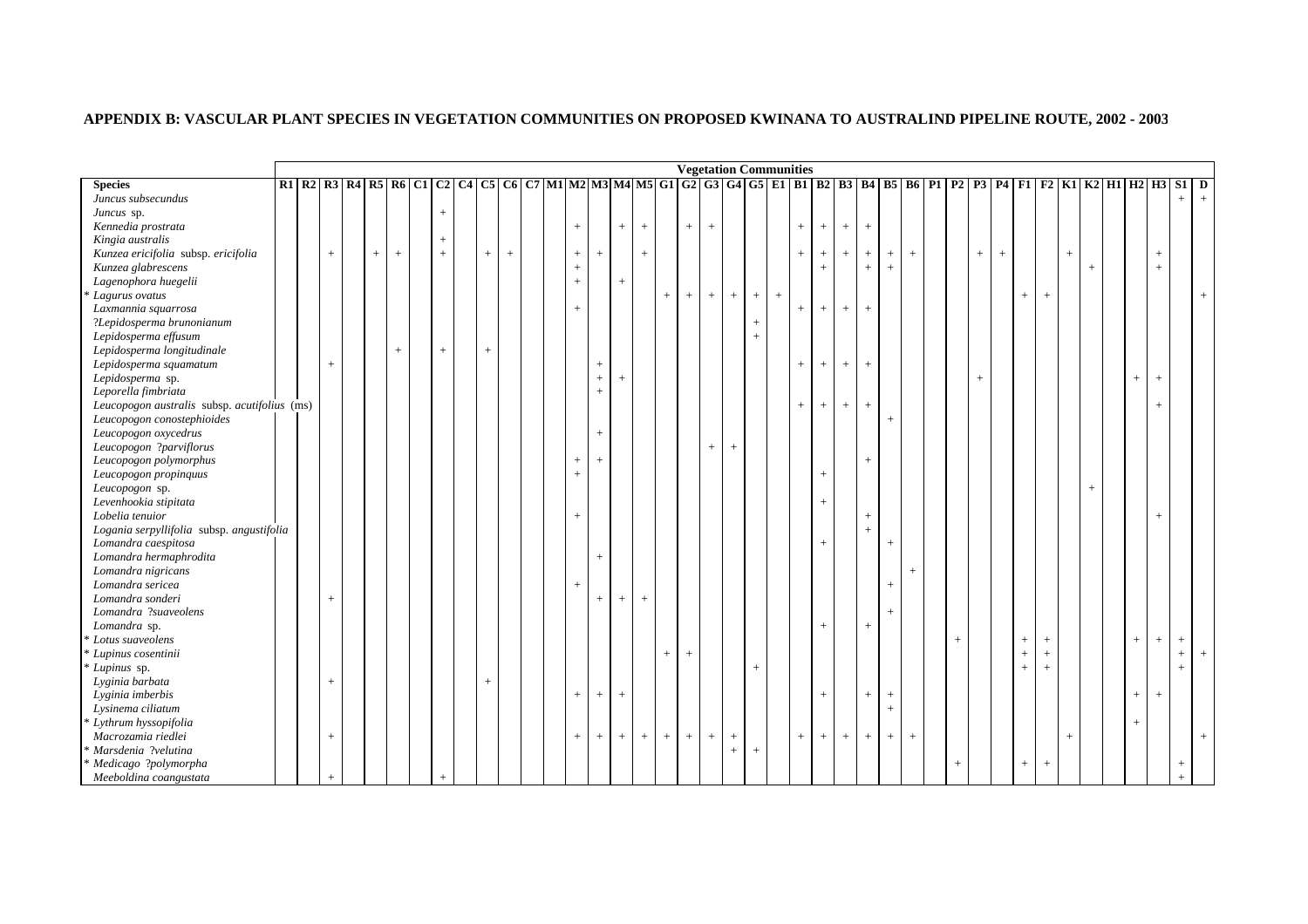|                                   |             |        |        |        |     |     |                |                                  |     |                   |      |     |                                  |           |                   |        | <b>Vegetation Communities</b> |        |      |        |     |     |     |                   |        |                                  |        |        |                                  |        |      |                   |                                                                                                                   |     |     |        |        |                 |        |             |
|-----------------------------------|-------------|--------|--------|--------|-----|-----|----------------|----------------------------------|-----|-------------------|------|-----|----------------------------------|-----------|-------------------|--------|-------------------------------|--------|------|--------|-----|-----|-----|-------------------|--------|----------------------------------|--------|--------|----------------------------------|--------|------|-------------------|-------------------------------------------------------------------------------------------------------------------|-----|-----|--------|--------|-----------------|--------|-------------|
| <b>Species</b>                    |             |        |        |        |     |     |                |                                  |     |                   |      |     |                                  |           |                   |        |                               |        |      |        |     |     |     |                   |        |                                  |        |        |                                  |        |      |                   | R1 R2 R3 R4 R5 R6 C1 C2 C4 C5 C6 C7 M1 M2 M3 M4 M5 G1 G2 G3 G4 G5 E1 B1 B2 B3 B4 B5 B6 P1 P2 P3 P4 F1 F2 K1 K2 H1 |     |     |        | H2     | <b>H3</b>       | $S1$ D |             |
| Meeboldina roycei (ms)            |             |        |        |        |     |     |                |                                  |     |                   |      |     |                                  |           |                   |        |                               |        |      |        |     |     |     |                   |        |                                  |        |        |                                  | $^{+}$ |      |                   |                                                                                                                   |     |     |        | $^{+}$ | $\! + \!\!\!\!$ | $+$    |             |
| Melaleuca hamulosa                |             |        |        |        |     |     |                |                                  |     |                   |      |     |                                  |           |                   |        |                               |        |      |        |     |     |     |                   |        |                                  |        |        |                                  |        |      |                   |                                                                                                                   |     |     |        |        | $^{+}$          |        |             |
| Melaleuca huegelii                |             |        |        |        |     |     |                |                                  |     |                   |      |     |                                  |           |                   |        |                               |        | $+$  |        |     |     |     |                   |        |                                  |        |        |                                  |        |      |                   |                                                                                                                   |     |     |        |        |                 |        |             |
| Melaleuca incana subsp. incana    |             |        |        |        |     |     |                |                                  |     |                   |      |     |                                  |           |                   |        |                               |        |      |        |     |     |     |                   |        |                                  |        |        |                                  |        |      |                   |                                                                                                                   |     |     |        | $^{+}$ |                 |        |             |
| Melaleuca lateritia               |             |        |        | $^{+}$ |     |     |                |                                  |     |                   |      |     |                                  |           |                   |        |                               |        |      |        |     |     |     |                   |        |                                  |        |        |                                  |        |      |                   |                                                                                                                   |     |     |        | $+$    | $^{+}$          |        |             |
| Melaleuca nematophylla            |             |        |        |        | $+$ |     |                |                                  |     |                   |      |     |                                  |           |                   |        |                               |        |      |        |     |     |     |                   |        |                                  |        |        |                                  |        |      |                   |                                                                                                                   |     |     |        |        |                 |        |             |
| Melaleuca pauciflora              |             |        |        |        |     |     |                |                                  |     |                   |      |     |                                  |           |                   |        |                               |        |      |        |     |     |     |                   |        |                                  |        |        |                                  |        |      |                   |                                                                                                                   |     |     |        | $+$    |                 |        | $\,$ + $\,$ |
| Melaleuca preissiana              |             | $^{+}$ |        | $+$    | $+$ |     | $^{+}$         | $\begin{array}{c} + \end{array}$ | $+$ | $\qquad \qquad +$ | $^+$ |     |                                  |           |                   |        |                               |        |      |        |     |     |     |                   |        |                                  |        | $^{+}$ | $\begin{array}{c} + \end{array}$ | $^{+}$ | $^+$ |                   |                                                                                                                   |     |     |        | $^{+}$ | $\ddot{}$       |        |             |
| Melaleuca rhaphiophylla           | $+$         | $^{+}$ | $^{+}$ | $+$    |     | $+$ | $\overline{+}$ |                                  |     | $\ddot{}$         |      | $+$ |                                  |           |                   |        |                               |        | $+$  | $^{+}$ |     |     |     |                   |        |                                  |        |        | $+$                              |        |      |                   |                                                                                                                   |     |     | $+$    |        |                 |        | $^{+}$      |
| Melaleuca systena                 |             |        |        |        |     |     |                |                                  |     |                   |      |     |                                  |           |                   |        |                               |        | $^+$ |        |     |     |     |                   |        |                                  |        |        |                                  |        |      |                   |                                                                                                                   |     |     |        |        |                 |        |             |
| Melaleuca teretifolia             |             |        |        |        |     | $+$ |                |                                  |     |                   |      |     |                                  |           |                   |        |                               |        |      |        |     |     |     |                   |        |                                  |        |        | $+$                              |        |      |                   |                                                                                                                   |     |     |        |        |                 |        |             |
| Melaleuca thymoides               |             |        |        |        |     |     |                |                                  |     |                   |      |     | $\qquad \qquad +$                | $\ddot{}$ |                   |        |                               |        |      |        |     | $+$ | $+$ | $\qquad \qquad +$ | $\, +$ | $\! + \!\!\!\!$                  |        |        |                                  |        |      |                   |                                                                                                                   |     | $+$ |        |        | $^{+}$          |        |             |
| Melaleuca viminea subsp. viminea  |             |        |        |        |     |     |                | $^{+}$                           |     |                   |      |     |                                  |           |                   |        |                               |        |      |        |     |     |     |                   |        |                                  |        |        |                                  |        |      |                   |                                                                                                                   |     |     | $^{+}$ |        |                 |        |             |
| Mentha pulegium                   |             |        |        |        |     |     |                |                                  |     |                   |      |     |                                  |           |                   |        |                               |        |      |        |     |     |     |                   |        |                                  |        |        | $+$                              |        |      |                   |                                                                                                                   |     |     |        |        |                 | $+$    | $+$         |
| Mentha sp.                        |             |        |        |        |     |     |                |                                  |     |                   |      |     |                                  |           |                   |        |                               |        |      |        |     |     |     |                   |        |                                  |        |        |                                  |        |      |                   |                                                                                                                   |     |     |        |        |                 | $^{+}$ | $^{+}$      |
| Mesomelaena stygia                |             |        |        |        |     |     |                |                                  |     |                   |      |     |                                  |           |                   |        |                               |        |      |        |     |     | $+$ |                   |        |                                  |        |        |                                  |        |      |                   |                                                                                                                   |     |     |        |        |                 |        |             |
| Mesomelaena tetragona             |             |        | $^{+}$ |        |     |     |                | $^{+}$                           |     |                   |      |     |                                  |           |                   |        |                               |        |      |        |     |     |     |                   |        |                                  |        |        |                                  |        |      |                   |                                                                                                                   |     |     |        |        |                 |        |             |
| Microtis media subsp. media       |             |        |        |        |     |     |                |                                  |     |                   |      |     |                                  |           |                   |        |                               |        |      |        |     |     |     |                   |        |                                  |        |        |                                  |        |      |                   |                                                                                                                   |     |     |        |        | $^{+}$          |        |             |
| Muehlenbeckia adpressa            |             |        |        |        |     |     |                |                                  |     |                   |      |     |                                  |           |                   |        |                               |        |      | $^{+}$ |     |     |     |                   |        |                                  |        |        |                                  |        |      |                   |                                                                                                                   |     |     |        |        |                 |        |             |
| Nemcia ?capitata                  |             |        |        |        |     |     |                |                                  |     |                   |      |     |                                  |           |                   |        |                               |        |      |        |     |     |     |                   |        | $^{+}$                           |        |        |                                  |        |      |                   |                                                                                                                   |     |     |        |        |                 |        |             |
| Nuytsia floribunda                |             | $^{+}$ |        |        |     |     |                | $^{+}$                           |     |                   |      |     | $^{+}$                           | $\ddot{}$ |                   |        |                               |        |      |        |     | $+$ | $+$ | $+$               | $+$    | $+$                              | $+$    |        |                                  |        |      |                   | $+$                                                                                                               |     |     |        | $^{+}$ | $+$             |        |             |
| Oligochaetochilus vittatus        |             |        |        |        |     |     |                |                                  |     |                   |      |     |                                  |           | $\! + \!\!\!\!$   | $^{+}$ |                               |        |      |        |     |     |     |                   |        |                                  |        |        |                                  |        |      |                   |                                                                                                                   |     |     |        |        |                 |        |             |
| Opercularia echinocephala         |             |        |        |        |     |     |                |                                  |     |                   |      |     |                                  |           | $+$               |        |                               |        |      |        |     |     |     |                   |        |                                  |        |        |                                  |        |      |                   |                                                                                                                   |     |     |        |        |                 |        |             |
| Opercularia hispidula             |             |        |        |        |     |     |                |                                  |     |                   |      |     | $+$                              |           |                   |        |                               |        |      |        |     |     |     |                   |        |                                  |        |        |                                  |        |      |                   |                                                                                                                   |     |     |        |        |                 |        |             |
| Opercularia vaginata              |             |        |        |        |     |     |                |                                  |     |                   |      |     |                                  |           |                   |        |                               | $+$    |      |        |     |     |     |                   |        |                                  |        |        |                                  |        |      |                   |                                                                                                                   |     |     |        |        |                 |        |             |
| Opuntia stricta                   |             |        |        |        |     |     |                |                                  |     |                   |      |     |                                  |           |                   |        |                               |        |      |        |     |     |     |                   |        |                                  |        |        |                                  |        |      |                   |                                                                                                                   |     |     |        |        |                 | $+$    | $+$         |
| Orchidaceae sp.                   |             |        |        |        |     |     |                |                                  |     |                   |      |     |                                  |           |                   | $+$    |                               |        |      |        |     |     |     |                   |        |                                  |        |        |                                  |        |      |                   |                                                                                                                   |     |     |        |        |                 |        |             |
| Orchidaceae sp. 2                 |             |        |        |        |     |     |                |                                  |     |                   |      |     |                                  | $^{+}$    | $\qquad \qquad +$ |        |                               |        |      |        |     |     |     |                   |        |                                  |        |        |                                  |        |      |                   |                                                                                                                   |     |     |        |        |                 |        |             |
| Orobanche minor                   |             |        |        |        |     |     |                |                                  |     |                   |      |     |                                  |           |                   |        | $^{+}$                        | $^{+}$ |      |        |     | $+$ | $+$ | $^{+}$            | $\, +$ |                                  |        |        |                                  |        |      |                   |                                                                                                                   |     |     |        |        |                 |        |             |
| Oxalis caprina                    |             |        |        |        |     |     |                |                                  |     |                   |      |     |                                  |           |                   |        |                               | $+$    |      |        | $+$ |     |     |                   |        |                                  |        |        |                                  |        |      |                   |                                                                                                                   |     |     |        |        |                 | $+$    | $+$         |
| Oxylobium lineare                 |             |        |        |        |     |     |                |                                  |     |                   |      |     |                                  |           |                   |        |                               |        |      |        |     |     |     |                   |        |                                  |        |        |                                  |        |      |                   |                                                                                                                   |     |     |        | $^{+}$ | $\! + \!\!\!\!$ |        |             |
| Parentucellia viscosa             |             |        |        |        |     |     |                |                                  |     |                   |      |     |                                  |           |                   |        |                               |        |      |        |     |     |     |                   |        |                                  |        |        |                                  |        |      |                   |                                                                                                                   |     |     |        | $^{+}$ | $\! +$          |        |             |
| Patersonia occidentalis           |             |        |        |        |     |     |                | $^{+}$                           |     | $^{+}$            |      |     | $^{+}$                           | $\ddot{}$ |                   |        |                               |        |      |        |     | $+$ | $+$ | $^{+}$            | $+$    | $+$                              | $^{+}$ |        |                                  |        |      |                   |                                                                                                                   |     |     |        |        | $\overline{+}$  |        |             |
| Pelargonium capitatum             |             |        |        |        |     |     |                |                                  |     |                   |      |     |                                  |           |                   |        |                               |        |      | $+$    |     |     |     |                   |        |                                  |        |        |                                  |        |      |                   |                                                                                                                   |     |     |        |        |                 |        |             |
| Pennisetum clandestinum           | $\,$ + $\,$ |        | $^{+}$ | $+$    |     |     |                |                                  |     |                   |      |     |                                  | $^{+}$    |                   |        |                               |        |      |        |     |     |     |                   |        |                                  |        |        | $+$                              |        |      | $+$               | $^+$                                                                                                              |     |     |        |        |                 | $^{+}$ |             |
| <sup>*</sup> Pennisetum macrourum |             |        | $+$    |        |     |     |                |                                  |     |                   |      |     |                                  |           |                   |        |                               |        |      |        |     |     |     |                   |        |                                  |        |        |                                  |        |      | $\qquad \qquad +$ | $\! +$                                                                                                            |     |     |        |        |                 | $^{+}$ |             |
| Pennisetum setaceum               |             |        |        |        |     |     |                |                                  |     |                   |      |     |                                  |           |                   |        |                               |        | $+$  | $^{+}$ |     |     |     |                   |        |                                  |        |        |                                  |        |      | $^{+}$            | $\pm$                                                                                                             |     |     |        |        |                 | $+$    |             |
| Pentaschistis airoides            |             |        |        |        |     |     |                |                                  |     |                   |      |     |                                  |           |                   |        |                               |        |      |        |     |     |     |                   | $\, +$ |                                  |        |        |                                  |        |      | $\,+\,$           | $\pm$                                                                                                             |     |     |        |        |                 | $+$    |             |
| Pericalymma ellipticum            |             |        |        |        |     |     |                | $\,$ + $\,$                      |     | $+$               |      |     |                                  | $^{+}$    |                   |        |                               |        |      |        |     |     |     |                   |        | $+$                              |        |        |                                  | $^{+}$ |      |                   |                                                                                                                   |     |     |        | $+$    | $+$             |        |             |
| Persoonia longifolia              |             |        |        |        |     |     |                |                                  |     |                   |      |     |                                  |           |                   |        |                               |        |      |        |     |     |     |                   | $^{+}$ | $+$                              |        |        |                                  |        |      |                   |                                                                                                                   |     |     |        |        |                 |        |             |
| Persoonia saccata                 |             |        |        |        |     |     |                |                                  |     |                   |      |     | $\begin{array}{c} + \end{array}$ |           |                   | $^{+}$ |                               |        |      |        |     |     |     |                   |        | $\begin{array}{c} + \end{array}$ | $+$    |        |                                  |        |      |                   |                                                                                                                   |     |     |        |        |                 |        |             |
| Petrophile linearis               |             |        | $+$    |        |     |     |                |                                  |     |                   |      |     | $+$                              | $^{+}$    |                   |        |                               |        |      |        |     |     |     |                   | $^{+}$ | $^{+}$                           |        |        |                                  |        |      |                   |                                                                                                                   | $+$ |     |        |        |                 |        |             |
| ? Petrophile serruriae            |             |        |        |        |     |     |                |                                  |     |                   |      |     |                                  |           |                   |        |                               |        |      |        |     |     |     |                   |        |                                  |        |        |                                  |        |      |                   |                                                                                                                   |     |     |        |        |                 |        |             |
|                                   |             |        |        |        |     |     |                |                                  |     |                   |      |     |                                  |           |                   |        |                               |        |      |        |     |     |     |                   |        |                                  |        |        |                                  |        |      |                   |                                                                                                                   |     |     |        |        |                 |        |             |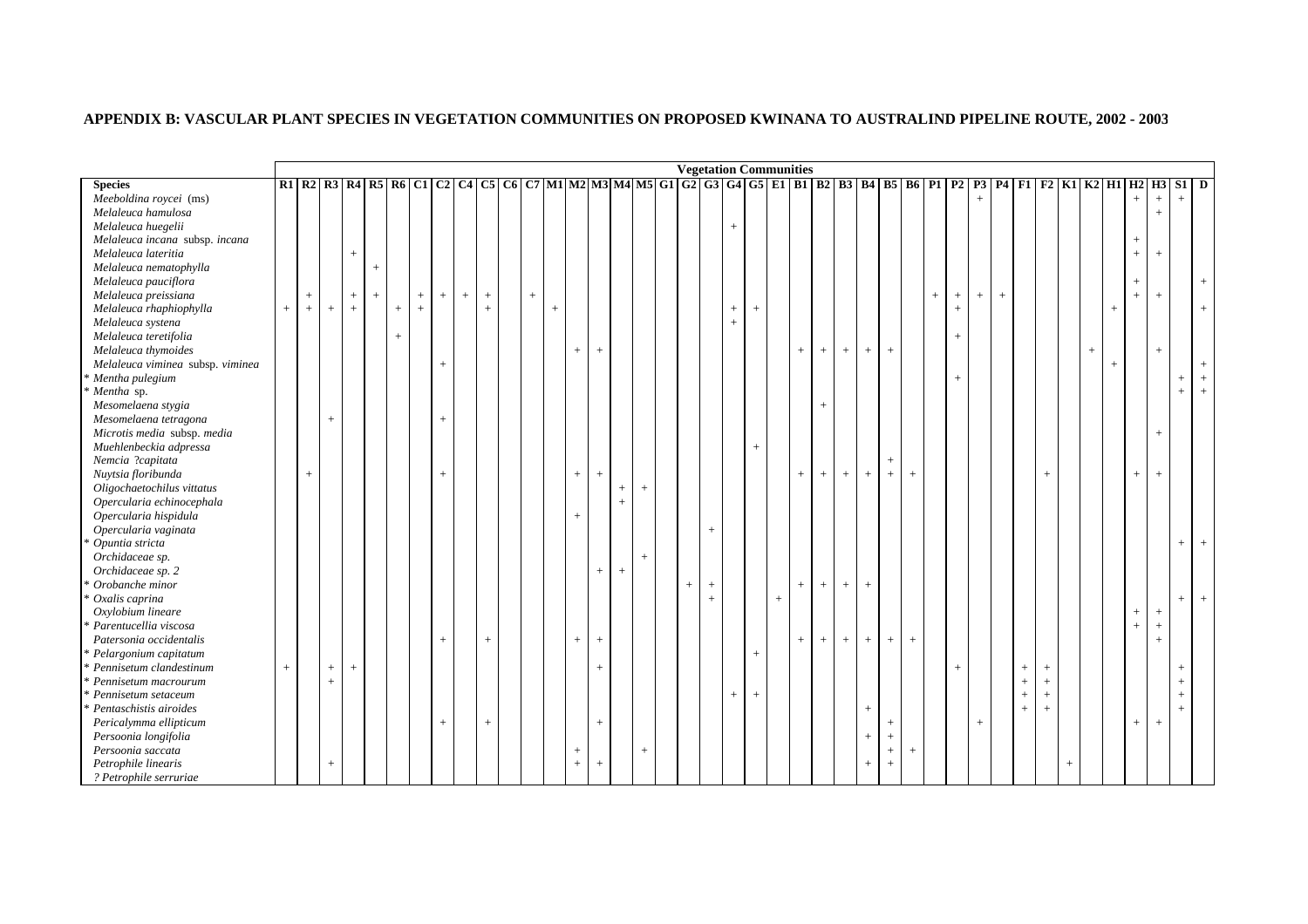# **APPENDIX B: VASCULAR PLANT SPECIES IN VEGETATION COMMUNITIES ON PROPOSED KWINANA TO AUSTRALIND PIPELINE ROUTE, 2002 - 2003**

|                                               |     |     |                                  |        |  |  |  |             |  |                   |        |        |        |        | <b>Vegetation Communities</b>    |                   |        |     |     |                |        |        |                   |        |        |                 |        |        |                 |        |                                                                                                                              |        |     |                   |                |
|-----------------------------------------------|-----|-----|----------------------------------|--------|--|--|--|-------------|--|-------------------|--------|--------|--------|--------|----------------------------------|-------------------|--------|-----|-----|----------------|--------|--------|-------------------|--------|--------|-----------------|--------|--------|-----------------|--------|------------------------------------------------------------------------------------------------------------------------------|--------|-----|-------------------|----------------|
| <b>Species</b>                                |     |     |                                  |        |  |  |  |             |  |                   |        |        |        |        |                                  |                   |        |     |     |                |        |        |                   |        |        |                 |        |        |                 |        | R1 R2 R3 R4 R5 R6 C1 C2 C4 C5 C6 C7 M1 M2 M3 M4 M5 G1 G2 G3 G4 G5 E1 B1 B2 B3 B4 B5 B6 P1 P2 P3 P4 F1 F2 K1 K2 H1 H2 H3 S1 D |        |     |                   |                |
| Petrorhagia dubia                             |     |     |                                  |        |  |  |  |             |  |                   |        |        |        | $+$    | $+$                              | $+$               |        |     |     |                |        |        |                   |        |        |                 |        |        |                 |        |                                                                                                                              |        |     | $\qquad \qquad +$ |                |
| Phalaris aquatica                             |     |     |                                  | $+$    |  |  |  |             |  |                   |        |        |        |        |                                  |                   |        |     |     |                |        |        |                   |        |        |                 |        |        |                 |        |                                                                                                                              |        |     | $^{+}$            |                |
| Philotheca spicata                            |     |     | $+$                              |        |  |  |  |             |  |                   |        |        |        |        |                                  |                   |        |     |     |                |        |        |                   |        |        |                 |        |        |                 |        |                                                                                                                              |        | $+$ |                   |                |
| Phlebocarya ciliata                           |     |     | $\begin{array}{c} + \end{array}$ |        |  |  |  |             |  | $^{+}$            |        |        |        |        |                                  |                   |        |     |     |                |        |        | $^{+}$            |        |        |                 |        |        |                 | $^{+}$ | $^{+}$                                                                                                                       |        | $+$ |                   |                |
| Phyllangium paradoxum                         |     |     |                                  |        |  |  |  |             |  |                   |        |        |        |        |                                  |                   |        |     |     |                |        |        |                   |        |        |                 |        |        |                 | $^{+}$ |                                                                                                                              |        |     |                   |                |
| Phyllanthus calycinus                         |     |     |                                  |        |  |  |  |             |  |                   |        |        |        | $^+$   | $\begin{array}{c} + \end{array}$ |                   | $^{+}$ |     |     |                |        |        |                   |        |        |                 |        |        |                 |        |                                                                                                                              |        |     |                   |                |
| Pinus sp.                                     |     |     |                                  |        |  |  |  |             |  |                   |        |        |        |        |                                  |                   |        |     |     |                |        |        |                   |        |        |                 |        |        |                 |        |                                                                                                                              |        |     |                   |                |
| Pinus pinaster                                |     |     |                                  |        |  |  |  |             |  |                   |        |        |        |        |                                  |                   |        |     |     |                |        |        | $^{+}$            |        |        |                 |        |        |                 |        |                                                                                                                              |        |     |                   |                |
| Pittosporaceae sp.                            |     |     |                                  |        |  |  |  |             |  |                   |        |        |        |        |                                  |                   |        |     |     |                |        | $^{+}$ |                   |        |        |                 |        |        |                 |        |                                                                                                                              |        |     |                   |                |
| Platysace filiformis                          |     |     |                                  |        |  |  |  |             |  |                   |        | $^{+}$ |        |        |                                  |                   |        |     |     |                |        | $+$    |                   |        |        |                 |        |        |                 |        |                                                                                                                              |        |     |                   |                |
| Platytheca galioides                          |     |     |                                  |        |  |  |  |             |  |                   |        |        |        |        |                                  |                   |        |     |     |                |        |        |                   |        |        |                 |        |        |                 |        |                                                                                                                              |        | $+$ |                   |                |
| Poaceae sp.                                   |     |     |                                  |        |  |  |  |             |  |                   | $+$    |        |        |        |                                  | $^{+}$            | $^{+}$ |     |     |                |        |        |                   |        |        |                 |        |        |                 |        |                                                                                                                              |        |     |                   |                |
| Podolepis lessonii                            |     |     |                                  |        |  |  |  |             |  |                   |        |        |        |        |                                  |                   |        |     |     |                |        |        |                   |        |        |                 |        |        |                 | $^{+}$ |                                                                                                                              |        |     |                   |                |
| Poranthera drummondii                         |     |     |                                  |        |  |  |  |             |  |                   |        |        |        |        |                                  |                   |        |     |     |                |        |        | $^{+}$            |        |        |                 |        |        |                 |        |                                                                                                                              |        |     |                   |                |
| Prasophyllum parvifloium                      |     |     |                                  |        |  |  |  |             |  |                   | $^{+}$ |        |        |        |                                  |                   |        |     |     |                |        |        |                   |        |        |                 |        |        |                 |        |                                                                                                                              |        |     |                   |                |
| Pteridium esculentum                          | $+$ |     |                                  |        |  |  |  | $\,$ + $\,$ |  |                   |        |        |        |        |                                  |                   |        |     |     |                |        |        |                   |        |        |                 |        |        |                 |        |                                                                                                                              |        | $+$ |                   |                |
| Ptilotus drummondii var. drummondii           |     |     |                                  |        |  |  |  |             |  |                   |        |        |        |        | $\! + \!\!\!\!$                  |                   |        |     |     |                |        |        |                   |        |        |                 |        |        |                 |        |                                                                                                                              |        |     |                   |                |
| Ptilotus polystachyus                         |     |     |                                  |        |  |  |  |             |  |                   |        |        |        | $^{+}$ |                                  |                   |        | $+$ |     |                |        |        |                   |        |        |                 |        |        |                 |        |                                                                                                                              |        |     |                   |                |
| Pyrorchis nigricans                           |     |     |                                  |        |  |  |  |             |  |                   |        |        |        |        |                                  |                   |        |     |     |                |        |        |                   |        |        |                 |        |        |                 |        |                                                                                                                              |        |     |                   |                |
| Ranunculus muricatus                          |     |     |                                  |        |  |  |  |             |  |                   |        |        |        |        |                                  |                   |        |     |     |                |        |        |                   |        | $^{+}$ |                 |        |        |                 |        |                                                                                                                              |        |     |                   |                |
| Regelia ciliata                               |     |     |                                  |        |  |  |  |             |  |                   |        |        |        | $^{+}$ |                                  |                   |        |     |     |                |        |        |                   |        |        |                 |        |        |                 |        |                                                                                                                              |        |     |                   |                |
| Ricinus communis                              |     |     |                                  |        |  |  |  |             |  |                   |        |        |        |        |                                  |                   |        |     |     |                |        |        |                   |        |        |                 |        |        |                 |        |                                                                                                                              |        |     | $^{+}$            |                |
| Romulea rosea                                 |     |     |                                  |        |  |  |  |             |  |                   |        |        |        |        |                                  | $+$               |        |     |     |                |        |        |                   |        |        |                 | $^{+}$ | $^{+}$ | $\! + \!\!\!\!$ |        |                                                                                                                              |        |     | $+$               | $\overline{+}$ |
| Rubus fruiticosus                             |     |     |                                  |        |  |  |  |             |  |                   |        |        |        |        |                                  |                   |        |     |     |                |        |        |                   |        |        |                 |        |        |                 |        |                                                                                                                              |        |     |                   |                |
| Rumex crispus                                 |     | $+$ |                                  | $+$    |  |  |  |             |  |                   |        |        |        |        |                                  |                   |        |     |     |                |        |        |                   |        |        |                 |        |        |                 |        |                                                                                                                              |        |     |                   |                |
| Rumex pulcher                                 |     |     |                                  |        |  |  |  |             |  |                   |        |        |        |        |                                  |                   |        |     |     |                |        |        |                   |        |        |                 |        |        |                 |        |                                                                                                                              |        |     |                   |                |
| Rumex sp.                                     |     |     |                                  |        |  |  |  |             |  |                   |        |        |        |        |                                  |                   |        |     |     | $^{+}$         |        |        |                   |        |        |                 |        |        |                 |        |                                                                                                                              |        |     |                   |                |
| Scaevola glandulifera                         |     |     |                                  |        |  |  |  |             |  |                   |        |        |        |        | $+$                              |                   |        |     |     |                |        |        |                   |        |        |                 |        |        |                 |        |                                                                                                                              |        |     |                   |                |
| Schinus molle                                 |     |     |                                  |        |  |  |  |             |  |                   |        |        |        |        |                                  |                   |        |     |     |                |        |        |                   |        |        |                 |        |        |                 |        |                                                                                                                              |        |     |                   |                |
| Schinus terebinthifolia                       |     |     |                                  |        |  |  |  |             |  |                   |        |        |        |        |                                  | $^{+}$            |        |     |     |                |        |        |                   |        |        |                 |        |        |                 |        |                                                                                                                              |        |     |                   |                |
| Schoenus curvifolius                          |     |     |                                  |        |  |  |  |             |  |                   |        |        |        |        |                                  |                   |        |     |     |                |        |        | $^{+}$            |        |        |                 |        |        |                 |        |                                                                                                                              |        |     |                   |                |
| Schoenus sp.                                  |     |     |                                  |        |  |  |  |             |  |                   |        |        |        |        |                                  |                   |        |     |     |                |        |        |                   |        |        |                 |        |        |                 |        |                                                                                                                              | $+$    | $+$ |                   |                |
| ?Schoenus sp.                                 |     |     |                                  |        |  |  |  |             |  |                   |        |        |        | $^{+}$ |                                  | $\qquad \qquad +$ |        |     |     |                |        |        |                   |        |        |                 |        |        |                 |        |                                                                                                                              |        |     |                   |                |
| Scholtzia involucrata                         |     |     |                                  |        |  |  |  |             |  |                   |        |        |        |        |                                  |                   |        |     |     |                |        |        |                   |        |        |                 |        |        |                 | $^{+}$ |                                                                                                                              |        |     |                   |                |
| Senecio sp.                                   |     |     |                                  |        |  |  |  |             |  |                   |        |        |        |        |                                  |                   |        |     |     | $+$            |        |        |                   |        |        |                 |        |        |                 |        |                                                                                                                              |        |     |                   |                |
| Siloxerus humifusus                           |     |     |                                  |        |  |  |  |             |  |                   |        |        |        |        |                                  |                   |        |     |     |                |        |        |                   |        |        |                 |        |        |                 |        |                                                                                                                              | $^+$   |     |                   |                |
| Sonchus oleraceus                             |     |     |                                  |        |  |  |  |             |  |                   |        |        |        |        |                                  |                   |        |     |     | $\overline{+}$ |        |        |                   |        |        |                 |        |        |                 |        |                                                                                                                              |        | $+$ |                   | $+$            |
|                                               |     |     |                                  | $^{+}$ |  |  |  |             |  |                   |        |        | $^{+}$ |        |                                  | $+$               |        | $+$ |     | $^+$           | $^{+}$ |        |                   |        |        |                 |        | $^{+}$ | $^{+}$          |        |                                                                                                                              |        |     | $+$               |                |
| Stirlingia latifolia<br>Stylidium brunonianum |     |     | $^+$                             |        |  |  |  |             |  | $\qquad \qquad +$ | $^{+}$ |        |        |        |                                  |                   |        |     | $+$ | $\ddot{}$      |        |        | $\! + \!\!\!\!$   |        |        |                 |        |        |                 |        |                                                                                                                              |        |     |                   |                |
|                                               |     |     |                                  |        |  |  |  |             |  |                   |        |        |        |        |                                  |                   |        |     |     |                |        |        |                   |        |        |                 |        |        |                 |        |                                                                                                                              |        | $+$ |                   |                |
| Stylidium brunonianum subsp. brunonianum      |     |     |                                  |        |  |  |  |             |  | $^{+}$            | $^{+}$ |        |        |        |                                  |                   |        |     | $+$ | $+$            | $+$    | $+$    | $\qquad \qquad +$ |        |        | $\! + \!\!\!\!$ |        |        |                 | $^{+}$ |                                                                                                                              | $^{+}$ | $+$ |                   |                |
| Stylidium calcaratum                          |     |     |                                  |        |  |  |  |             |  |                   |        |        |        |        |                                  |                   |        |     |     |                |        |        |                   |        |        |                 |        |        |                 |        |                                                                                                                              | $+$    |     |                   |                |
| Stylidium ?carnosum                           |     |     |                                  |        |  |  |  |             |  |                   | $^{+}$ |        |        |        |                                  |                   |        |     |     |                |        | $+$    |                   | $^{+}$ |        |                 |        |        |                 |        |                                                                                                                              |        |     |                   |                |
| Stylidium divaricatum                         |     |     |                                  |        |  |  |  |             |  |                   |        |        |        |        |                                  |                   |        |     |     |                |        |        |                   |        |        |                 |        |        |                 |        |                                                                                                                              | $\pm$  |     |                   |                |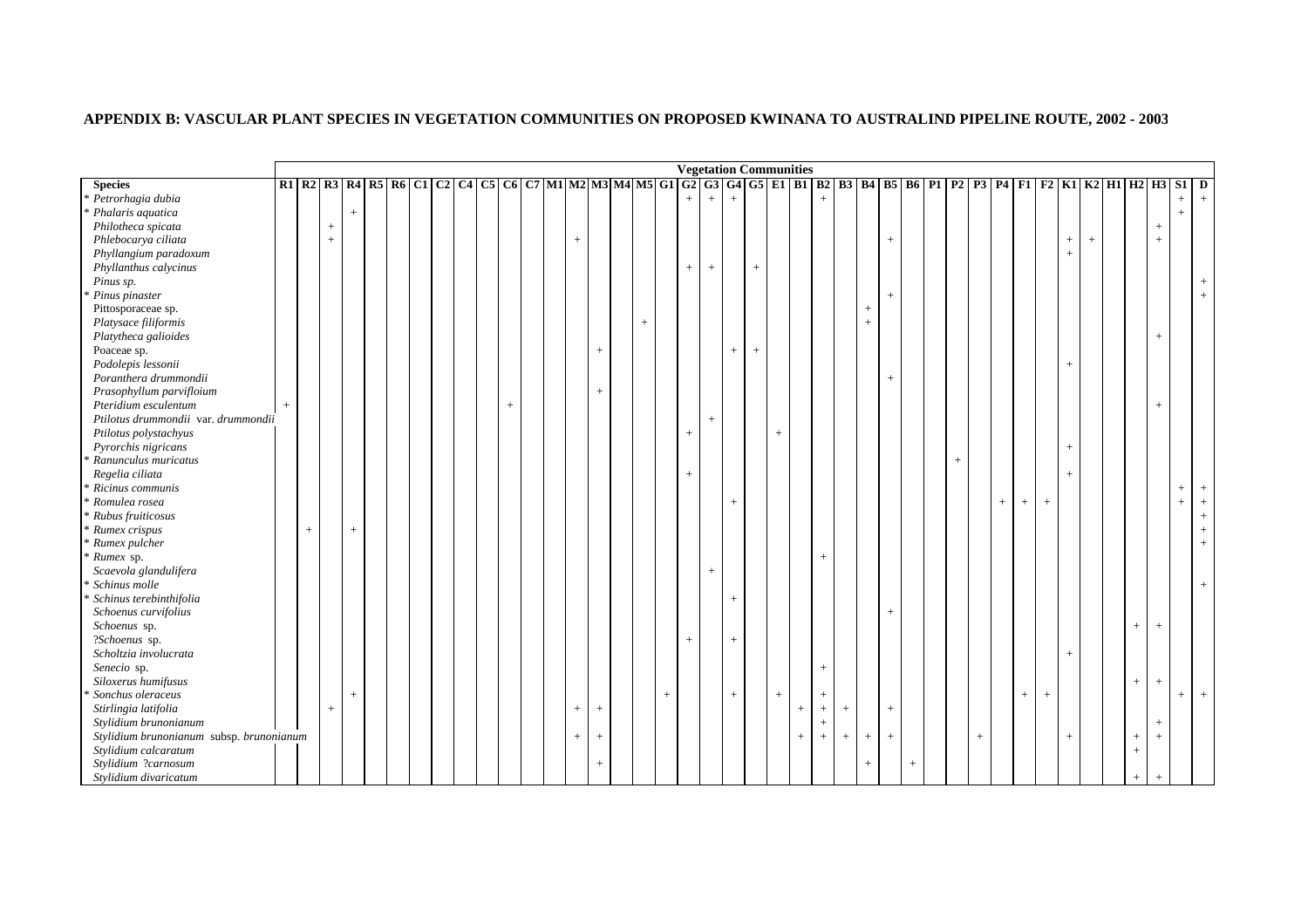# **APPENDIX B: VASCULAR PLANT SPECIES IN VEGETATION COMMUNITIES ON PROPOSED KWINANA TO AUSTRALIND PIPELINE ROUTE, 2002 - 2003**

|                                      |        |        |  |     |     |        |  |        |        |        |     |        |        | <b>Vegetation Communities</b> |        |     |     |        |        |        |        |  |  |     |        |                                  |        |     |                                                                                                                      |        |     |        |  |
|--------------------------------------|--------|--------|--|-----|-----|--------|--|--------|--------|--------|-----|--------|--------|-------------------------------|--------|-----|-----|--------|--------|--------|--------|--|--|-----|--------|----------------------------------|--------|-----|----------------------------------------------------------------------------------------------------------------------|--------|-----|--------|--|
| <b>Species</b>                       |        |        |  |     |     |        |  |        |        |        |     |        |        |                               |        |     |     |        |        |        |        |  |  |     |        |                                  |        |     | R1 R2 R3 R4 R5 R6 C1 C2 C4 C5 C6 C7 M1 M2 M3 M4 M5 G1 G2 G3 G4 G5 E1 B1 B2 B3 B4 B5 B6 P1 P2 P3 P4 F1 F2 K1 K2 H1 H2 |        | H3  | $S1$ D |  |
| Stylidium junceum                    |        |        |  |     |     |        |  |        |        |        |     |        |        |                               |        |     |     |        |        |        |        |  |  |     |        |                                  |        |     |                                                                                                                      | $^{+}$ |     |        |  |
| Stylidium piliferum subsp. piliferum |        |        |  |     |     |        |  |        | $^{+}$ | $+$    |     |        |        |                               |        |     |     |        |        | $+$    |        |  |  |     |        |                                  |        |     |                                                                                                                      |        |     |        |  |
| Stylidium schoenoides                |        |        |  |     |     |        |  |        |        |        |     |        |        |                               |        |     |     |        |        | $^{+}$ | $^{+}$ |  |  |     |        |                                  |        |     |                                                                                                                      |        |     |        |  |
| Synaphea spinulosa subsp. spinulosa  |        |        |  |     |     |        |  |        |        |        |     |        |        |                               |        |     |     |        |        |        |        |  |  |     |        |                                  |        |     |                                                                                                                      |        |     |        |  |
| Taxandria linearifolia (ms)          | $^{+}$ |        |  |     |     | $^{+}$ |  |        |        |        |     |        |        |                               |        |     |     |        |        |        |        |  |  |     |        |                                  |        |     |                                                                                                                      |        |     |        |  |
| Templetonia retusa                   |        |        |  |     |     |        |  |        |        |        |     |        | $^{+}$ |                               | $^{+}$ |     |     |        |        |        |        |  |  |     |        |                                  |        |     |                                                                                                                      |        |     |        |  |
| Tetraria octandra                    |        |        |  |     |     |        |  |        |        | $^{+}$ |     |        |        |                               |        |     |     |        |        |        |        |  |  |     |        |                                  |        |     |                                                                                                                      |        |     |        |  |
| Tetratheca hirsuta                   |        |        |  |     |     |        |  |        |        |        |     |        |        |                               |        |     |     |        |        |        | $^{+}$ |  |  |     |        |                                  |        |     |                                                                                                                      |        |     |        |  |
| Thomasia cognata                     |        |        |  |     |     |        |  |        |        |        |     |        |        |                               | $^{+}$ |     |     |        |        |        |        |  |  |     |        |                                  |        |     |                                                                                                                      |        |     |        |  |
| Thysanotus multiflorus               |        |        |  |     |     |        |  |        |        |        |     |        |        |                               |        |     |     |        |        | $^{+}$ |        |  |  |     |        |                                  |        |     |                                                                                                                      | $^{+}$ | $+$ |        |  |
| Thysanotus patersonii                |        |        |  |     |     |        |  |        |        |        |     |        |        |                               |        |     |     | $+$    | $+$    | $^{+}$ | $+$    |  |  |     |        |                                  |        |     |                                                                                                                      |        |     |        |  |
| Thysanotus thyrsoideus               |        |        |  |     |     |        |  |        |        |        |     |        |        |                               |        |     |     | $^{+}$ |        |        |        |  |  |     |        |                                  |        |     |                                                                                                                      |        |     |        |  |
| * Trachyandra divaricata             |        |        |  |     |     |        |  |        |        |        |     | $^{+}$ | $+$    | $+$                           |        | $+$ |     |        |        |        |        |  |  |     |        |                                  |        |     |                                                                                                                      |        |     |        |  |
| Trachymene pilosa                    |        |        |  |     |     |        |  |        |        |        |     |        |        |                               |        |     |     |        |        |        |        |  |  | $+$ |        |                                  |        |     |                                                                                                                      |        |     |        |  |
| Trachymene sp.                       |        |        |  |     |     |        |  |        |        |        |     |        |        |                               |        |     |     | $+$    |        | $^{+}$ |        |  |  |     |        |                                  |        |     |                                                                                                                      |        |     |        |  |
| Tricoryne elatior                    |        | $+$    |  |     |     |        |  | $^{+}$ |        |        |     |        |        |                               |        |     |     | $+$    |        | $^{+}$ |        |  |  |     |        |                                  |        |     |                                                                                                                      |        |     |        |  |
| Tricostularia neesii var. neesii     |        |        |  |     | $+$ |        |  |        |        |        |     |        |        |                               |        |     |     |        |        |        |        |  |  |     |        |                                  |        |     |                                                                                                                      |        |     |        |  |
| * Trifolium arvense                  |        |        |  |     |     |        |  |        |        |        |     |        |        |                               |        |     |     |        |        |        |        |  |  |     | $^{+}$ | $\overline{+}$                   |        |     |                                                                                                                      |        |     | $+$    |  |
| Trifolium sp.                        |        |        |  |     |     | $^{+}$ |  |        |        |        |     |        |        |                               |        |     |     |        |        |        |        |  |  |     |        |                                  |        |     |                                                                                                                      |        |     |        |  |
| Ursinia anthemoides                  |        |        |  |     |     |        |  | $^{+}$ |        |        |     | $^{+}$ |        |                               |        |     | $+$ | $+$    | $+$    | $+$    | $+$    |  |  |     | $^{+}$ | $\begin{array}{c} + \end{array}$ | $^{+}$ | $+$ |                                                                                                                      |        | $+$ |        |  |
| Villarsia albiflora                  |        |        |  |     |     |        |  |        |        |        |     |        |        |                               |        |     |     |        |        |        |        |  |  |     |        |                                  |        |     |                                                                                                                      | $+$    | $+$ |        |  |
| Viminaria juncea                     |        |        |  |     |     |        |  |        |        |        |     |        |        |                               |        |     |     |        |        |        |        |  |  |     |        |                                  |        |     |                                                                                                                      |        |     |        |  |
| Washingtonia filifera                |        |        |  |     |     |        |  |        |        |        |     |        |        |                               |        |     |     |        |        |        |        |  |  |     |        |                                  |        |     |                                                                                                                      |        |     |        |  |
| Watsonia meriana var. bulbillifera   | $^{+}$ |        |  |     |     |        |  |        |        |        |     |        |        |                               |        |     |     |        |        |        |        |  |  |     |        |                                  |        |     |                                                                                                                      |        |     |        |  |
| * Watsonia sp.                       |        | $^{+}$ |  |     |     | $^{+}$ |  |        |        |        |     |        |        |                               |        |     |     |        |        |        |        |  |  |     |        |                                  |        |     |                                                                                                                      |        |     |        |  |
| Xanthorrhoea gracilis                |        |        |  |     |     |        |  |        | $^{+}$ |        |     |        |        |                               |        |     |     | $+$    |        |        |        |  |  |     |        |                                  |        |     |                                                                                                                      |        |     |        |  |
| Xanthorrhoea preissii                |        | $+$    |  | $+$ | $+$ | $+$    |  | $^{+}$ | $^{+}$ | $^{+}$ | $+$ | $+$    | $+$    | $+$                           |        | $+$ | $+$ | $+$    | $^{+}$ | $+$    | $+$    |  |  |     |        |                                  |        | $+$ |                                                                                                                      | $+$    | $+$ |        |  |
| Xanthosia huegelii                   |        |        |  |     |     |        |  | $^{+}$ |        |        |     |        |        |                               |        |     |     |        |        | $^{+}$ | $^{+}$ |  |  |     |        |                                  |        |     |                                                                                                                      |        |     |        |  |
| Xylomelum occidentale                |        | $+$    |  |     |     |        |  |        |        |        |     |        |        |                               |        |     |     | $+$    |        |        |        |  |  |     |        |                                  |        |     |                                                                                                                      |        |     |        |  |
| * Zantedeschia aethiopica            |        |        |  |     |     |        |  |        |        |        |     |        |        |                               |        |     |     |        |        |        |        |  |  |     |        |                                  |        |     |                                                                                                                      |        |     |        |  |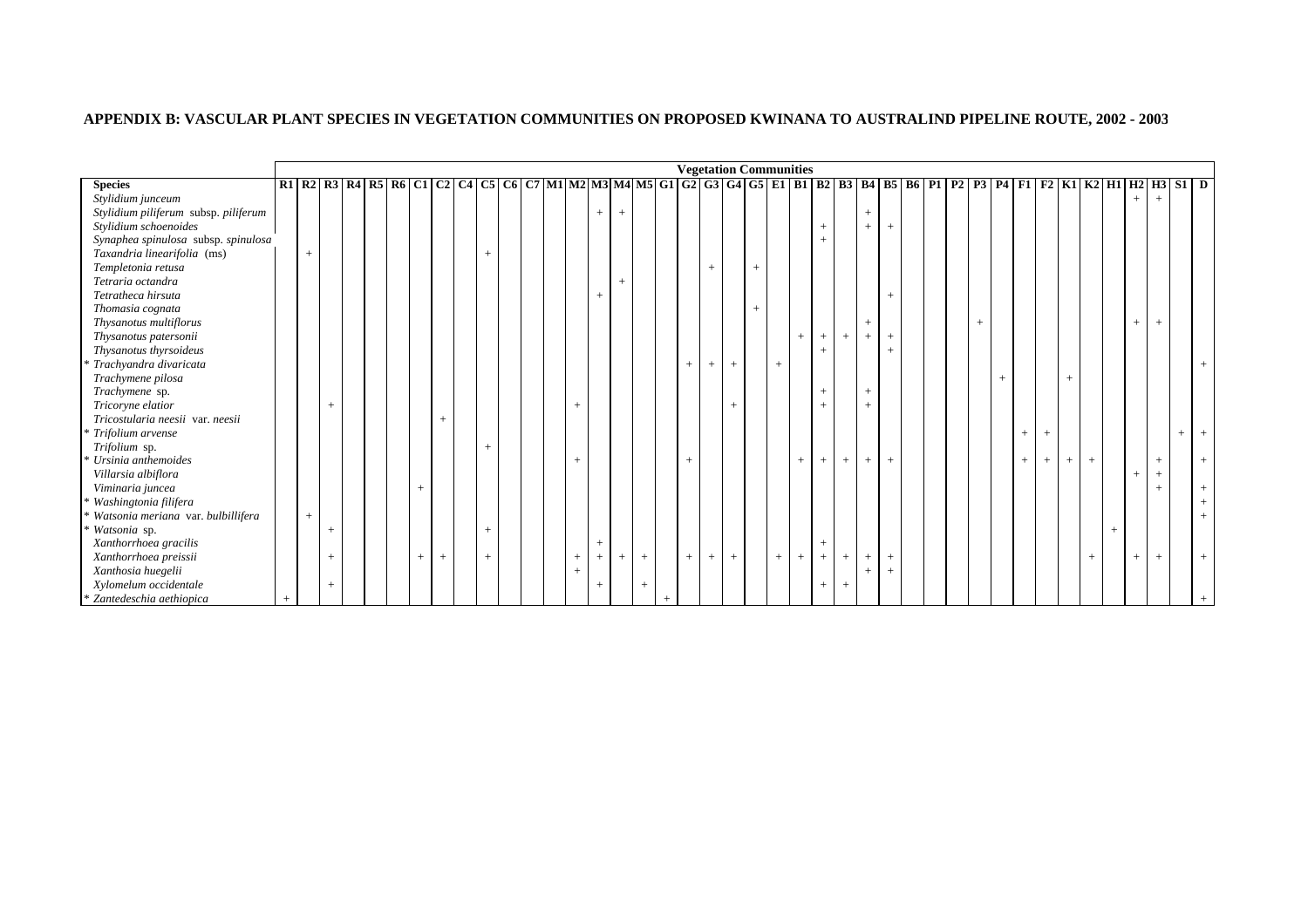rostellifera, Dryandra sessilis var. cygnorum and low mixed shrubs. disturbed areas.

G5: Open Woodland of *Eucalyptus gomphocephala* over Acacia species and

Melaleuca rhaphiophylla and low sedges and shrubs.

| <b>Eucalyptus rudis Woodlands</b>                                                                                                                                                                                                                                          | <b>Eucalyptus decipiens Woodlands</b>                                                                                                                                                                                                                                                                            |
|----------------------------------------------------------------------------------------------------------------------------------------------------------------------------------------------------------------------------------------------------------------------------|------------------------------------------------------------------------------------------------------------------------------------------------------------------------------------------------------------------------------------------------------------------------------------------------------------------|
| R1:                                                                                                                                                                                                                                                                        | E1:                                                                                                                                                                                                                                                                                                              |
| Disturbed Low Open Woodland of Eucalyptus rudis - Melaleuca rhaphiophylla<br>over Pteridium esculentum and pastoral grasses.                                                                                                                                               | Low Open Woodland of Eucalyptus decipiens - Banksia littoralis - Acacia<br>rostellifera over Dryandra sessilis var. cygnorum and low mixed shrubs.                                                                                                                                                               |
| Disturbed Low Open Woodland of <i>Eucalyptus rudis - Corymbia calophylla</i> over<br>R2:<br>Melaleuca preissiana, Melaleuca rhaphiophylla and Taxandria linearifolia over                                                                                                  | <b>Banksia Woodlands</b>                                                                                                                                                                                                                                                                                         |
| pastoral grasses in association with watercourses.                                                                                                                                                                                                                         | Disturbed Low Open Woodland of Banksia ilicifolia - Eucalyptus marginata subsp.<br><b>B1:</b><br>marginata - Allocasuarina fraseriana over low shrubs and pastoral grasses.                                                                                                                                      |
| Disturbed Low Open Woodland of Eucalyptus rudis - Corymbia calophylla over<br>R3:<br>Kunzea ericifolia subsp. ericifolia over pastoral grasses.                                                                                                                            | B2:<br>Disturbed Open Woodland of Banksia ilicifolia - Eucalyptus marginata subsp.<br>marginata - Allocasuarina fraseriana - Xylomelum occidentale over Hibbertia                                                                                                                                                |
| Disturbed Low Open Woodland of Eucalyptus rudis - Melaleuca rhaphiophylla<br>R4:<br>with pockets of <i>Corymbia calophylla</i> over pastoral grasses.                                                                                                                      | hypericoides, Hibbertia huegelii and Hyalosperma cotula.                                                                                                                                                                                                                                                         |
| Disturbed Low Open Woodland of Eucalyptus rudis over Melaleuca preissiana<br><b>R5:</b><br>with Juncus pallidus in depressions, over pasture grasses.                                                                                                                      | Open Woodland of Banksia attenuata Banksia ilicifolia - Eucalyptus marginata<br><b>B3:</b><br>subsp. marginata over Kunzea ericifolia subsp. ericifolia, Stirlingia latifolia,<br>Calytrix fraseri, Adenanthos meisneri and Dasypogon bromeliifolius.                                                            |
| Woodland of Eucalyptus rudis Melaleuca rhaphiophylla over Melaleuca teretifolia<br>R6:<br>and Astartea fascicularis over Lepidosperma longitudinale.                                                                                                                       | Open Woodland of Banksia attenuata Eucalyptus marginata subsp. marginata<br><b>B4:</b><br>over Kunzea ericifolia subsp. ericifolia, Allocasuarina humilis, Stirlingia latifolia<br>and mixed shrubs.                                                                                                             |
| Corymbia calophylla Woodlands                                                                                                                                                                                                                                              |                                                                                                                                                                                                                                                                                                                  |
| C1: Disturbed Open Woodland of Corymbia calophylla - Melaleuca preissiana<br>Melaleuca rhaphiophylla over Xanthorrhoea preissii, Viminaria juncea, *Gladiolus<br>caryophyllaceus and pastoral grasses.                                                                     | Open Woodland of Banksia attenuata Banksia ilicifolia - Eucalyptus marginata<br>B5:<br>subsp. marginata over Kunzea ericifolia subsp. ericifolia with occasional Nuytsia<br>floribunda and Corymbia calophylla over Melaleuca thymoides, Calytrix fraseri,<br>Acacia pulchella var. glaberrima and mixed shrubs. |
| Disturbed Open Woodland of Corymbia calophylla - Melaleuca preissiana over<br>C2:<br>Kingia australis and Hypocalymma angustifolium over pastoral grasses.                                                                                                                 | Open Woodland of Banksia ilicifolia - Banksia attenuata - Agonis flexuosa and<br><b>B6:</b><br>Eucalyptus marginata subsp. marginata over dense Kunzea ericifolia subsp.<br>ericifolia with Bossiaea eriocarpa, Hibbertia hypericoides, Dasypogon                                                                |
| Low Woodland of Corymbia calophylla over Xanthorrhoea preissii, Dasypogon<br>C3:<br>bromeliifolius and Adenanthos meisneri.                                                                                                                                                | bromeliifolius, Acacia pulchella and Patersonia occidentalis.<br><b>Melaleuca Woodlands</b>                                                                                                                                                                                                                      |
| Disturbed Open Woodland of Corymbia calophylla - Eucalyptus rudis over Agonis<br>$C4$ :<br>flexuosa over pastoral grasses.                                                                                                                                                 | Disturbed Open Woodland of scattered Melaleuca preissiana over Juncus pallidus<br><b>P1:</b>                                                                                                                                                                                                                     |
| Disturbed Low Open Woodland of Corymbia calophylla - Melaleuca preissiana<br>$C5$ :<br>over Taxandria linearifolia, Astartea fascicularis, Baumea articulata and Juncus<br>pallidus over pastoral grasses.                                                                 | and pastoral grasses.<br>P2:<br>Disturbed Low Open Woodland of Melaleuca rhaphiophylla - Melaleuca<br>preissiana over Astartea fascicularis over pasture grasses and sedges.                                                                                                                                     |
| Disturbed Low Open Woodland of Corymbia calophylla - Eucalyptus marginata<br>$C6$ :<br>subsp. marginata - Banksia menziesii - Allocasuarina fraseriana over Kunzea<br>ericifolia subsp. ericifolia over pasture grasses.                                                   | Low Open Woodland of Melaleuca preissiana and occasional Eucalyptus<br>P3:<br>marginata subsp. marginata and Kunzea ericifolia subsp. ericifolia over<br>Hypocalymma angustifolium and Calytrix species over Dasypogon bromeliifolius.                                                                           |
| Disturbed Low Open Woodland of Corymbia calophylla - Eucalyptus wandoo over<br>C7:<br><i>Melaleuca preissiana</i> over pasture grasses.                                                                                                                                    | Low Open Woodland of Melaleuca preissiana with either Agonis flexuosa or<br><b>P4:</b><br>Kunzea ericifolia subsp. ericifolia over Hypocalymma angustifolium and Calytrix<br>species over Dasypogon bromeliifolius.                                                                                              |
| Eucalyptus marginata subsp. marginata Woodlands                                                                                                                                                                                                                            | <b>Agonis flexuosa Woodlands and Forests</b>                                                                                                                                                                                                                                                                     |
| M1: Disturbed Open Woodland of <i>Eucalyptus marginata</i> subsp. marginata over<br>Cartonema philydroides.                                                                                                                                                                | F1:<br>Open Forest of Agonis flexuosa Eucalyptus marginata subsp. marginata over<br>grasses.                                                                                                                                                                                                                     |
| Open Woodland of Eucalyptus marginata subsp. marginata Corymbia calophylla<br>M2:<br>over Kunzea ericifolia subsp. ericifolia, Pericalymma ellipticum and Acacia<br>pulchella var. glaberrima over Poaceae species.                                                        | Open Woodland of Agonis flexuosa with occasional Banksia attenuata, Banksia<br>F2:<br>ilicifolia and Nuytsia floribunda over mixed shrubs.                                                                                                                                                                       |
| Open Woodland of Eucalyptus marginata subsp. marginata - Banksia ilicifolia -<br>M3:                                                                                                                                                                                       | Kunzea ericifolia subsp. ericifolia Shrublands                                                                                                                                                                                                                                                                   |
| Banksia grandis - Banksia littoralis and Nuytsia floribunda over Kunzea ericifolia<br>subsp. ericifolia, Acacia pulchella, Stirlingia latifolia, Xanthorrhoea preissii and<br>Dasypogon bromeliifolius.                                                                    | Disturbed Low Shrubland of Kunzea ericifolia subsp. ericifolia over Regelia ciliata<br>$K1$ :<br>over pastoral grasses.                                                                                                                                                                                          |
| Woodland of Eucalyptus marginata subsp. marginata - Corymbia calophylla -<br>M4:<br>Banksia attenuata and Banksia grandis over Xanthorrhoea preissii, Hibbertia<br>hypericoides, Aotus procumbens, Macrozamia riedlei, Dasypogon bromeliifolius<br>and Bossiaea eriocarpa. | K2:<br>Tall Shrubland of Kunzea ericifolia subsp. ericifolia over Hypocalymma<br>angustifolium and mixed shrubs over Meeboldina scariosa, with occasional<br>emergent Eucalyptus marginata subsp. marginata, Banksia attenuata and<br>Banksia ilicifolia.                                                        |
| Woodland of Eucalyptus marginata subsp. marginata - Corymbia calophylla -<br>M5:                                                                                                                                                                                           | <b>Closed Heath</b>                                                                                                                                                                                                                                                                                              |
| Banksia attenuata - Banksia grandis and Xylomelum occidentale over Kunzea<br>ericifolia subsp. ericifolia, Hibbertia hypericoides, Daviesia incrassata subsp.<br>incrassata, Brachyloma preissii, Persoonia saccata and Acacia willdenowiana.                              | Closed Heath of Myrtaceae species, including Kunzea ericifolia subsp. ericifolia,<br>H1: I<br>Pericalymma ellipticum, Astartea fascicularis and Melaleuca species over<br>Baumea and Meeboldina species, with occasional emergent trees of Corymbia                                                              |
| <b>Eucalyptus gomphocephala Woodlands</b>                                                                                                                                                                                                                                  | calophylla and Eucalyptus marginata subsp. marginata.                                                                                                                                                                                                                                                            |
| G1:<br>Open Woodland of Eucalyptus gomphocephala - Corymbia calophylla over<br>pasture species.                                                                                                                                                                            | Closed Heath of Pericalymma ellipticum Hypocalymma angustifolium shrubs over<br>H2:<br>mixed sedges, with occasional emergent Melaleuca preissiana, Nuytsia<br>floribunda and very occasional Banksia littoralis trees.                                                                                          |
| Open Woodland of Eucalyptus gomphocephala - Allocasuarina fraseriana over<br>G2:<br>low mixed shrubs and herbs.                                                                                                                                                            | H3:<br>Closed Heath of Astartea fascicularis Calothamnus lateralis and Cassytha                                                                                                                                                                                                                                  |
| Open Woodland of Eucalyptus gomphocephala Eucalyptus marginata subsp.<br>G3:<br>marginata Banksia species over low mixed shrubs and herbs.                                                                                                                                 | racemosa over mixed sedges.<br><b>Sedgelands</b>                                                                                                                                                                                                                                                                 |
| G4: Open Woodland of Eucalyptus gomphocephala over Acacia saligna, Acacia                                                                                                                                                                                                  | S1: Sedgelands of Baumea, Meeboldina and Juncus species over pastures in                                                                                                                                                                                                                                         |



- **Disturbed Areas**
	-
- **D**: Disturbed, drains, plantations, pasture, roads and buildings.

٦

**(d)**: Partially disturbed, eg. M3(d) partially disturbed M3.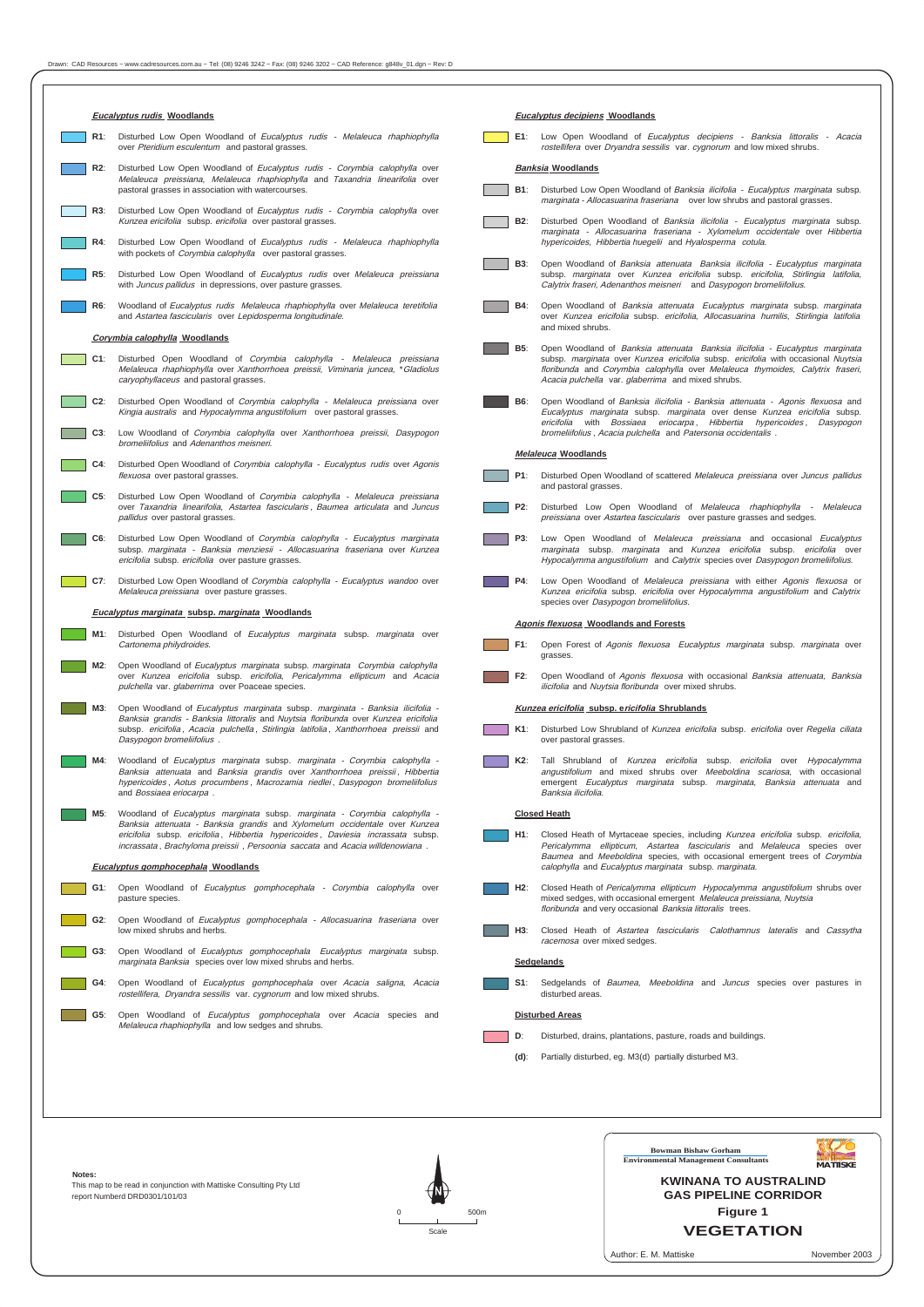





For detailed legend refer figure numbered 1 Horizontal Datum: GDA94(Zone 50) This map to be read in conjunction with Mattiske Consulting Pty Ltd report Numberd DRD0301/101/03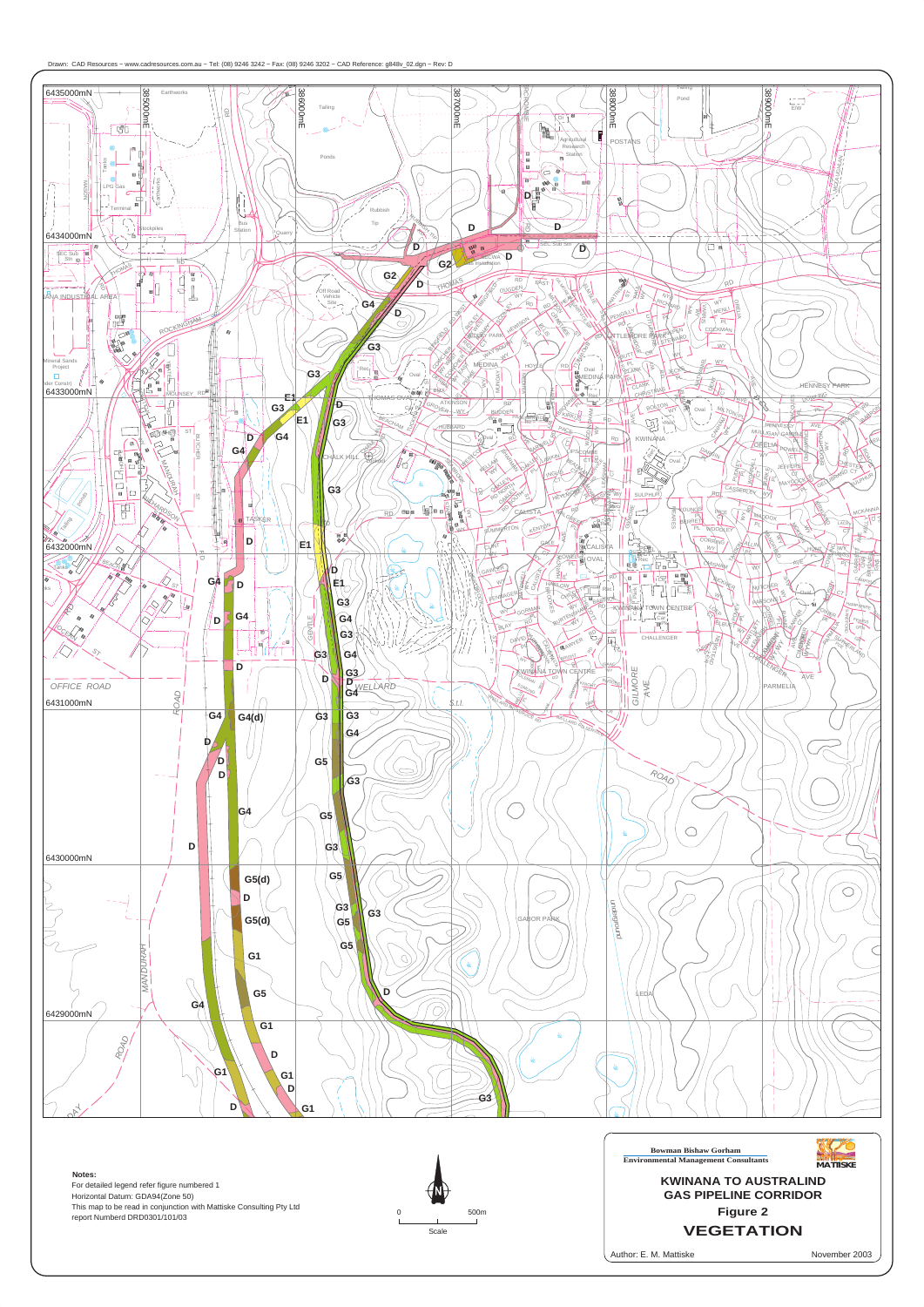





Author: E. M. Mattiske

For detailed legend refer figure numbered 1 Horizontal Datum: GDA94(Zone 50) This map to be read in conjunction with Mattiske Consulting Pty Ltd report Numberd DRD0301/101/03

November 2003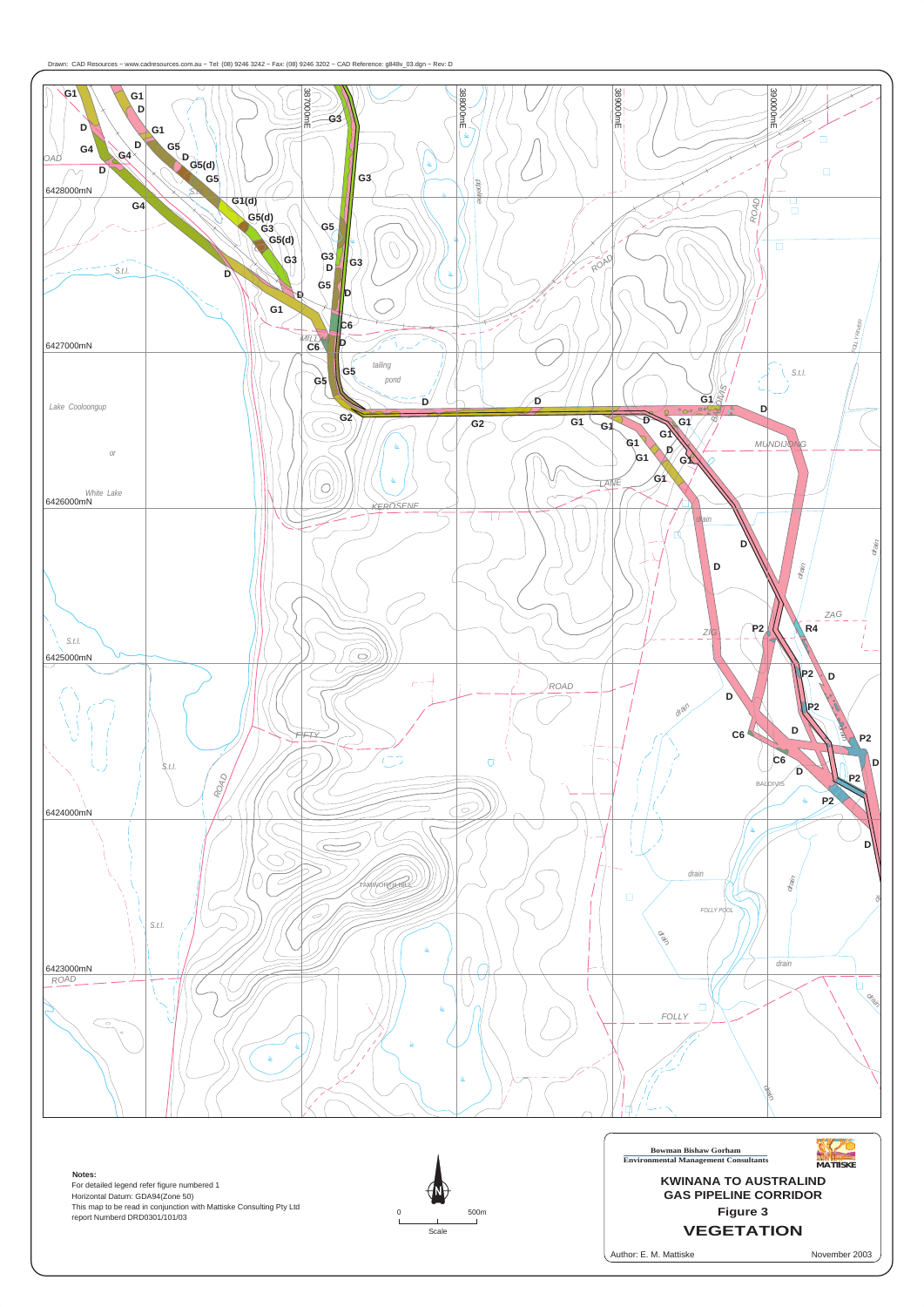





For detailed legend refer figure numbered 1 Horizontal Datum: GDA94(Zone 50) This map to be read in conjunction with Mattiske Consulting Pty Ltd report Numberd DRD0301/10103